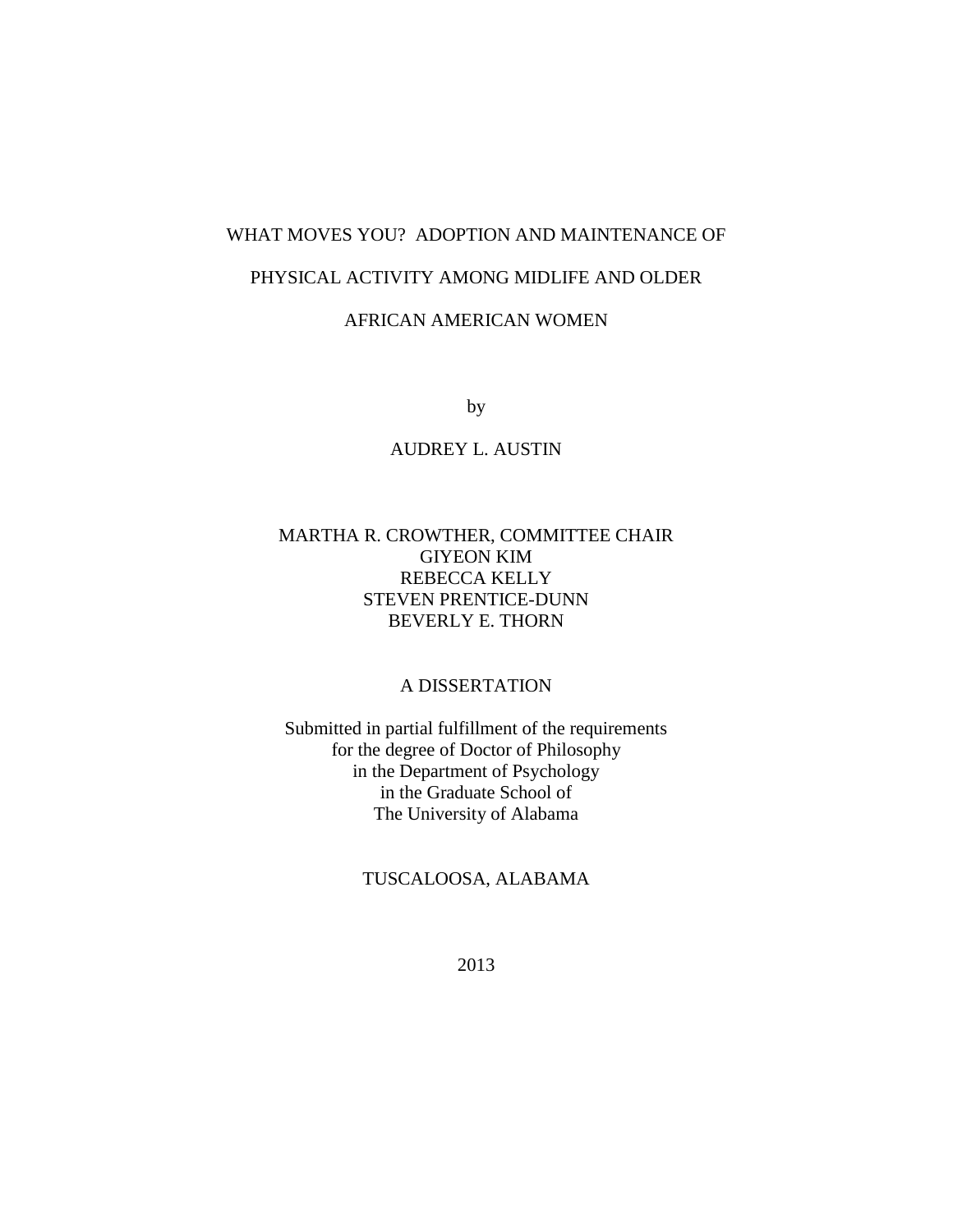Copyright Audrey L. Austin 2013 ALL RIGHTS RESERVED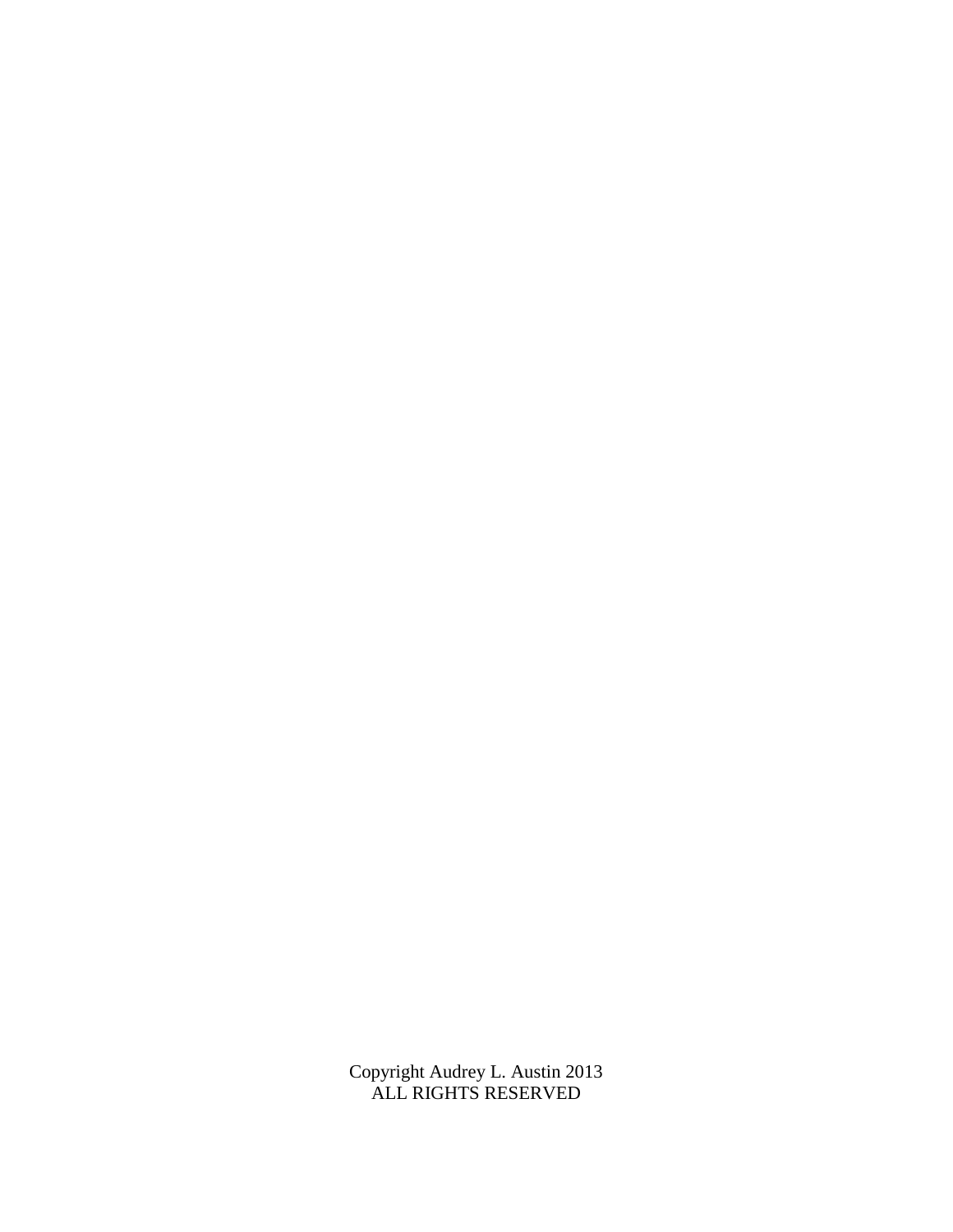### ABSTRACT

Middle-aged and older African American women report the lowest rates of physical activity compared to men, younger women, and similarly aged White women, as well as higher death rates from conditions associated with physical inactivity. Though inactivity among African American women has received increased attention since the early 1990s, research regarding how older African American women successfully increase and maintain their physical activity levels is lacking. The current study aimed to identify factors associated with successful adoption and maintenance of physical activity among active midlife and older African American women. The study also assessed the applicability of the Physical Activity Evolution model as an explanatory framework for physical activity development among this population.

Open-ended individual interviews were conducted with 15 African American women aged 45 years and older who reported engagement in physical activity at nationally recommended levels for 6 months or more. Data from the interviews were analyzed using deductive qualitative analysis methods. Results suggest that using scheduling strategies, receiving support from others, and experiencing noticeable benefits of physical activity are key factors in older African American women's progression toward a physically active lifestyle. These findings were consistent with the Physical Activity Evolution model.

ii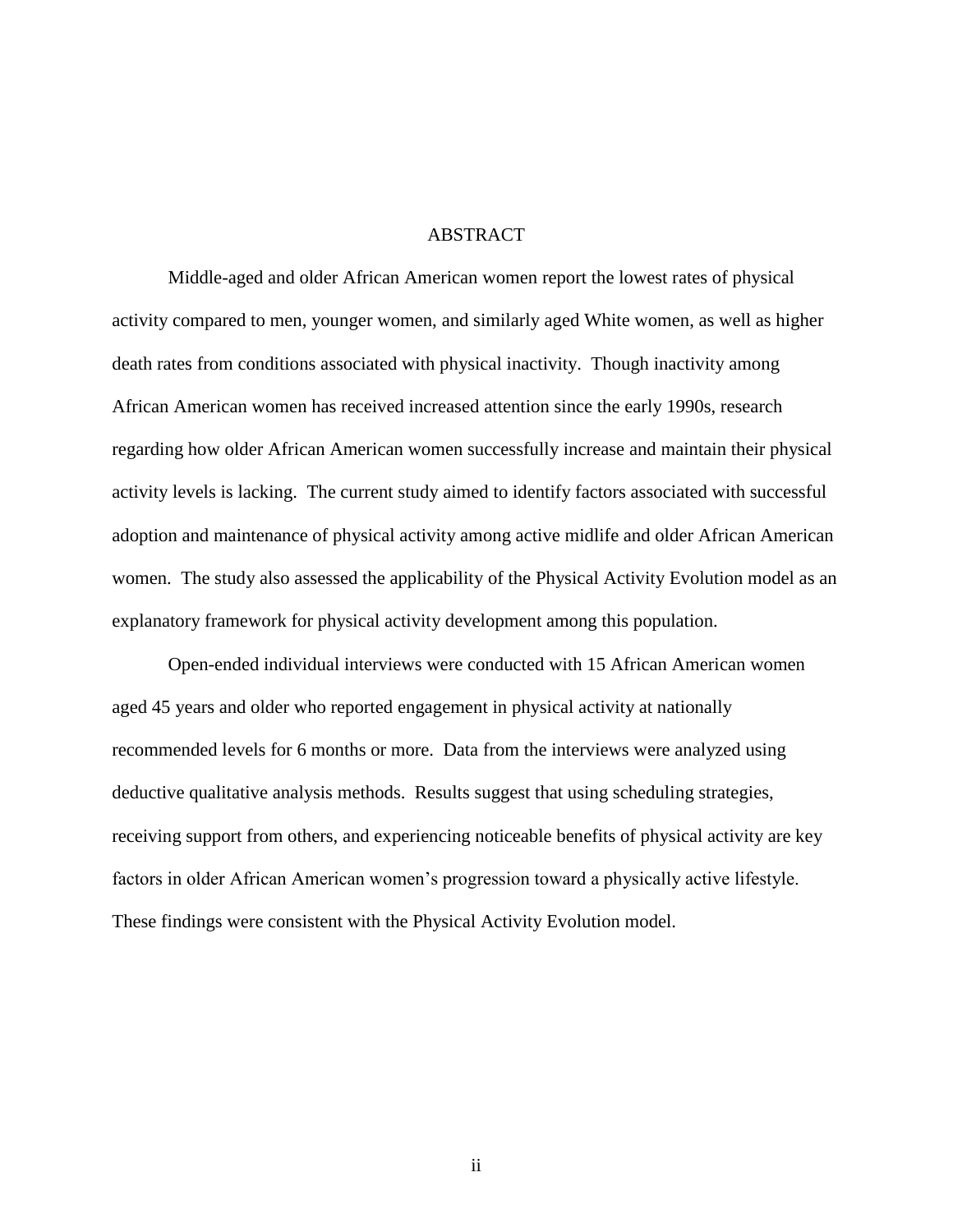### ACKNOWLEDGMENTS

I am exceedingly grateful to the women who shared their time and stories with me for the study interviews. These women were inspiring and encouraging, and this project would not have been possible without their participation. I am also appreciative of the many individuals throughout the Tuscaloosa community who assisted with recruitment for this study by posting fliers and otherwise facilitating access to potential participants. Much thanks is due to Robyn Rives of Curves, Dr. Stacy Jones of Zeta Phi Beta Sorority, Inc., Dr. Milady Murphy of the Wellness Center at Shelton State Community College, and numerous others. I must also thank the members of my dissertation committee for their ongoing patience and support during this research journey. My utmost thanks is due to the family and friends who have expressed confidence in me and provided unfailing support through all that I do. Thank you all. Finally, to my wonderful husband and son, thanks for hanging in there with me. I love you both, immensely and always.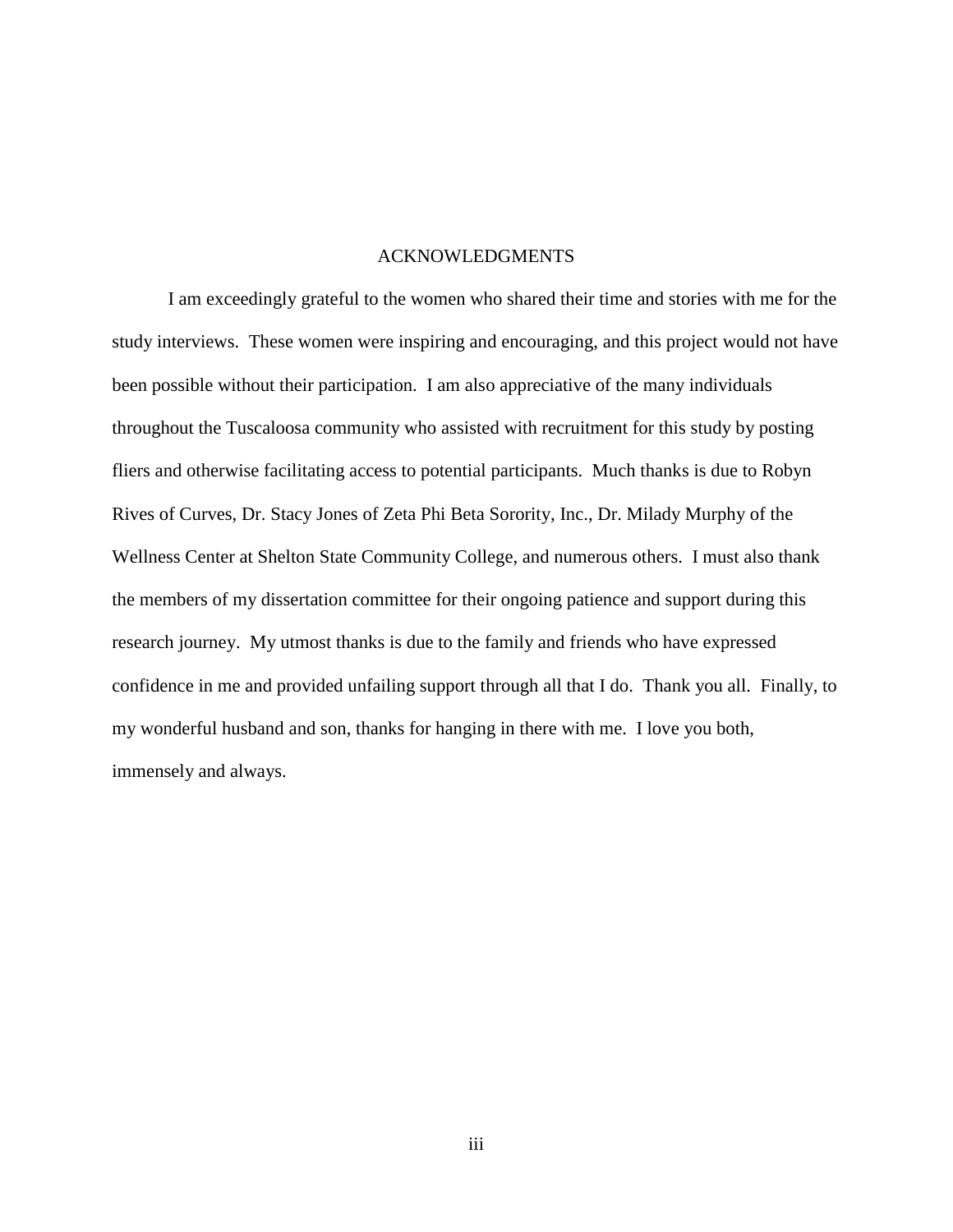# **CONTENTS**

| b. Correlates of Physical Activity among Older African American Women11                   |  |
|-------------------------------------------------------------------------------------------|--|
|                                                                                           |  |
| d. Theoretical Frameworks for Physical Activity Behavior Change16                         |  |
|                                                                                           |  |
| f. Comparison of the Physical Activity Evolution Model with Previously Supported Theory26 |  |
|                                                                                           |  |
|                                                                                           |  |
|                                                                                           |  |
|                                                                                           |  |
|                                                                                           |  |
|                                                                                           |  |
|                                                                                           |  |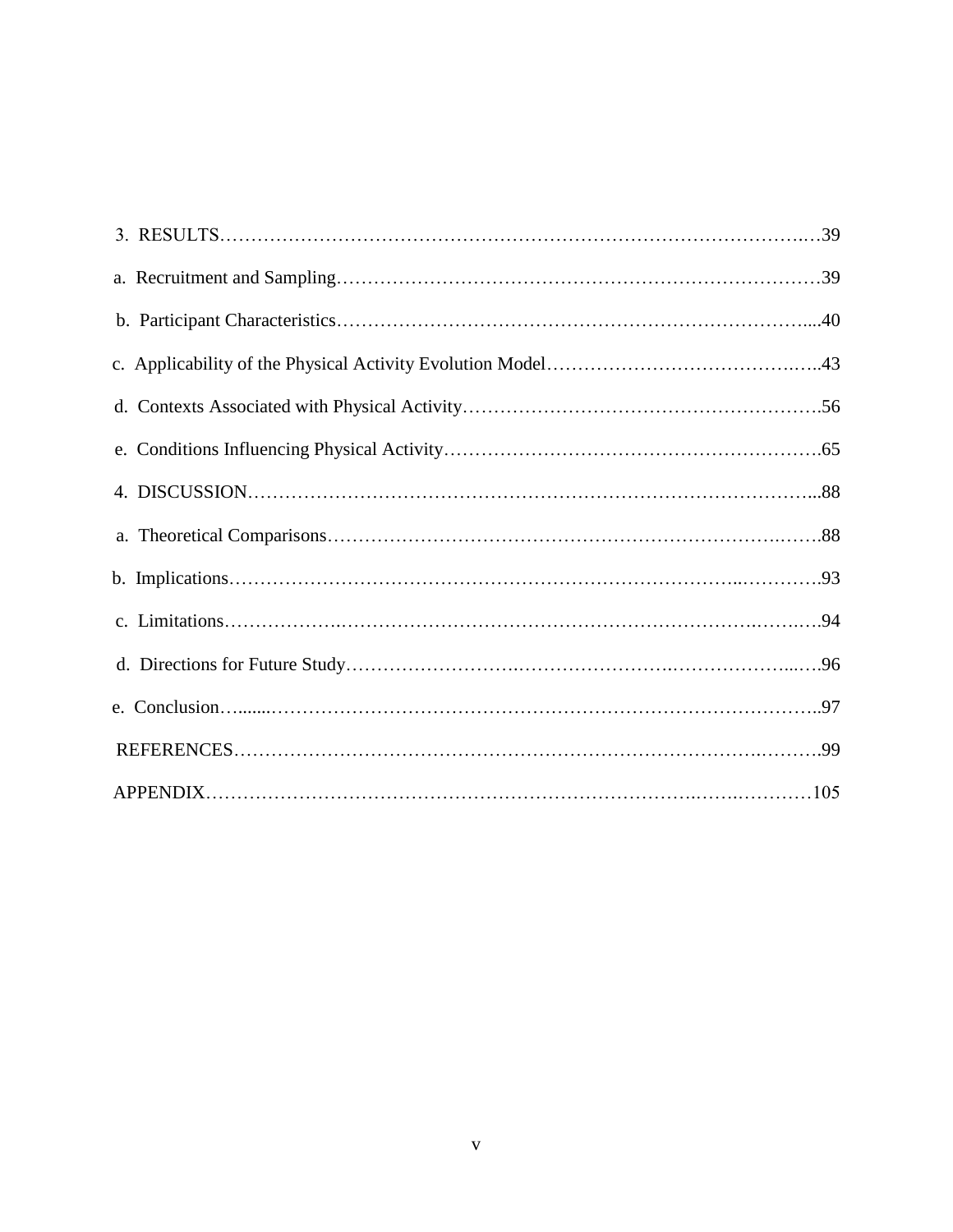# LIST OF TABLES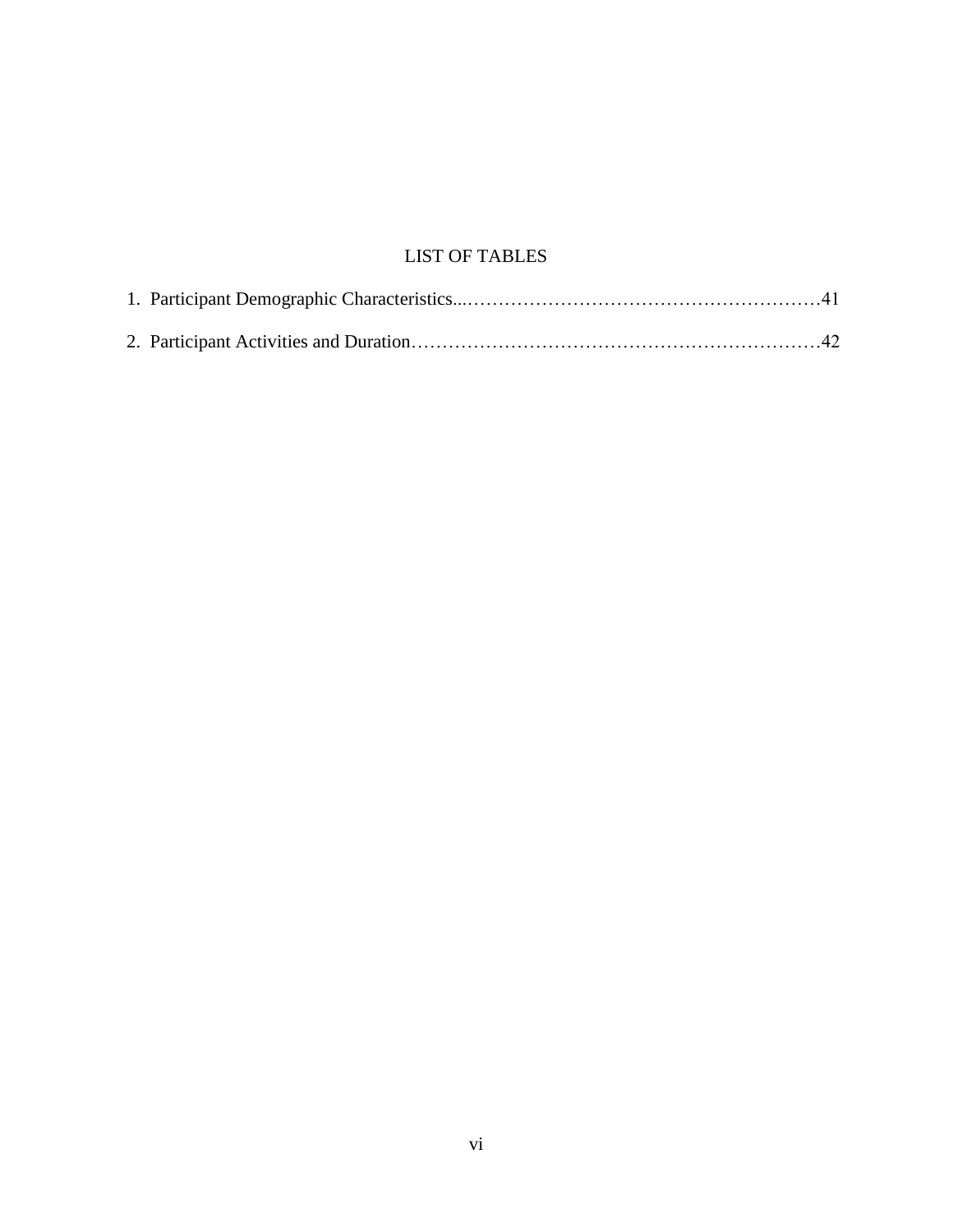# LIST OF FIGURES

|--|--|--|--|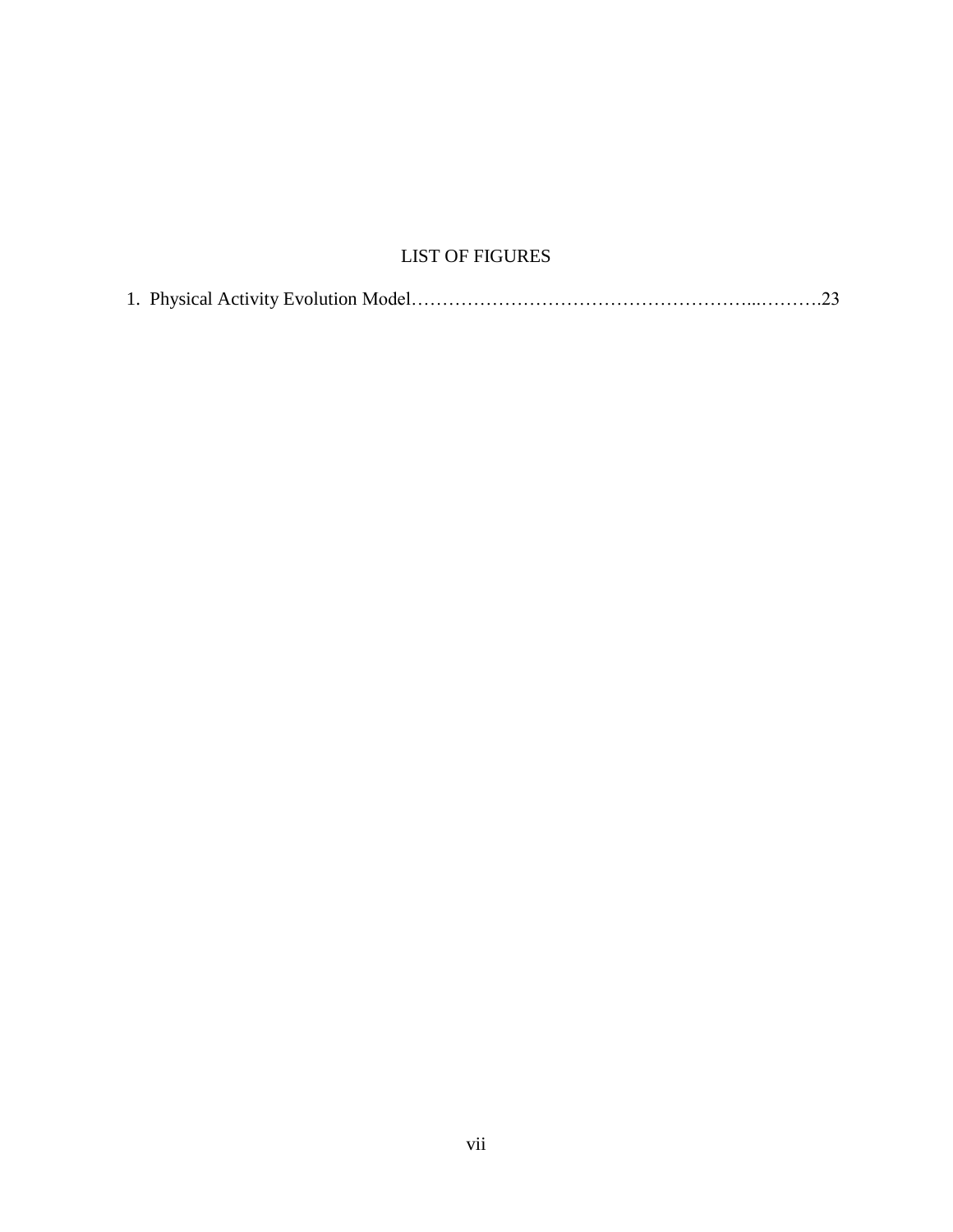### **CHAPTER 1**

### **INTRODUCTION**

Engagement in regular physical activity has long been recognized as a means of promoting and maintaining physical and mental health. Regardless of age, ethnicity, body size, or other personal characteristics, all individuals may reap the potential benefits of physical activity, which include weight control, improved mood, bone and muscle strengthening, improved ability to perform daily activities, increased chance of longevity, and reduced risk of cardiovascular disease, diabetes, metabolic syndrome, and some cancers (Centers for Disease Control and Prevention [CDC], 2008). To promote increased physical activity and dispel public misconceptions that health benefits could only be achieved through continuous, vigorous exercise, the Centers for Disease Control and Prevention and the American College of Sports Medicine issued a recommendation in 1995 that every U.S. adult should accumulate 30 minutes or more of moderate-intensity activity on most, and preferably all, days of the week (Pate et al., 1995). This guideline was later updated to further clarify the type and amount of activity needed, resulting in a recommendation for moderate-intensity aerobic activity for a minimum of 30 minutes on five days per week, vigorous-intensity aerobic activity for a minimum of 20 minutes on three days per week, or a combination of moderate- and vigorous-intensity activity (Haskell et al., 2007). The latest guidelines, issued by the federal government, now recommend weekly engagement in at least 75 minutes of vigorous-intensity aerobic activity, 150 minutes of moderate-intensity aerobic activity, or an equivalent combination (U.S. Department of Health and Human Services [HHS], 2008).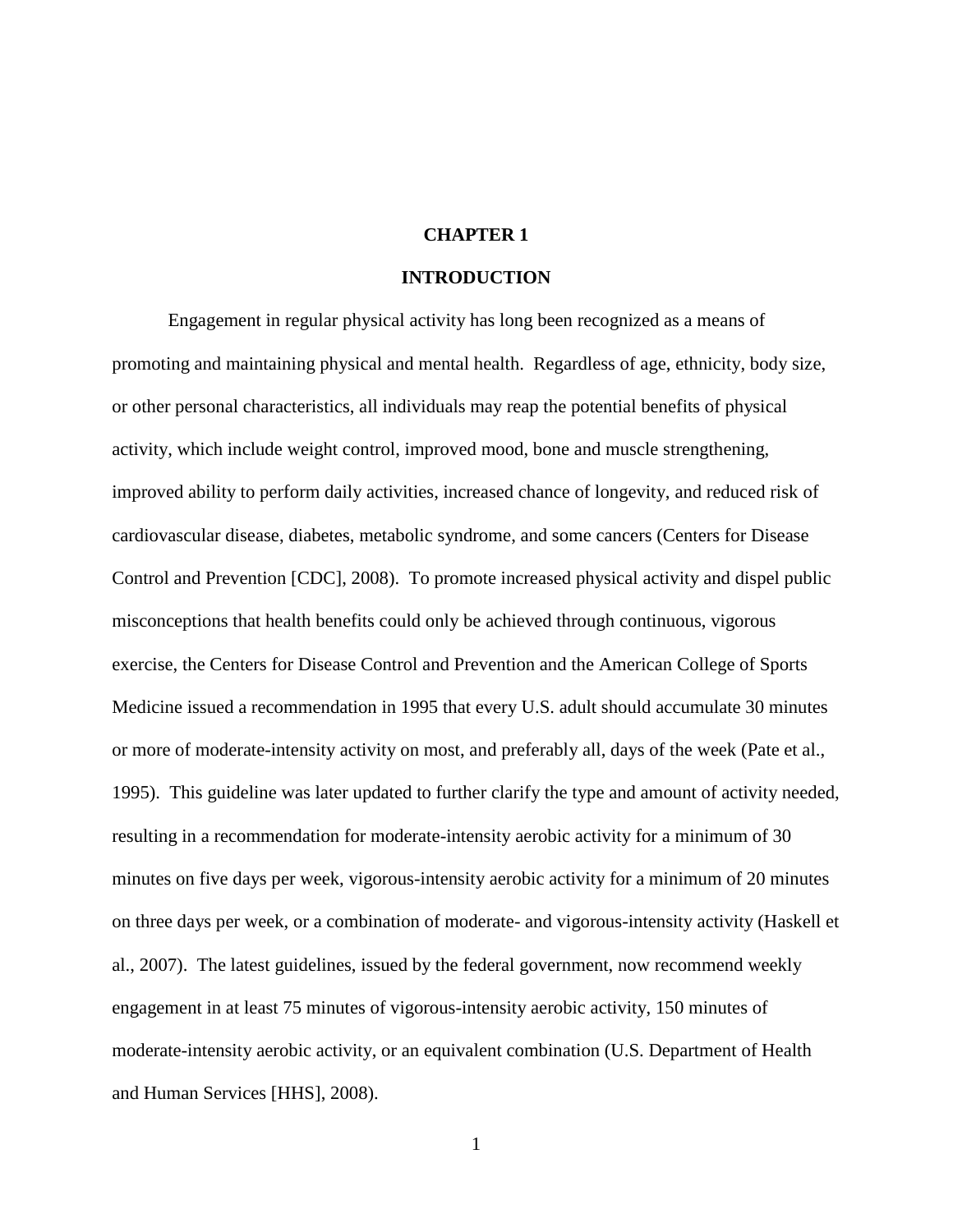Despite the numerous, well-documented benefits of physical activity, most people do not meet recommended public health guidelines for weekly activity. National survey data indicated that, as of 2005, fewer than half of American men and women – specifically, 46.7% of women and 49.7% of men – regularly engaged in at least 30 minutes a day of moderate-intensity activity on five or more days a week or at least 20 minutes a day of vigorous-intensity activity on three or more days a week (Kruger, Kohl, & Miles, 2007). These rates had increased only slightly by 2009, when 51% of surveyed Americans reported physical activity engagement at recommended levels (CDC, 2009). Physical inactivity increases with age and is especially prevalent among women aged 65 years and older, who report the lowest rates of regular activity (36.3%) compared to younger women and men of all ages (Kruger, Kohl, & Miles, 2007). Lack of engagement in physical activity is also common among African American women, who have frequently been found to have a higher prevalence of inactivity relative to women of most other ethnic backgrounds.

African American women's engagement in physical activity is commonly reported as lower than other demographic subgroups, with the possible exception of Mexican American women. Data from the National Health and Nutrition Examination Survey, conducted between 1988 and 1994, indicated that Mexican American women had the highest prevalence of inactivity (45.7%) compared with African American women (41.2%) and White women (23.5%; Crespo, Smit, Andersen, Carter-Pokras, & Ainsworth, 2000). However, there is also evidence to suggest that Mexican American women may be more likely to achieve recommended levels of physical activity compared with African American women. For example, Ransdell and Wells (1998) found that 11% of Mexican-American women – compared with 8% of African American women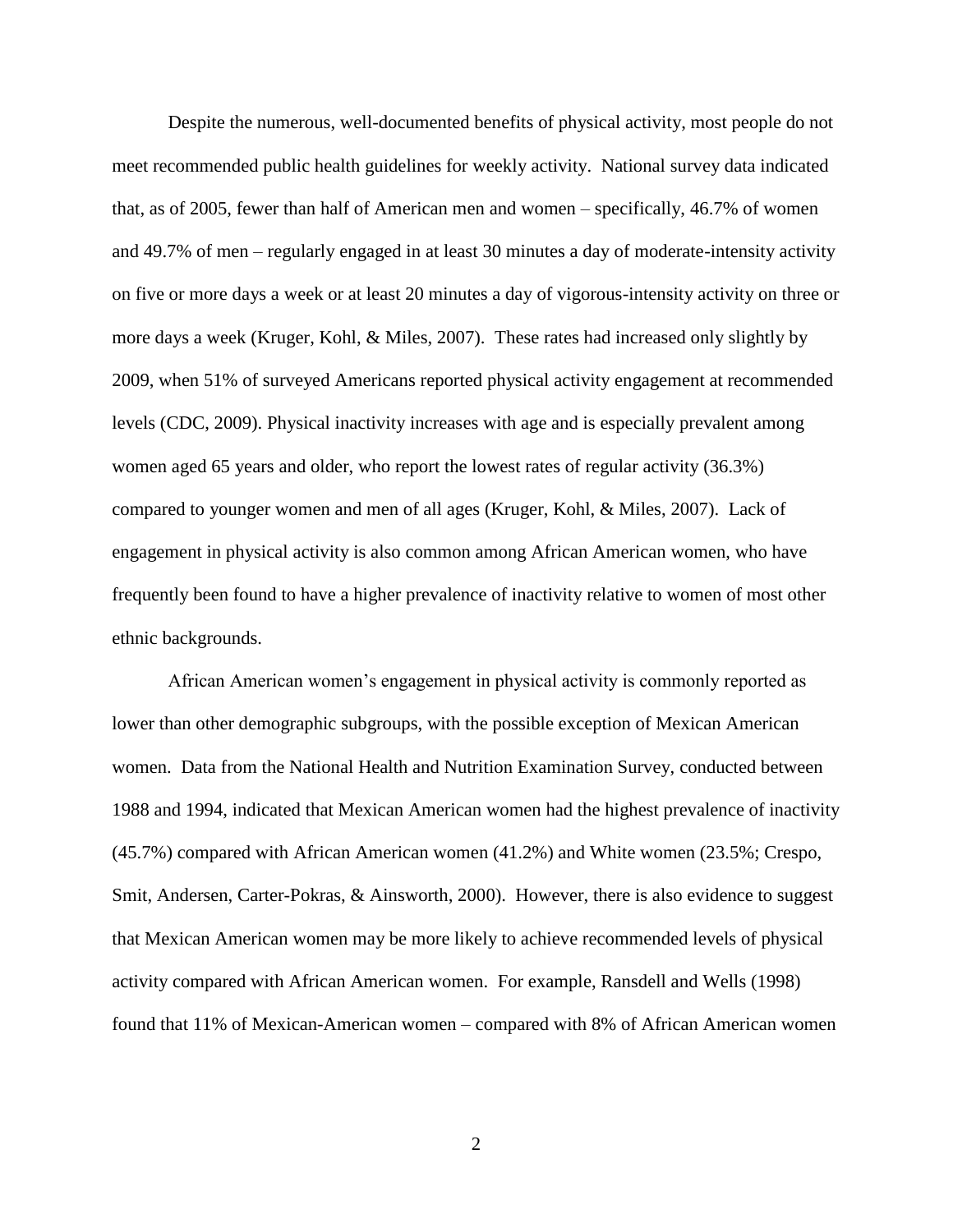and 13% of White women – reported participation in at least 30 minutes of moderate to vigorous physical activity on five or more days per week.

African American women's physical activity rates are most often compared with activity rates among White women. Additional comparisons to other ethnic minority groups are typically made relative to broader categories, such as Hispanics in general or a combined subset of women from other diverse ethnic backgrounds. Data from the 1990 National Health Interview Survey indicated that 25.7% of African American women, compared to 31.2% of White women, met recommendations to accumulate at least 30 minutes of moderate-intensity activity on most days of the week (Jones et al, 1998). A slightly higher percentage of African American women reported regular activity in comparison to Hispanic women (24.6%) and women of other ethnic backgrounds (24.5%); however, these rates did not differ significantly (Jones et al, 1998). In a more recent national survey, the prevalence of regular physical activity on 5 or more days per week was found to be 36.1% among African American women, compared to 49.6% among White women, 40.5% among Hispanic women, and 46.6% among women of other races (Kruger, Kohl, & Miles, 2007). Not only are African American women less likely to achieve recommended levels of leisure-time physical activity, they may be generally less physically active overall. For example, Brownson and colleagues (2000) found that, compared to White, Hispanic, and American Indian/Alaskan Native women, African American women were less likely to report engagement in any one of multiple domains of physical activity – including leisure-time physical activity as well as vigorous housework or occupational activity.

Compared to White women, African American women experience higher rates of several conditions associated with physical inactivity, including cardiovascular disease, hypertension, diabetes, metabolic syndrome, and obesity (American Heart Association, 2009). As noted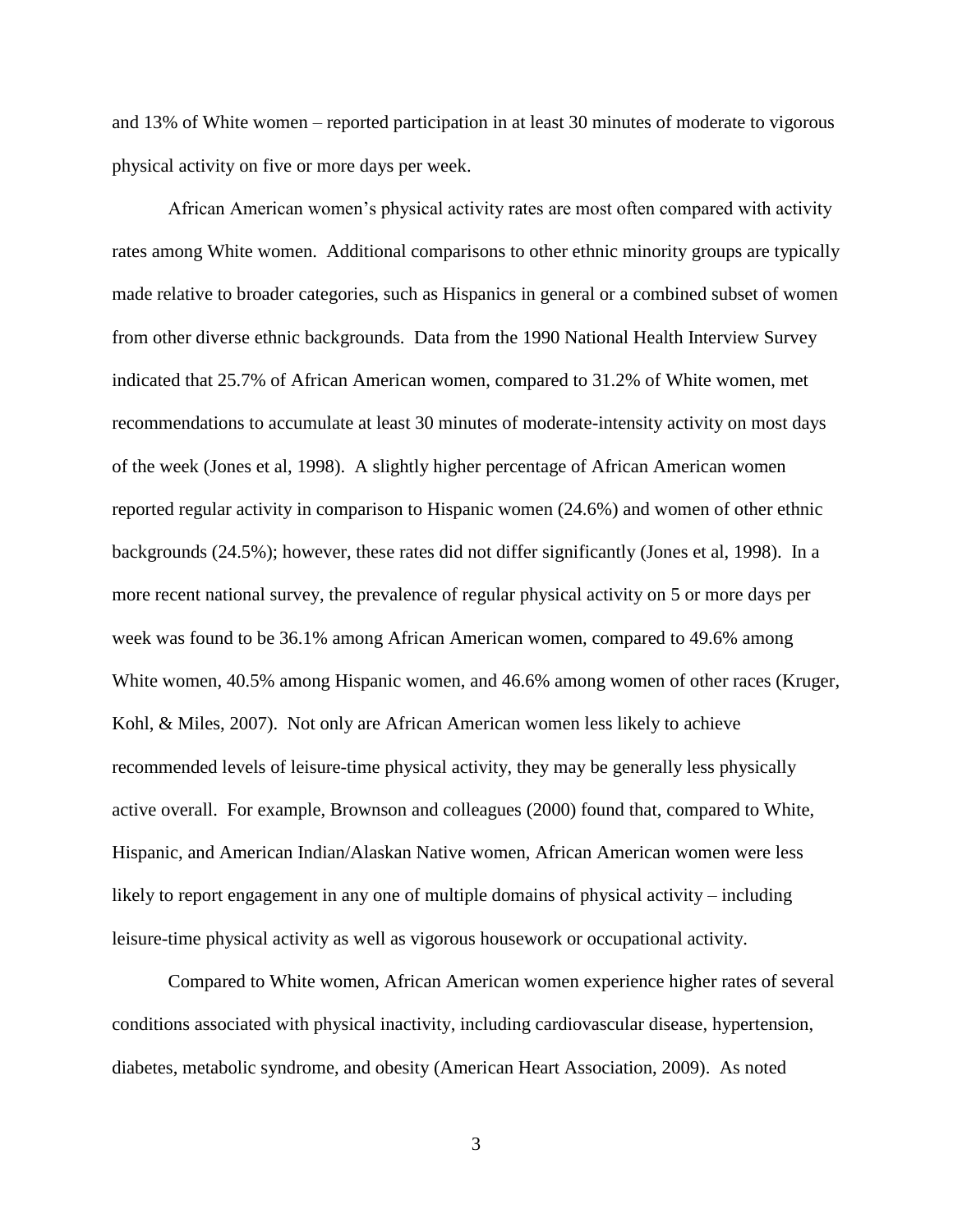previously, engagement in regular physical activity is associated with reduced risk of these conditions; thus, the higher rate of inactivity among African American women may be a key contributor to heath disparities between African American and White women. One recent comparison of national survey results revealed that, from the year 2001 to the year 2005, the prevalence of regular physical activity among American adults increased, with the largest increase (15%) observed among African American women (Kruger, Kohl, & Miles, 2007), potentially attributable in part to increased public health efforts to promote physical activity. Despite this positive change, rates of physical activity remain lower among African American women compared with other groups, and disparities in physical activity levels and related health indicators persist.

This issue merits particular concern with regard to midlife and older African American women, who report the lowest rates of physical activity compared to men, younger women, and similarly aged White women (Kruger, Kohl, & Miles, 2007; Whitt-Glover, Taylor, Heath, & Macera, 2007), as well as higher death rates from conditions associated with physical inactivity. Among women ages 45-65 years, compared to White women, the rates of death of African Americans are 2.51 times, 2.79 times, and 3.04 times greater for heart diseases, cerebrovascular diseases, and diabetes, respectively (Misra, 2001). The differences become less pronounced with increasing age; however, older African American women continue to experience higher mortality compared to White women. Among women age 65 and older, death rates from heart diseases, cerebrovascular diseases, and diabetes are 1.07, 1.08, and 2.23 times greater for African American women compared to White women (Misra, 2001).

In the early 1990s, several researchers and institutions called for increased study of physical activity among women – and women of color in particular – with the expectation that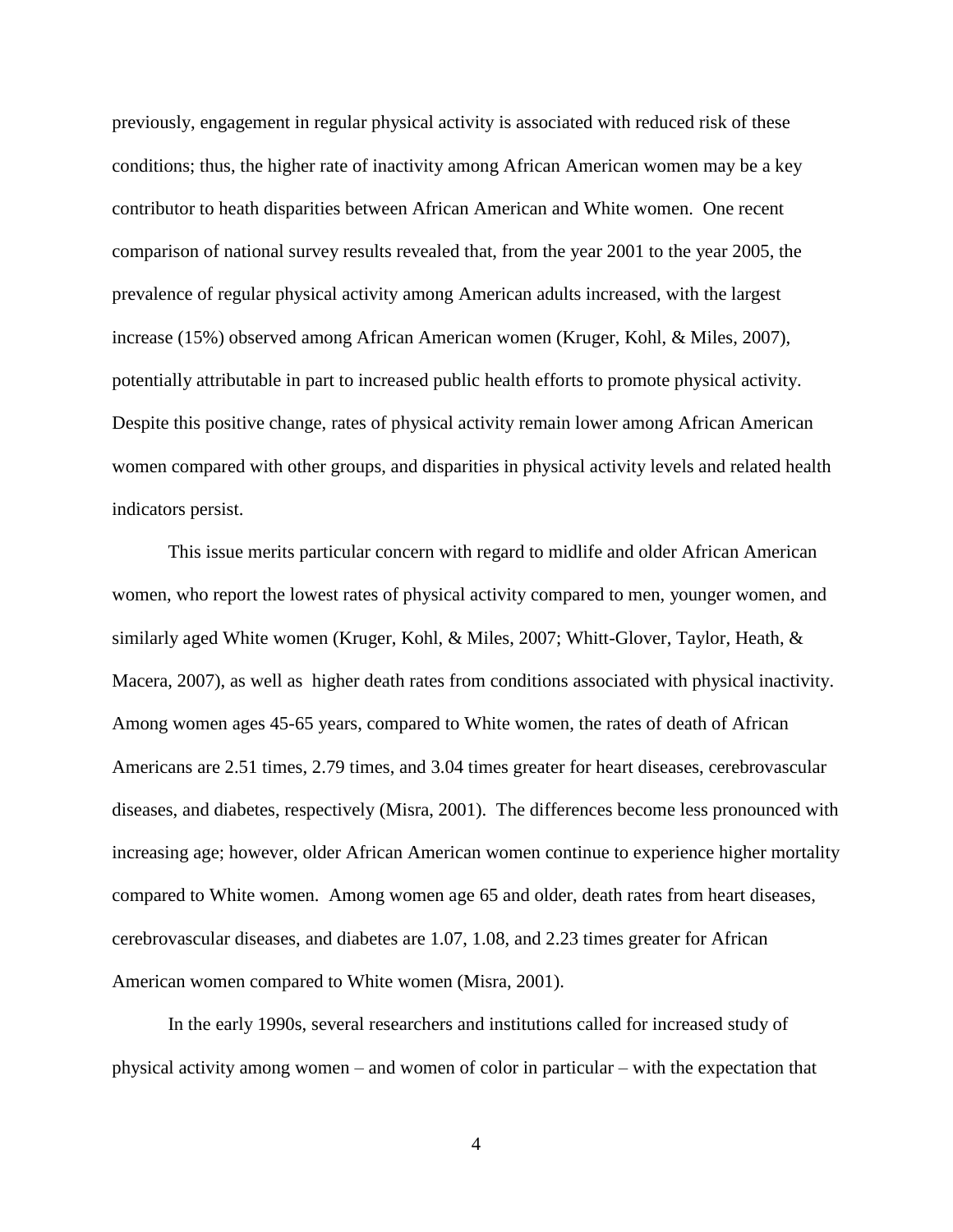enhanced knowledge of participation rates, preferences, perceived benefits and barriers, and predictors of activity among diverse groups would facilitate development of health promotion strategies and interventions to increase physical activity (Ransdell & Wells, 1998). Recognizing this need for additional research on minority health, the Centers for Disease Control and Prevention funded several projects in the 1990s exploring physical activity participation among ethnic minority groups, including African American women (Henderson & Ainsworth, 2003). Since that time, researchers have identified many correlates of physical activity and inactivity among African American women and explored the efficacy and effectiveness of interventions to increase activity within this group. Though previous research produced valuable findings that may have contributed to positive changes in physical activity participation, the persistently low rates of physical activity among midlife and older African American women and the high illness burden these women bear associated with sedentary lifestyles suggests that continued research on ways to increase levels of physical activity among this population is needed.

Physical activity – or more accurately, the lack of physical activity – among African American women has been a topic of researcher interest for many years; however, the majority of studies have not focused on older women and far fewer have investigated the experiences of women who have successfully become physically active. The current research literature has highlighted the need for increased physical activity among aging African American women and exposed many factors that prevent this population from being more active. Additionally, older African American women's successful engagement in physical activity has been documented through some reports of modest activity increases during intervention trials. Yet, research regarding how older African American women are able to increase their activity levels and maintain physical activity participation – following an intervention or without involvement in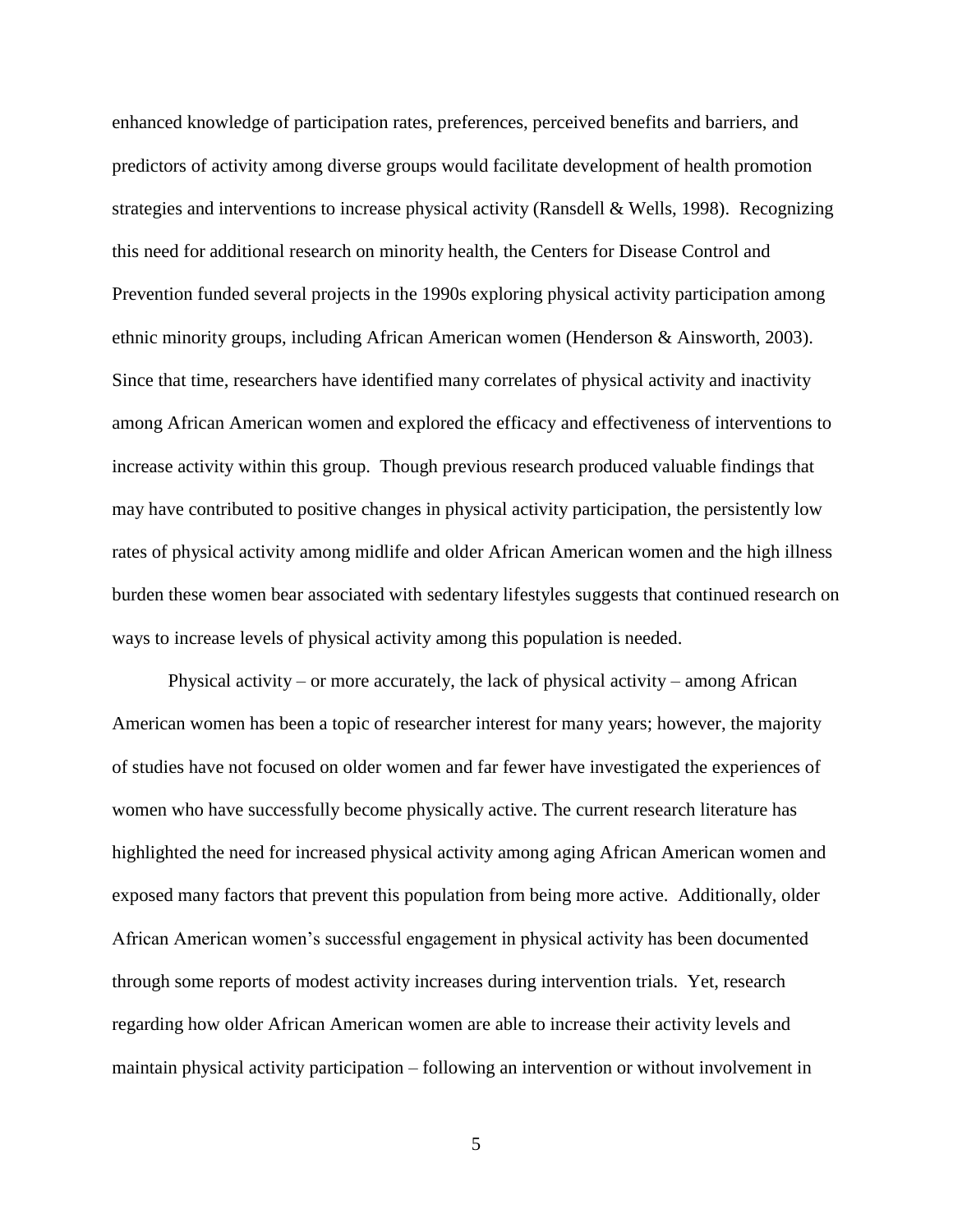such programs – is largely lacking. Physically active midlife and older women are an understudied population whose experiences, if examined and documented, could better inform future efforts to promote increased activity among women who remain sedentary. Given the need for additional research in this area, this dissertation study examined the adoption and maintenance of physical activity among midlife and older African American women who have successfully incorporated physical activity into their lives. The study also evaluated the applicability of a recently developed theoretical framework – the Physical Activity Evolution model – to explain the process by which a physically active lifestyle is established among midlife and older African American women.

### **Physical Activity Interventions among Older African American Women**

Over the past two decades, researchers have attempted to address disparities in physical activity level and related health conditions by investigating physical inactivity among African American women and developing and testing interventions to increase activity among this population. Surprisingly, older African American women have been the subject of relatively few such studies, given their status as one of the most inactive segments of the population. In their review of the intervention literature, Banks-Wallace and Conn (2002) identified 18 studies in which African American women represented at least 35% of the sample. Of the identified studies, only four specifically targeted or included substantial numbers of older African American women. Few additional studies targeting this population have been published since the review. Increased physical activity was seldom the primary goal of early intervention studies with African American women. Instead, physical activity components might be included or recommended as an unassessed adjunct to programs emphasizing weight loss or management of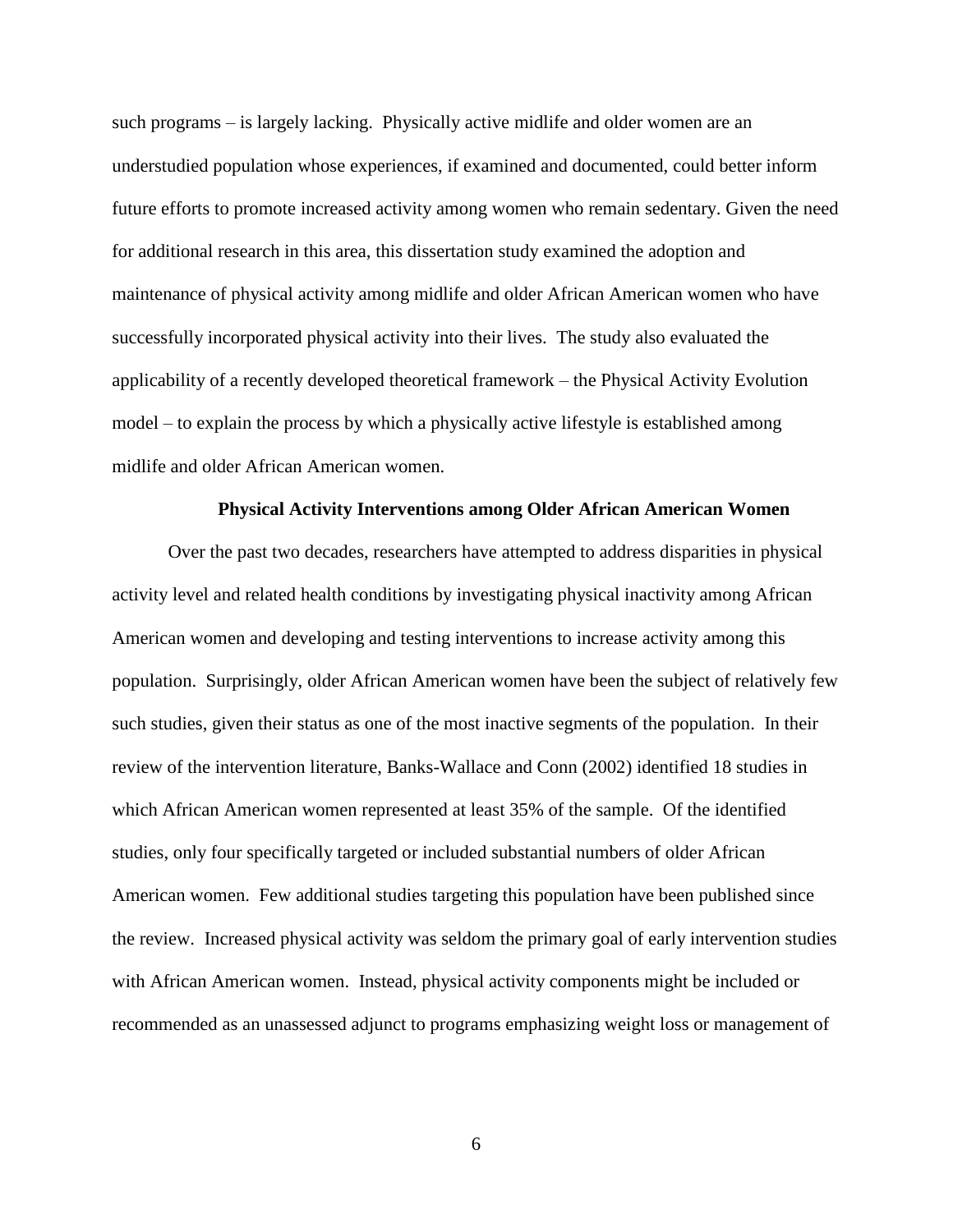health conditions such as hypertension. Consequently, findings related to physical activity outcomes with older African American women are limited.

One early intervention by Matteson (1989) was designed to increase physical activity engagement among middle-aged and older adults. The study sample included older women and men of different ethnic backgrounds, ranging in age from 58 to 86; the majority of the sample were African American women. The intervention consisted of individualized educational and goal-setting sessions and group instruction of seated range-of-motion exercises. At three months, participants' self-reported minutes of weekly exercise had significantly increased compared to baseline.

Kanders et al. (1994) enrolled 67 overweight African American women, 40 to 64 years of age, in a 10-week weight loss program, which included interactive group sessions on nutrition, exercise, and behavior modification topics. Participants were placed on a low-calorie diet and were also advised to take three 15-minute walks weekly and to gradually increase this frequency and duration until they walked 200 minutes per week. Analysis of activity records submitted by the 61 women who completed the program revealed a significant increase in self-reported time spent walking.

McNabb and colleges (1997) assigned 39 obese African American women, ranging in age from 42 to 71, to a 14-week weight loss program or a wait-list control group. The weight loss program consisted of church-based weekly group meetings and guided learning activities on weight loss, along with home-based, self-directed exercise. Participant exercise behavior was assessed through weekly self-report of the frequency, duration, and type of exercise engaged in during the previous week. After 14 weeks, participants in the weight control program had increased their average minutes of weekly exercise; however, their activity level was not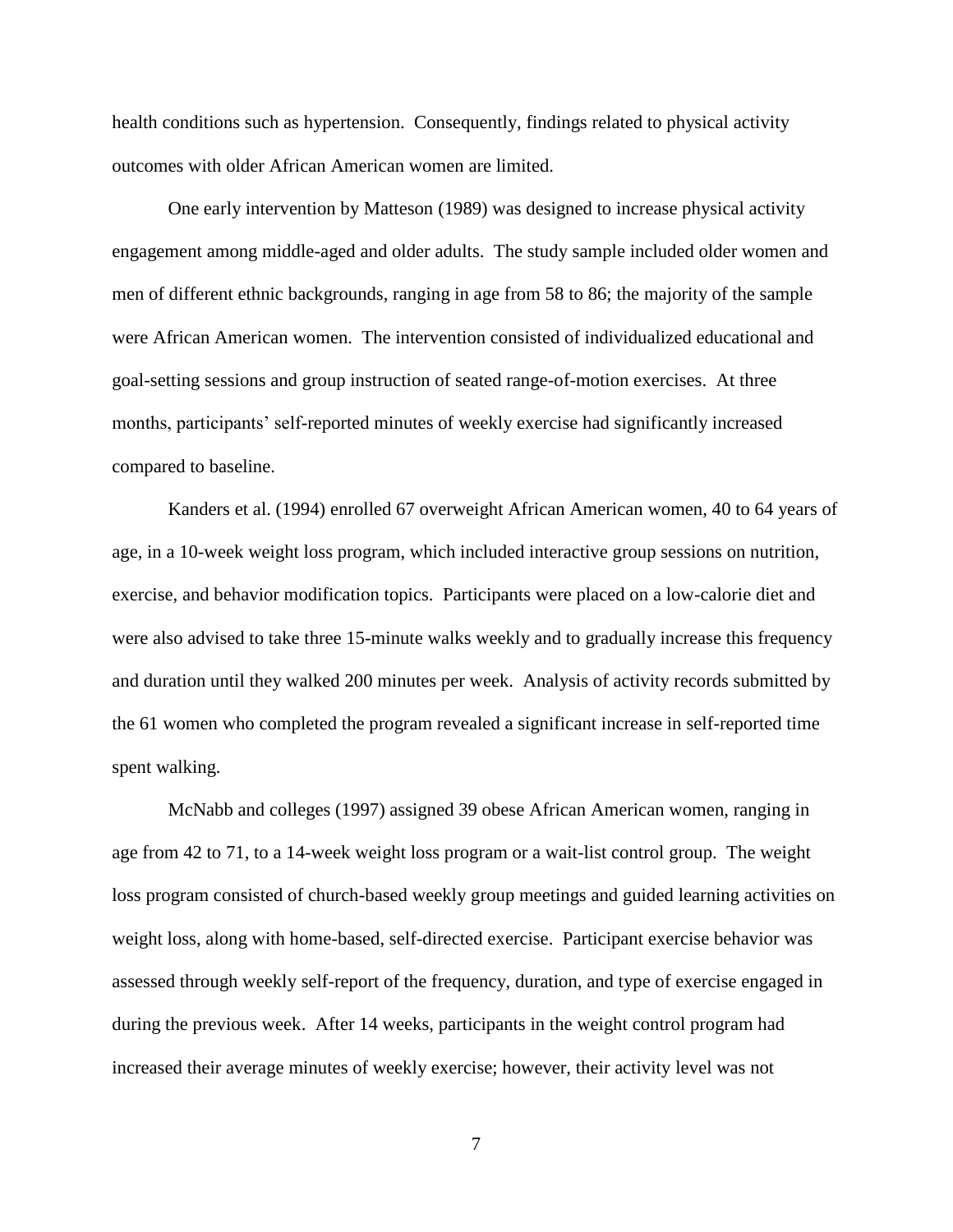significantly different from participants in the control group, who also reported more minutes of activity.

African American participants, aged 55 to 79 years, in a randomized controlled trail of a weight loss and exercise intervention for diabetes management were assigned to either a usual care control group or a 12-week intervention comprised of one individual diet counseling session and weekly group meetings consisting of an hour of nutrition education followed by half an hour of exercise (Agurs-Collins, Kumanyika, Ten Have, & Adams-Campbell, 1997). The majority of participants were women. A key objective of the intervention was to promote participant engagement in moderate exercise for three days per week. Participants were encouraged to add two days of exercise along with their scheduled weekly session and to increase the level of activity in their daily routines. At three months, intervention participants demonstrated increased activity scores on the Physical Activity Scale for the Elderly (PASE); however, activity scores were not significantly different from baseline by six months.

Clark, Stump, and Damush (2003) conducted a chair-based and walking exercise intervention for women over age 50 recruited from primary care centers. The 123 women enrolled in the program (67% African American) were invited to free exercise classes offered at a local church and community center. Classes consisted of 20 minutes of seated or standing leg and arm movements followed by 30 minutes of indoor walking or 20 minutes of resistance exercises for those unable to walk. Participants were encouraged to attend classes at least three days per week, which would allow them to accumulate the federally recommended 150 minutes of moderate-intensity weekly activity. Participants were classified based on their level of adherence to this recommendation as indicated by class attendance. Participants demonstrating moderate adherence – that is, those who achieved 50% or more of the recommended minutes of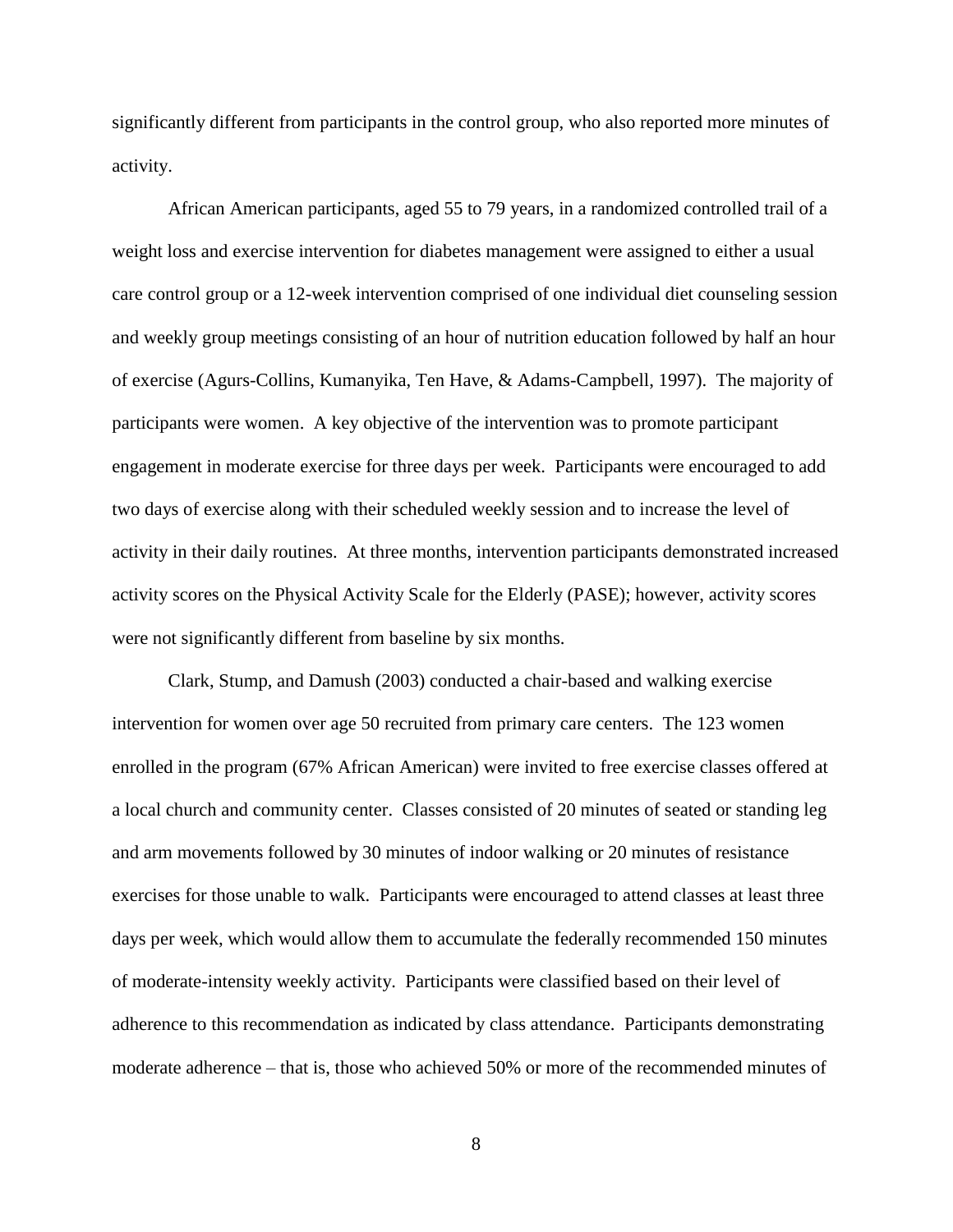weekly activity through attendance at three classes – had a significant increase in average minutes of weekly physical activity compared to baseline. In addition, a significant difference in weekly activity (117 minutes) was reported between moderately adherent participants and those considered non-adherent.

Keller, Robinson, and Pickens (2004) compared two walking regimens to determine the level of exercise sufficient to achieve cardiovascular benefits while being of low enough intensity to facilitate regular maintenance among African American women. Participants in this 36-week randomized clinical trial included 29 obese and sedentary women, ages 45 to 70, who were assigned to one of two exercise protocols: (1) walking 60 minutes per day, three days per week or (2) walking 60 minutes per day, 5 days a week. The investigators reported a 41% attrition rate. Though decreases in body fat and hip size were noted at 12 weeks among the 17 women who did complete the program, the investigators noted that a rebound in these figures by the end of the program indicated that these women had not successfully integrated exercise into their routines. The study did not assess maintenance of activity beyond the 36-week intervention.

One interesting intervention was designed to promote physical activity among older African American women through their placement as elementary school volunteers, with the expectation that involvement in 15 hours of weekly service would promote increased activity through travel to and from the school, activity within the school, and additional social opportunities associated with the program (Tan et al., 2009). Physical activity outcomes of participants in the Experience Corps program (EC) in Baltimore, Maryland were compared with those of demographically similar women enrolled in the Baltimore Women's Health and Aging longitudinal observation study (WHAS). Outcomes for participants in both samples – which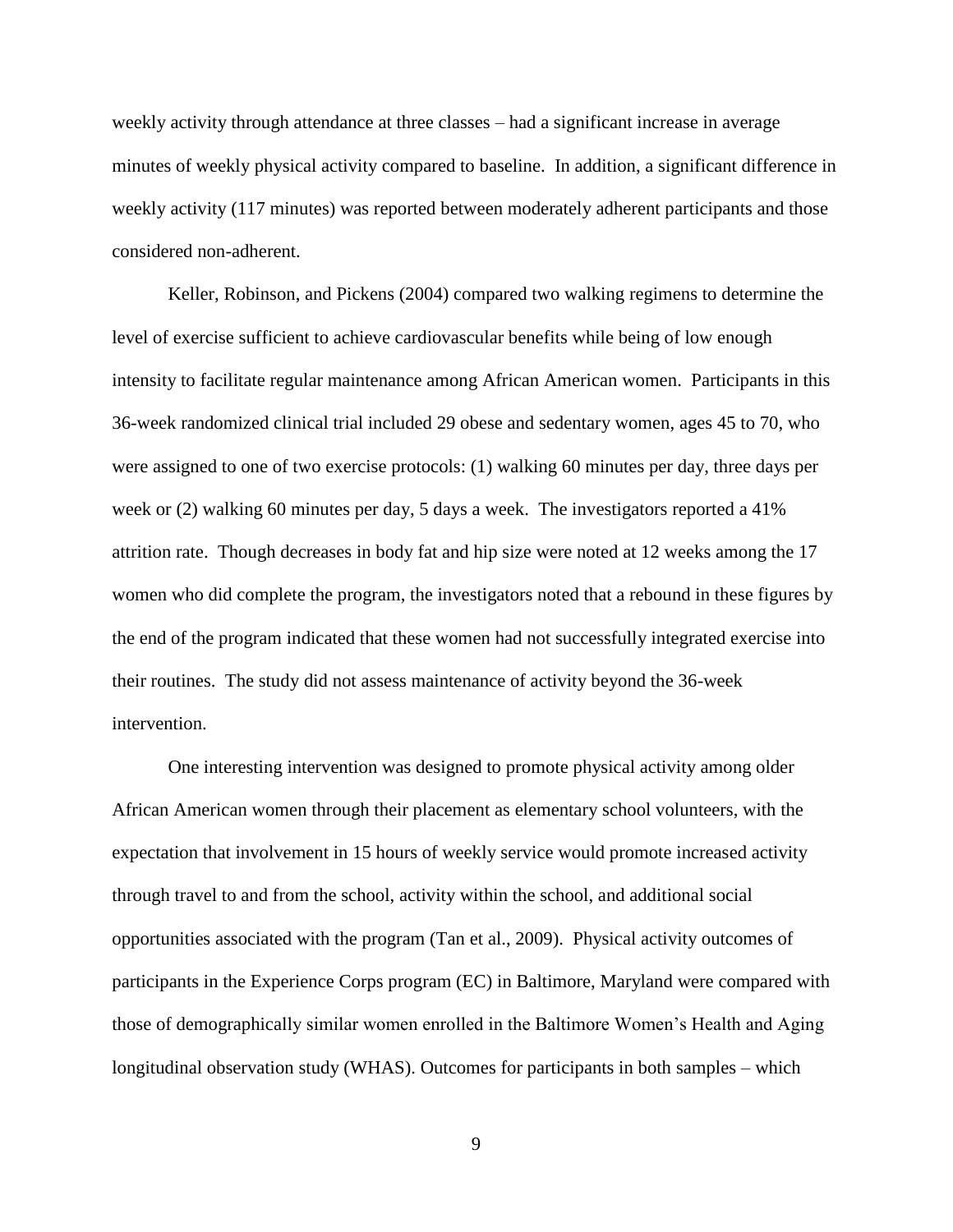included African American women aged 65 years and older – were assessed at three years follow-up based on calculation of kilocalories expended through activities reported on the modified Minnesota Leisure Time Physical Activity questionnaire. After adjustment for baseline physical activity, age, and frailty, a significant increase in physical activity was found for EC volunteers compared with women in the matched WHAS cohort.

A recent randomized controlled trial evaluated the efficacy of an 8-week, faith-based physical activity intervention for African American women aged 60 years and older (Duru, Sarkisian, Leng, & Mangione, 2010). Inclusion criteria included self-reported participation in less than 30 minutes of physical activity three days per week. Participants in the intervention group  $(n = 37)$  self-selected into smaller groups of three to four women, who participated in weekly 45-minute discussion meetings and 45-minutes of instructor-led exercise classes. The intervention curriculum consisted of a faith component (i.e., group prayer, scripture readings, and relation of the spiritual messages to physical activity and health), establishment and monitoring of personal and small group activity goals, and a walking competition. Participants in the control condition  $(n = 34)$  met weekly as a single large group for 45-minute lectures on topics unrelated to physical activity as well as participation in 45 minutes of instructor-led exercise classes. At 6-month follow-up, participants in the intervention group demonstrated a significant increase in walking activity by an average of 7,547 more pedometer-assessed steps compared to control participants.

The interventions cited above provide evidence, albeit limited, to suggest that interventions to promote physical activity can be at least modestly successful among older African American women. Yet, as Banks-Wallace and Conn (2002) have noted, results of physical activity interventions targeting African American women are often insignificant or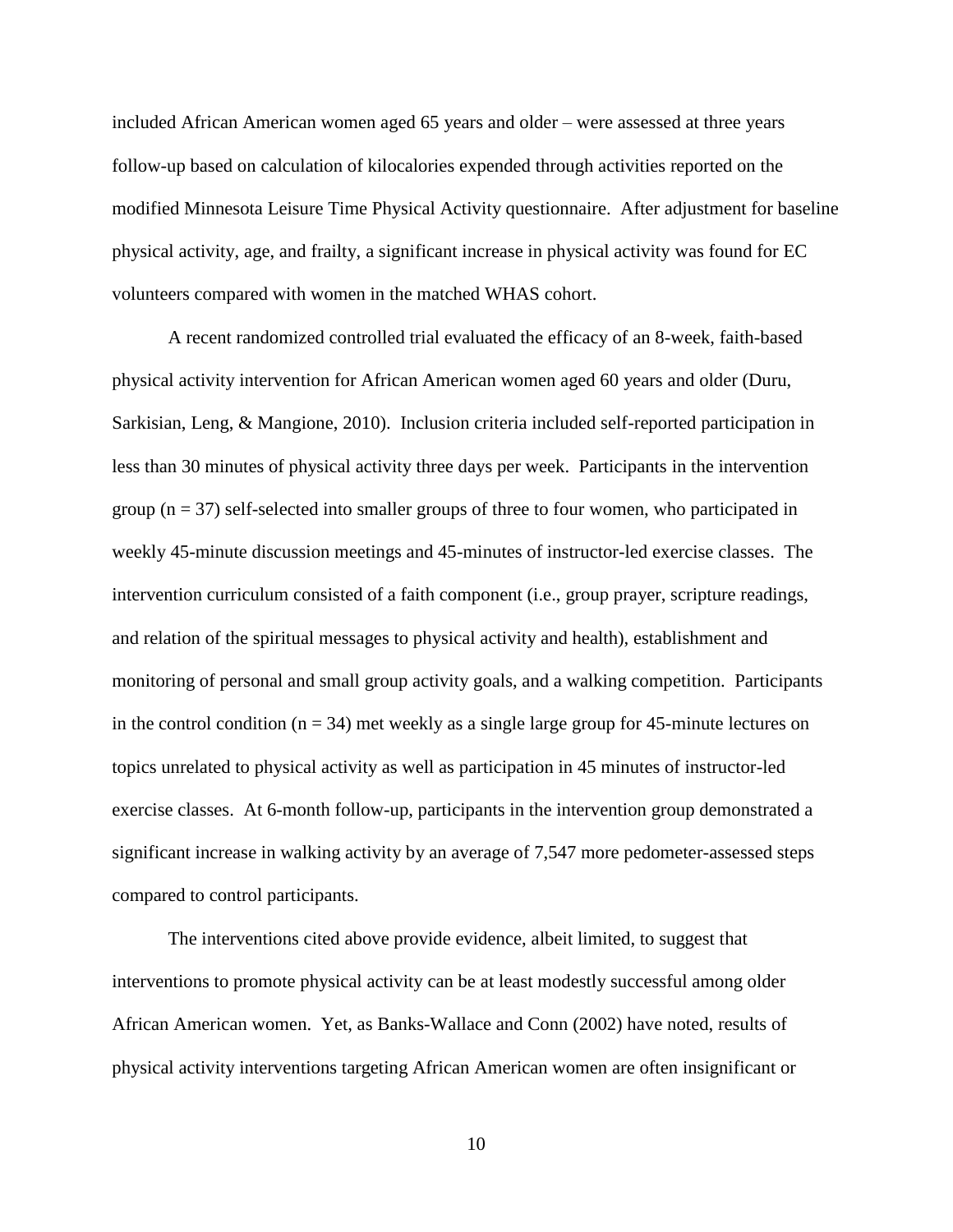modest, short-term, and limited by small sample sizes, high attrition rates, and other design and measurement issues.

### **Correlates of Physical Activity among Older African American Women**

In addition to the aforementioned intervention research, a small companion body of literature has examined demographic, psychological, social, and environmental correlates of physical activity among older African American women. These studies have tended to address factors influencing African American women in combination with or in comparison to those reported by women of other ethnic backgrounds, including American Indian and White women. For example, as part of a larger project known as the Cultural Activity Participation Study, Henderson and Ainsworth (2003) interviewed 30 African American women and 26 American Indian women, ranging in age from 40 to 89 years, regarding their perspectives and attitudes about physical activity, perceived motivators and constraints, and perceptions of social support. Though the women noted being busy with household tasks and work activities, they were largely characterized (by their own reports as well as the researchers) as sedentary. Participants generally associated physical activity with positive outcomes, such as feeling good and being healthy, but they reported a number of constraints to their personal engagement in physical activity. Such barriers included lack of time, job demands, fatigue, physical illness, expectations and needs of family and others, economic limitations, major life changes, safety concerns, weather, lack of facilities, and hassles of personal care, such as showering and hair maintenance. Of the women who did report engagement in physical activity, social networks were noted to contribute to a sense of empowerment and served as a source of companionship for physical activities.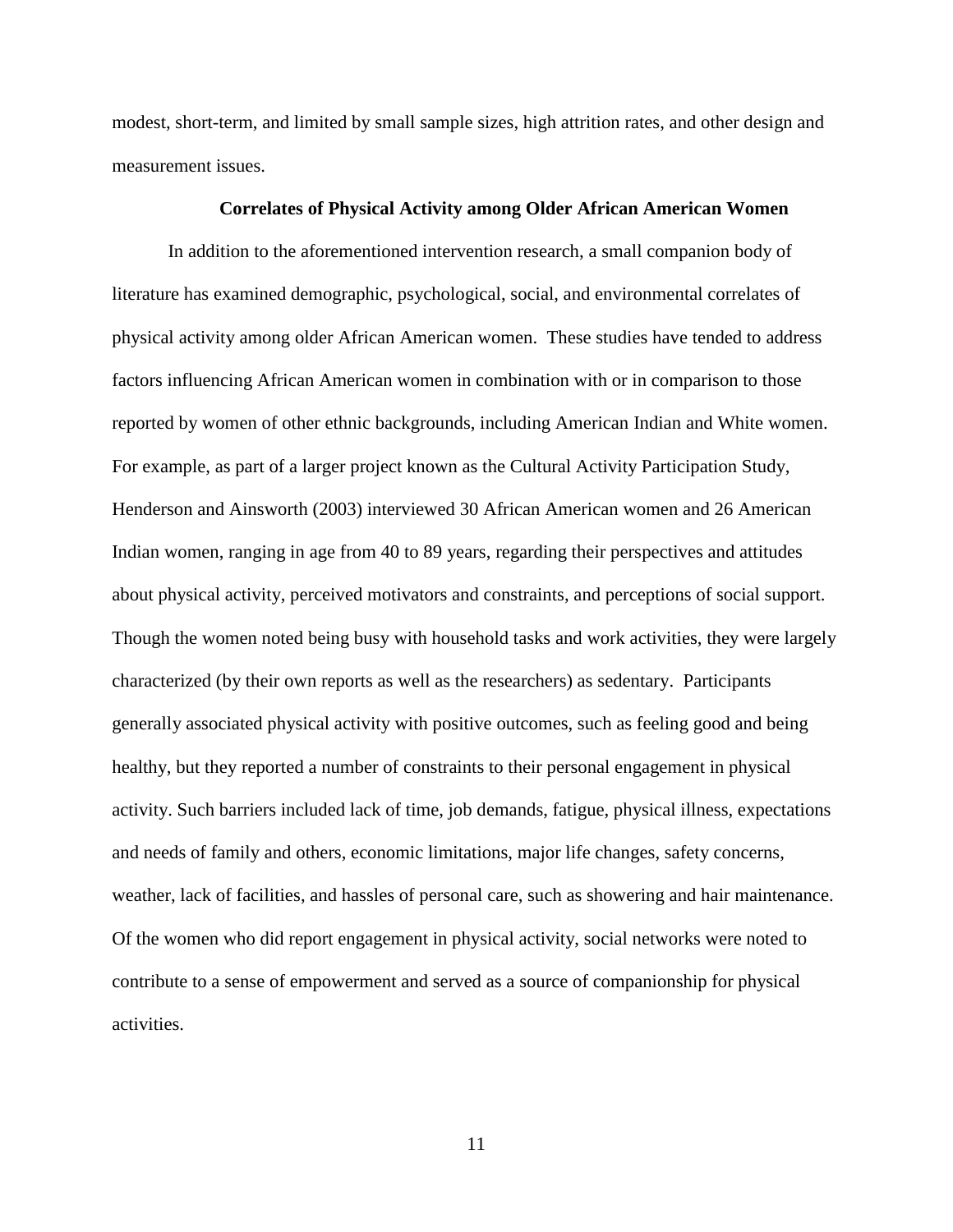In a separate analysis of the interviews cited above, Henderson and Ainsworth (2000) examined facilitators and barriers to walking – a form of activity noted by many of the women interviewed. The interviewees typically described walking as it related to their work responsibilities, a means of transportation, or a task related to pet care. However, some noted walking for health reasons. Though the health benefits of walking were acknowledged, these benefits did not appear to be a major motivating factor. Instead, most women who walked for reasons other than necessity or responsibility did so because they found the activity pleasurable. Additional enablers included ease of implementation, convenience, adaptability, and the flexibility of options for solitude or social contact. Noted constraints to walking for physical activity included seasonal or weather conditions, safety, physical and emotional fatigue, and lack of walking partners.

Wilcox, Bopp, Oberrecht, Kammermann, and McElmurray (2003) administered questionnaires to a rural sample of 102 African American and White women (41% African American) aged 50 years and older to examine the relation between physical activity and several demographic, psychosocial, and environmental variables. Specifically, the researchers assessed correlations between physical activity, as assessed by the Physical Activity Scale for the Elderly, and measures of demographic characteristics, self-efficacy, social support, depression, stress, decisional balance (that is, pros versus cons) of physical activity, physician recommendation for activity, and aspects of the physical environment. The women in the sample were generally sedentary, but did demonstrate some variability with regard to reported activity level. Hierarchical regression analyses indicated that younger age, fewer depressive symptoms, acknowledgement of more pros than cons for activity, not having a physician recommend activity, reported absence of neighborhood sidewalks, and greater perceived safety were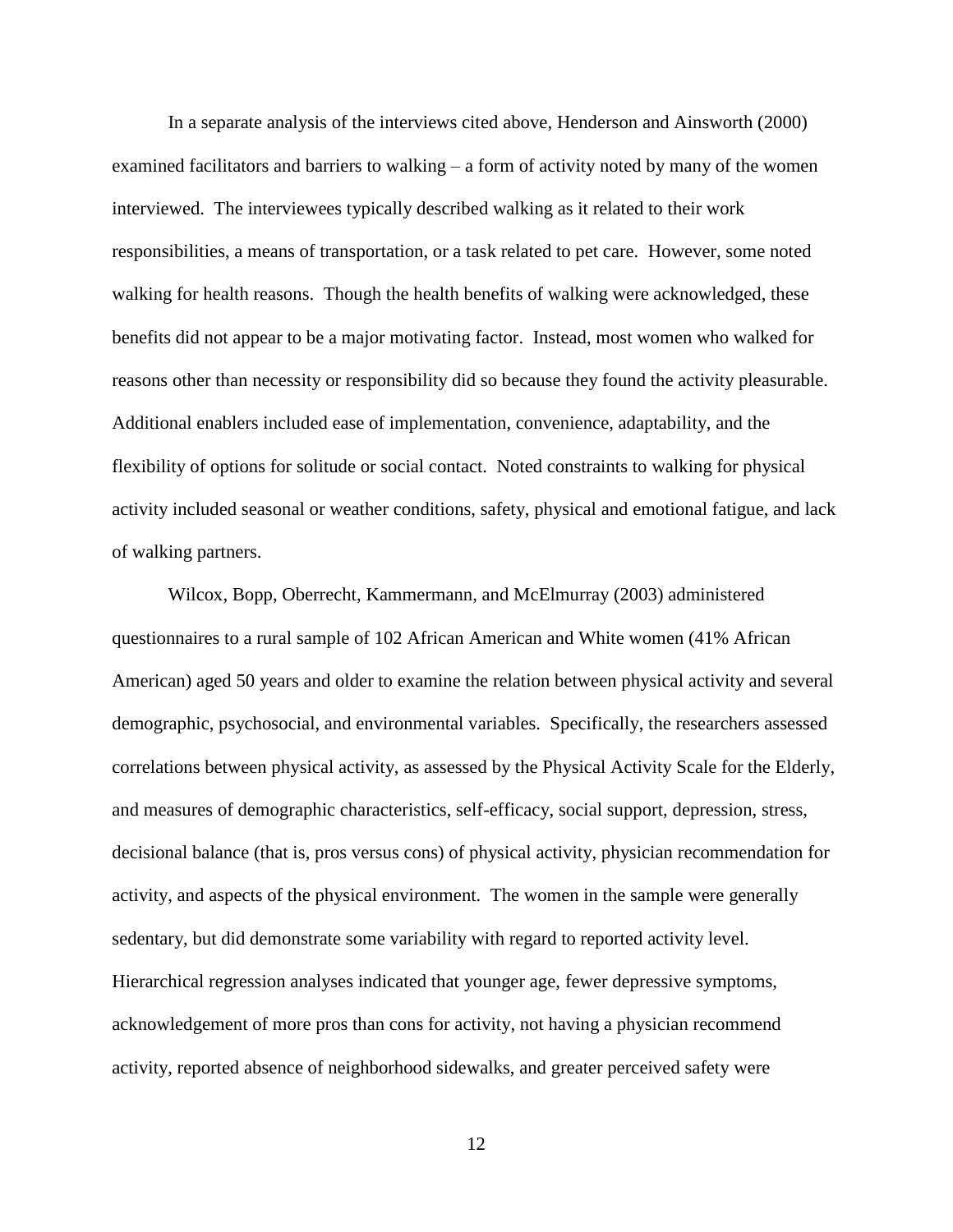associated with higher levels of physical activity. Study participants were also asked to report self-perceived barriers and motivators for physical activity. Reported barriers included health problems, lack of time, family and household responsibilities, work responsibilities, community obligations, fatigue, and lack of self-motivation. Motivating factors included a desire for better health and the expectation of increased activity if healthier, as well as self-motivation, exercising with a partner or group, support from family and friends, mental health benefits, and improvements to the physical environment.

In a later study, Wilcox and colleagues (2005) conducted focus groups with underactive African American ( $n = 16$ ) and White women ( $n = 23$ ), age 50 years and older, to examine the women's perceptions, barriers, and motivators of physical activity. Participants were asked to discuss their perceptions of the terms "exercise" and "physical activity," the amount of exercise or physical activity older women should do, reactions to physical activity guidelines, perceived reasons for lower physical activity rates among older rural groups, and benefits, supports, barriers, and risks of physical activity. The women interviewed defined physical activity more broadly than exercise and noted a consistent perception that the appropriate amount of exercise "depends on the person." Though many participants felt that recommendations for physical activity were good for older women, a substantial number – particularly among the White women – believed the guidelines were not realistic. The physical health benefits of activity were most commonly cited across groups; however, White women were more likely to discuss mental health benefits, while the African American women were more likely to discuss weight and appearance. Reported barriers endorsed by all included competing family responsibilities, lack of social support, lack of transportation and facilities, and stray dogs. Lack of motivation, health problems, lack of enjoyment, and a perception of being too old were also noted, especially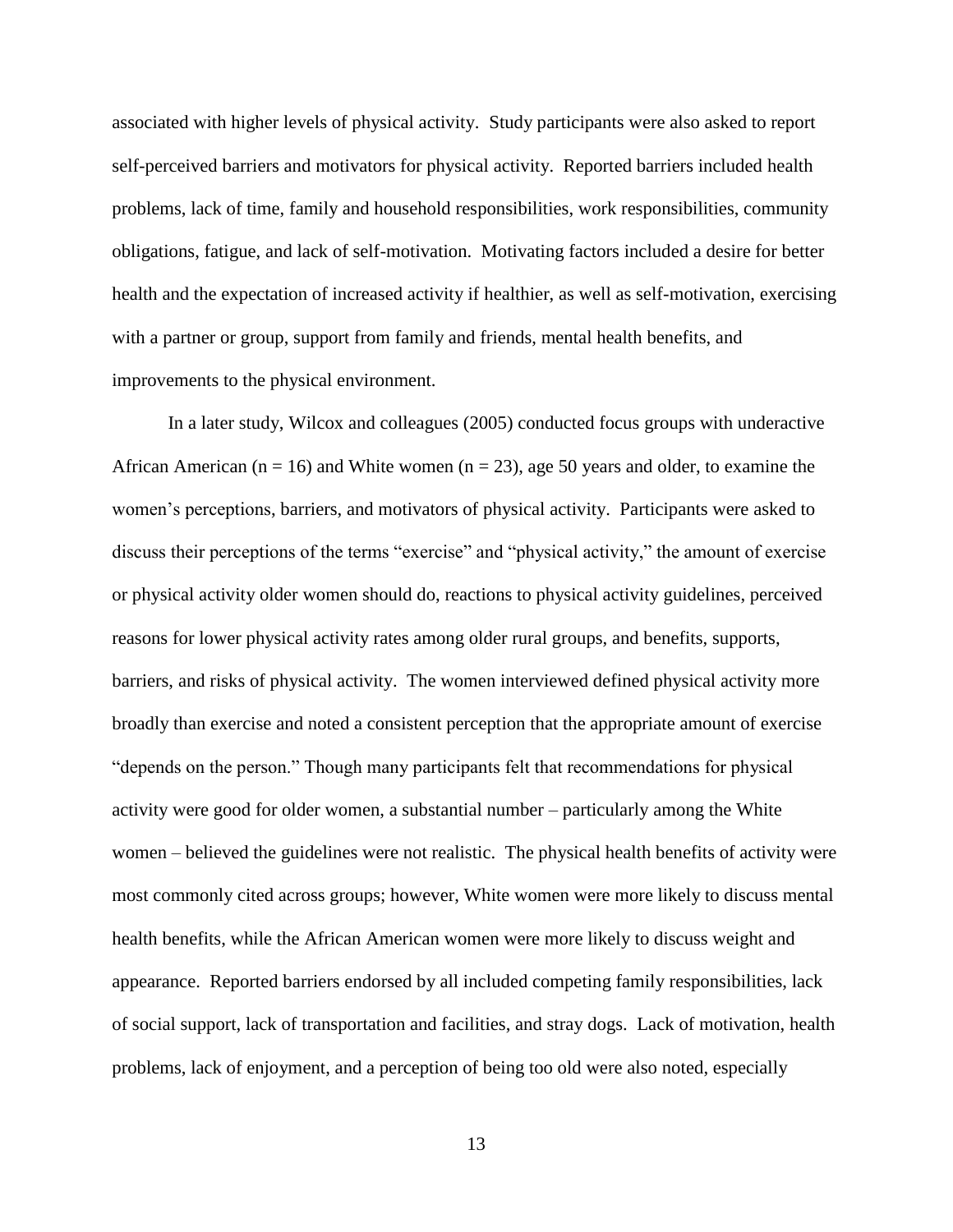among African American women, who also cited cultural barriers such as lack of role models and desire for independence. Motivators of activity included potential health benefits, enjoyable activities (noted more often by White women), recommendation from a health care provider, better transportation, low cost or free options, and education or demonstrations of safe activities.

As a follow up to the Keller, Robinson, and Pickens (2004) walking intervention described earlier, in which 12 of the 29 enrolled participants dropped out of the program, Dunn (2008) conducted focus groups with 14 intervention participants to explore barriers and facilitators of adherence to a walking regimen. Women who stopped walking prior to the end of the 9-month intervention noted being initially motivated by recognition of the need for activity or expectations for social interaction with other participants. They attributed their inability to continue walking to multiple barriers, including family demands, lack of routine and a regular time to walk, and health problems. Several of the women used spiritual references when describing their experience and indicated that supernatural forces (e.g., the devil) prevented them from fulfilling their commitment to walk.

In contrast, women who completed the intervention noted prioritizing walking. Though they also had families, work, and other responsibilities, these women consciously decided to devote time for themselves for walking. They reported experiencing numerous benefits from walking, including improvements in physical appearance, reduced worry and stress, and inspiration to improve other health behaviors such as their cooking style. Such changes reportedly enabled them to take better care of their families. These women also described a spiritual component to walking, noting that the activity provided them with an opportunity to meditate, pray, and draw closer to God.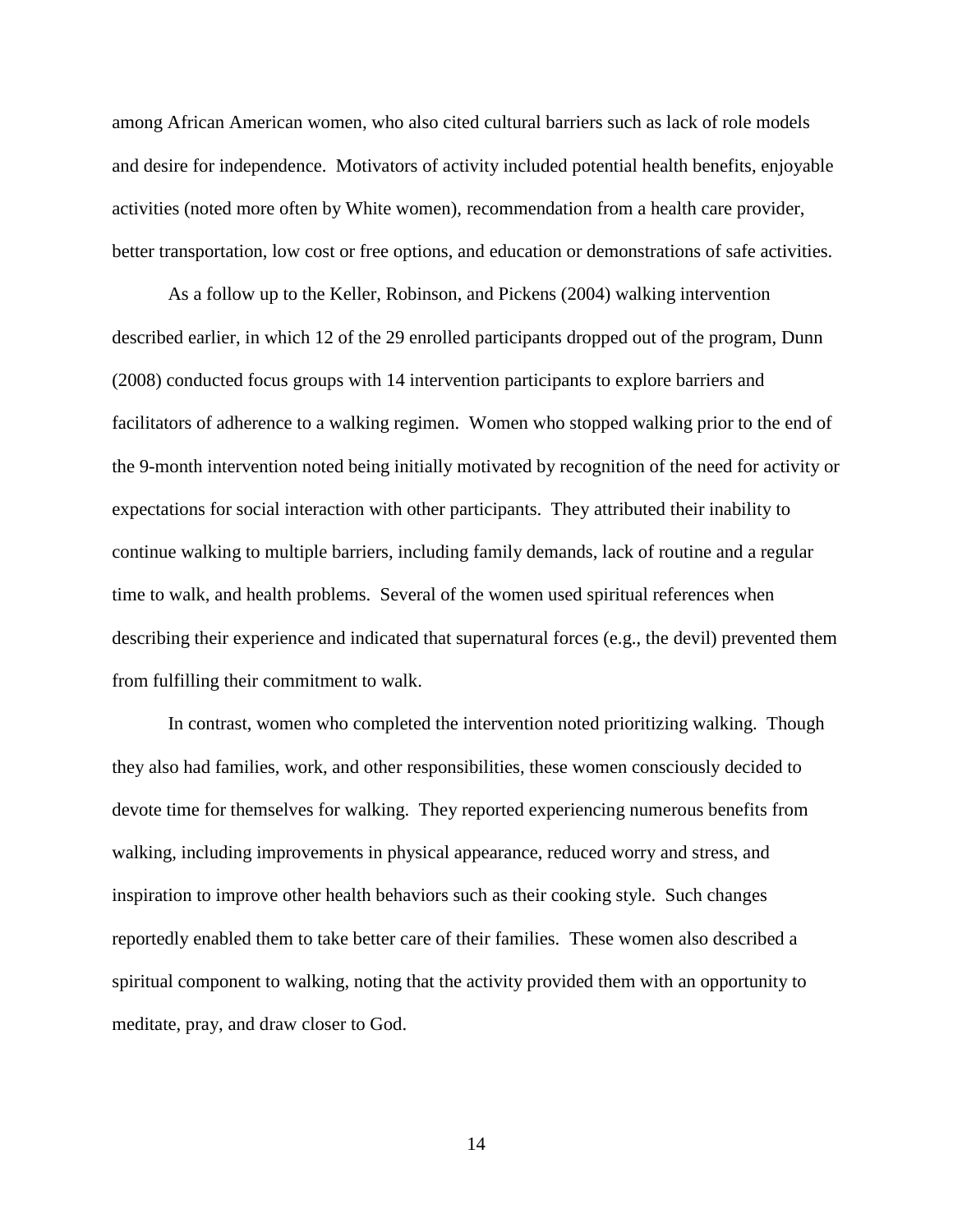#### **Physically Active Older Women**

Though the majority of older African American women are inactive, it is important to recognize that 28.8 percent of African American women aged 45-64 and 18.9 percent of those over age 65 *are* estimated to achieve recommended levels of physical activity (Whitt-Glover, Taylor, Heath, & Macera, 2007). Yet the experiences of these women are notably absent from the research literature. Most studies on physical activity have not focused on older African American women, and of those that have addressed this population, the majority have included samples comprised of sedentary women.

One published study specifically targeted active older African American women for its sample. Young and colleagues (2001) conducted four focus groups with African American women over age 40 to help guide the development of two planned interventions – one emphasizing physical activity and the other for weight loss. The physical activity focus groups were comprised of separate groups, each with 11 women, who were characterized as physically active (defined by reported current engagement in exercise twice a week for 30 minutes per session) or sedentary (defined as no exercise engagement). Participants were asked to describe their experiences with physical activity and were encouraged to discuss motivations to begin and maintain physical activity as well as the role of others in their efforts to be active.

The active women commonly noted that health concerns motivated them to become active. Additional motivators included weight gain, recommendations from health providers and relatives, and recognition of the need to take control of one's health. Specific circumstances (e.g., clothes no longer fitting, hospitalization, and other stressful events) often served as a catalyst for these women to become active. Among the sedentary group, some women could not identify any motivating factors. Those who could commonly mentioned greater social support,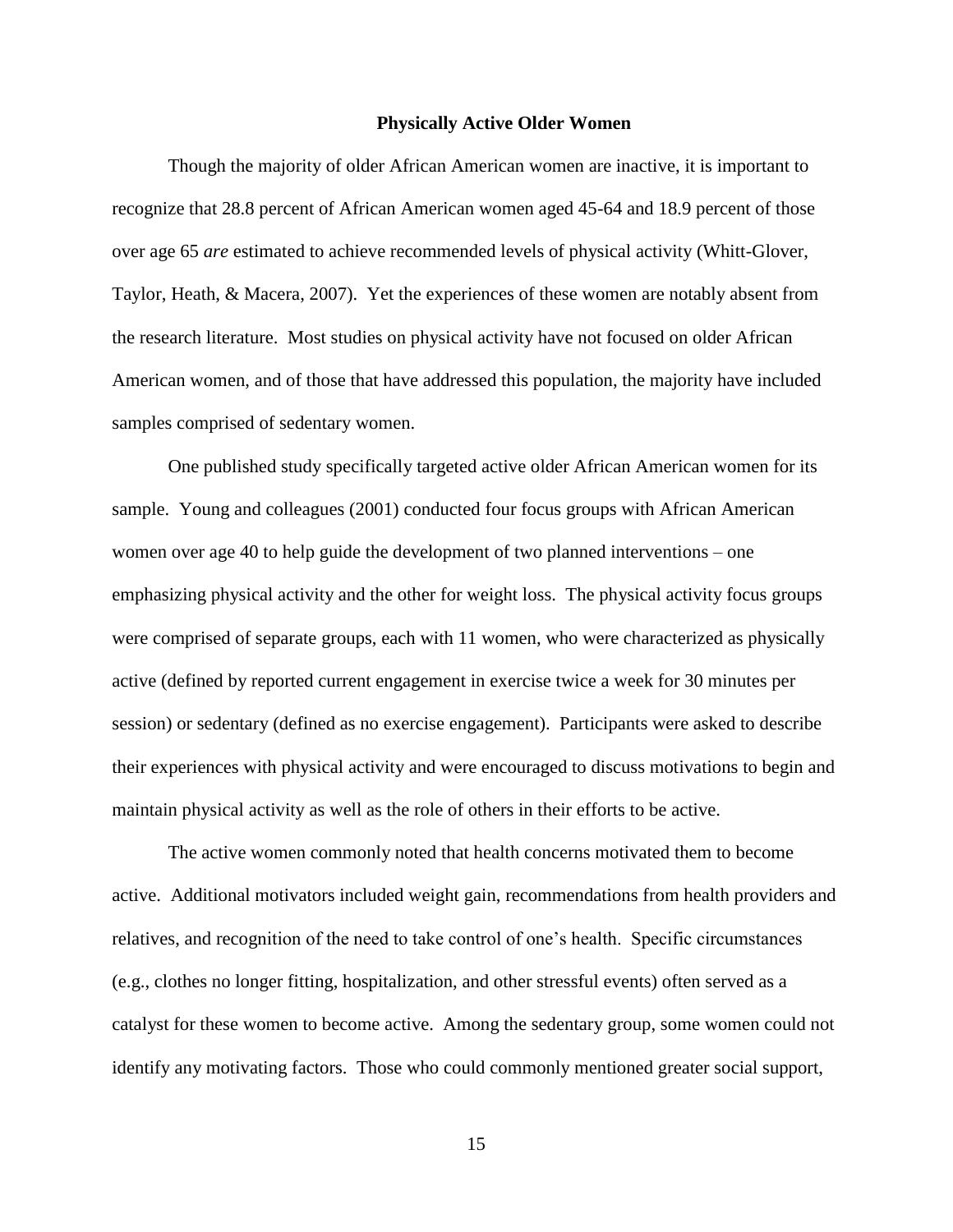in the form of group activities or fitness partners, as potential motivators to start being active. They also cited enjoyment of particular activities or their activity companions as motivating.

Social support was noted as a contributor to maintenance of physical activity among the active women. The women reported that having an exercise buddy and receiving encouraging phone calls helped them to continue their activity patterns. Observing changes in weight, or having others recognize and comment on such changes, was also helpful. In addition, having increased energy and feeling good motivated the women to continue exercising. Sedentary women who had previously been active also expressed the latter themes; however, they noted that time, health concerns, job and schedule changes, and having a child prevented them from continuing to be active.

### **Theoretical Frameworks for Physical Activity Behavior Change**

A number of theories and theoretical models have been used to explain health behavior change related to physical activity. These include learning theories, social cognitive theory, the health belief model, the transtheoretical model, relapse prevention models, the theory of reasoned action, the theory of planned behavior, social support models, and ecological perspectives (HHS, 1996). Among the physical activity intervention studies cited above, only two specified any theoretical approach. Matteson (1989) reportedly applied a cognitive behavioral modification approach, which included goal setting, behavioral contracts, self-control techniques for behavior modification, and external positive reinforcement. Participants were assigned to one of three groups in which they received positive reinforcement in the form of praise, encouragement, and support from the investigator on a weekly (Group 1) or monthly basis (Group 2), or not at all (Group 3). There was no significant difference in activity between groups, but overall – as noted previously – participants reported increased weekly activity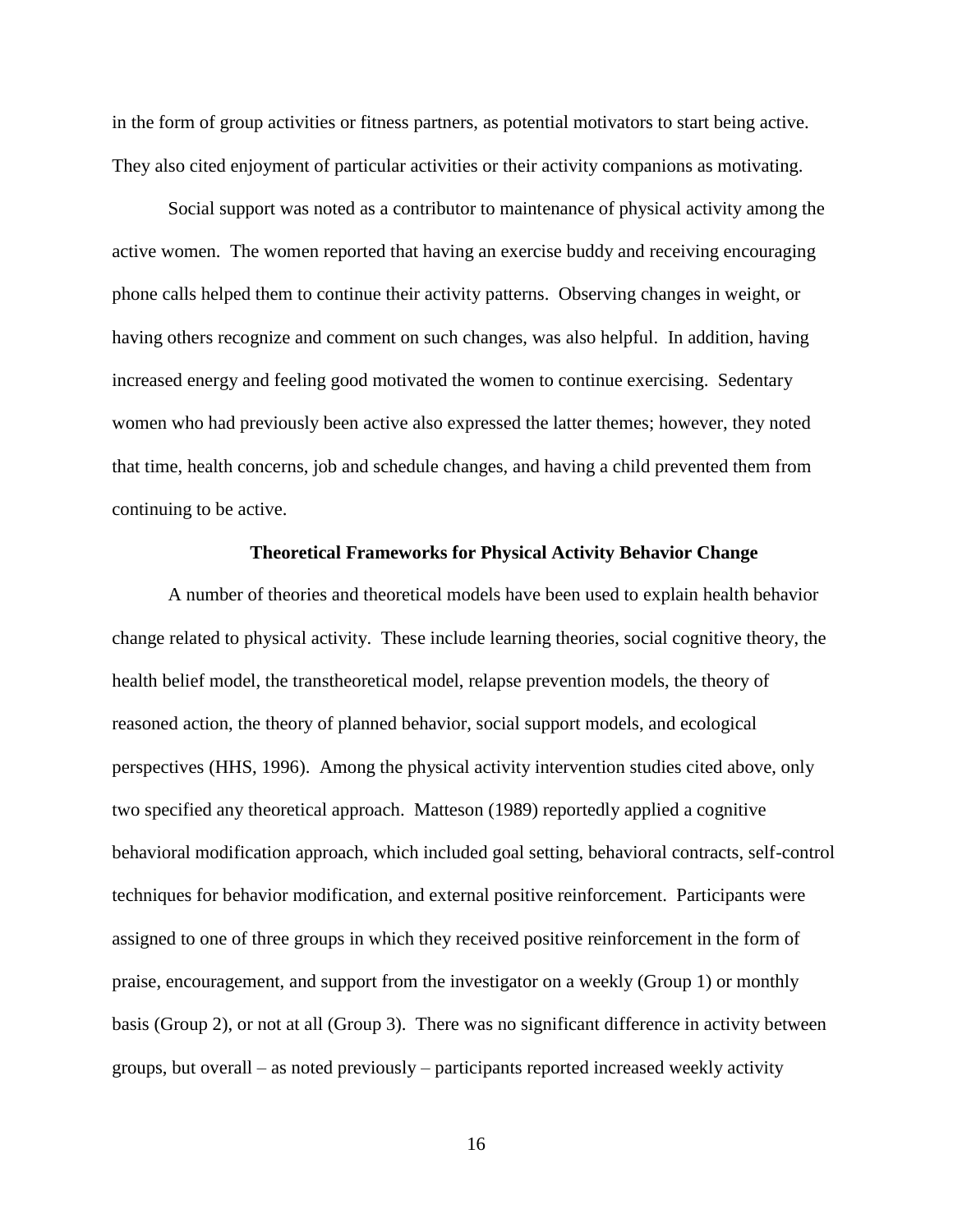compared to baseline, which Matteson noted as consistent with individual goals established in the initial behavioral contracts.

The intervention conducted by Agurs-Collins and colleagues (1997) was reportedly based on social action theory and principles of relapse prevention. In keeping with the community empowerment emphasis of social action theory, program materials reflected images, language, and values viewed as relevant among an older, African American community. To further foster a sense of identity and ownership, participants were encouraged to create a name for their intervention group; involvement of significant others in class activities was also encouraged. Relapse prevention techniques were discussed during group meetings to facilitate maintenance of dietary and activity changes. As previously noted, participants' activity levels had increased at three months, but were not significantly different from baseline levels by six months. Though the Matteson (1989) and Agurs-Collins et al. (1997) studies demonstrated some positive results, their effects were short-term and the extent to which the applied theories actually influenced the results is unclear.

In their investigation of correlates of physical activity among older, rural African American and White women, Wilcox and colleagues (2003) noted that their choice of measures was guided by social cognitive theory. As noted above, the researchers examined several demographic, environmental, and psychosocial factors, including self-efficacy, which Bandura (2004) has described as the focal determinant of health behavior change within the social cognitive framework. Though there was a significant bivariate correlation between self-efficacy and reported physical activity, an independent association of self-efficacy with physical activity was not demonstrated in hierarchical regression analyses adjusted for other factors. The researchers proposed that this finding may have been due to the effect of age, as this variable was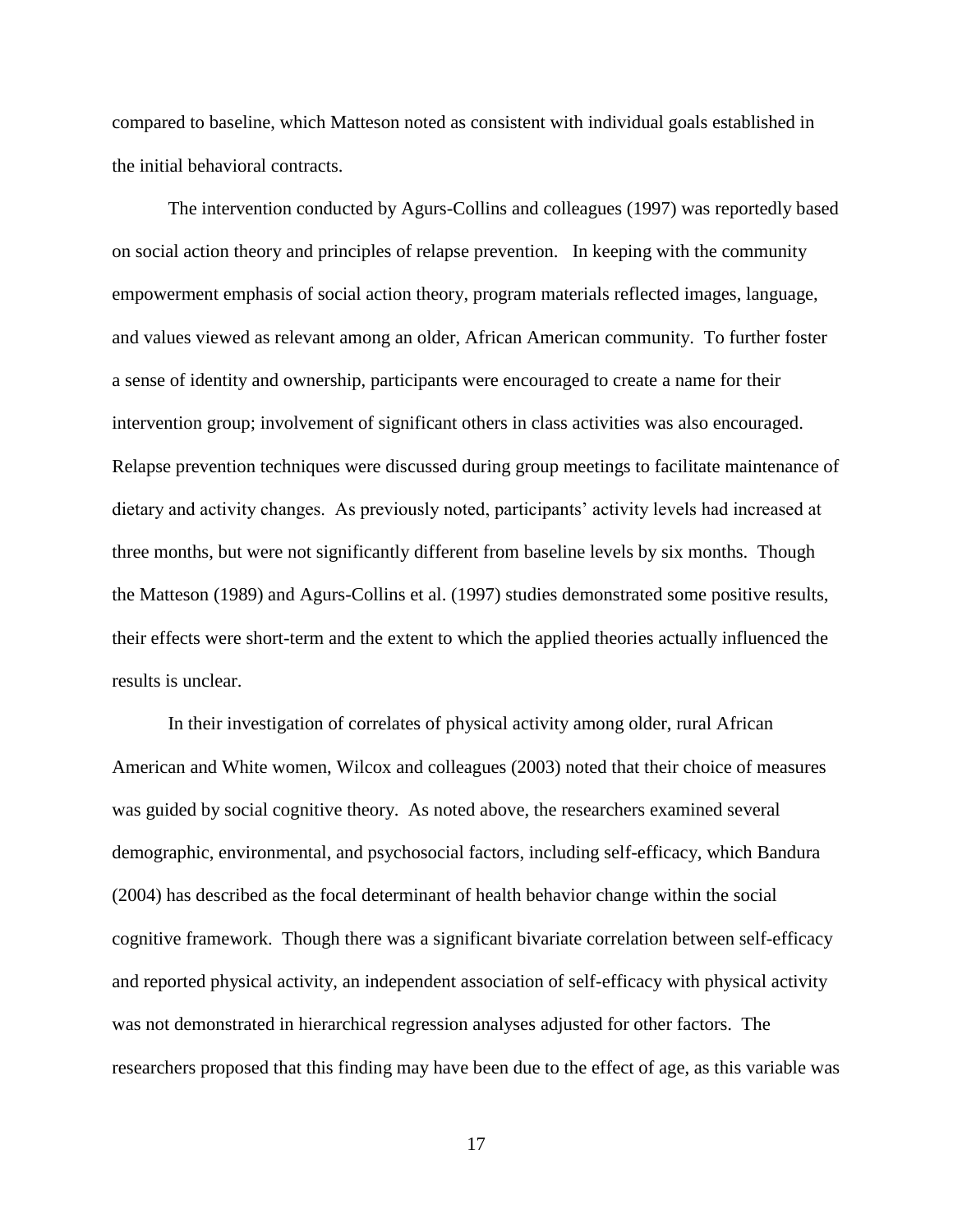the most strongly associated with physical activity and was also significantly negatively correlated with self-efficacy.

Of the various theoretical approaches to physical activity behavior change, three have been noted as the most widely supported: the theory of planned behavior, self-efficacy theory, and the transtheoretical model (Biddel and Nigg, 2000). The theory of planned behavior is an extension of the theory of reasoned action, which proposed that one's engagement in a particular behavior is driven by one's intentions to perform that behavior (Fishbein & Ajzen, 1975). These intentions were said to be guided by the individual's attitude about the behavior and the influence of subjective social norms regarding the behavior. The concept of perceived behavioral control was added to the subsequently renamed theory to reflect the importance of an individual's perception of control over the opportunities, resources, and skills needed to perform a given behavior (HHS, 1996). According to the theory of planned behavior, behavior performance is a function of intentions as well as perceived behavioral control. In general, strong intentions and accurate perceptions of control predict successful attempts at behavior, though variation in these factors accounts for variability in actual behavior performance (Ajzen, 1991).

Within the physical activity literature, studies exploring the theory of planned behavior have not targeted African American women at any age. However, previous research has demonstrated correlations between constructs of the theory and physical activity among middleaged and older women in Canada, Israel, and the United States. Vallance, Murray, Johnson, and Elavsky (2011) found that attitudes, subjective norms, and perceived behavioral control were significant predictors of intentions to engage in physical activity among a sample of postmenopausal Canadian women. Women who reported weekly engagement in 150 minutes of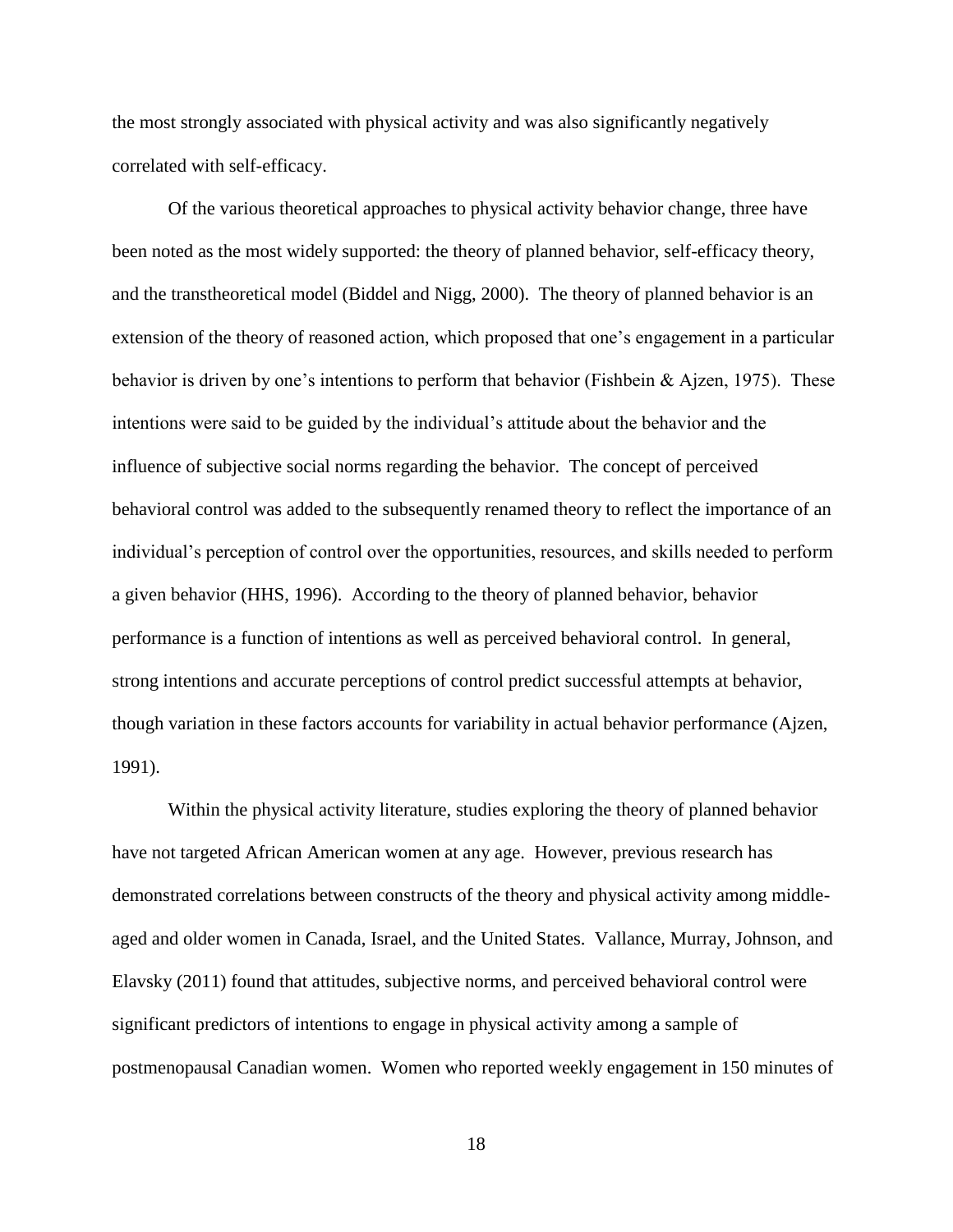moderate activity or 60 minutes of vigorous activity reported significantly higher scores on attitude, norms, perceived behavioral control, and intentions compared with less active women. Similarly, a study of Israeli women, ranging from 45 to 65 years of age, indicated that women who engaged in leisure time physical activity reported more positive attitudes and beliefs toward physical activity engagement, higher perceived behavioral control, and greater commitment to subjective norms compared with women who did not participate in leisure time physical activity (Rotem, Epstein, & Ehrenfeld, 2009). Among a sample of 225 American women of unspecified race, aged 65 years and older, Conn, Tripp-Reimer, and Maas (2003) found that women reporting higher normative beliefs and more favorable beliefs about exercise were more likely to express intentions to exercise, while women who reported less perceived behavioral control were less likely to report exercise intentions. Behavioral beliefs about exercise (defined in the study as the perceived positive and negative consequences of exercise) and perceived control beliefs were significant predictors of self-reported exercise.

The idea of perceived behavioral control in the theory of planned behavior was largely based upon Bandura's (1977) research on self-efficacy (Ajzen, 1991). According to Bandura's self-efficacy theory, behavior is driven by self-efficacy – that is, one's belief in his/her ability to perform a particular behavior – as well as outcome expectancies regarding the consequences of performing the behavior. Self-efficacy theory was later expanded and reconceptualized as social cognitive theory, which incorporates additional behavioral determinants such as knowledge, goals, facilitators, and impediments to behavior contributed by the individual and his/her social environment (Bandura, 2004). Self-efficacy remains a central component of social cognitive theory.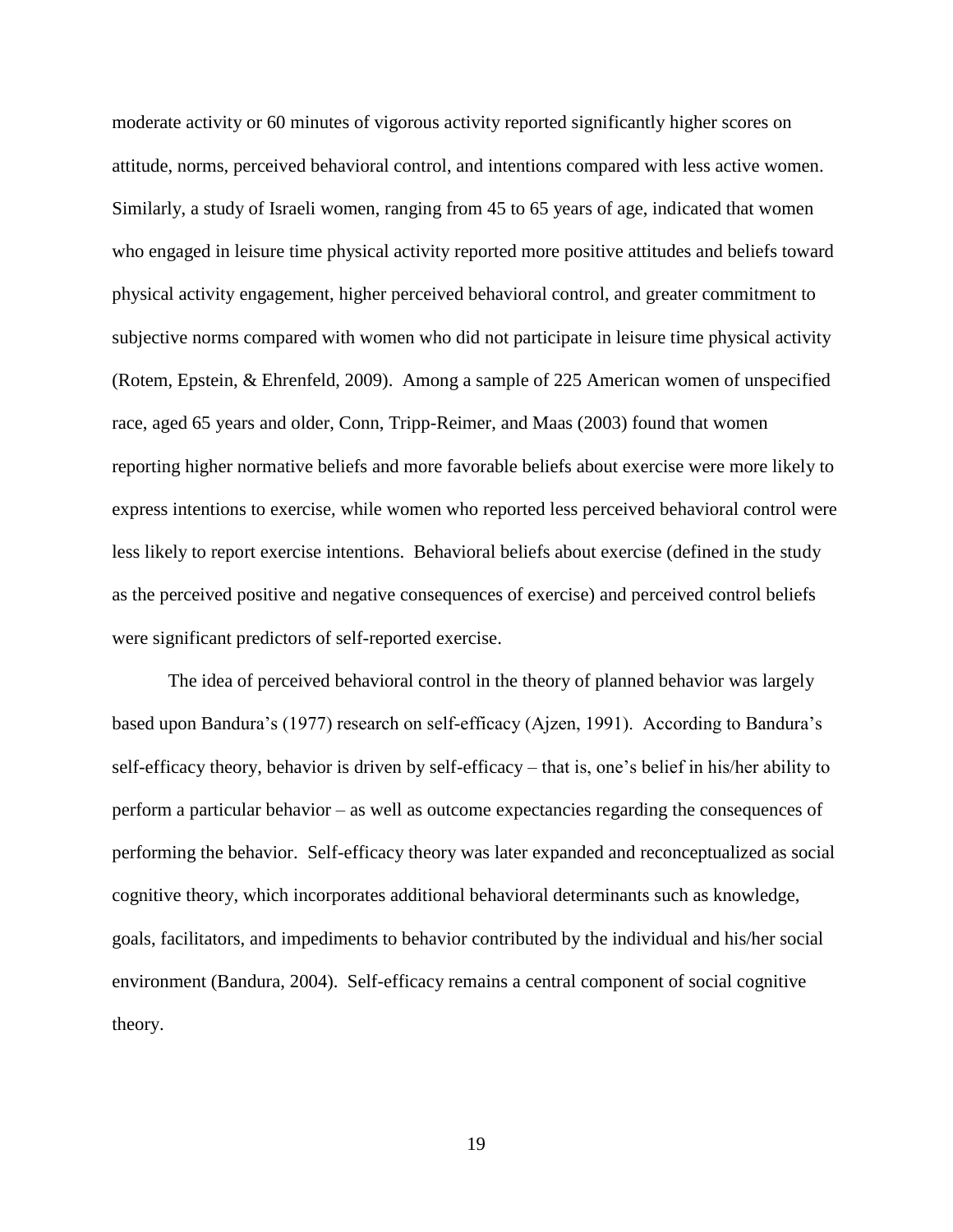Though the research base specific to midlife and older African American women is sparse, this population has received more attention in studies on self-efficacy or social cognitive theory and physical activity. As previously described, Wilcox et. al (2003) investigated associations between physical activity and various constructs of social cognitive theory, including self-efficacy, and found that self-efficacy was not a significant independent predictor of physical activity among the sample of older African American and White women. In a later study, Martin and colleagues (2008) examined correlates of physical activity related to three types of self-efficacy among 61 African American women, aged 40-65 years, who were not regularly active. Women with high levels of self-efficacy related to their ability to overcome barriers to physical activity were less likely to report that worries about physical activity prevented them from being active. These women were also more likely to consider how their activity level might affect or influence others in their environment. Women who reported low levels of self-efficacy regarding their ability to make time for exercise were more likely to report that the aversiveness of physically activity interfered with their ability to be more active.

The transtheoretical model conceptualizes behavior change as a multi-stage continuum reflecting an individual's readiness for change. In general, individuals progress – or regress – through the change process at varying rates and through five basic stages: (1) pre-contemplation, before thinking about the possibility of change, (2) contemplation, when considering change, (3) preparation, or determination to change, (4) action, in which efforts to change are implemented, and (5) maintenance, as behavioral changes continue (Prochaska, Di Clemente, & Norcross, 1992). When applied to physical activity and exercise behavior, the transtheoretical model also incorporates the concepts of decisional balance (i.e., pros and cons of exercise), self-efficacy,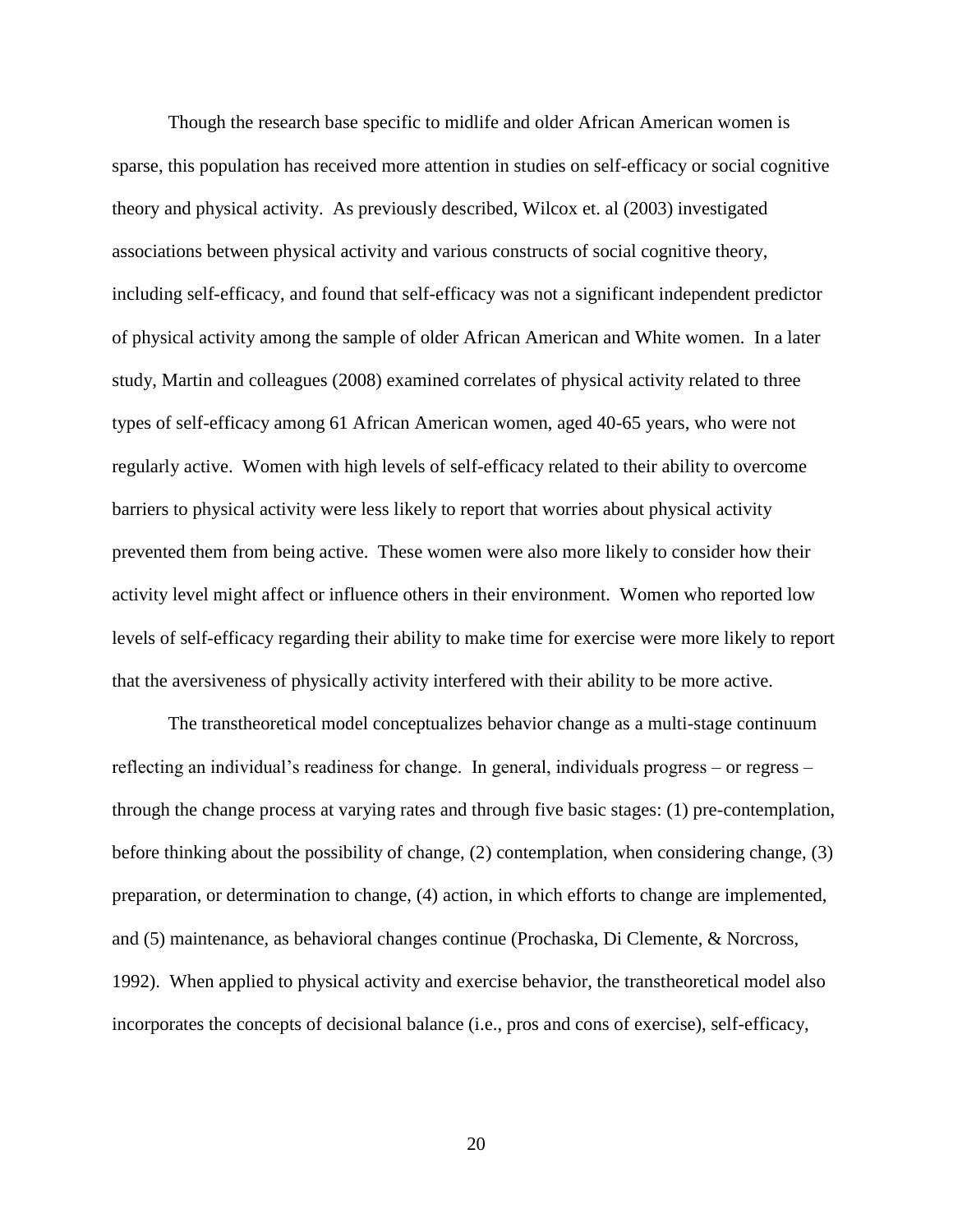and the processes of change that encompass the strategies one uses to advance through the stages of change (Prochaska & Marcus, 1994).

Again, middle-aged and older African American women have not been the focus of physical activity studies using the transtheoretical model; however, the model was incorporated into one study targeting young African American women and another that included older African American women within a larger sample. Juniper, Oman, Hamm, and Kerby (2004) explored differences in female African American college students' self-efficacy and perceptions about physical activity based on their stage of change. Participants in the pre-contemplation and contemplation stages reported significantly higher perceived barriers and significantly lower selfefficacy compared with participants in the preparation, action, and maintenance stages. Participants in the pre-contemplation and contemplation stages also reported significantly lower levels of perceived severity than participants in the action and maintenance stages, as well as significantly lower perceived cues to action compared to those in the action stage. Physical activity behaviors were not assessed.

Principles of the transtheoretical model were also applied in a six-month telephone counseling intervention designed to promote physical activity among a sample of 150 sedentary African American and White men and women (72% women, 47% African American; Pinto et. al, 2002). The intervention (known as TLC-PA) consisted of participant-initiated calls to an automated telephone system that provided physical activity messages tailored to the caller's reported activity and stage of change. A comparison group (known as TLC-Eat) received messages related to nutrition. At three months, in comparison to the TLC-Eat group, the TLC-PA group demonstrated significantly higher energy expenditure through moderate activity, higher rates of achieving federally recommended physical activity levels, and a higher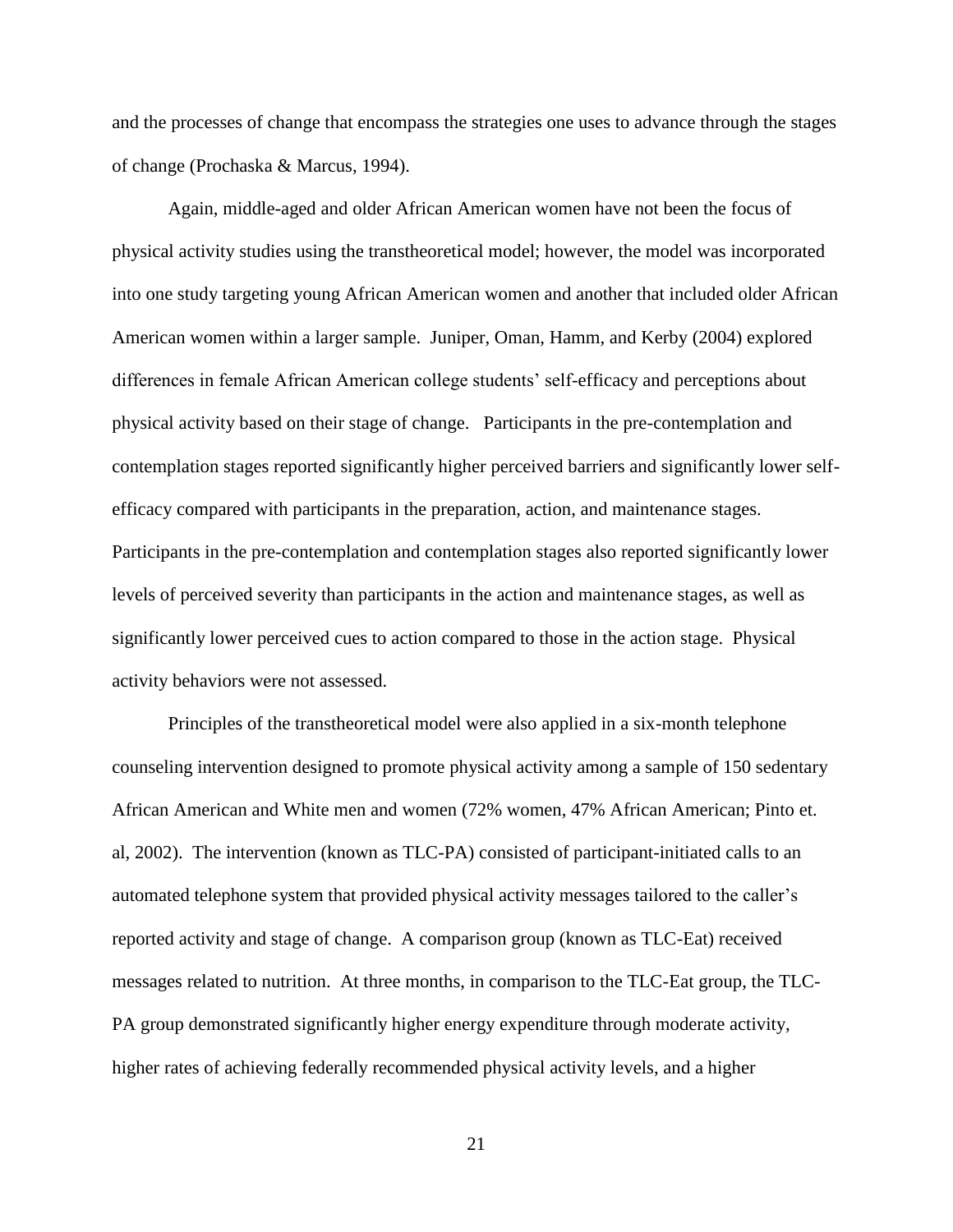percentage of participants moving from contemplation to action. These effects were not maintained at six months.

### **The Physical Activity Evolution Model**

Bandura (2004) has argued that theories of health behavior change overpredict the resistance of health habits to change because such theories develop through study of refractory, rather than successful, cases. There is marked evidence to support this premise when one examines the literature on physical activity and African American women, as women who have experienced success in adopting and maintaining physical activity are vastly underrepresented. However, Harley (2005; Harley et al., 2009) recruited physically active African American women and used a grounded theory approach to develop a theory of the process through which these women adopted and maintained physical activity. Participants in the study included 15 African American women, 25-45 years of age, who reported engagement in then-current nationally recommend levels of physical activity (150 minutes of moderate activity per week or 60 minutes of vigorous activity per week) for one year or more, and who expressed a commitment to physical activity – as assessed with an adapted Commitment to Physical Activity Scale. Individual face-to-face interviews were held with each participant, and data from these interviews was analyzed using qualitative grounded theory techniques. These analyses resulted in the development of the Physical Activity Evolution model, shown in Figure 1.

According to the Physical Activity Evolution model, the process of becoming physically active is characterized by three phases. During the initiation phase, the women decide to start a physical activity program, learn which activities are personally enjoyable, fit into their schedules, or meet specific needs, and they begin to experience early benefits of activity. During the transition phase, the women restructure their activities to better fit their lifestyles and maintain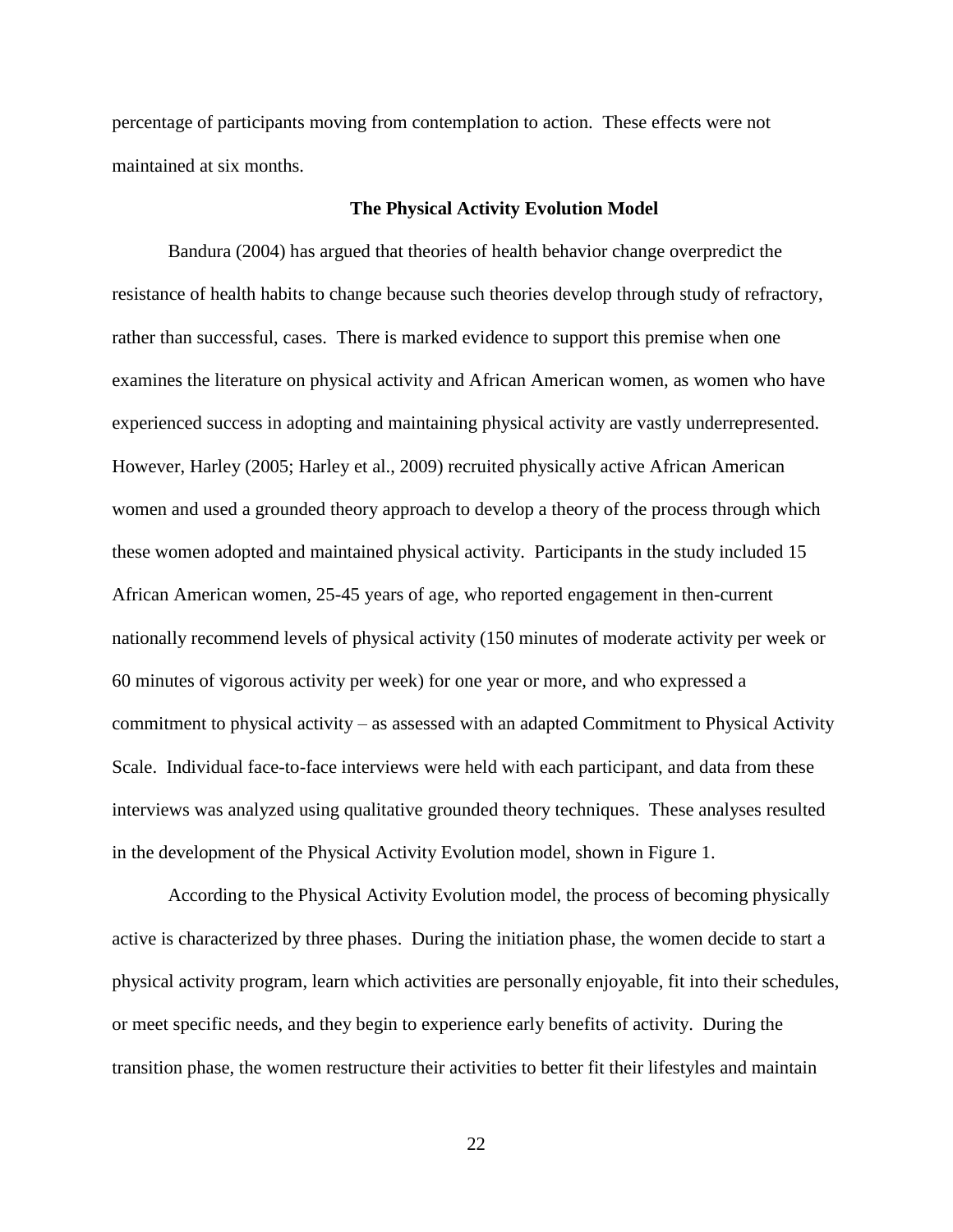desired benefits. Recognition of the need or desire to commit to physical activity may also occur. During the integration phase, the women begin to experience enhanced benefits of activity and motivation to continue is reinforced. This phase is followed by a cycle of consistent activity, at which point successful integration of physical activity has occurred. Throughout this process, a woman may experience periods in which she must again modify her activity and routine, and she may also cease to be active for a time. These periods are reflected in the model as the Modification Loop and the Cessation Loop. Temporary cessation of regular physical activity, and the accompanying opportunity to learn to navigate interruptions in one's activity, was found to be a normal and potentially helpful part of integrating physical activity into life.



Figure 1 – Physical Activity Evolution Model (Harley et al., 2009)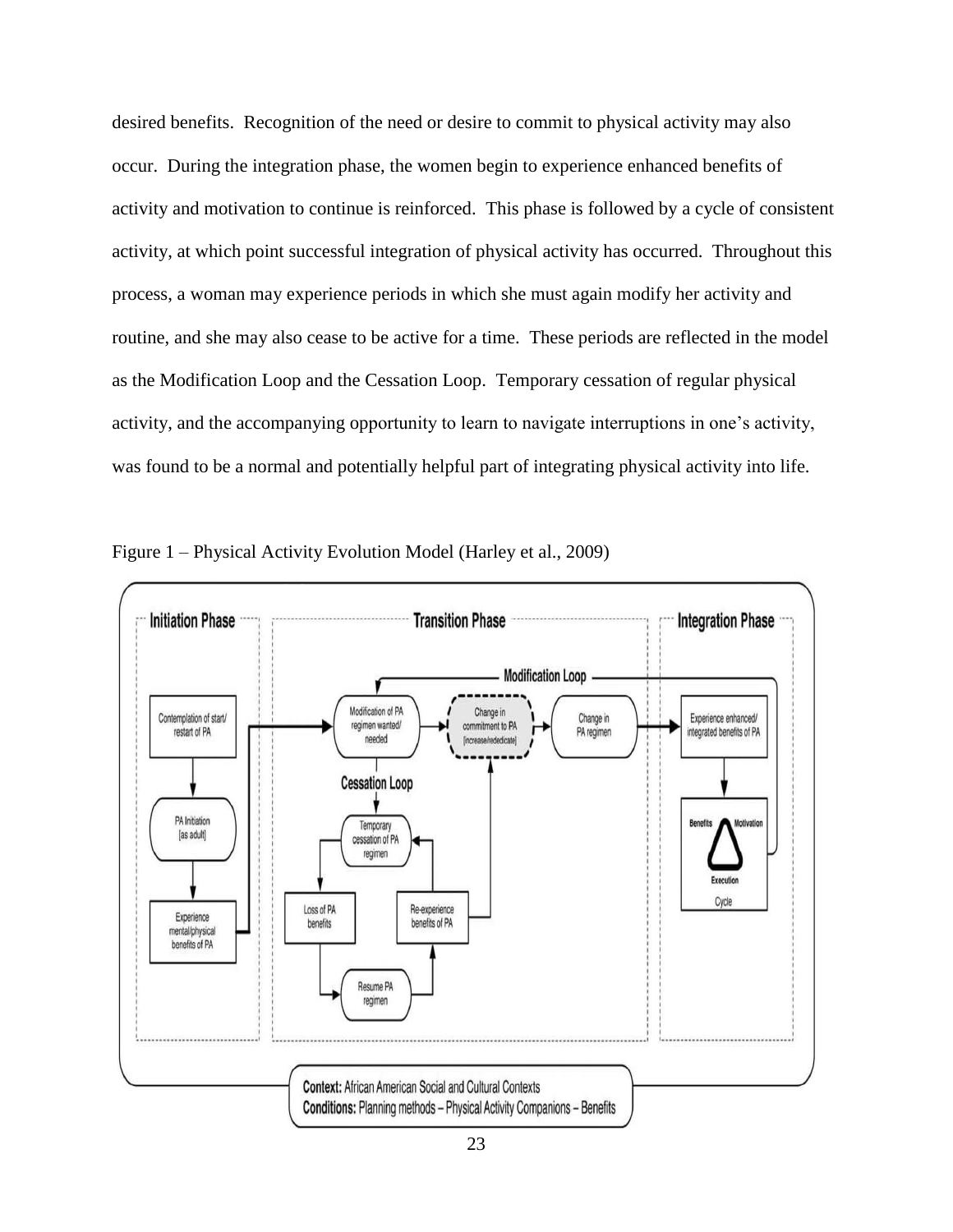The process of becoming physically active, as depicted in the model, takes place within the social and cultural context of life as an African American woman. For study participants, the importance of this context was noted most often in discussion of hair type as a challenge to being active, an observed lack of African American role models for physical activity, and cultural expectations about the role of African American women which made it difficult to balance physical activity with other responsibilities. Additional issues included the impact of slavery and oppression on African Americans' weight and health habits, as well as concerns about misconceptions regarding the need for or effects of physical activity based on cultural views of acceptable body type.

Harley and colleagues identified three conditions as essential to participants' movement from inactivity to regular engagement in physical activity: strategies for planning and scheduling activity, activity companions, and observed benefits of activity. Planning methods were noted as the most integral feature of movement through the process of physical activity development (Harley et al., 2009). All women in the study used some means of actively planning for activity. They expected and prepared for obstacles. Flexibility was a key feature of their plans, which allowed for substitute activities, alternate times for activity, make-up days for missed activity, and scheduled down time. Scheduling activity also served as a means of balancing physical activity with other roles.

Physical activity companions were noted to serve important motivational, instrumental, facilitative, and social functions (Harley et al., 2009). Motivational companions offered encouragement, accountability, and role modeling through formal relationships (such as with fitness instructors or trainers) or informal relationships (as with friends and exercise partners). Formal companions also provided a structured physical activity environment, which helped the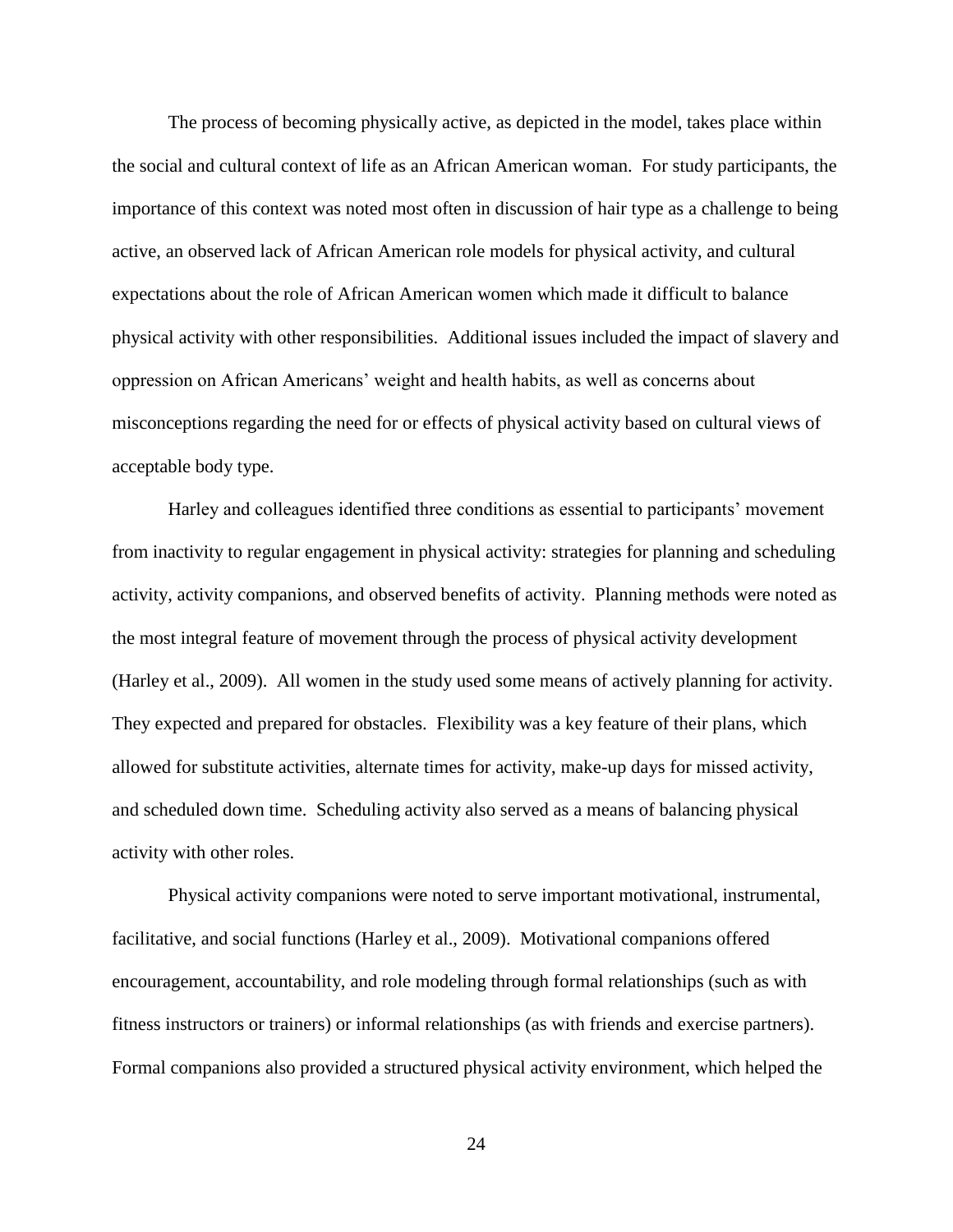women adhere to their established physical activity regimens. Activity participation with informal companions helped the women maintain interest and also motivated them through working toward a common purpose and achieving goals with others. Women who lacked motivational companions within their social networks often sought such support virtually, through trainers and exercise participants on videos and DVDs.

Social companions included existing members of the women's social networks as well as individuals with whom new social ties were developed through engagement in physical activity. In addition to producing feelings of enjoyment, engagement in physical activity with other people in their social network helped the study participants to blend physical activity with socializing and other pursuits, which helped integrate physical activity into their daily lives. Development of friendships and other new relationships through physical activity served to further enhance the women's experiences. The roles of facilitative and instrumental companions were noted to be more focused and limited in scope. Facilitative companions exposed participants to new physical activity options and opportunities, while instrumental companions primarily assisted in skill building by teaching participants particular techniques.

Finally, women's recognition of benefits influenced them in varying ways throughout the process of physical activity development. Initially, the women's knowledge of the potential benefits of physical activity – such as weight reduction and control and reduced risk of cardiovascular risk factors – was a primary motivator to adopt physical activity. As the women initiated activity, they began to experience other, often unanticipated, benefits more rapidly  $$ including improved sleep, stress management, and more energy – which prompted them to continue activity. At times, as represented in the Physical Activity Evolution model's Modification Loop, modification of the chosen activity might become necessary in order to fit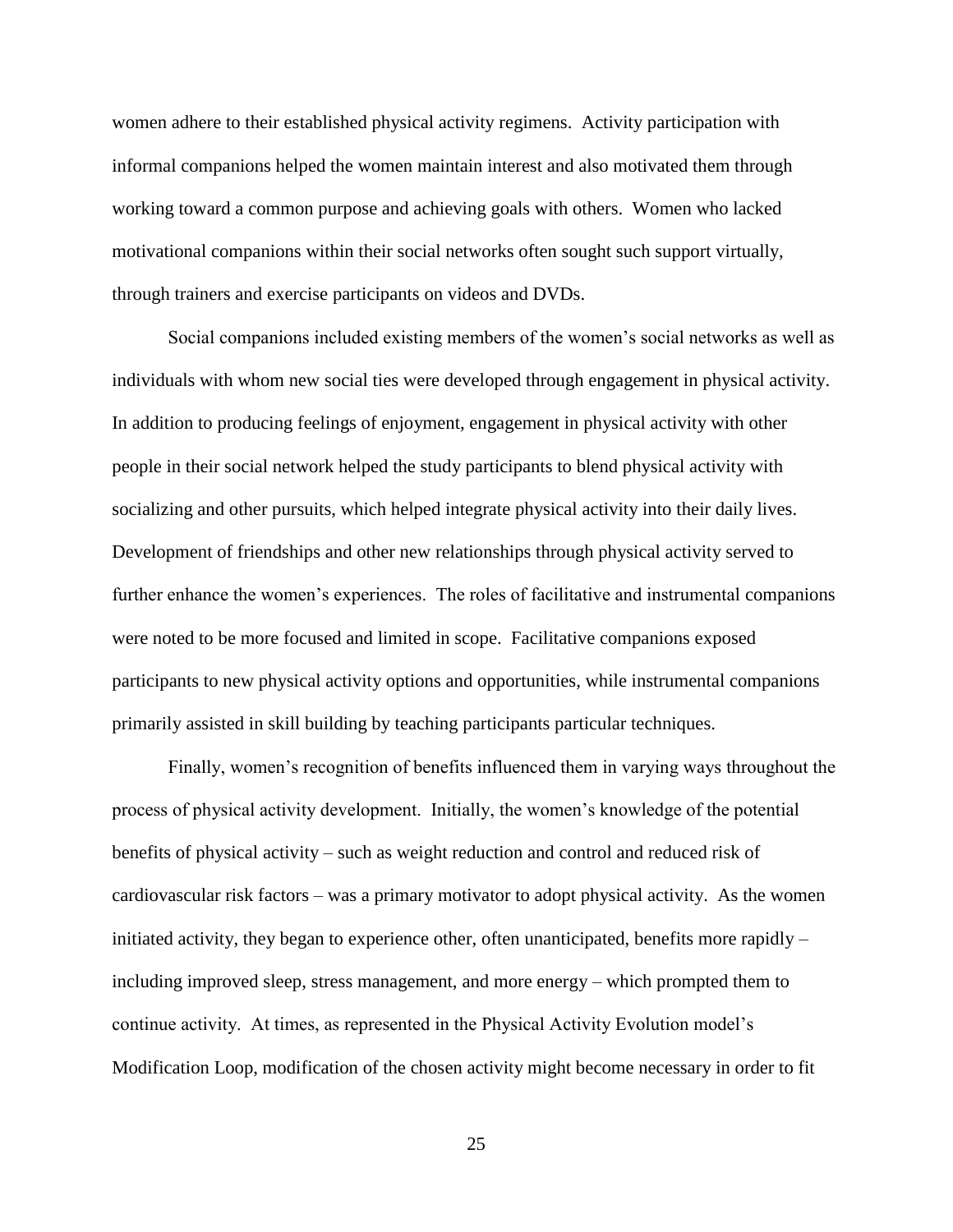the expected or desired benefits. Movement into the last stage depicted in the process model, the Benefits-Motivation-Execution cycle, was fostered by achievement of desired physical, mental/psychological, and social benefits. Upon reaching this point in the process, motivation for continuing physical activity was reinforced, as the women desired to maintain the changes they had achieved (Harley et al., 2009). It is important to note that the Benefits-Motivation-Execution cycle does not indicate an *end* to the process of becoming and remaining physically active. Because changes in life are inevitable, it is possible that modifications to activity or temporary cessation of activity will occur. This was a common experience for women in the Harley et al. (2009) study, who indicated that a loss of desired benefits often prompted their return to the main flow of the process and renewed their efforts to integrate physical activity into their lives.

Acknowledged limitations of the Harley et al. study include small sample size, possible selection bias, and – given the emergent nature of findings in grounded theory inquiry – the possibility that a different investigator may have obtained different results. However, the study did include measures (e.g., peer debriefing and member checking) recommended to enhance the credibility, dependability, and confirmability of qualitative studies (Harley et al., 2009). Because the study was not designed to describe the experiences of individuals or groups other than the women included in the study sample, additional studies are needed to examine the applicability of the Physical Activity Evolution model to other groups.

### **Comparison of the Physical Activity Evolution Model with Previously Supported Theory**

Though Harley utilized a grounded theory approach, which resulted in the development of a new theoretical model, the resulting Physical Activity Evolution framework – and the interview data from which it was created – reflected some concepts associated with existing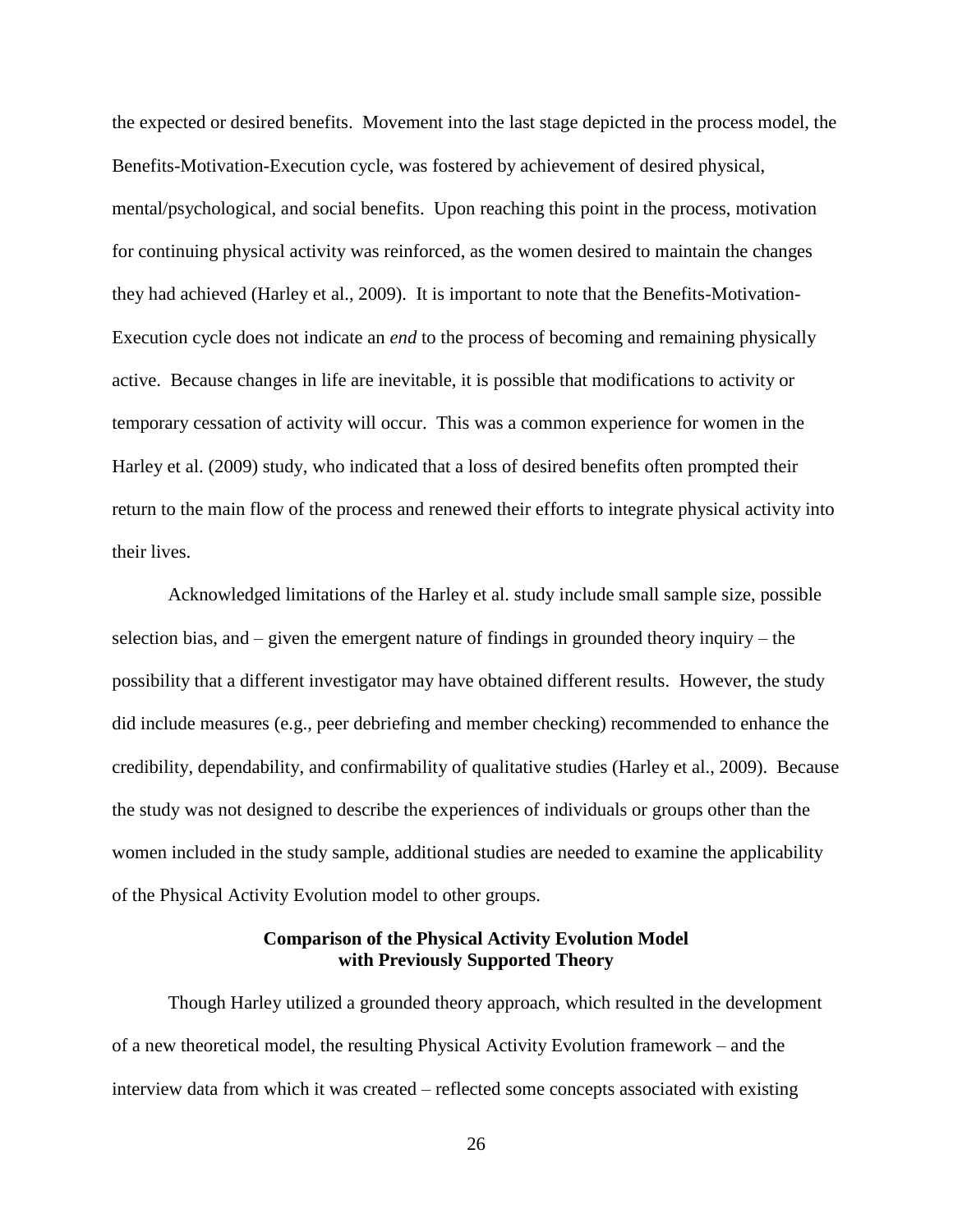theories. For example, the social norm component of the theory of planned behavior was reflected in some of the original study participants' discussion of the conflict between their physical activity beliefs and behaviors and the expectations of their families and communities. The importance of social support, a component of social cognitive theory, was demonstrated in the previous study as many women described support from physical activity companions as a key feature of their experiences. Self-efficacy was not directly assessed in that study, but Harley noted that some women interviewed did mention how their confidence in performing certain activities increased or how they positioned themselves in the rear of group fitness sessions and observed until they gained enough confidence in their skills to move forward.

The Physical Activity Evolution model most closely parallels the transtheoretical model. Both models focus on the process of change and identify factors that facilitate movement through the change process. Both conceptualize change in physical activity behavior as occurring in stages and recognize the possibility of recycling through the various stages. Additionally, Harley noted that the experiences described by women in her study mirrored many of the processes of change outlined by Prochaska and colleagues (1992) that account for movement from one stage to another. For instance, the concept of consciousness raising (i.e., increasing awareness about oneself and the chosen behavior) was exhibited in participants' reported efforts to learn more about physical activity and their personal health risks.

The Physical Activity Evolution model is distinct from the transtheoretical model in that it does not reflect all processes of change and other elements of the transtheoretical model. Moreover, it is specific to the development of physical activity among young African American women, whereas the transtheoretical model is applied more broadly and has seldom been used in research on physical activity among African American women. Despite its similarities to the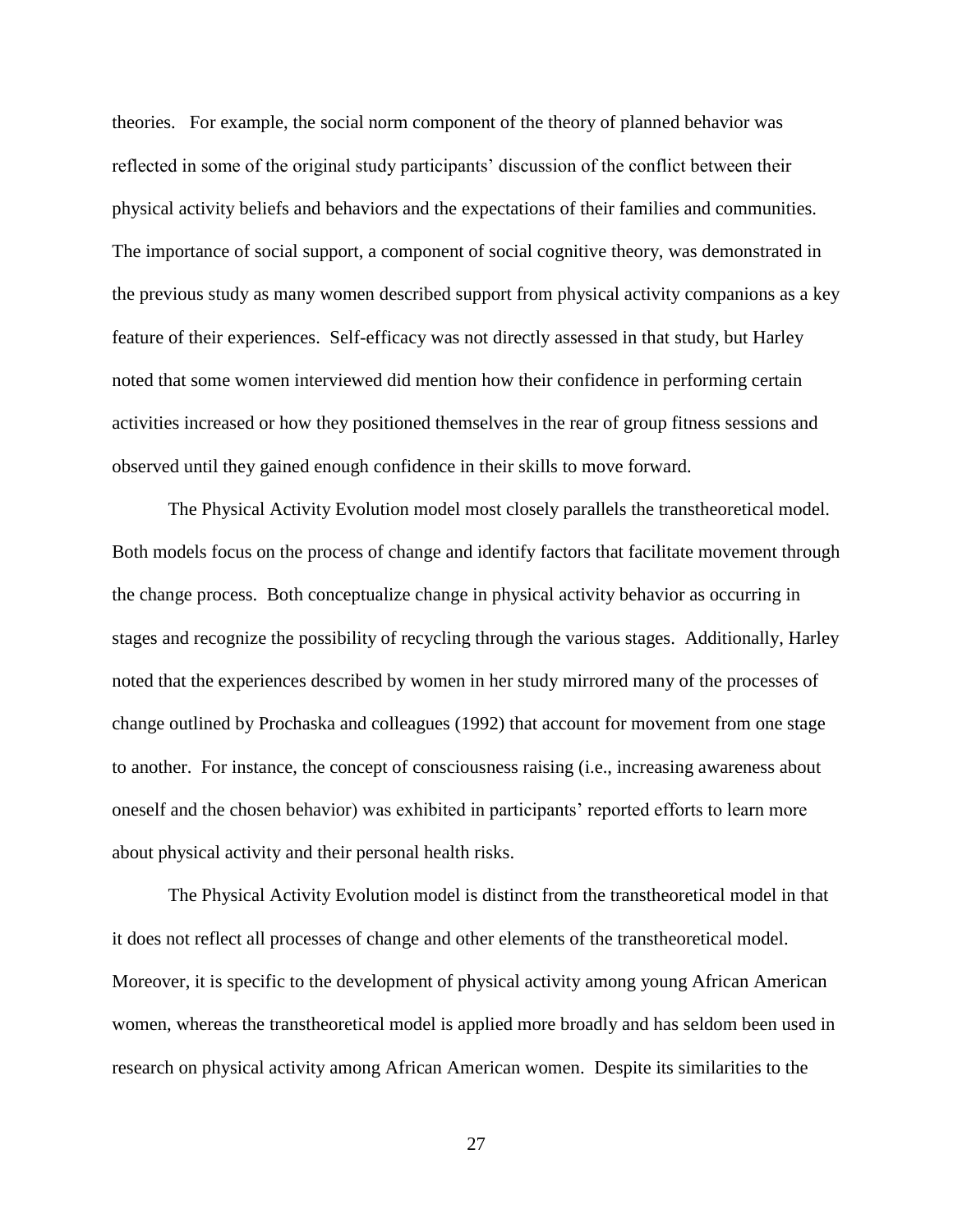transtheoretical model, the Physical Activity Evolution model merits further research into its applications as a novel approach for understanding the process through which African American women become and remain physically active.

### **Purpose of the Study**

It is clear from available research that older African American women face substantial barriers to physical activity and, as a group, represent a generally inactive population. What is less clear is how older African American women who are regularly physically active have been able to successfully adopt and maintain activity involvement. Exploration of these women's experiences will serve to address a void in the existing research literature and inform the development of future interventions to promote increased activity among older African American women who remain sedentary. This dissertation study aimed to extend the existing research literature by exploring the process through which physically active midlife and older African American women incorporate regular physical activity into their lives and the factors that influence their adoption and maintenance of regular physical activity.

The study was guided by the following general research questions:

- o Through what process do middle-aged and older African American women become regularly physically active?
- o What factors are associated with middle-aged and older African American women's successful integration of regular physical activity into their lives?

Though the process of physical activity adoption and maintenance has not been examined in older African American women, Harley's Physical Activity Evolution model provides a potential framework for understanding this process. This study evaluated the applicability of the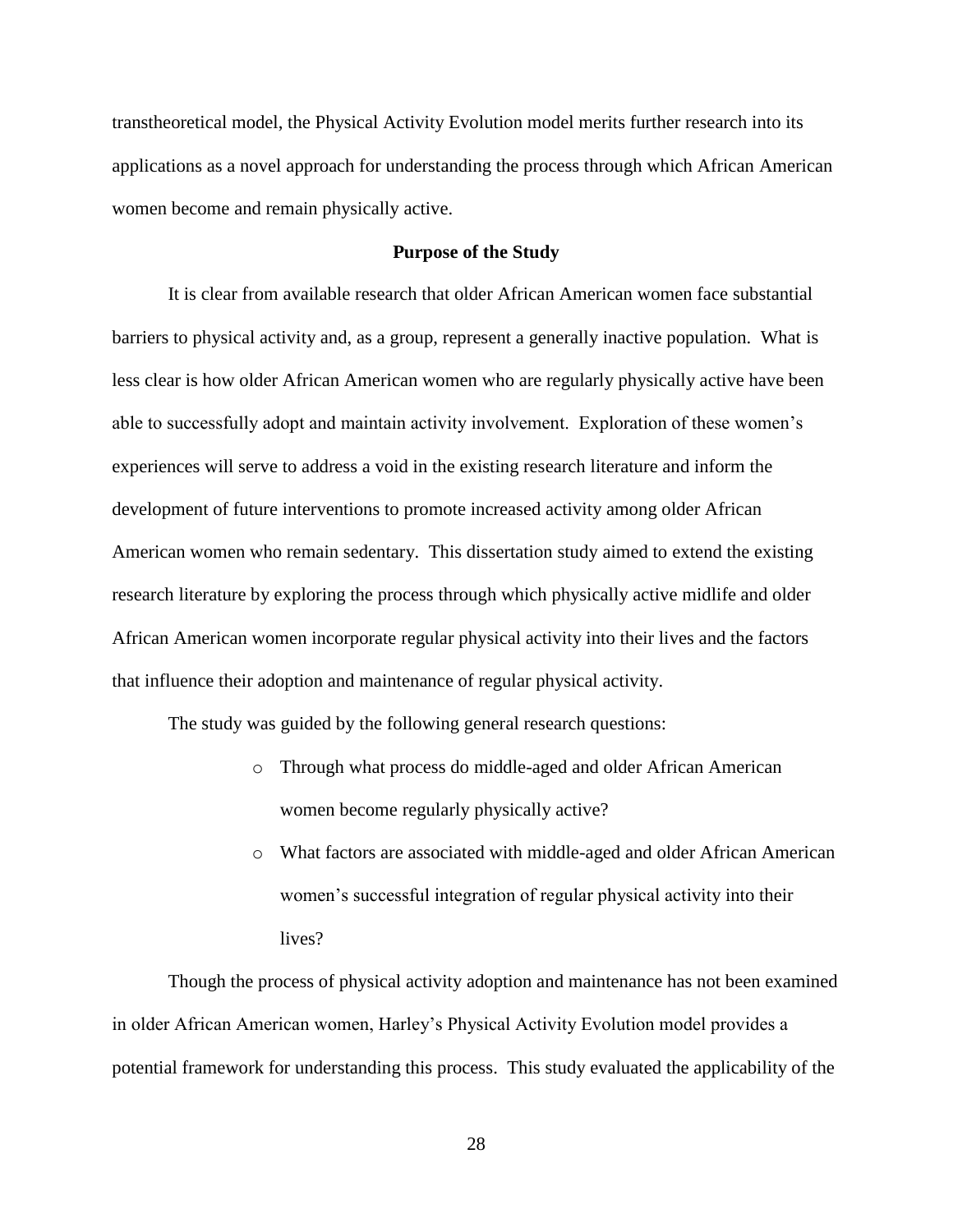Physical Activity Evolution model to the experiences of older African American women. Given a lack of existing data to indicate otherwise, it was expected that the process by which midlife and older African American women adopt and maintain regular physical activity would mirror the stage-based process through which younger women integrate physical activity into their lives, as demonstrated in the Physical Activity Evolution model. That is, the experiences of women participating in this study would reflect progression through the stages identified in the model. However, given the variation in context experienced by older women (i.e., older age), it was hypothesized that the conditions that successfully move middle-aged and older African American women through the process of physical activity integration would differ from those noted for their younger counterparts, specifically with regard to social support and health status.

For example, though social support from activity companions was a key factor in facilitating physical activity engagement among the participants in the Harley (2005) study, previous research by Wilcox et al. (2003) found that social support was not associated with physical activity among a sample including African American women aged 50 years and older. Thrasher, Campbell, and Oates (2004) found that emotional support, but not informational or instrumental support, was associated with physical activity among a predominantly female sample of African American adults with an average age of 50 years. Yet, among a sample of African American women aged 40 years and older, Young and colleagues (2001) found that having a companion for exercise helped participants remain active. These findings suggest that the role of social support, at least in some forms, may become less significant or less salient with age among African American women. Based on these results, it was hypothesized that the role of physical activity companions would be less influential among participants in the proposed study. In addition, given the tendency of older women to report issues of health as a barrier or facilitator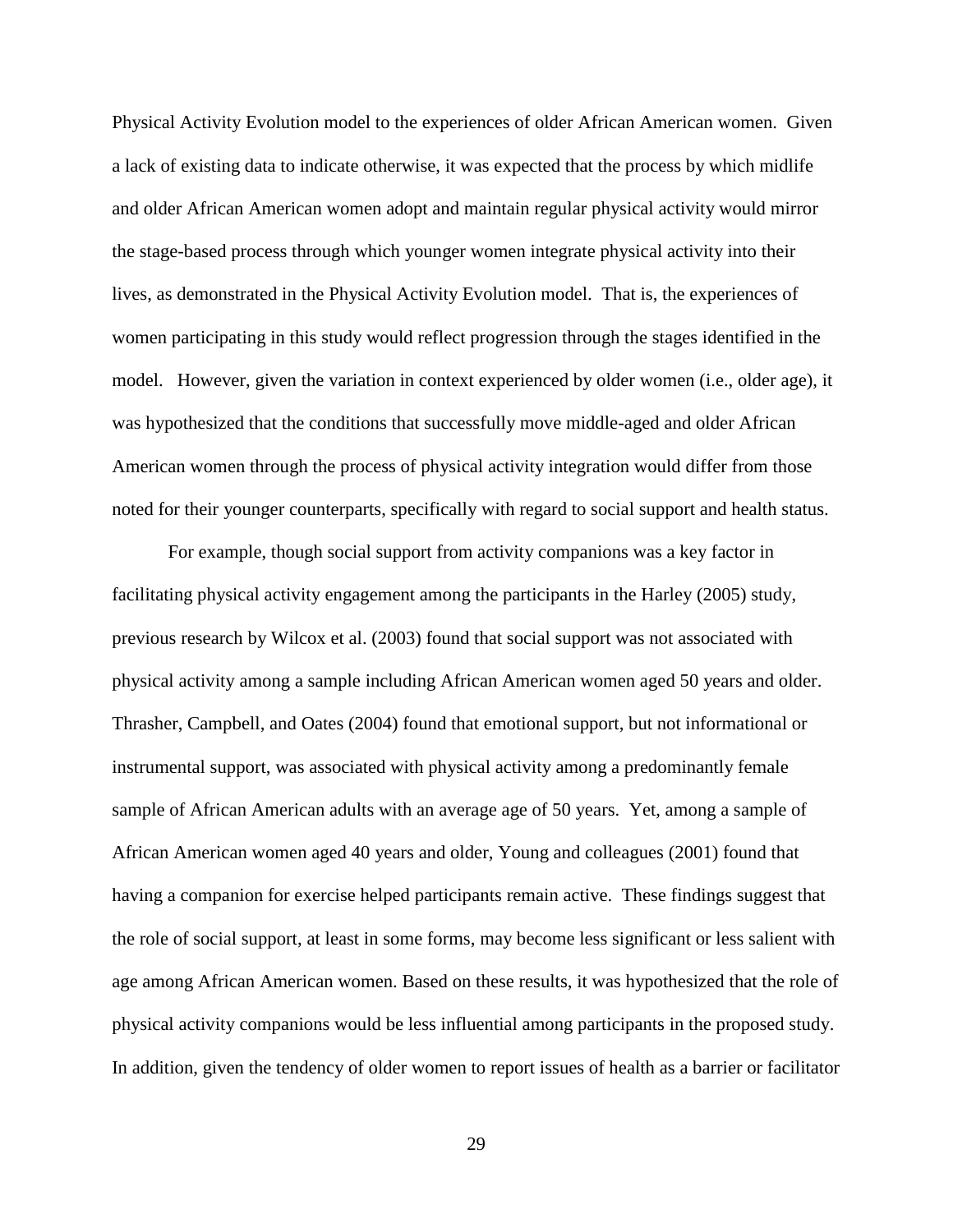of activity with greater frequency than younger women (Carter-Nolan, Adams-Campbell, & Williams, 1996; Wilcox et al., 2003; Wilcox et al., 2005; Young et al., 2001), it was expected that health issues would be of greater importance to women in the present study.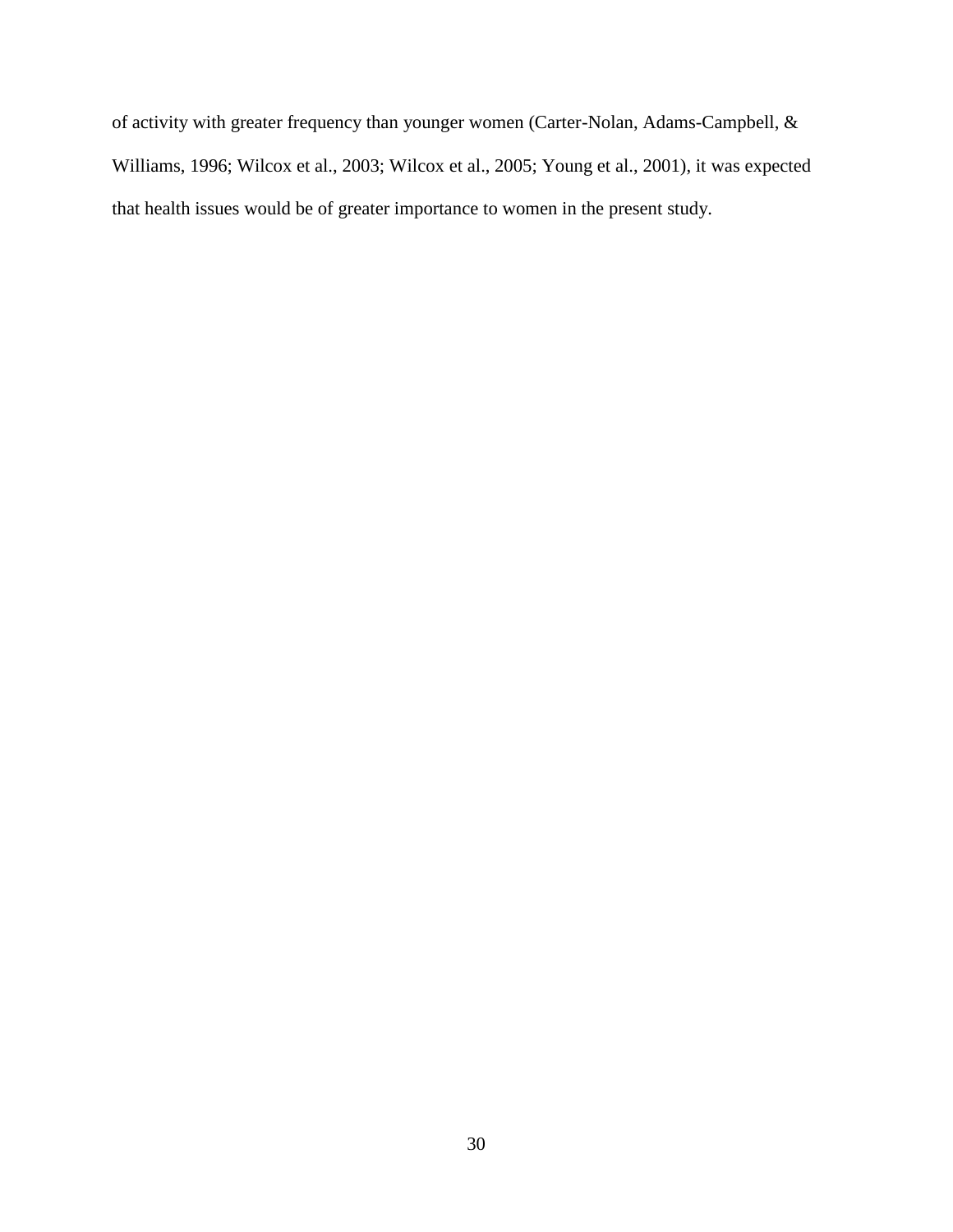## **CHAPTER 2**

## **METHODOLOGY**

#### **Study Design**

Given the dearth of information available on older African American women's experiences of becoming physically active, a methodological approach was desired that would allow for a detailed exploration of this process and associated factors. The research questions guiding this study were well suited to qualitative inquiry, as this approach stresses an understanding of how experiences are created and emphasizes rich descriptions of these experiences, embedded within the constraints and context of study participants' everyday lives (Denzin & Lincoln, 2000). Qualitative studies have commonly been defined by their reliance on inductive reasoning, whereby data are used to generate ideas or hypotheses (Thorne, 2000). Researchers work "from the bottom up", allowing findings to emerge from patterns and themes observed in the data, typically without regard to a pre-specified theoretical framework. However, qualitative research can also be used in a deductive manner to test or expand upon an existing theoretical conceptualization (Miles & Huberman, 1994). Using this approach, researchers "work down" from a theory, examining the data in search of evidence that supports or disconfirms the theory. In keeping with this approach, data collected for this study were examined using deductive qualitative data analysis techniques to evaluate the applicability of the Physical Activity Evolution framework to the lives of midlife and older African American women.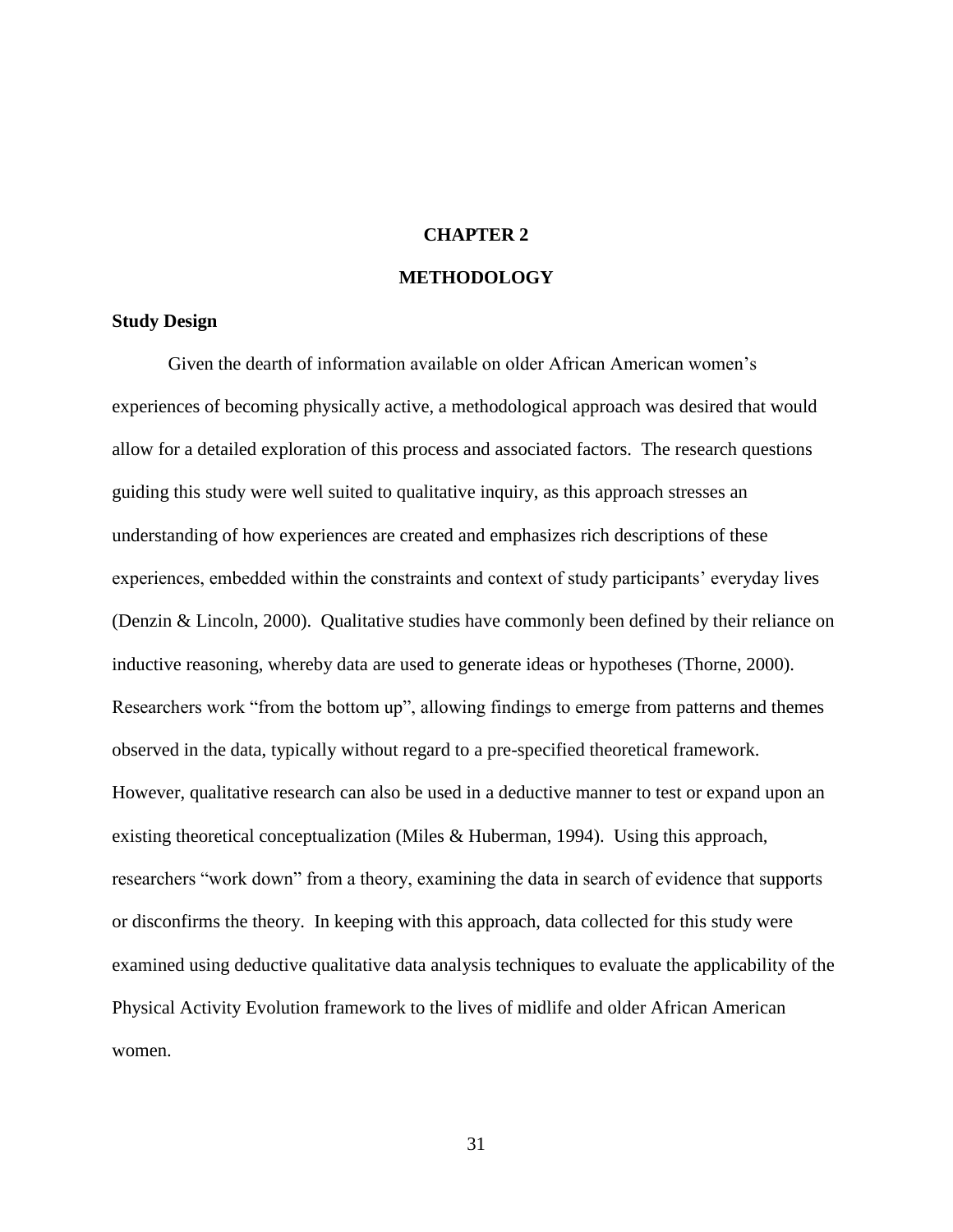Regarding the reproducibility of qualitative findings, Strauss and Corbin (1990) have noted that use of a shared theoretical perspective, application of the same general rules for data collection and analysis, and a similar set of conditions should allow one investigator to produce the same theoretical explanation of a given phenomenon that has been advanced by a previous researcher. To facilitate reproducibility of the Physical Activity Evolution model and identification of potential discrepancies from that framework, this study utilized features of the Harley (2005) design, including a semi-structured interview guide and assessment of participant commitment to physical activity, as described in greater detail below.

## **Participants**

Participants included physically active, community-dwelling women who self-identified as African American and were 45 years of age or older at the time of study enrollment. The minimum age for inclusion in the study was established to capture the experiences of both midlife and older women, extending beyond the focus on young adult women and those entering middle age that were targeted by Harley (2005). Participants were recruited from Tuscaloosa and Jefferson counties in Alabama through flyers, public announcement, and word of mouth. Sites and groups targeted for recruitment included community centers, academic institutions, sororities, gyms, and other recreation/fitness facilities. Participants were also asked to recommend others they knew who might fit the study criteria.

#### **Data Collection and Measures**

**Cognitive Status**. Because cognitive difficulties could preclude successful participation in the study interviews, cognitive impairment – as indicated by a score of less than 8 on the Short Portable Mental Status Questionnaire (SPMSQ; Pfieffer, 1975) – was included as an exclusion criterion. The SPMSQ is a brief 10-item instrument designed to quickly test for gross cognitive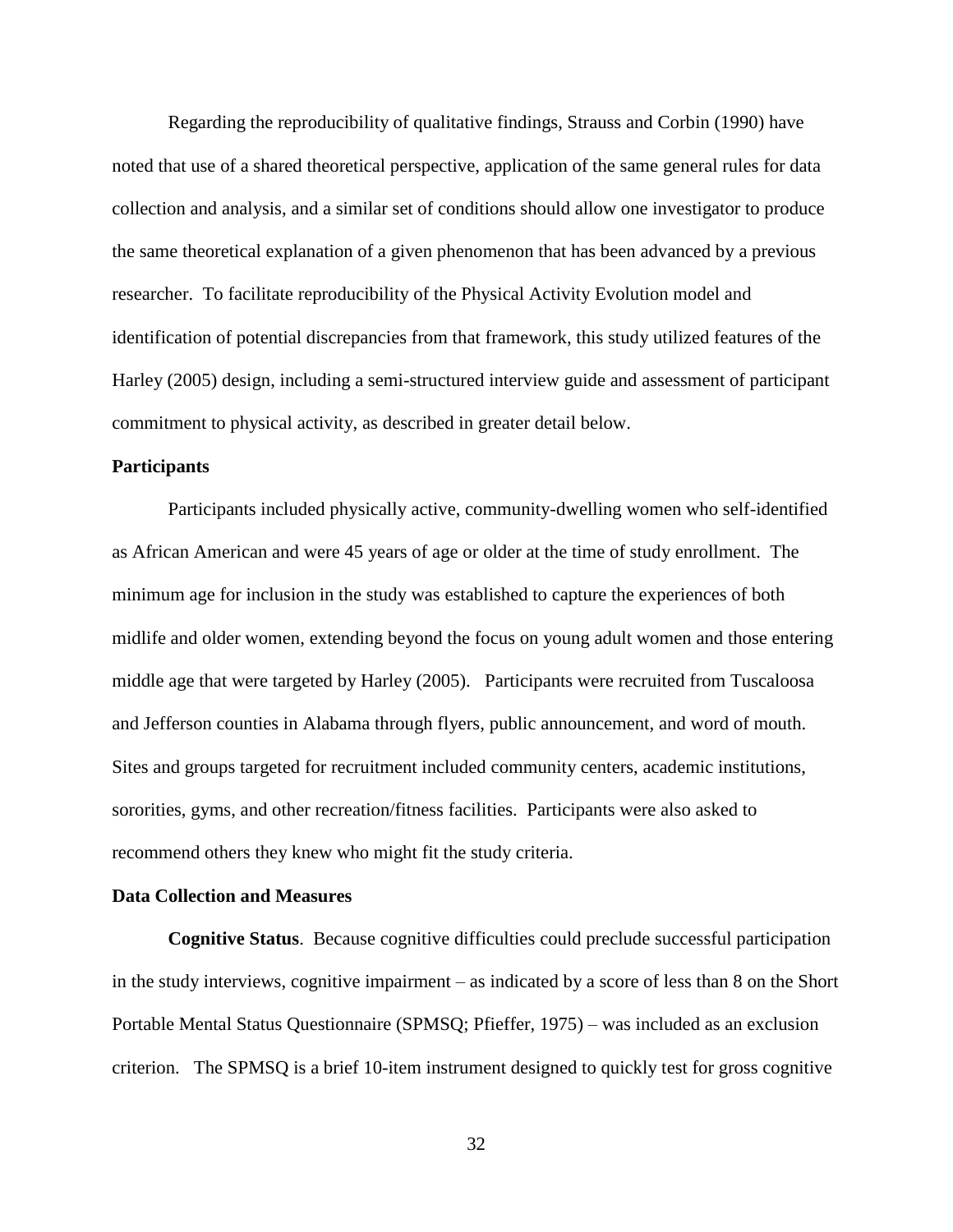impairment among older individuals. The SPMSQ has demonstrated good test-retest reliability  $(r = .83)$ , as well as sensitivity (92%) and specificity (82%) in discriminating between patients with and without clinically diagnosed cognitive impairment (Pfieffer, 1975). Administration via telephone has been found to correlate well with face-to-face administration  $(r = .83)$ , and has demonstrated reasonably good sensitivity (74%) and specificity (79%) in discriminating between patients with and without dementia using a cut-off score of 7 or fewer correct answers (Roccaforte, Burke, Bayer, & Wengel, 1994). A copy of this measure is included as Appendix A.

**Physical Activity Level**. Participants were identified as physically active based on their reported adherence to the federal government's current recommendations for physical activity, as assessed by responses to questions used to evaluate physical activity participation through the Behavioral Risk Factor Surveillance System (BRFSS), a state-based, telephone health survey system (CDC, 2009). Biannually, since 2001, BRFSS has included items about physical activity participation which ask respondents to indicate whether, in a usual week, when not working, they engage in moderate or vigorous aerobic activities, the number of days each week they spend engaged in these activities, and the amount of time spent on such activities each day (CDC, 2009). Reliability studies of the BRFSS physical activity items have demonstrated moderate reliability for African American women's responses to these items (Brownson et al., 1999). The number of minutes per week engaged in activity was used to identify physically active participants. Average weekly participation in 75 minutes of vigorous intensity activity, 150 minutes of moderate intensity activity, or an equivalent combination was required for inclusion in the study. Though the current federal activity guidelines also recommend musclestrengthening exercise on two or more days per week (HHS, 2008), this study focused on the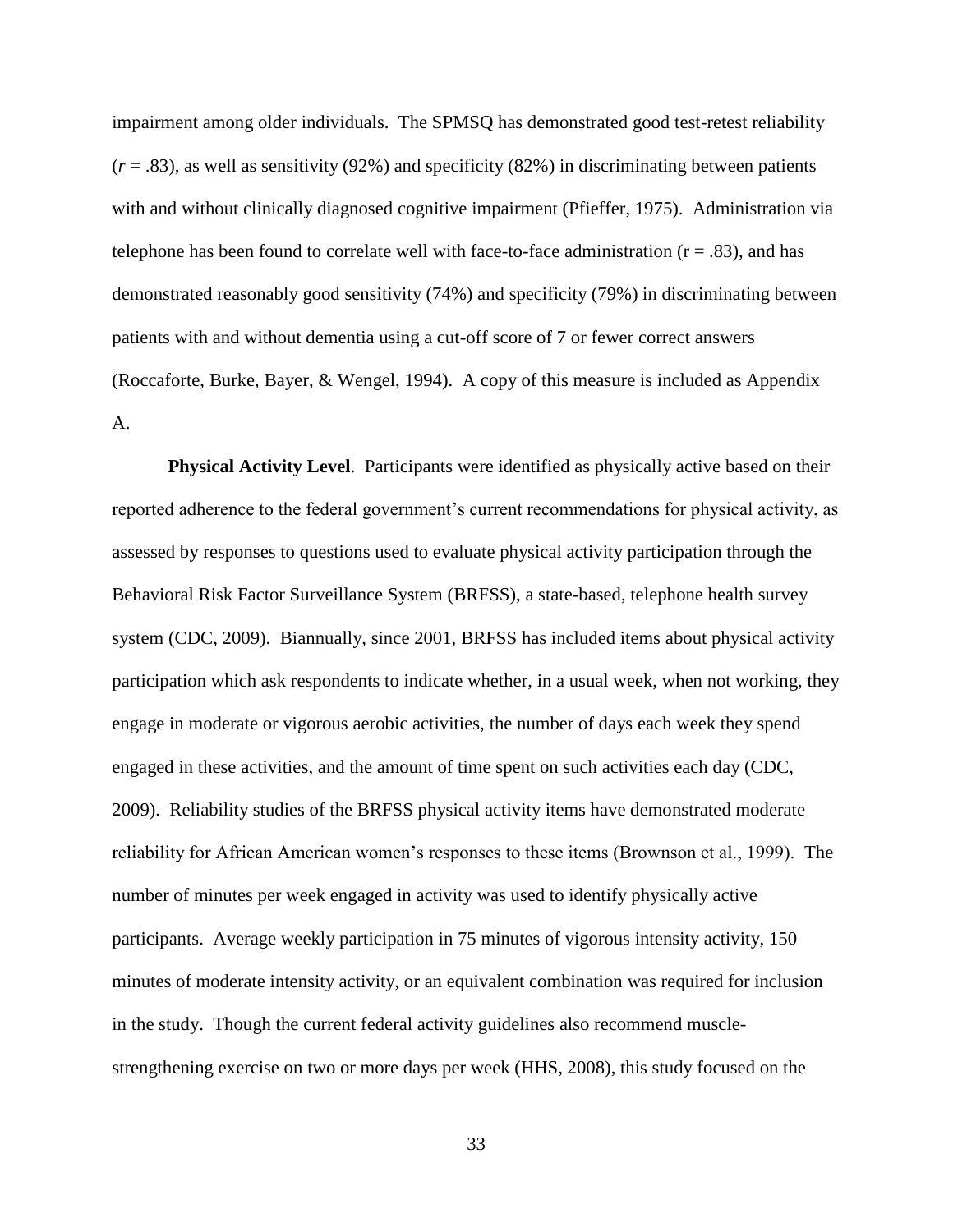primary recommendation for moderate-to-vigorous aerobic activity due to the low rates of adherence to this basic recommendation.

Maintenance of regular activity was also required for inclusion in the study. There is currently no official criterion for physical activity maintenance; however, research studies have typically operationalized maintenance as participation in regular physical activity for at least six months following an intervention or after adopting or increasing physical activity on one's own (Marcus et al., 2000). Consistent with this precedent, eligible participants had to report engagement in physical activity at the aforementioned levels for a period of six months or more at the time of study enrollment.

**Commitment to Physical Activity***.* To ensure that prospective participants chose to engage in physical activity, rather than inadvertently achieving recommended activity levels solely though occupational tasks or other sources, the adapted Commitment to Physical Activity Scale (CPAS; Corbin, Nielsen, Bordsdorf, & Laurie, 1987) was administered. This 11-item measure includes items addressing respondents' dedication to become and to stay involved in regular physical activity. Test-retest and split halves reliability values have demonstrated good internal consistency (Cronbach's alpha =  $0.88$ ; DeBate, Huberty, & Pettee, 2009). A copy of this measure is included as Appendix B.

**Demographic Data.** Age, race, education, occupational status, income range, and subjective income were collected via a self-report questionnaire. Participants were asked to note their age and race and to then indicate their level of educational attainment, occupation, and income from a list of provided options. Education levels included less than high school, high school graduate, completed some college, college graduate, and completed graduate or professional school. Occupational options included employed, unemployed, retired, and disabled.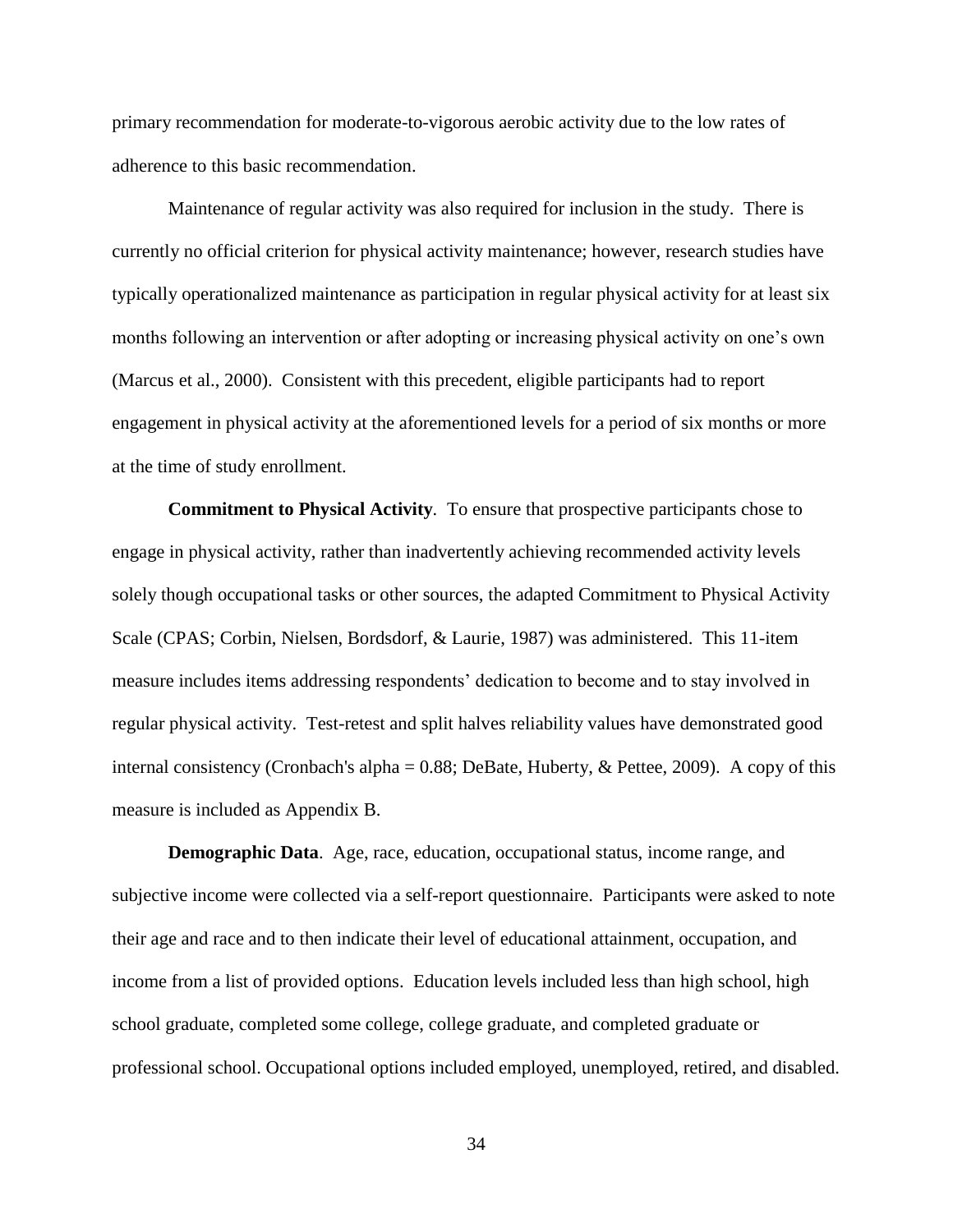Eight options were included for patients to indicate their annual household income, ranging from "less than \$10,000" to "\$75,000 or more." Finally, participants were asked to report whether they felt their income was "not enough to make ends meet," "just enough to get by on," allowed them to be "comfortable, but permits no luxuries," or allowed them to "do more or less what [they] want."

**Interviews***.* The primary data of interest was gathered from participant responses during individual in-depth interviews. Because this study aimed to test the Physical Activity Evolution model, an adaptation of the interview guide developed by Harley (2005) was used to solicit comparably detailed narratives from participants in this study. A copy of this interview guide is attached as Appendix C.

#### **Procedures**

Posters containing a brief description of the study, eligibility criteria, and investigator contact information were printed and distributed to various community locations in Tuscaloosa, AL. Posters were also provided to individual contacts in Birmingham, AL for distribution there. In addition, recruitment presentations were made to a local sorority graduate chapter and several local senior finesses classes. Prospective participants were advised to call the investigator if interested in participating in the study. Eligibility screening was subsequently conducted by telephone. The screening procedure included confirmation of age and race, followed by administration of the BRFSS survey items, the SPMSQ, and the CPAS.

A one-on-one interview was then scheduled with each eligible participant to take place in her home, at the investigator's office, or the local public library. Approval for this study was granted by the University of Alabama Institutional Review Board (IRB). In accordance with IRB regulations, an informed consent form was reviewed and signed by each participant prior to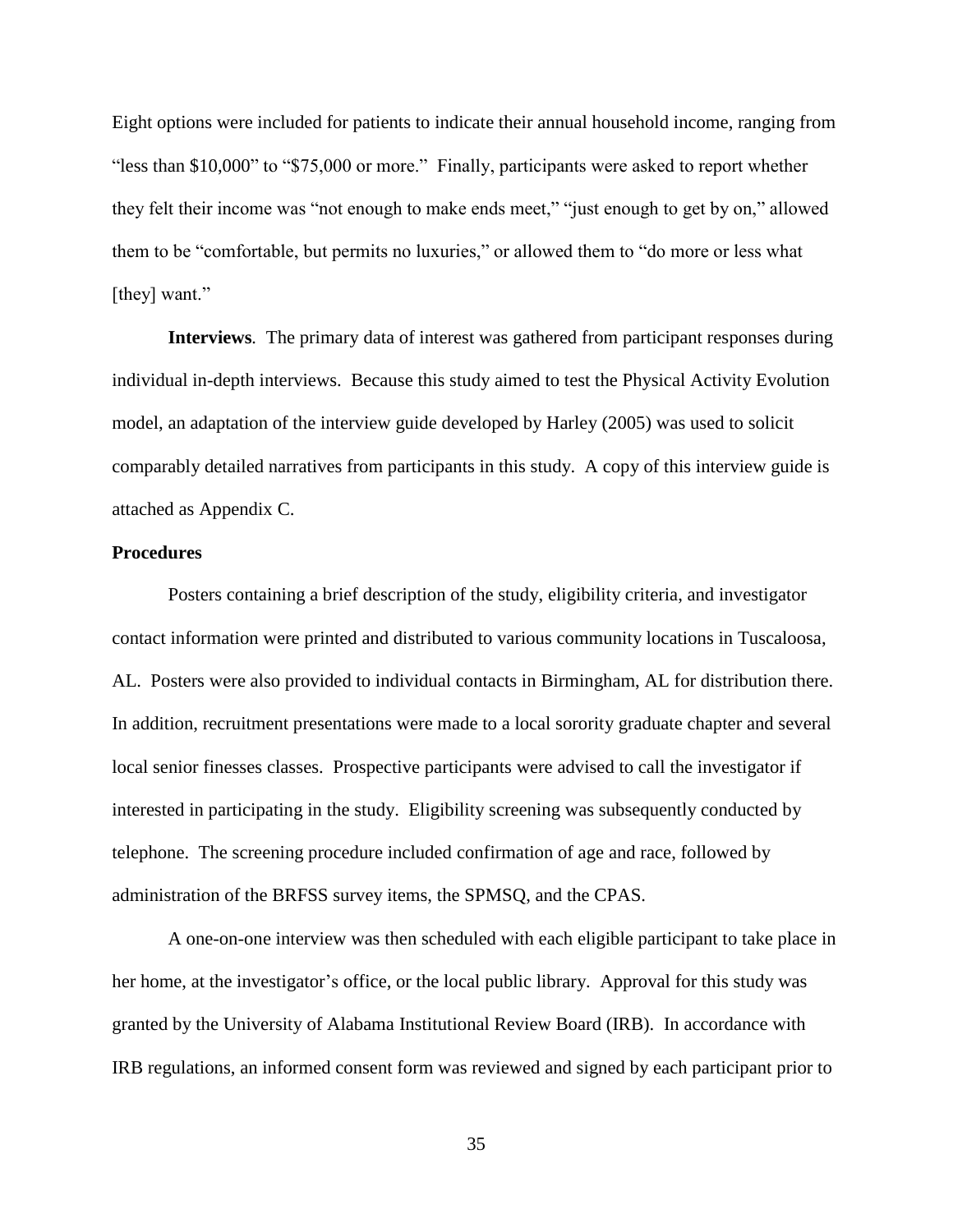the individual interview. Upon completion of each interview, which lasted approximately 60 minutes, the participant was thanked for her time and given \$15 as remuneration for her participation in the study.

After data collection and preliminary analyses were completed, participants were invited to join the investigator and fellow participants in a focus group, held at the local public library, to hear and comment on the study findings with the goal of ensuring that the findings reflected the women's reported experiences. A graphical depiction of the Physical Activity Evolution model was presented and explained to participants, along with differences suggested by the study analyses. Participants were asked the following questions, adapted from Harley (2005):

- How does this process seem to fit with your personal experience with physical activity?
- How does it differ?
- Did you move through the process in a different sequence than what is presented?
- Which steps were most crucial to moving through the process?
- If you could change something about this diagram [i.e., the displayed theoretical model] to better fit your experience, what would it be?

Participants were given an additional \$15 for their participation in the focus group.

## **Data Analysis**

Digital recordings of each interview were transcribed by the investigator and then coded and analyzed for thematic content in accordance with techniques outlined by Miles and Huberman (1994). Consistent with a deductive approach to qualitative analysis, the use of an a priori codebook is recommended to guide analyses designed to test an existing hypothesis or theoretical framework (Crabtree & Miller, 1992). Because this study aimed to evaluate the Physical Activity Evolution framework, interview data were reviewed and coded using a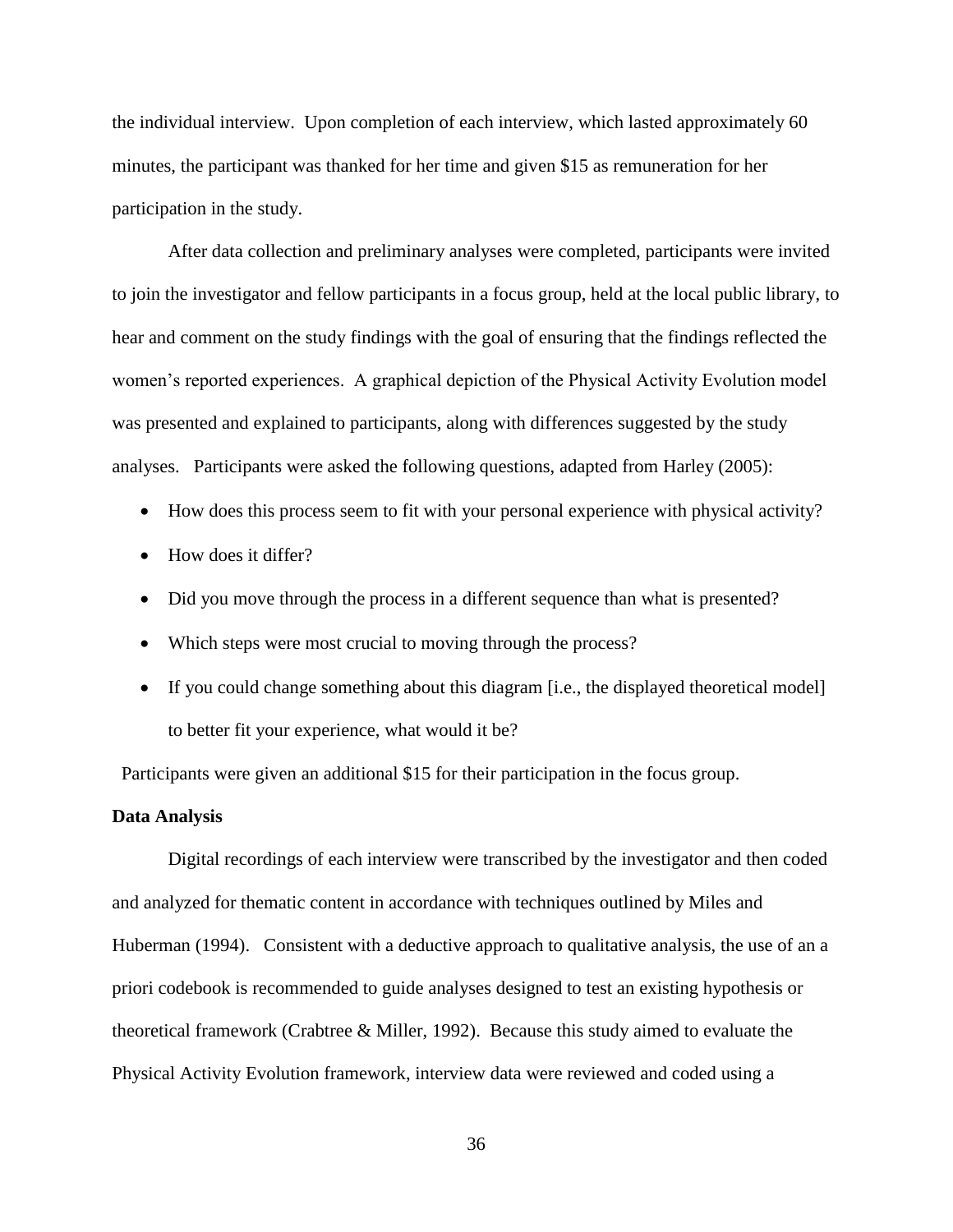codebook provided by Dr. Amy Harley and containing elements identified as defining features of the Physical Activity Evolution process model. ATLAS.ti data management software was used to organize the data. Interview transcripts were entered into this program and a sentence-level review of each transcript was conducted, during which segments of the interview that were representative of the a priori codes were identified and labeled accordingly. New codes were applied to segments of the interview data that illustrated new themes or reflected an expansion of the previously identified themes. This process was repeated for each interview transcript, and inductively-derived codes were revised as indicated as new information was obtained through subsequent interviews. After completion of all coding, the codes were queried in ATLAS.ti to identify illustrative quotations. These quotations were carefully reviewed and assessed for consistency or discrepancy from features of the Physical Activity Evolution model.

Miles and Huberman (1994) recommend the use of visual displays to help organize identified patterns and develop and verify descriptive conclusions about the phenomena being studied. Consistent with this recommendation, a tabular matrix was created to chronicle the first participant's reported progression from physical activity adoption through integration based on data shared in her interview. Information from each subsequent participant was added to this display, allowing for cross-case analysis and confirmation of sequential progression through the model.

To help ensure credibility of the analysis process and resultant findings, three strategies were applied: check-coding, peer debriefing, and member checking. Miles and Huberman (1994) recommend that the principal investigator check-code the first interview transcript by repeating the coding process right after the initial review and coding, and again approximately one week later. The demonstrated code-recode reliability (that is, the number of coding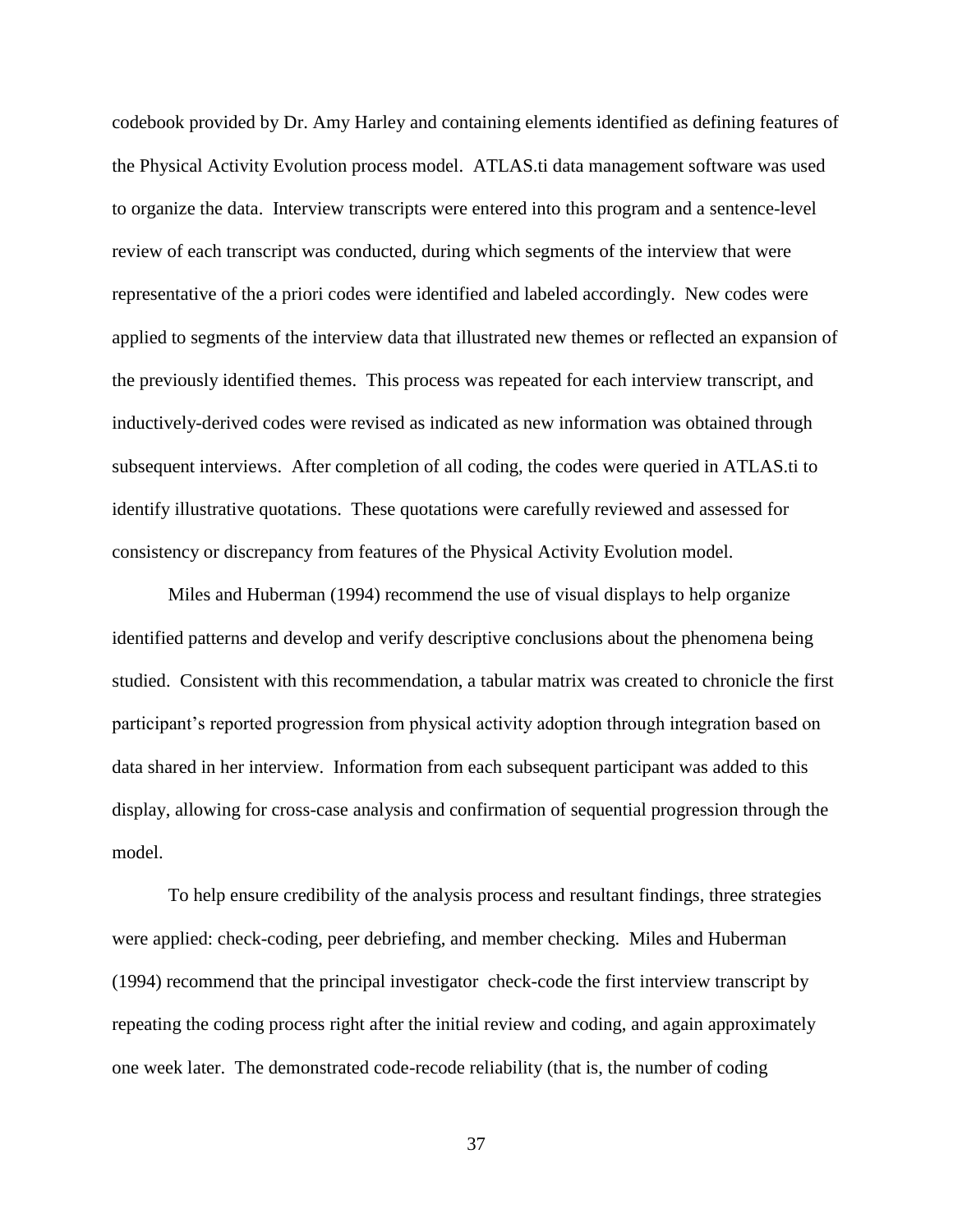agreements out of the total number of agreements and disagreements) was to be 90 percent or greater before conducting subsequent analyses. This process was undertaken as recommended and a code-recode reliability of 92.6 percent was noted after the third coding trial. For peer debriefing, segments of the coded data were presented to Dr. Martha Crowther, the dissertation committee chair, for review. Finally, given this project's focus on elucidating the experiences of physically active African American women, it was vital that participating representatives of this group be given the opportunity to review and comment on the results of this study. This was done through the focus group procedures outlined above, which comprise a process known as member checking, in which study results are presented to participants in order to confirm the representativeness of the findings (Lincoln & Guba, 1985).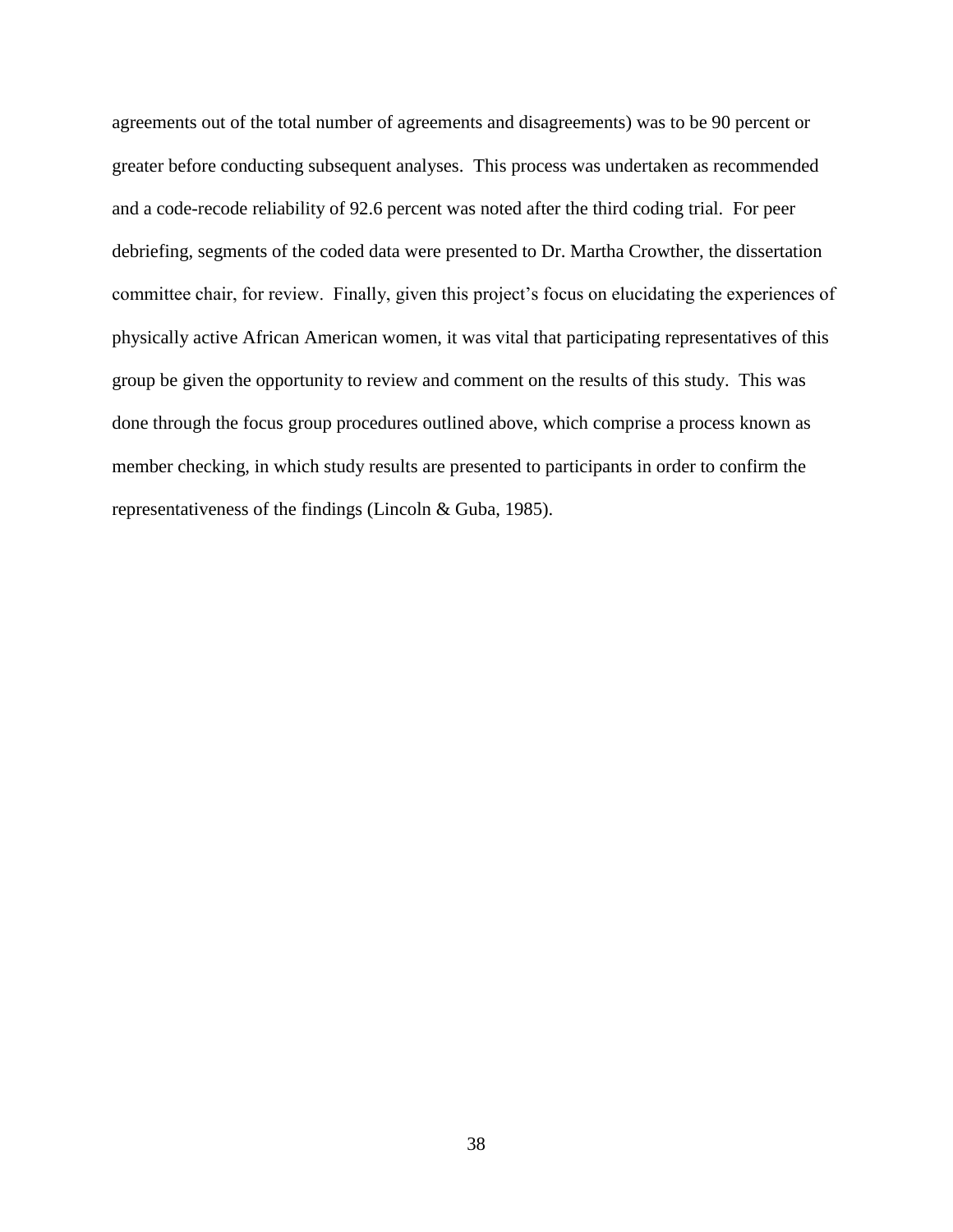## **CHAPTER 3**

#### **RESULTS**

#### **Recruitment and Sampling**

Fifteen active, African American women were enrolled in the study from March to August 2012. The women reported learning about the study through flyers posted at the University of Alabama Recreation Center, the Downtown Tuscaloosa YMCA, Curves, and the Tuscaloosa Health Department, as well as through presentations made at two Shelton State Community College adult fitness classes and through word of mouth from relatives, friends, and acquaintances. Though several women expressed interest in the study during other recruitment presentations (e.g., at a Zeta Phi Beta sorority chapter meeting and to senior fitness classes at the McDonald Hughes Community Center and FOCUS on Senior Citizens), most did not meet eligibility criteria and self-selected out of screening. Eighteen women expressed interest in being screened for the study – two from Birmingham, AL (Jefferson County), one from Moundville, AL (Tuscaloosa County), and 15 from Tuscaloosa, AL (Tuscaloosa County). One woman did not meet eligibility criteria because she had been active for fewer than six months at the time of screening, though she reported activity engagement for longer periods in the past. Two others were eligible, but were not interviewed due to repeated scheduling conflicts.

Though no specific sample size was defined at the start of this study, it was expected that approximately 15 participants would be needed, based upon the sample sizes of previous related qualitative studies (Harley, 2005; Wilcox et al., 2005; Young et al., 2001) and an expectation that informational redundancy would be achieved with a sample of this size. Because no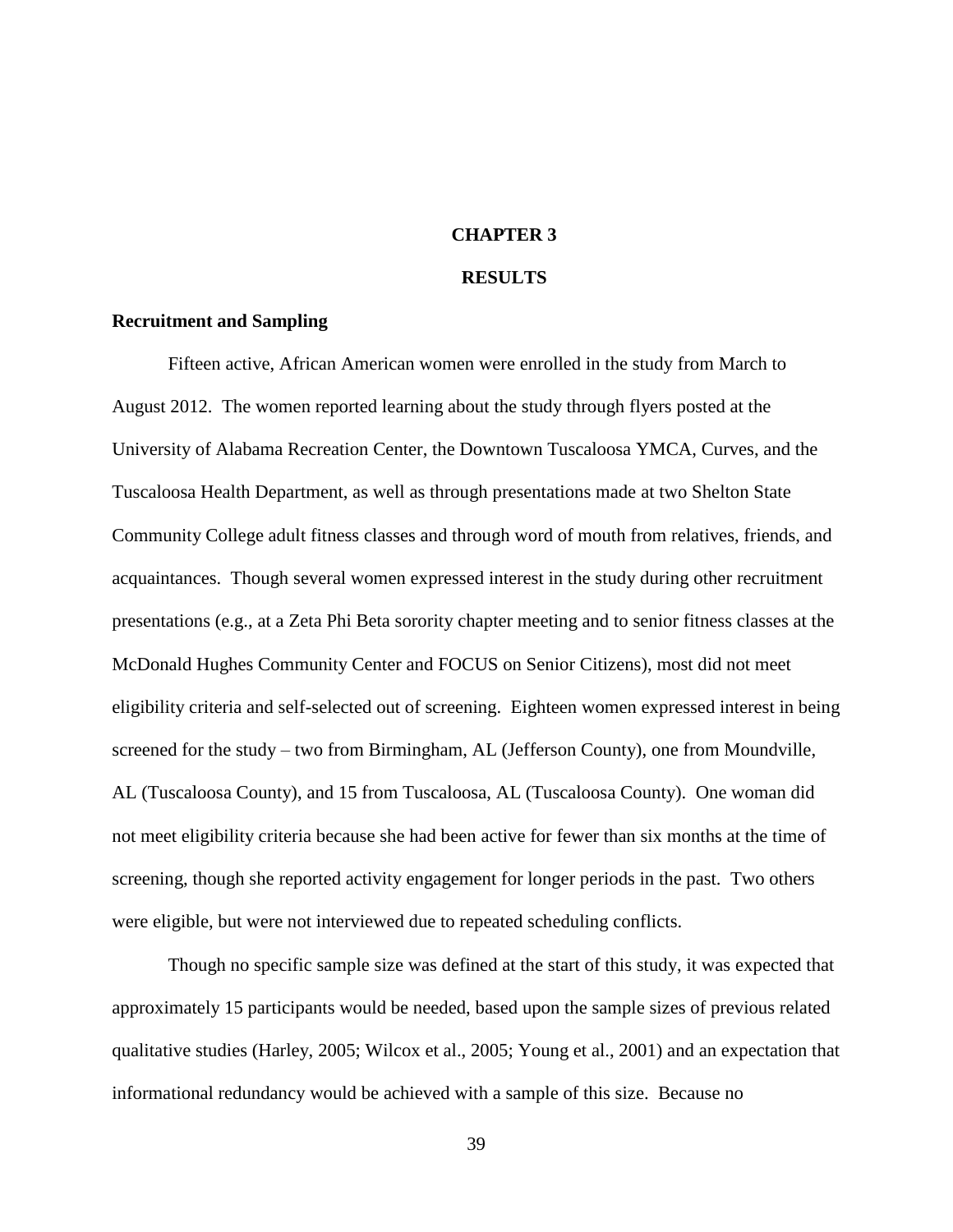substantially different information was being obtained by the fifteenth interview, recruitment and interviewing were suspended at that point.

## **Participant Characteristics**

The study sample was comprised of 15 women, ranging from 45 to 66 years of age. All had completed at least some college; seven were college graduates and two held graduate degrees. One was a student, three were retired, and 11 were employed. Of those employed, five worked as health professionals. One participant was a medical technologist, two others were clinical practice nurses, another was employed in nursing administration, and one woman had transitioned from a career in nursing to open her own business as a personal fitness instructor. With regard to income, one participant felt that her income provided "just enough to get by," while the others indicated greater comfort with their income levels. Participants reported involvement in dedicated physical activity for varying lengths of time (6 months up to several decades) and through diverse activities. Details of participant demographic characteristics are reported in Table 1. Descriptions of participants' current activities and duration of time active at their current level are listed in Table 2.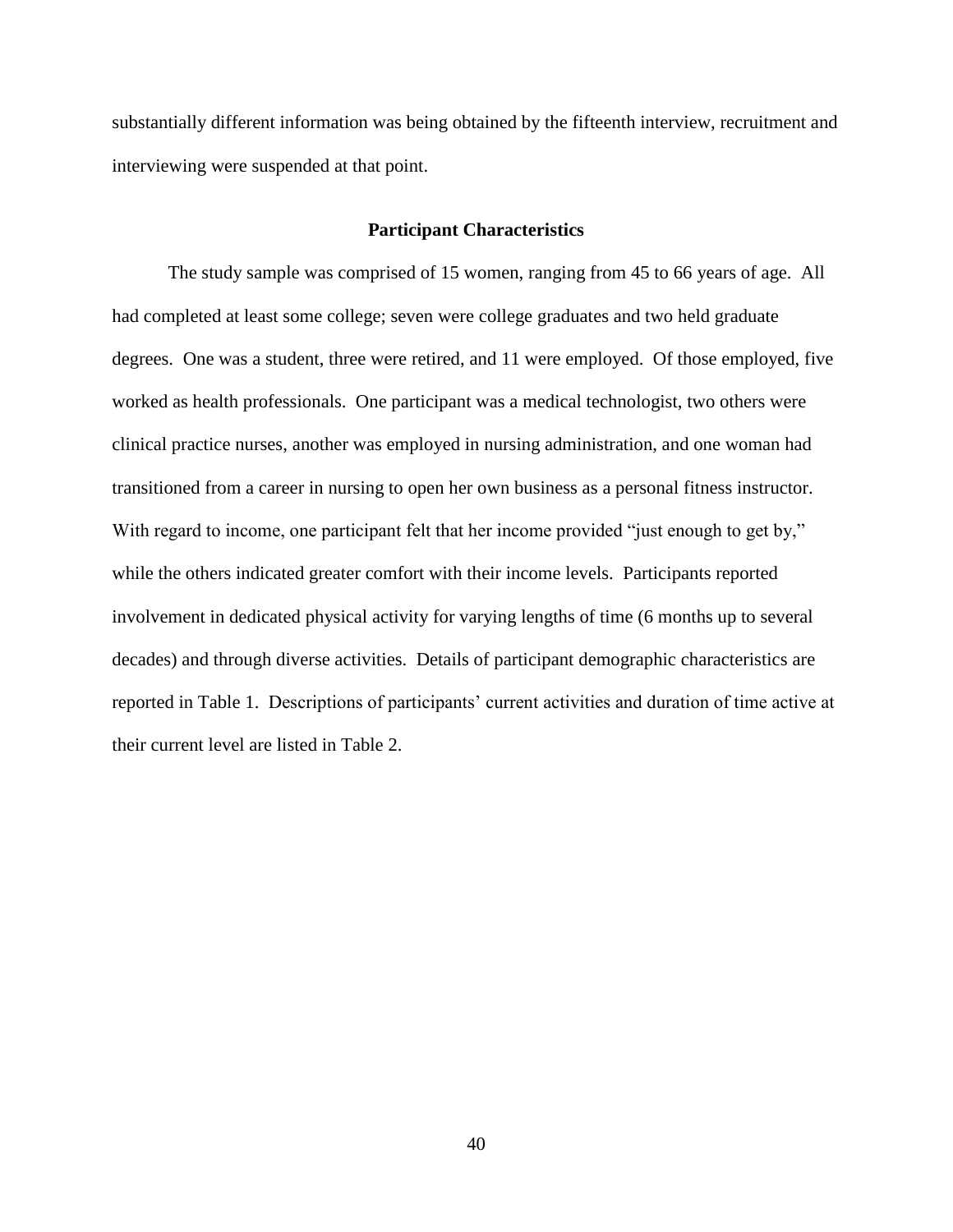# Table 1. Participant Demographic Characteristics

| $\underline{Age}$ | Education                     | Employment     | Numerical Income  | Subjective Income              |
|-------------------|-------------------------------|----------------|-------------------|--------------------------------|
|                   |                               |                |                   |                                |
| 49                | Graduate/Professional School  | <b>Student</b> | \$25,000-\$35,000 | do more or less what I want    |
| 47                | College Graduate              | Employed       | Over \$75,000     | do more or less what I want    |
| 48                | College Graduate              | Employed       | \$35,000-\$50,000 | do more or less what I want    |
| 45                | <b>Completed Some College</b> | Employed       | \$25,000-\$35,000 | keeps comfortable; no luxuries |
| 48                | College Graduate              | Employed       | \$50,000-\$75,000 | do more or less what I want    |
| 55                | <b>Completed Some College</b> | Employed       | Not reported      | gives just enough to get by    |
| 46                | College Graduate              | Employed       | \$50,000-\$75,000 | keeps comfortable; no luxuries |
| 48                | College Graduate              | Employed       | \$50,000-\$75,000 | keeps comfortable; no luxuries |
| 63                | Graduate/Professional School  | Employed       | Not reported      | keeps comfortable; no luxuries |
| 66                | <b>Completed Some College</b> | Retired        | \$25,000-\$35,000 | keeps comfortable; no luxuries |
| 66                | College Graduate              | Retired        | \$25,000-\$35,000 | do more or less what I want    |
| 46                | College Graduate              | Employed       | Over \$75K        | do more or less what I want    |
| 59                | <b>Completed Some College</b> | Retired        | \$50,000-\$75,000 | do more or less what I want    |
| 55                | <b>Completed Some College</b> | Employed       | \$25,000-\$35,000 | keeps comfortable; no luxuries |
| 59                | <b>Completed Some College</b> | Employed       | \$50,000-\$75,000 | do more or less what I want    |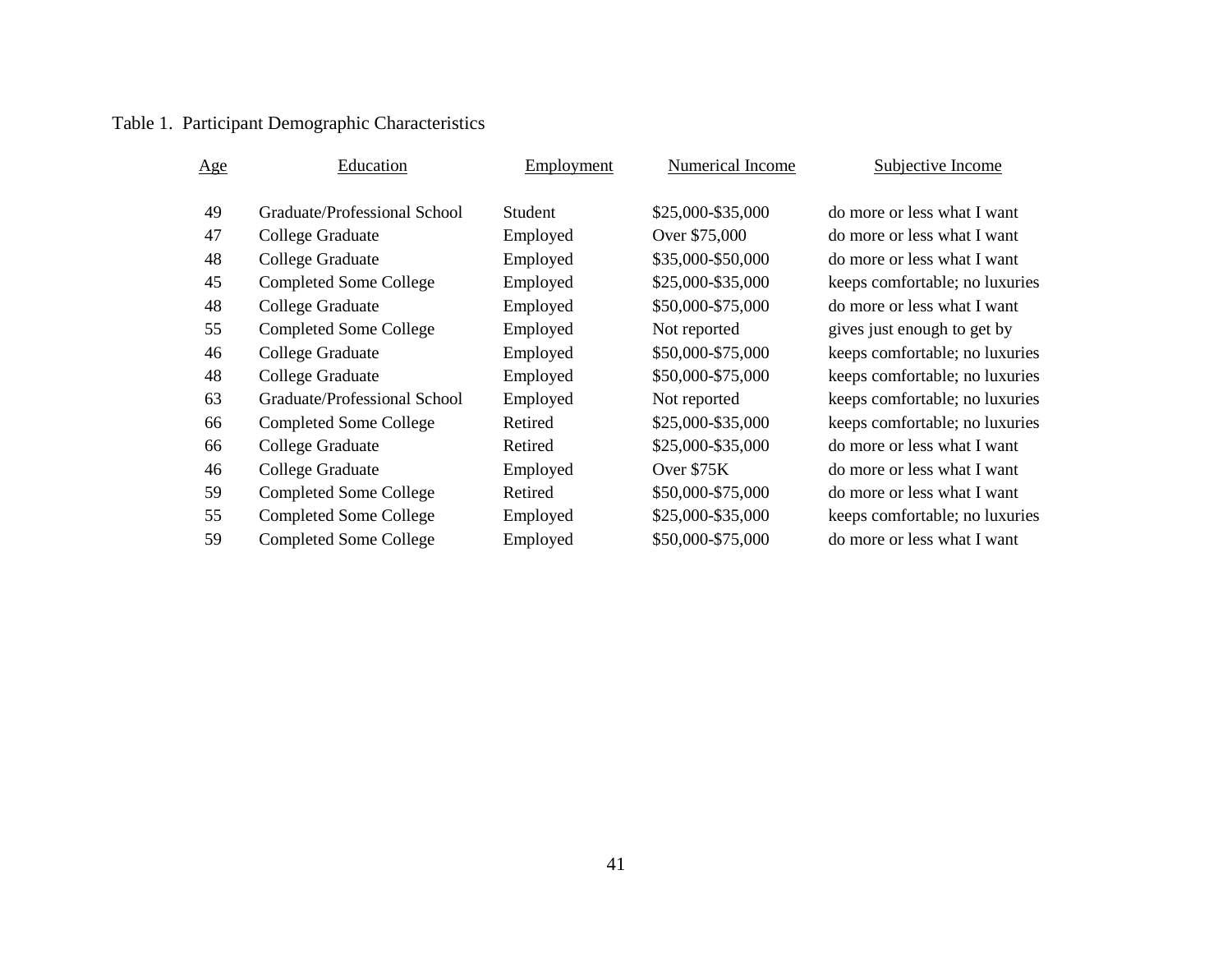## Table 2. Participant Activities and Duration

| Participant    | Activities                                    | <b>Duration at Current Level</b> |
|----------------|-----------------------------------------------|----------------------------------|
|                | walking, cardio equipment                     | lifetime                         |
| $\overline{2}$ | yoga, Pilates, Zumba                          | 3 years                          |
| 3              | walking, horseback riding                     | 6 months                         |
| $\overline{4}$ | walking, strength training                    | 1 year                           |
| 5              | Zumba, walking, strength training equipment   | 11 years                         |
| 6              | Curves, walking                               | 1 year                           |
| 7              | walking, belly dance                          | 6 months                         |
| 8              | Spin, group fitness classes, cardio equipment | 15 years                         |
| 9              | bicycling, workout at gym                     | 7 years                          |
| 10             | walking, aerobics                             | 1 year                           |
| 11             | walking, dancing, jumping rope, DVDs          | 3-4 years                        |
| 12             | weight lifting, walking on treadmill, Pilates | 16 years                         |
| 13             | aerobics, weight training, tai chi            | 6 years                          |
| 14             | aerobics, strength training                   | 5 years                          |
| 15             | Zumba, walking on treadmill                   | 5 years                          |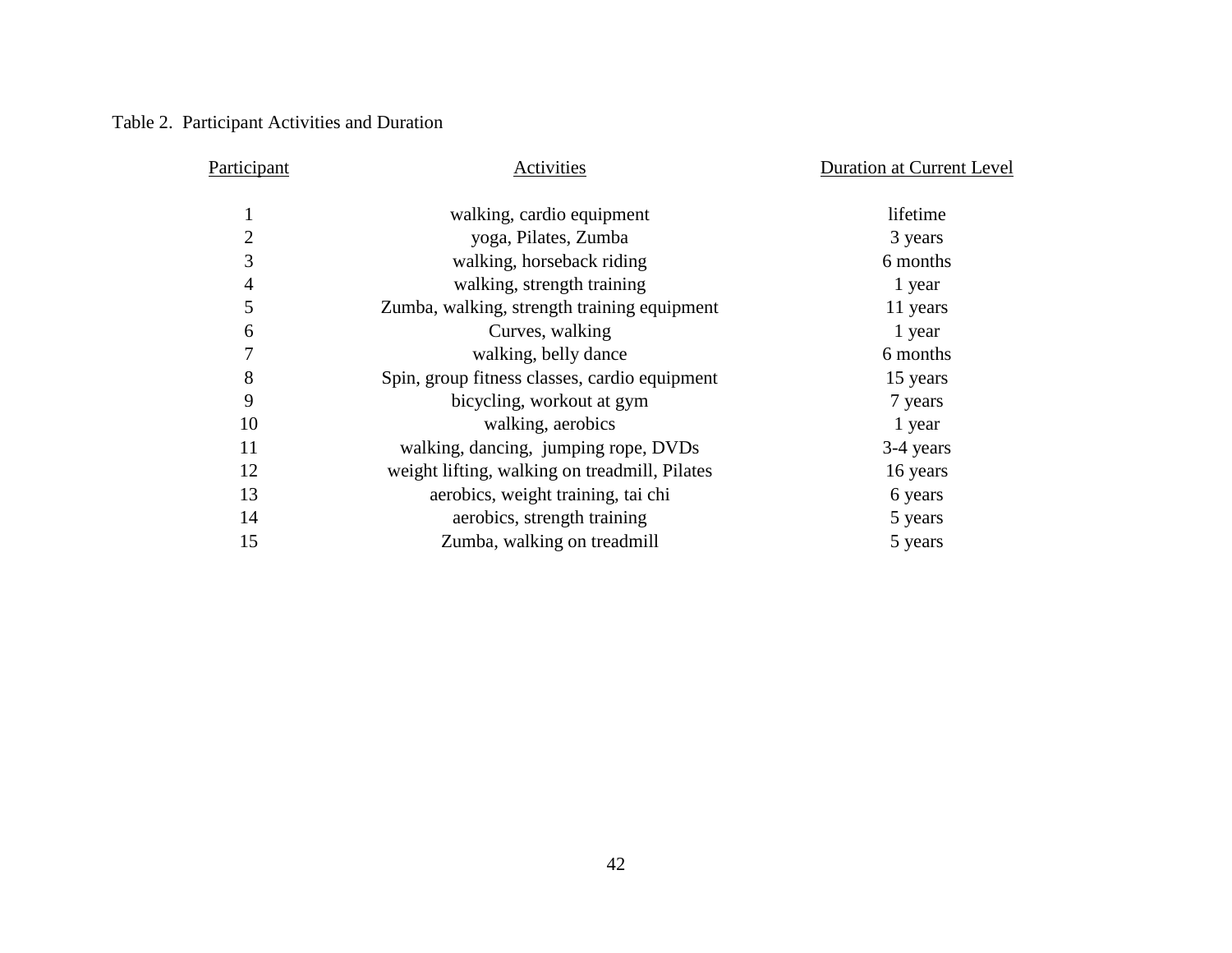#### **Applicability of the Physical Activity Evolution Model**

Within- and cross-case analyses of participant interviews revealed that, as hypothesized, the process by which middle-aged African American women initiate and maintain physical activity was consistent with the process depicted in the Physical Activity Evolution (PAE) model. However, this process was only applicable in full for women who first initiated physical activity as adults. Three participants reported ongoing, dedicated participation in physical activity since adolescence. Among them, one woman's interest in physical activity was piqued at age 16 or 17 in the early 1980s by the novelty of health clubs, which were previously nonexistent in her community. She remained active in a gym and through other outlets over subsequent decades. The other two women participated in high school athletics and continued to seek opportunities for physical activity from that point forward. These three participants indicated that their interest in physical activity was innate. They could not easily recall or describe how physical activity became integrated into their lives because they felt that it always had been. Though they were distinctly different from other participants in this regard, they did report experiencing aspects of the PAE model in common with the other participants. For example, they acknowledged temporarily suspending or reducing their physical activity for brief periods, and reinitiating and modifying it to meet certain needs. In addition, their recent and current experiences were comparable to the other participants, as all reported physically active lifestyles at the time of interview. For these reasons, though the three "naturally active" women could be considered outliers in one aspect, quoted examples of their experiences are included below where appropriate.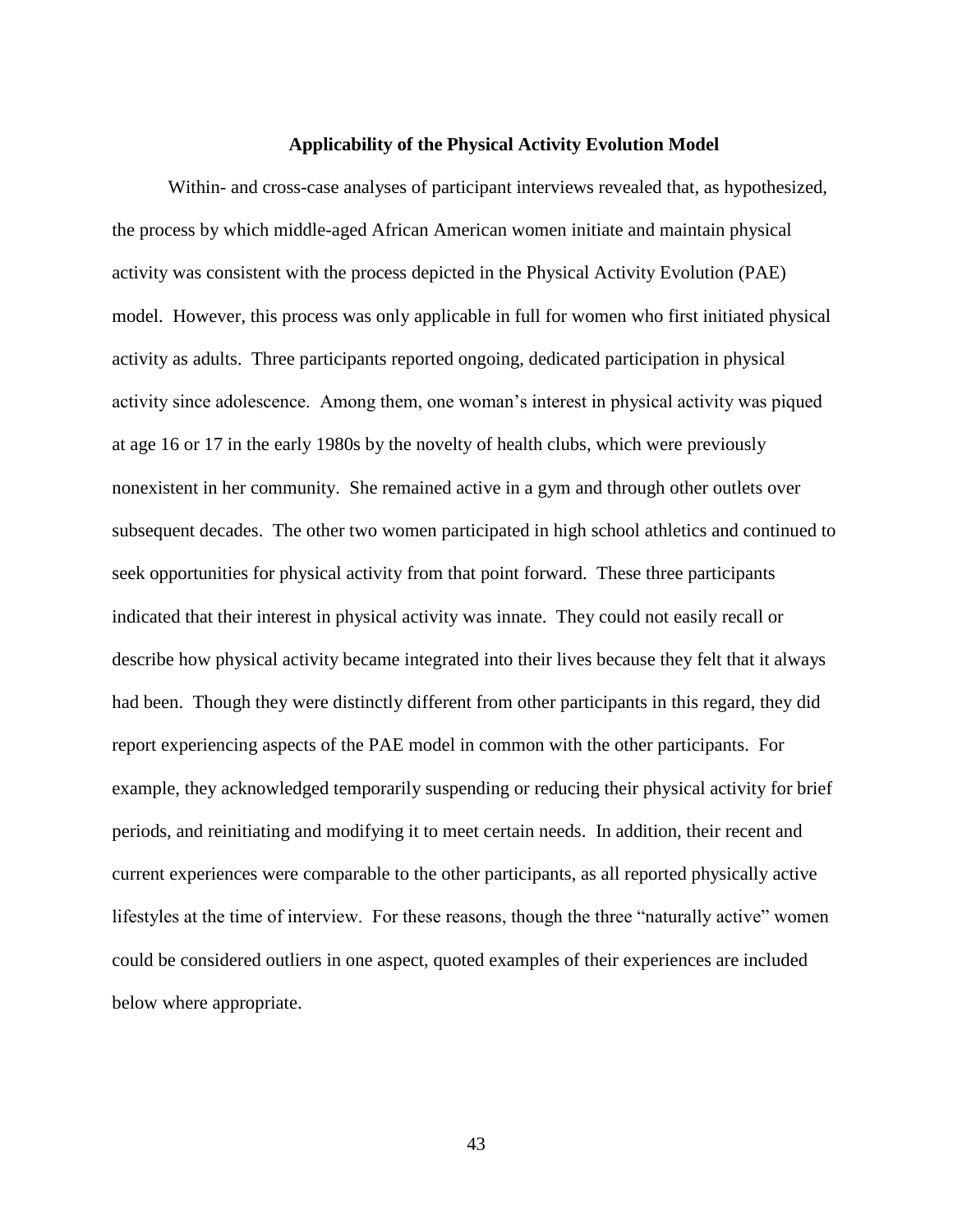## **Initiation of Physical Activity**

Nearly all of the participants reported being active to some extent during childhood or adolescence, often through play or participation in sports or extracurricular activities. Yet, for most, leisure-time physical activity ceased or substantially decreased – typically when they finished high school, married, or became mothers – until they decided as adults to initiate or reinitiate dedicated physical activity. Several women mentioned health concerns as a catalyst for activity, although, contrary to expectations, this was not the most commonly reported reason for activity. For some participants, concern was prompted by a personal medical diagnosis. One woman turned to physical activity as an alternative to surgical intervention for her medical issues:

Okay…I have fibroids and…I'm not big on Western medicine. I'm Buddhist; I practice eastern philosophy. So instead of having them cut out of me like the Western method, I decided to chant a chant, Nam Myoho Renge Kyo, for me to understand the cause behind the effect that I was experiencing. So one of the things I came across was that this area [gesturing around abdomen] might be stagnant, and belly dance – in addition to increasing your body image…well, self-confidence…and developing your femininity, it also helps with stagnation in that area.

Others received medical advice to initiate activity after being diagnosed with certain conditions: I think in '09 they had diagnosed me with being a diabetic, and that was like a blow for me, seriously, because I never had an illness, honestly. So this just took me for a loop. After I learned about it, they was like, "You know, if you exercise, change your diet, whatever, you can beat this thing." I actually started, actually going to the facility [a local fitness program].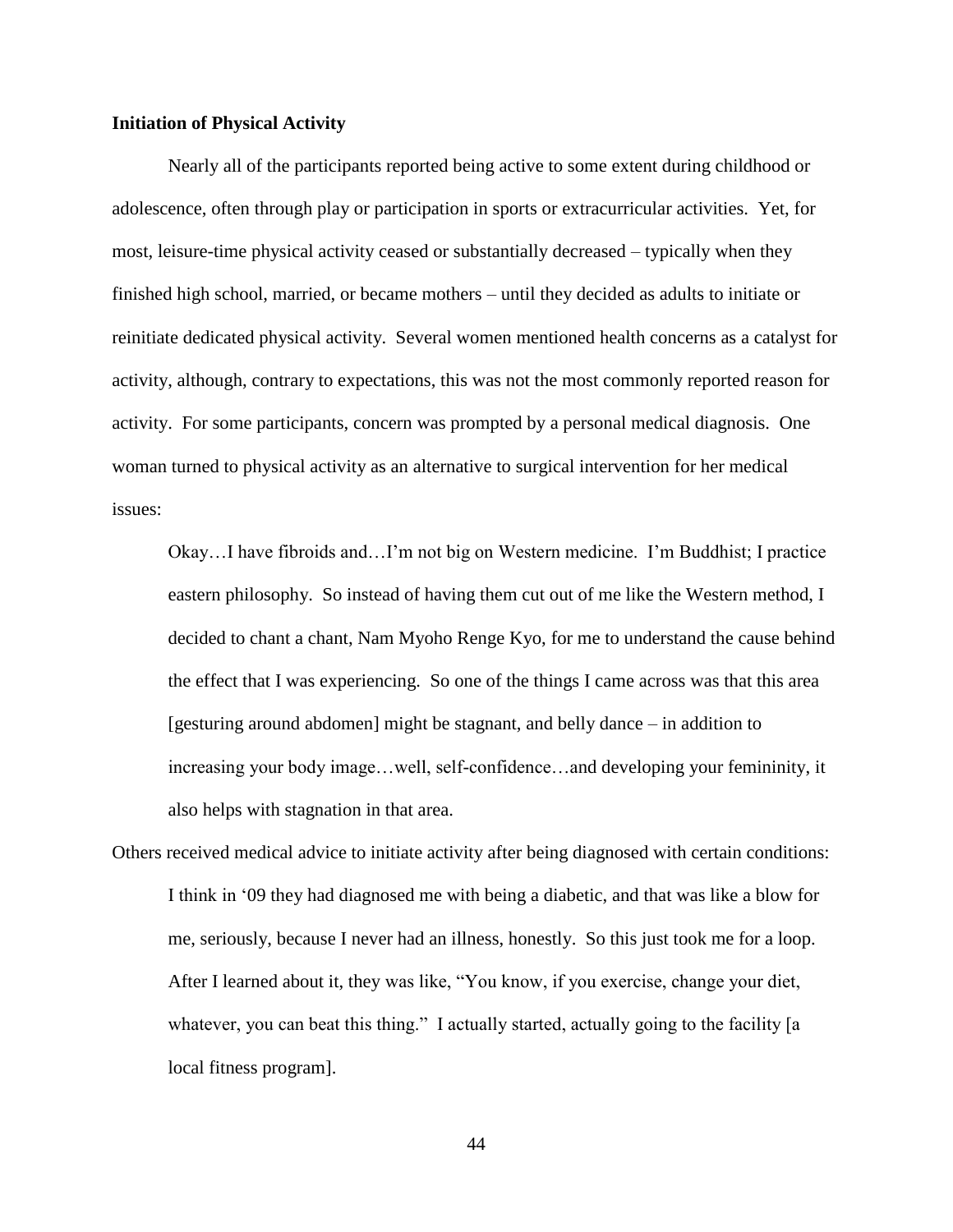Another participant noted,

Then I ended up having to do…had a little elevated high blood pressure and that's from not being active, always at a computer all day. I had to find something to do to get it down. I'm not about taking a lot of medicine. I started having to take a low dosage blood pressure pill and the doctor was saying that maybe you need to get a little bit more continuous exercise program.

Others were striving to avoid developing health conditions seen in relatives:

I look at my mother – she has diabetes; my aunts, all of them, they had it. When I look at that perspective and I hear people say that being overweight…you hear them talking about overweight is the cause of it. When I really got to thinking about it…Well, I had my blood work done. My doctor, he told me everything was good, but I got to get it to where it's going to be better than good, to where you can say, well your chances on getting this is slim to none; you won't get it, which I know diabetes is hereditary, too.

Concern about excess weight was the most frequently reported reason for activity initiation. One participant, who had gained weight after relocating, noted, "I had to say I was tired of the weight. When I got to that point, it was like, you going to get out there, you going to start walking; you are getting into some type of classes." Several women discussed becoming dissatisfied with their weight, particularly due to pounds that remained post-pregnancy or as their metabolism slowed with age. One woman described her experience after giving birth to her last child, the only girl out of seven children:

But I'm trying not to, and if I get it I didn't get it because I was overweight.

I just went right back to my size, right back to my size [following the first six pregnancies]. When I had a daughter I was so content with having a girl toward the end I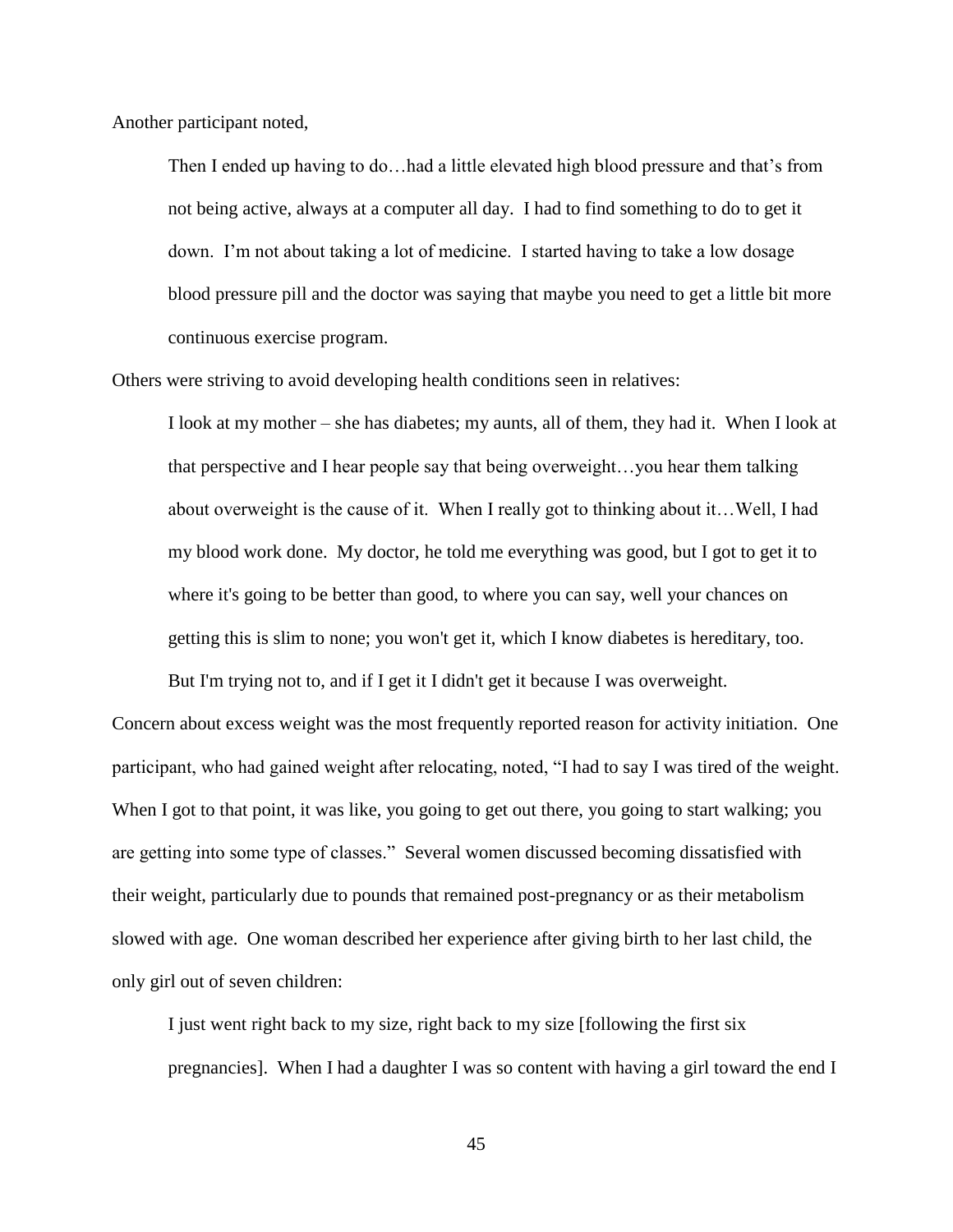didn't really care about figure. I just didn't. I was just so happy and one day I looked in the mirror and I was like, "Oh no!" I've got to do something about this. Then my husband hurt my feelings. He was like, "You have put on weight" and I was like, "I sure did" to myself and I said, "Okay, I know what to do."

#### Another noted,

I was a cheerleader in high school, but when I got married … After high school I wasn't that active so I think I became more physically active, I guess when I turned … I had a break from high school until I turned about 35, so somewhere about 34 I went from a size 3-4 to a size 9-10. (Laughs) When that old age spread started kicking in I decided I need to get back into doing more.

While some women decided on their own to increase physical activity for weight management, others' activity was prompted by participation in organized weight loss programs, as was the case for this participant:

I got a chance to get in at Weight Watchers at work and the women were sitting around talking about it and the lady was telling us different exercises we could do and so I just started off just walking.

Another participant was driven by the possibility of a financial penalty from her employer for excess weight:

And also with the insurance now…You actually have to go and do this every year; it got to be where you have to pay more for your state benefits. If your BMI is a certain number, if you're overweight... [T]he first year I actually failed it and I had to go and see my doctor. She had to sign that paper and I had to bring it back so that my check was not cut that \$25 a month. So again, a little slap on the hand was another incentive that you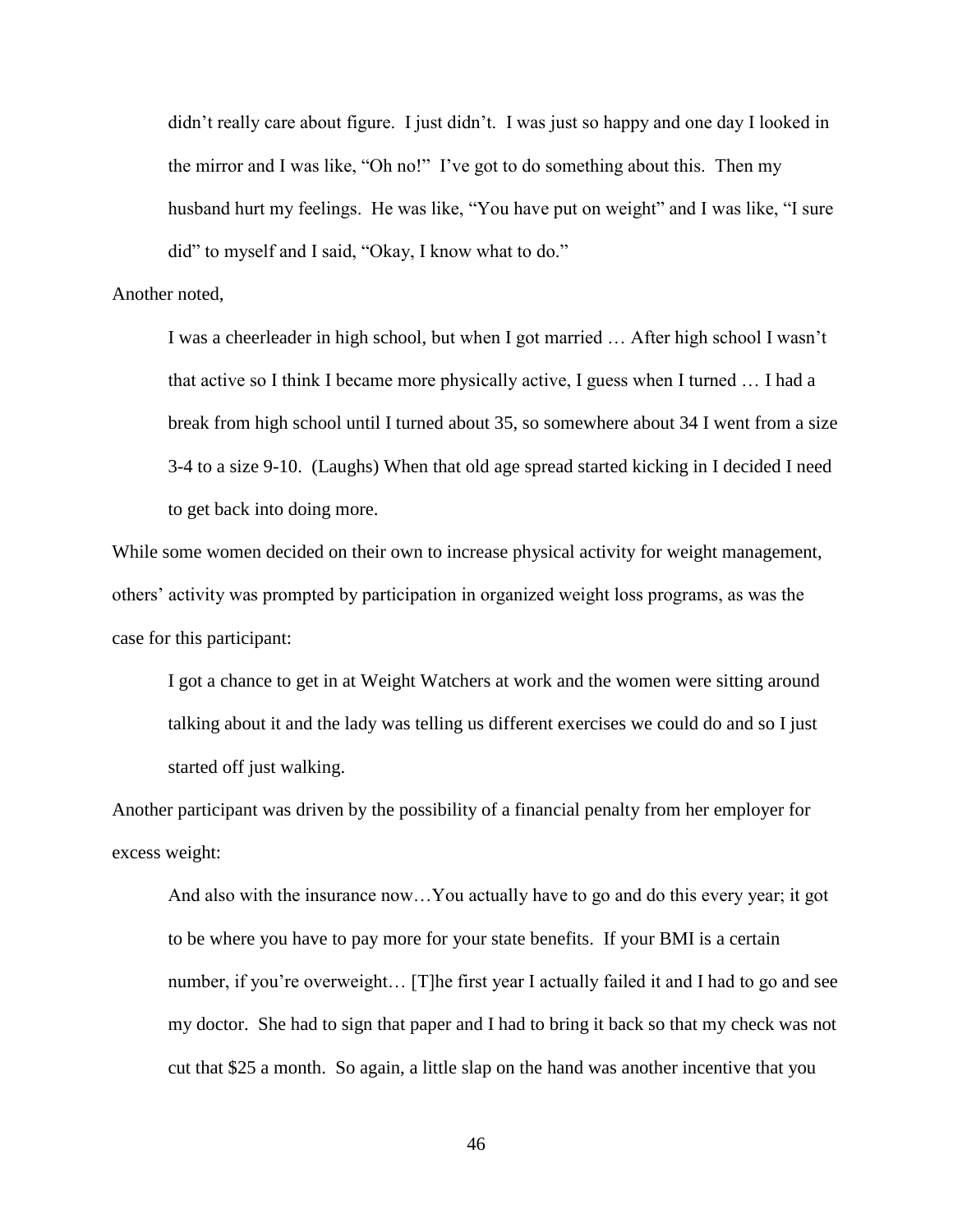need to do that. I failed by one pound. That was an incentive that I need to get something done.

She subsequently joined an on-site wellness program sponsored by her employer, which provided weekly meetings and guidance for making changes in diet and physical activity. This same participant was employed as a health professional, and indicated that her interest in activity was also inspired by a desire to practice what she preached to her patients. She stated, "You're talking and telling patients about it; then you've certainly got to look in the mirror and say 'This also applies to me.' I think that made me really want to get physical at that part."

Regardless of the reason for starting activity, all of the women began by walking, either inside on a treadmill or track or outdoors in a park or their neighborhood. They soon began to see benefits, including improved endurance and better sleep, as well as weight loss and related changes (e.g., better fitting clothes), which increased their desire and initial confidence to continue activity. One woman experienced weight loss within one month of initiating activity and stated, "It made me want to continue to do it. Made me motivated, energized that I can do this. I continue to do it." Recognition of these early benefits was sometimes surprising and profound, as reflected in the experience of one participant who had struggled with her weight since childhood:

I was able to lose some weight and was able to do other things and something as simple as going to a store and finding something that fits; you look good in it. You look...wow! It just opens up a whole world. It just makes you feel like it's limitless what you can do. You conquer that thing that was always there. You thought, "Oh, gosh, I'll never get over this," but you can do it.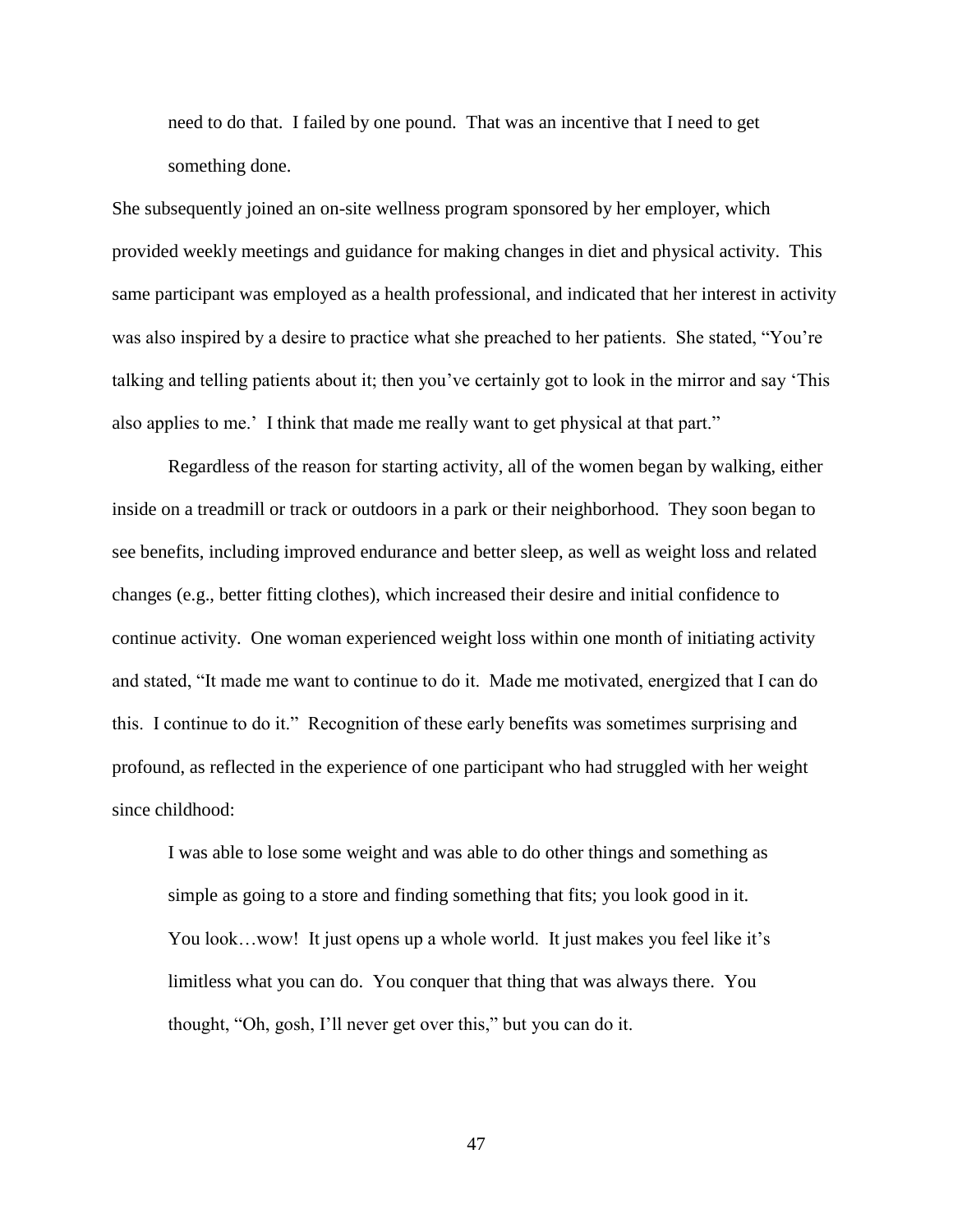#### **Transition**

 As the women continued walking and participating in other activities they had initiated, they began to perceive a need for modification to better fit their preferences, enhance results, or facilitate attainment of specific fitness goals. As one participant noted, "I felt like I wasn't getting the exercise that I needed walking. It wasn't taking care of the necessities that I needed. I wasn't up to par to where I wanted to be." Another stated,

It changed from just going to your standard working out with weights, treadmills, things of that nature, things that I hated. Walking…I hate those, but then I got into the elliptical and that was better for me. Then I started with doing other stuff like aerobics, and anything with music or something was a better fit for me, so it evolved from walking, something that I really hated, to finding something that fit with my personality.

Modification was sometimes required to combat distraction or complacency:

I just joined a gym and started liking working with the equipment. After a while I said, "Well, I can do this at home." I'd buy equipment, and not do anything with it, that kind of stuff. I realized through trial and error that I have to go to a gym, because if I'm at home there is always something that might stop me from doing my workout.

The women were cognizant of their ability levels as they sought new activity. One participant noted,

I wanted to do more besides walk because at this particular time I was just walking every morning. Then a friend of mine at work, she had the Zumba tape so she gave me a copy of it ... well, she gave it to me and let me copy it. That's how I got the Zumba and started doing Zumba at home. I'm not coordinated so I didn't want to go and take no classes outside and I be left behind.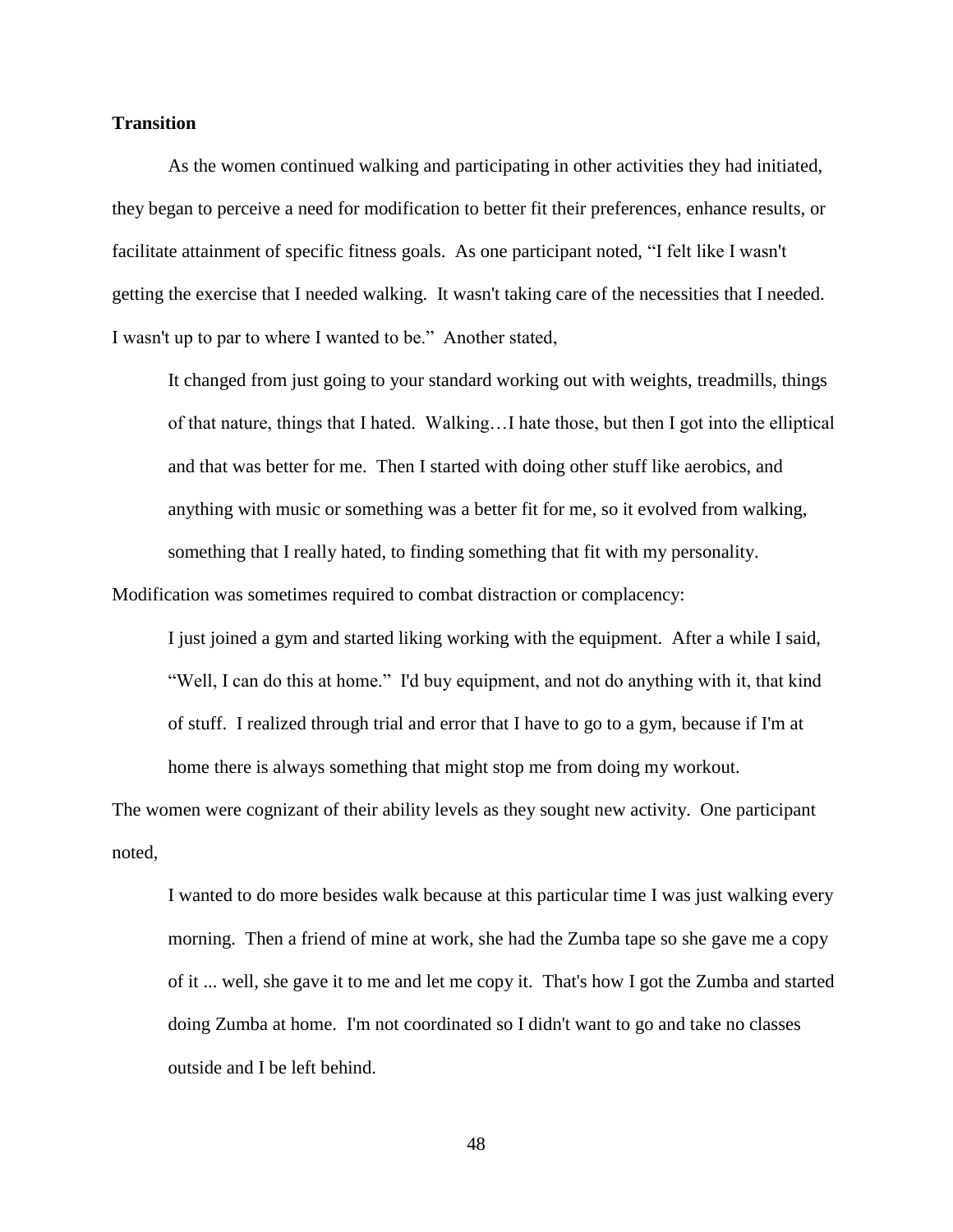Incorporating more appealing or effective activities into their physical activity regimen enabled the women to maintain the initial benefits they had obtained, and they began to recognize the importance of a personal, individual commitment to activity. Harley (2005) found that many of the women she interviewed described this recognition as "a breakthrough" or "light clicking on." Participants in the current study did not indicate that such awareness occurred as abruptly for them, but did express a realization of the need for personal dedication to physical activity. One participant described her dawning commitment in this way:

I had finally made up in my mind…Well, you know how we'll say we're going to walk, but you call me and say, "Well, I ain't going to walk today, and I would be like, "Well, since she ain't going, I ain't going to go neither," but I had to get it in my mind because you didn't go, it didn't mean that I couldn't go. When I made that up in my mind, that's when I just started going. Even after work, when we were going to Planet Fitness after work, they were like, "Well, I ain't going tonight." I'm going to still go because it's like, well, they can't help me, *I got to do this for myself* [emphasis added].

When asked how she had come to that realization, she added,

Being overweight, just being tired of carrying the weight around, and I kept saying, "Well, such and such, if she don't go, so I ain't going to go," and then finally I just said to myself, "[states name], if they don't do it, you still going to be stuck back here," so I was like, "Because they don't go, don't mean you can't go." When I made up my mind and convinced myself…I had to convince myself.

Another participant reflected on her dedication to physical activity by highlighting its necessity as a health behavior, despite her lack of passion for it: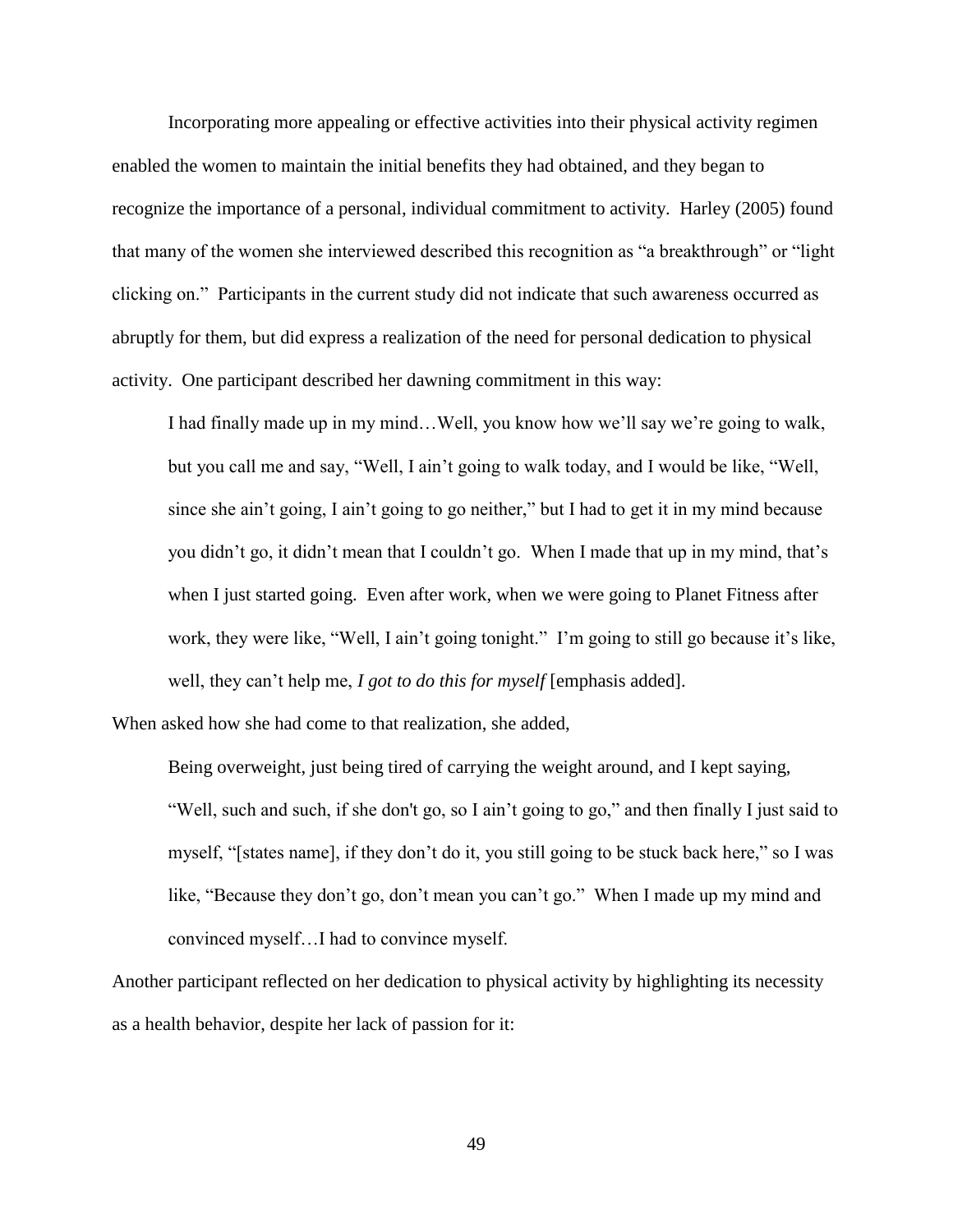I still think about getting to the end. (Laughs) I don't know anybody who just loves, loves, loves and enjoys it. I'm waiting on that person to tell they just love working out. (Laughs) They love doing it. I don't love doing it. But I know it is just like the smoking. I don't even think I loved smoking. I don't even know how I started smoking. I didn't love it. I hated it. It stinks. It's in your clothes. But it's just something that ... But until I left that, I didn't know. So no, I don't love, love exercising either, but I do it. I know it's one of those things that are necessary.

## **Integration**

As the women continued their activities, they began to experience additional and enhanced benefits. Women who had experienced initial weight loss found that ongoing physical activity helped them continue to lose or maintain a desired weight – keeping "everything in check," as one participant noted. Those whose activity was prompted by health concerns were able to demonstrate more consistent control of blood pressure and blood glucose levels. One participant, who had reported a previous diagnosis of diabetes, noted, "I beat it. I mean, I'm not diagnosed with it anymore. It [physical activity] works in my favor. It really did." Participants often expected such benefits, though they took time to realize. Continuous physical activity resulted in unexpected benefits as well, such as new friendships and improved relationships with family and others. Many of the women expressed pleasure and surprise regarding the unanticipated benefits of physical activity on their functionality and comfort. For example, one participant shared,

This may not sound like a whole lot, but honestly since I've been doing activities, physical activities…I went to Florida last year. Because of the way…there was so much luggage in the back and the seats were…I laid in the back. Any other time I would have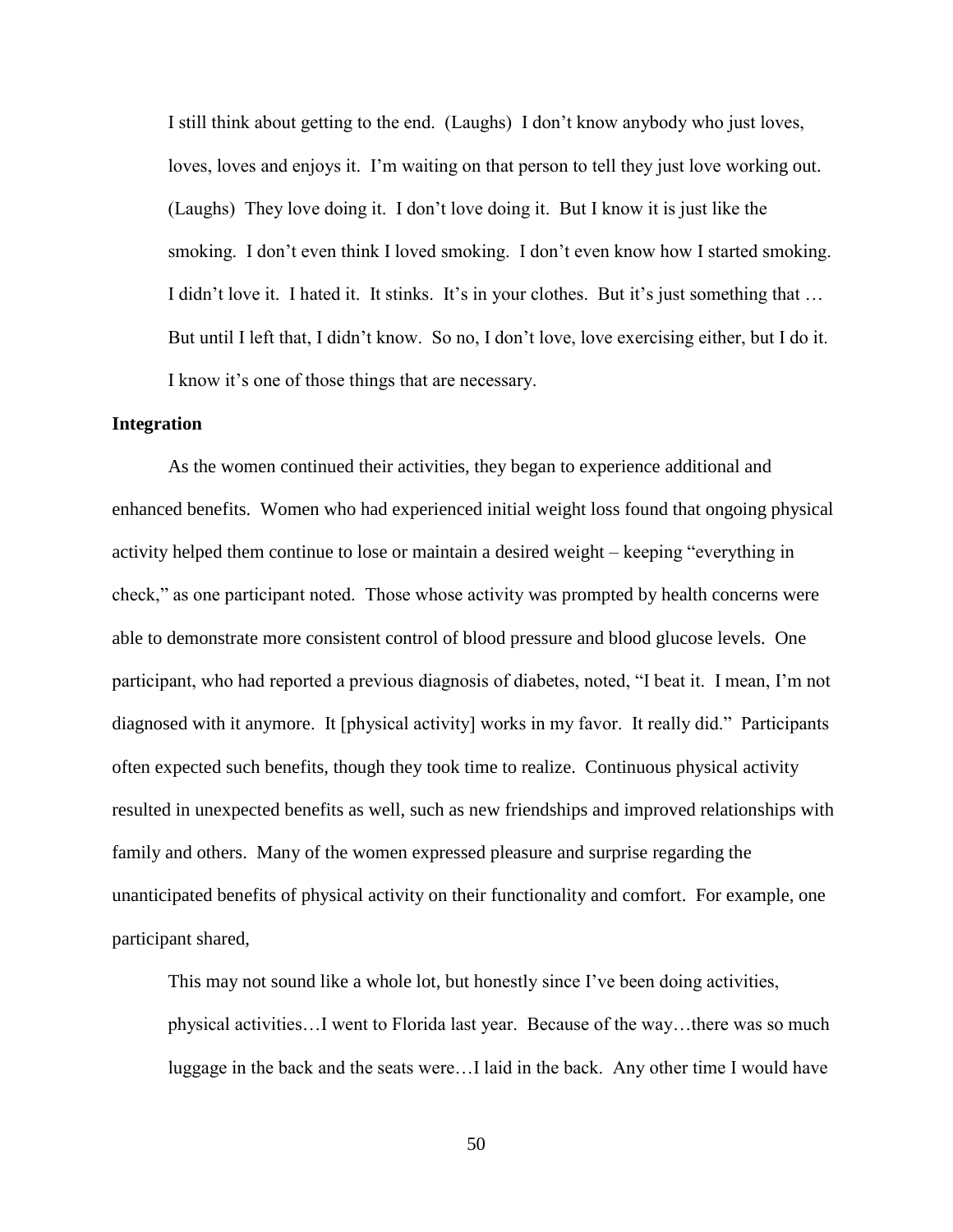been cramped up, but I was like, "Oh my God." I jumped up and said, "My legs are not hurting, my legs…!" They were laughing and like, "Mommy what are you talking about?" I said, "Any other time I would have been cramped up back here." I said "Wow!" I promise you I laid in a fetal position back there on the blanket that was back there and I went to sleep like a baby. It wasn't cramped up, and I'm tall and I was not cramped up. I thought that was pretty good, I really did.

Participants reported numerous benefits of activity and noted that these benefits reinforced their motivation to continue participation in physical activities. The participant above clearly summarized this process when she noted simply, "It's like, well okay, so it's working, so we'll keep this up." At this point, the women entered what Harley (2005) termed the Benefits-Motivation-Execution cycle.

As they experienced this cycle of enhanced benefits and increased motivation through continued activity, the women began to consider physical activity engagement as an integral part of their lifestyles. This sense of integration was reflected in statements such as "It's part of my life," "It's a habit," and "It's just what I do." While most participants had become involved in physical activity as adults with one major goal in mind (typically to lose weight or address a specific health issue), by the integration phase, their focus had often shifted to a goal of simply continuing activity, taking care of themselves, and maintaining the additional benefits they had acquired. For example, one participant noted,

Sixty minutes ... if I can just do an hour. I look at it this way – Monday through Friday, if I can do an hour…I'm doing it for me. I'm doing it for me. I'm doing it for [states name]. This is something I'm doing for myself. Then when I go to the doctor and see my blood pressure's 116/66, I'm like, "Yes!" I'm doing it for me. I'm doing it for me.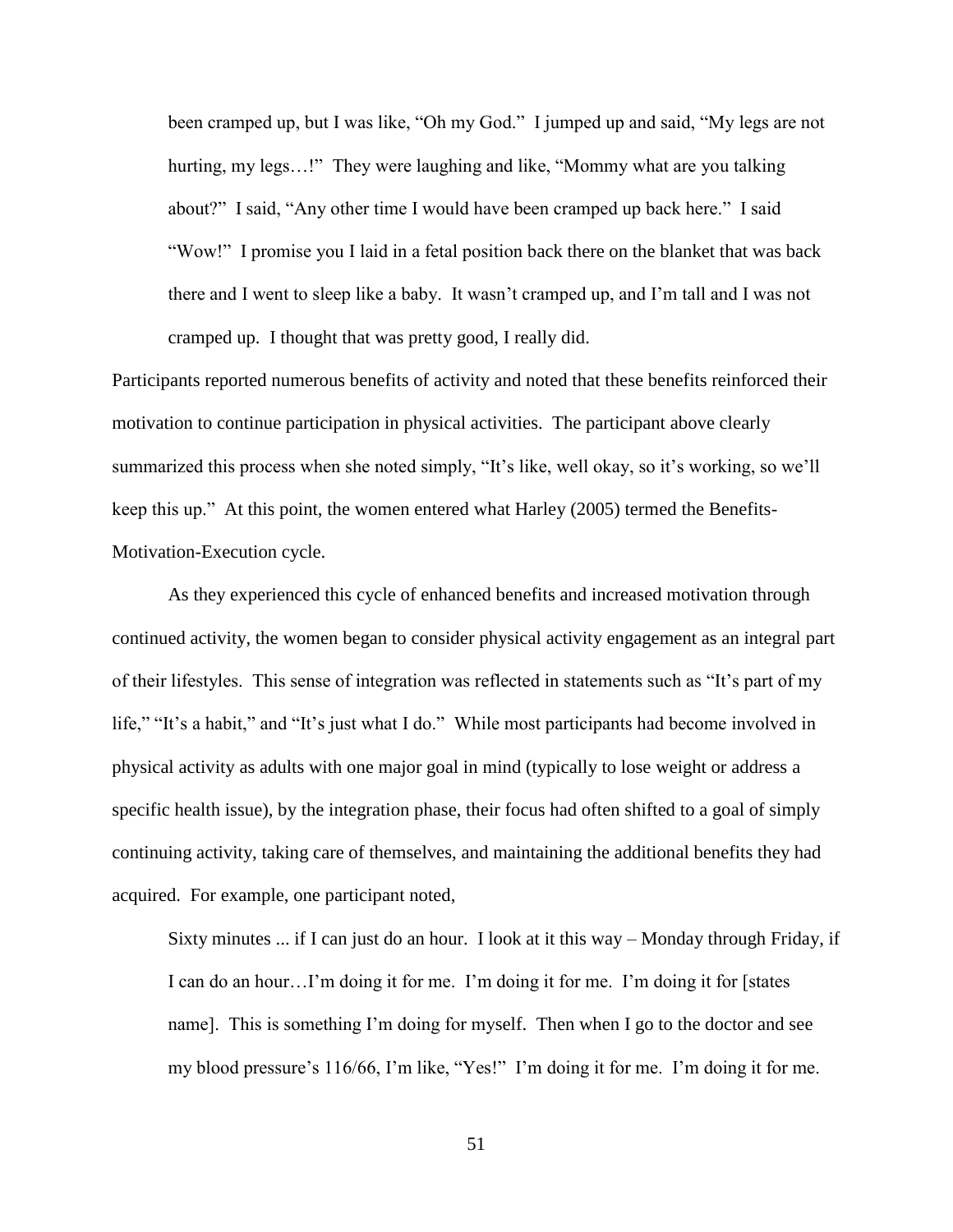Though they still put forth much time and effort to remain active, the women noted that their physical activity regimens had become more pleasant and more easily incorporated into their day-to-day lives. Describing the routine nature of her regimen, the participant above remarked, "They're just part of my daily activities – wake up, pray, meditate, go to gym, go to rec. It's part of my life. It is actually part of my schedule; at least Monday through Friday, that's the routine." Another woman noted,

I just enjoy it. It's fun. It's not a chore. Most of the time when you start it's a chore. You have to get your mind together and pump yourself up to go. Now I don't have to. I don't have to…In the past, yes, you had to get your mind together and now it's something I really enjoy so it's not a chore as it used to be.

#### **Modification Loop**

Though the Benefits-Motivation-Execution cycle is depicted within Harley's framework as the final step of physical activity integration (see Figure 1), feedback arrows to the Modification Loop reflect the constant need for modification of physical activity regimens in order to adapt to life's inevitable changes. During the focus group, one participant highlighted the importance of this part of the process, noting,

When I look at the model here, one of the things I kept going back to was that Modification Loop and changing of the regimen…and I do that a lot. And that's because, you know, things change ... And I would assume that that is constant, because you would get really, really bored just doing the same thing – especially if you're not getting a good result. That modification part is always going to be looping. We should always be changing and doing something else.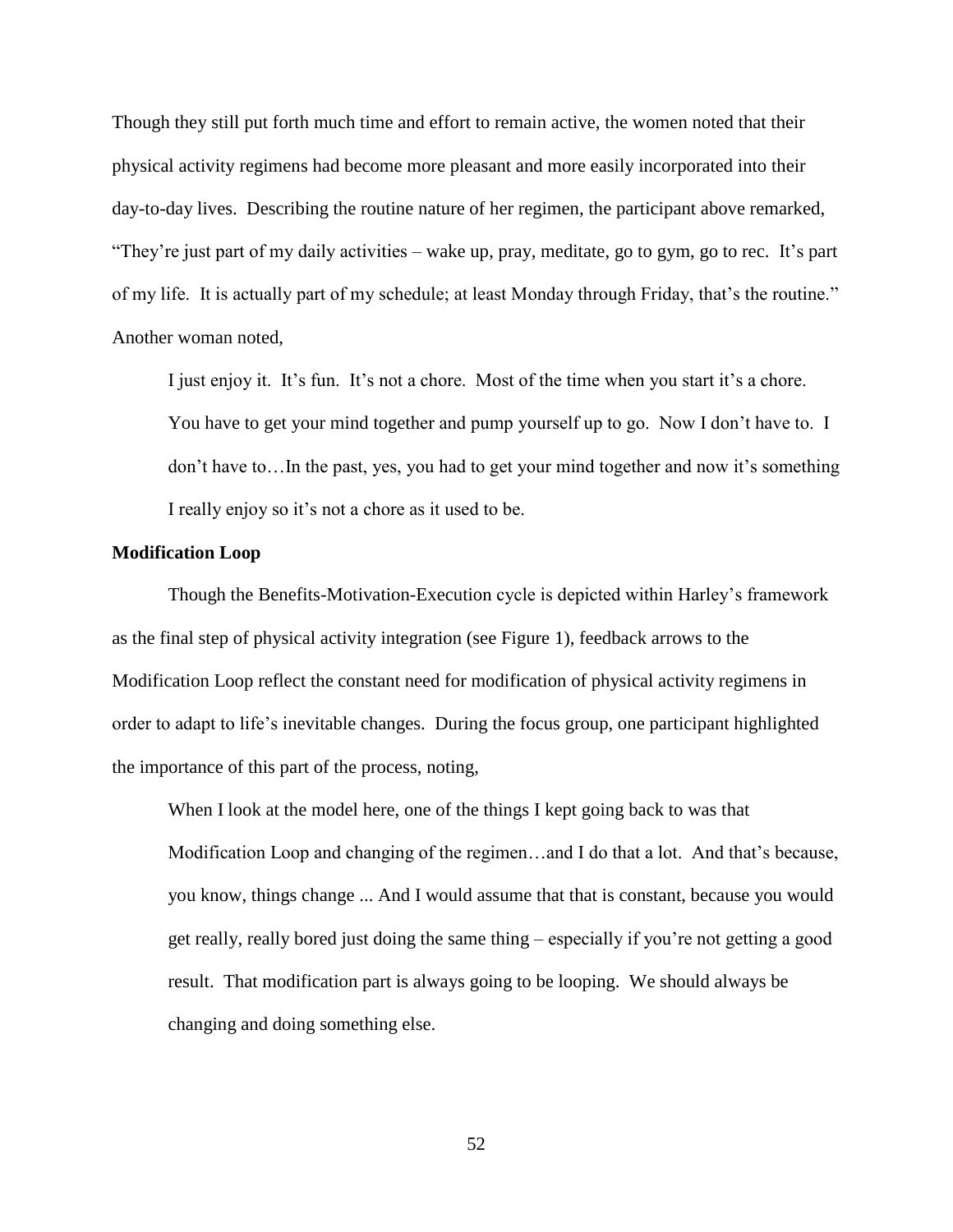This sentiment was expressed by several participants during the individual interviews, including one who reported engagement in regular, dedicated physical activity for the past eleven years. She stated,

I do several different things. Some days I walk; I do cardio, Zumba. I do a variety of things. I don't have one specific thing I do because I've been doing it so long I know you get bored. So I change it up on any given day. It just depends on how I feel…I might ride a bike or whatever. I don't have a routine as to what I do, but I do get physical activity every day because I'll get bored really quick. I have to change it up.

Another participant emphasized the need for change to maintain results, noting that she also frequently modified her activity regimen:

…just because your body gets so used to certain workouts, plans, regimens, to the point that it doesn't respond as effectively. So to keep it from plateauing, whether it be through diet or through exercise, you have to continuously change it or your body adapts to it.

Many of the women discussed a need to modify their activity regimens for extended periods of time while dealing with work obligations, family responsibilities, or health concerns. For example, one woman described recent changes made to avoid exacerbating back pain:

I had to change it up a bit. I was scheduled for physical therapy and I wanted to make sure the activities that I was doing was not hurting me and so in doing that I started walking. I have a dog, so I took the dog out and she loves it; so we were walking. Then I started doing elliptical because I was going online trying to figure out what can you do with a bad disk or a bulging disk and…exercise-wise…and not further hurt it or … So I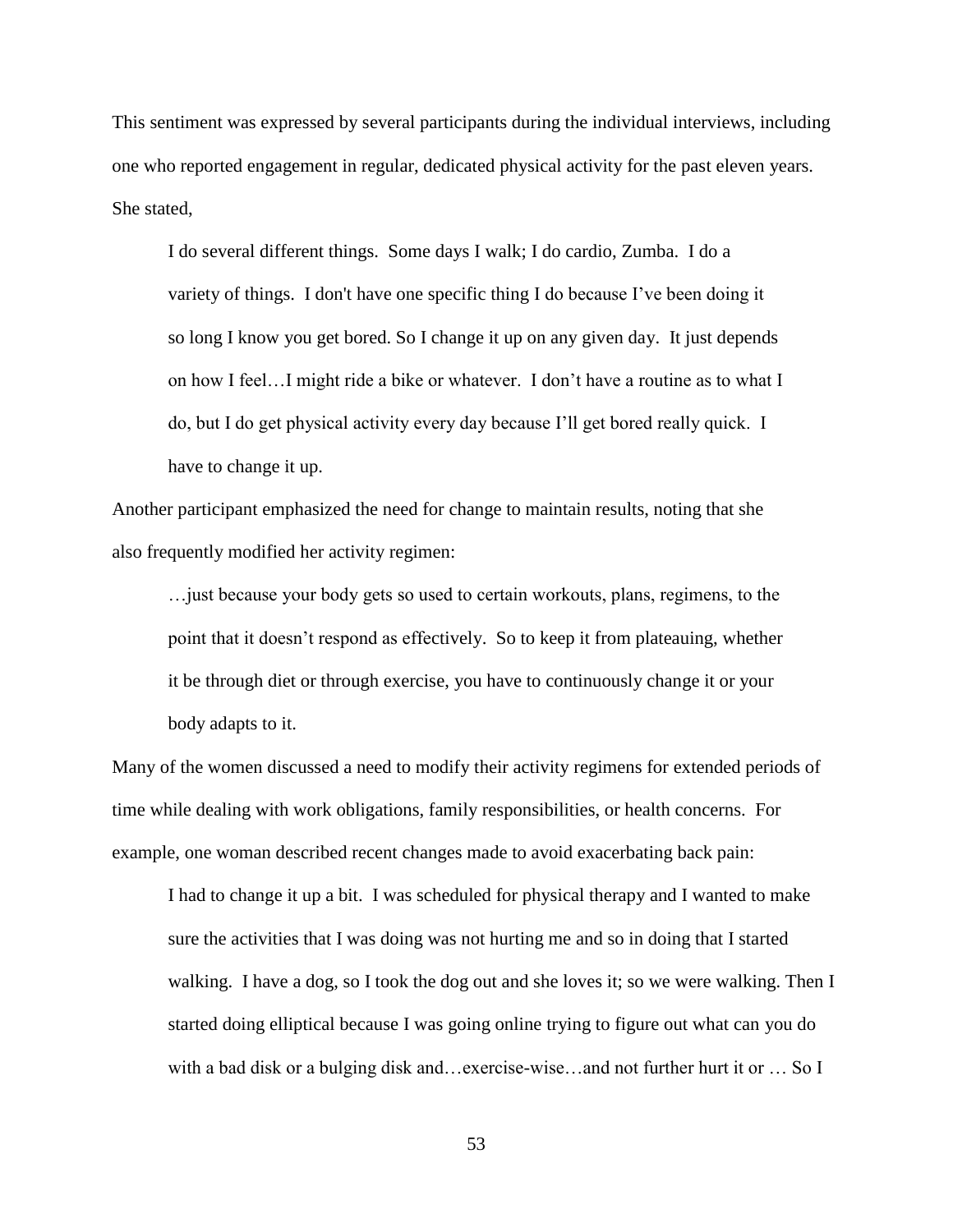started trying out a few of those things, but I knew at some point I wanted to get back into being a little bit more active. This week actually, this is my first kick boxing class in about 3 weeks. I went last night and it was great. I've been going to a couple of spin classes in the interim, so I've been doing things with the eye of watching myself, seeing

if I feel anything or if things feel off kilter. But if it's nothing but walking, I will do that. For all the women, finding ways to adapt their activity regimens was an important element of maintaining a physically active lifestyle.

#### **Cessation of Activity**

All participants reported stopping, or at least significantly reducing, their involvement in physical activity for a period of time. These temporary lapses in activity were viewed as normal, expected, and accepted (though sometimes disappointing) occurrences. Only one participant denied complete cessation of physical activity. This participant was unmarried, did not have children, and reported a history of physical activity for over 30 years beginning in adolescence. She described one 2-year period during which her activity decreased below her typical standard:

I think the only period I had was that 2005…2005-2007, I wasn't doing it as regularly. I was still in the gym. Trust me, I was in there, but it wasn't that five to six days a week. I just couldn't do it. I just couldn't get going. I think that's the longest I've been without doing it for five to six days a week…Instead of going five days a week, I would go two, three, because I was commuting. I had to do field. I was working like a machine. I

wasn't doing it the five days a week that I'm doing now. It was more like two to three. Her activity subsequently decreased further, but even after leaving her job (and thus her gym membership) to attend graduate school full-time, she continued to achieve nationally recommended levels of physical activity: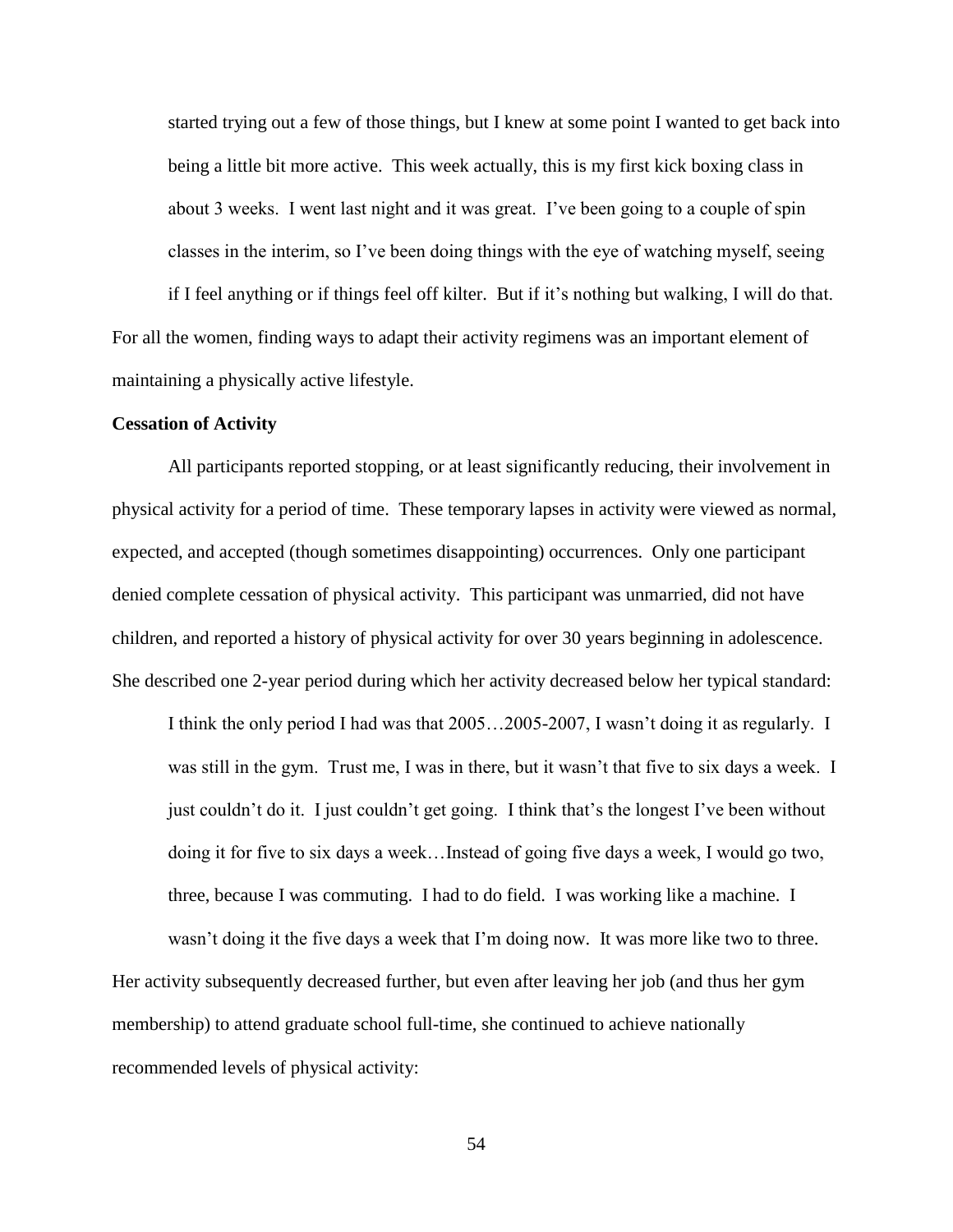I was still exercising because I had to walk my dog, and I walked him at least 30 minutes a day in the morning, and then 30 at night. We went hiking with my dog, so I was still …

I just wasn't in the gym because I didn't have the money for the gym membership. All other participants acknowledged a period of cessation, including the other two women identified as "lifelong" or "naturally" active. One noted,

Yeah. There's been times when I wasn't doing anything…When I was…Maybe for, like, several months at a time, until I could get to something else. I'm thinking about it…Hmmm…That's been a long time ago. Maybe like I wasn't really doing anything special for several months and then I'd start back or I was in school. When I was in med tech school I wasn't doing anything but going to school and studying.

The other reported, "When I had surgery I couldn't work out for two months. It was terrible because...I couldn't come to the gym."

 In contrast to these women, who reported infrequent and brief breaks from activity (i.e., 18 months or less), the other participants tended to experience longer lapses. These periods often occurred early in their experiences with physical activity. For example, one participant had been active in a gym during her early 20s, but subsequently lapsed from activity for over a decade. She noted,

It was back … Let me see, I got married, moved to an area you didn't know anything about. I remember then I was part of a gym but when I moved out there I had to cancel because there was not one in that area. Then you have your kids, and just the whole

family dynamics of having small kids and it just…I just never got back into it. Women who had been consistently active for longer periods of time indicated that their activity regimens were most often disrupted by discrete events, such as family crises and medical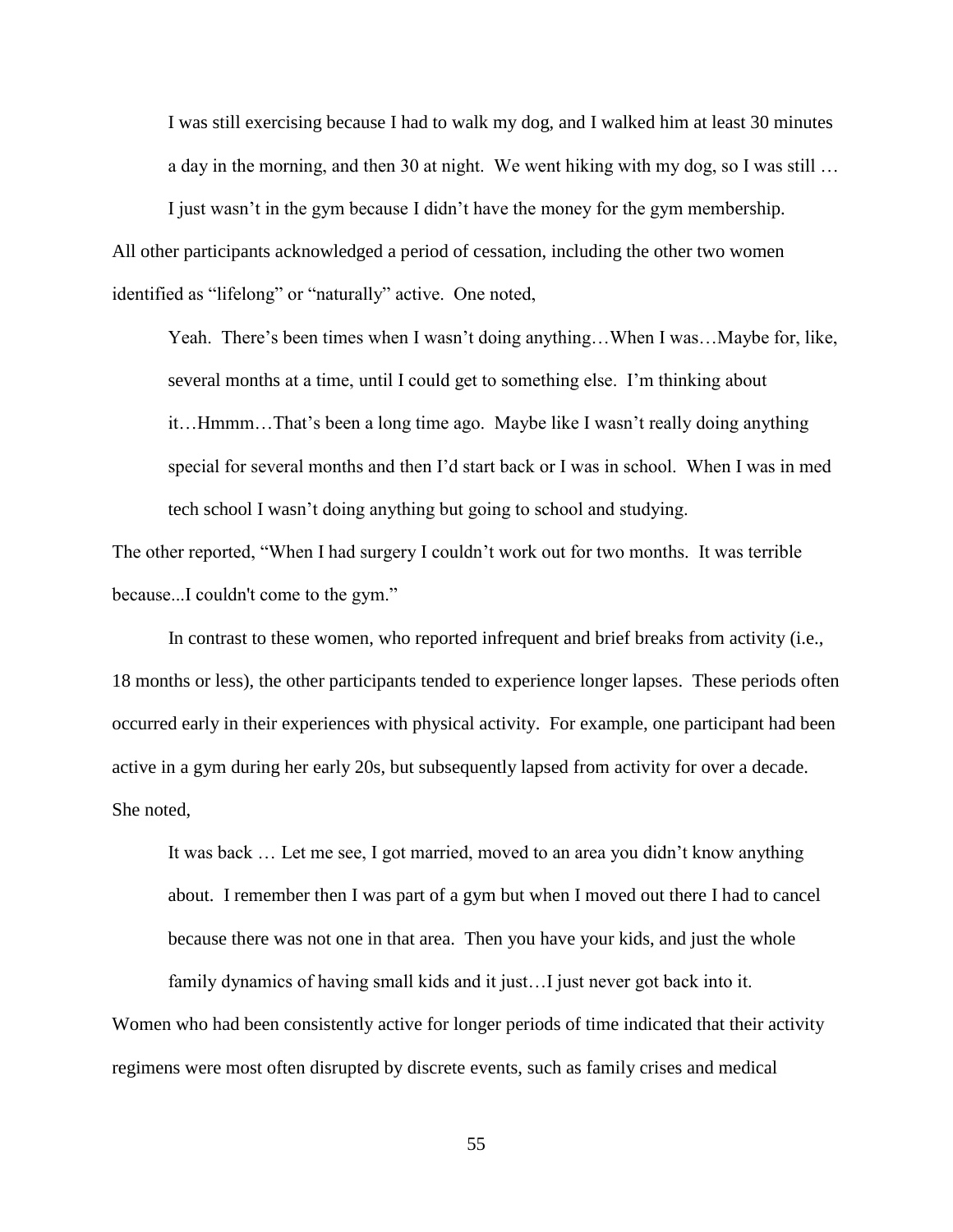problems. For example, one participant was completely inactive while awaiting a lung transplant. She stated,

Probably after I had lung disease, I couldn't so…It's hard breathing. When you can't breathe it's hard for you to do anything, I'm here to tell you. That would be the only time that I was limited in my activities. I couldn't even do my…I don't think I could even sweep without, or run the vacuum without getting out of breath. I was just so tired all the time. All the time I was just tired.

During periods of inactivity, the women often experienced a loss of benefits. They reported noticing changes such as weight gain, ill-fitting clothes, labored breathing, and elevations in blood pressure. One participant reported lapsing from her regular walking regimen during the winter months, but noted that she soon began walking again,

When my scrubs started getting tight. I didn't have no money to buy no new scrubs, and

if I go buy a bigger size and I decide to go back to lose the weight, now I got

scrubs…And so I'm like, I got to do something because, I mean, they were getting *tight.* Recognizing such negative changes was common catalyst for resumed activity. The women gradually returned to their usual activities or modified their regimen to better accommodate the changes that may have contributed to their absence from physical activity.

#### **Contexts Associated with Physical Activity**

Participants in this study described their experiences within the unique contexts of their personal lives. Yet, their narratives also reflected commonalities related to the shared context of their experiences as African American women at midlife. These issues are described below, followed by a description of commonly reported conditions found to influence the women's development of physically active lifestyles.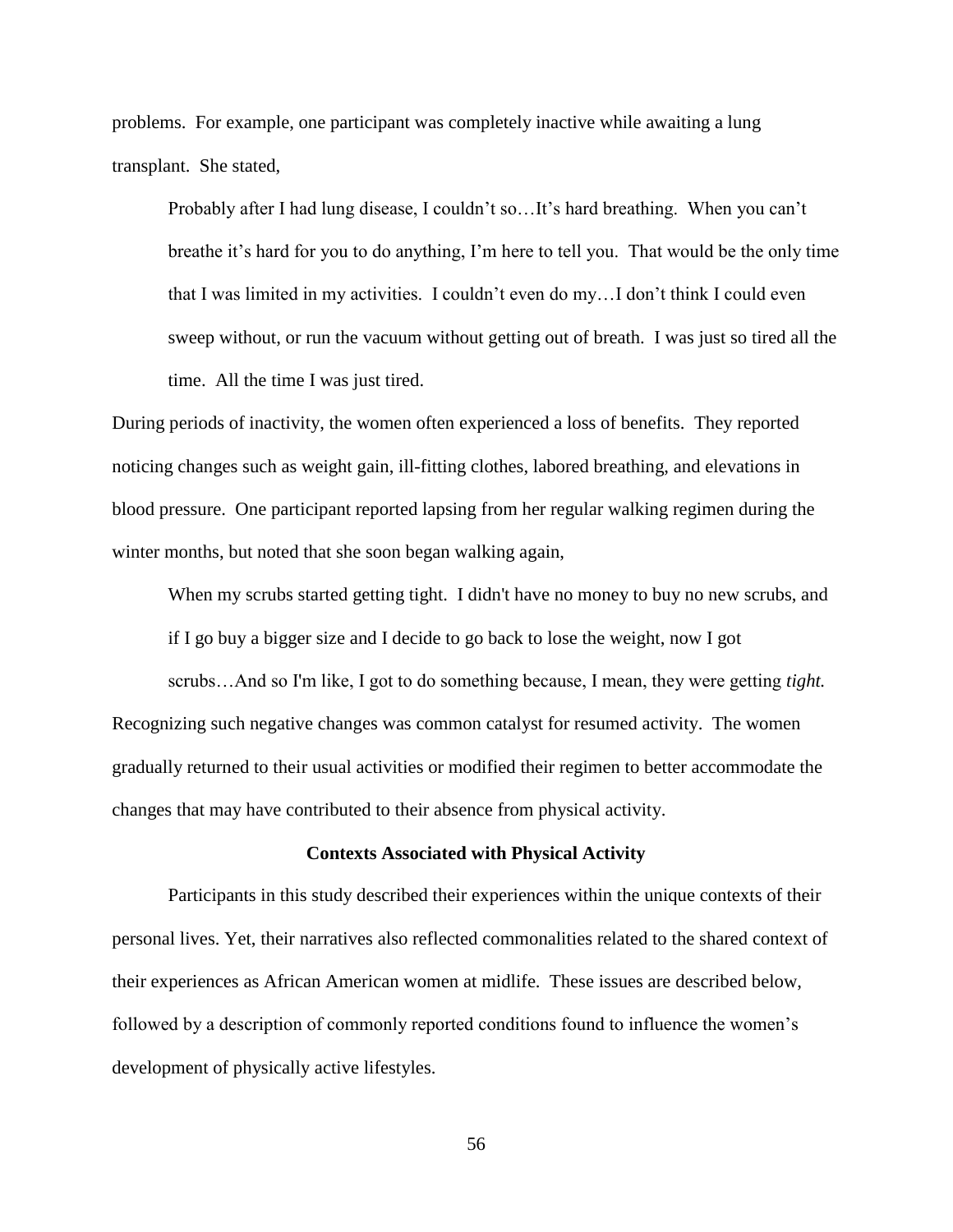## **African American Ethnicity**

With the exception of one participant, who spoke about physical activity primarily through its association with her Buddhist beliefs and practice, the women in this study discussed their experiences with physical activity largely within the context of their lives as African American women. They noted several issues related to African American ethnicity, including chronic illnesses associated with inactivity and obesity among African Americans, cultural norms and beliefs related to physical activity, stereotypes of African American women, and barriers (or lack thereof) associated with hair type.

Many of the women mentioned common medical conditions associated with sedentary lifestyles and expressed awareness of these illnesses as risk factors for poorer health among African Americans. Often, a desire to avoid developing such illnesses was noted as a motivator for being physically active. One participant stated, "I noticed that the hypertension is rampant among African Americans. My father had it, and I don't want it." Another noted,

I have a nephew who died last year and basically it was obesity. So when those factors are sitting right in front of you it makes you realize that you got to do something for you when you realize that your family has genetics that incorporate diabetes, high blood pressure.

A few of the women observed that engagement in physical activity was not prioritized in African American culture, at least among individuals they encountered. One noted,

I'm from the era where they thought fat was healthy. To exercise, for Black people in my era and the people that I grew up with – I went to an all-Black school – exercise just wasn't big with us, especially for women, unless you were an athlete, and I wasn't. But it was no big deal.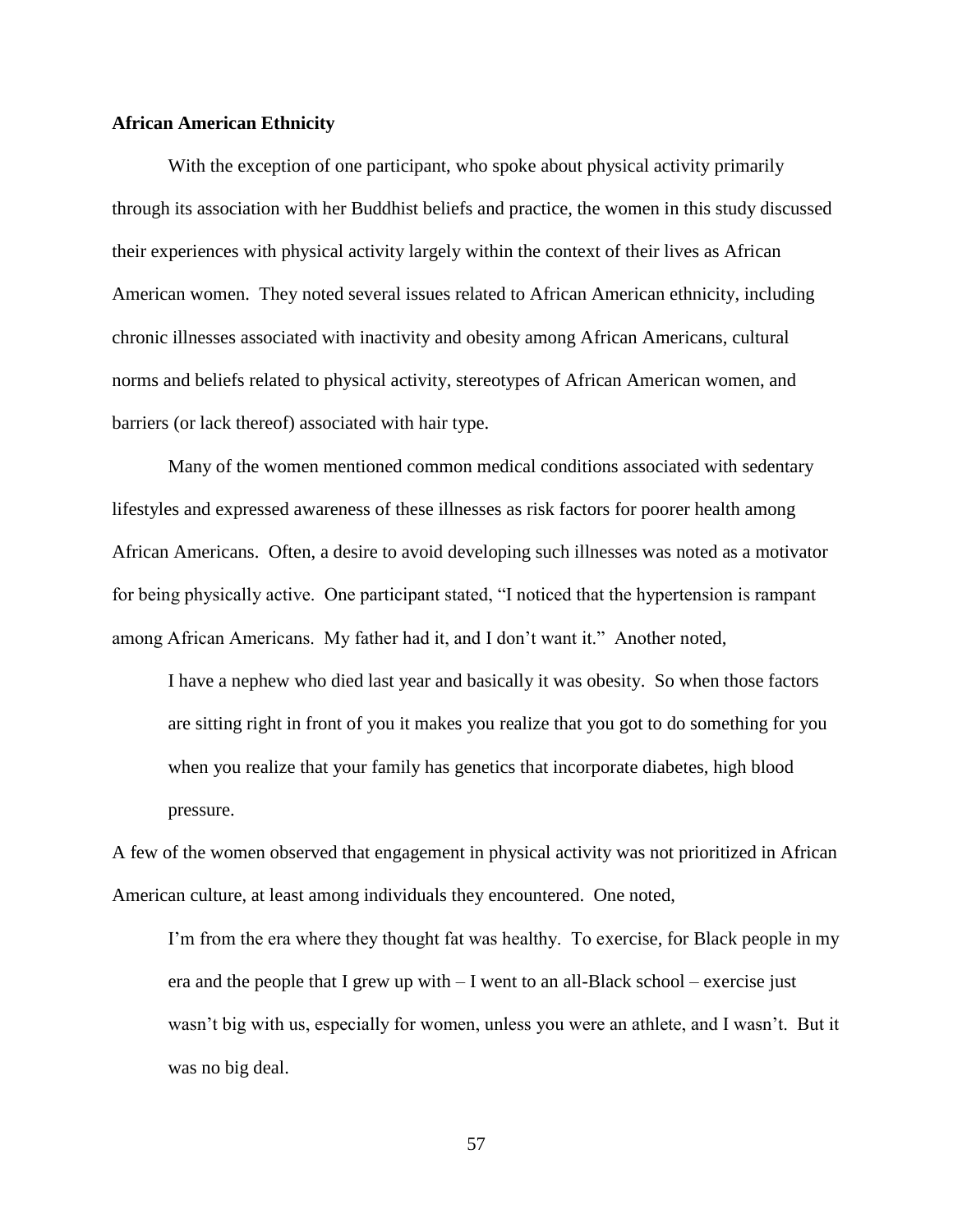Even if they were raised in cultural environments where the importance of physical activity was not emphasized, many of the women in this study felt driven to pass along their values about physical activity to others. They noted efforts to encourage friends, family, and co-workers to increase activity and described involving children and grandchildren in activity. One participant had taken her two-year-old granddaughter walking and noted plans to do so more frequently in the future: "As soon as she gets of age and I'm still around, I'm sure she'll be out there. Yes, she loves it. She's a little brickhouse already so I want her to get out there, seriously. I do."

Some of the participants spoke of stereotypes of African American women and their desire to combat these images. One woman described the satisfaction she experiences when health professionals are surprised by her well-controlled blood pressure. She shared,

They probably think, "Oh, here she comes. She's going to have hypertension. She's African American and female." Then they put that cuff on me and they always say, "Whoa!" I say, "Thank you very much." They're always shocked because they assume I'm going to have hypertension.

Another participant expressed similar pride when reflecting on her identity as an active African American woman, noting,

I think I kind of want to be different. I don't know why I've always been that way, but I want to be different as far as being a Black female. I don't want to fall into that same mold that people put us in. I like being different.

#### **Hair Type**

Participants acknowledged a general perception that African American women's hair type could interfere with physical activity. For example, one woman commented, "I know that is an issue for a lot of women, why they don't work out, because they've paid \$80.00 to get their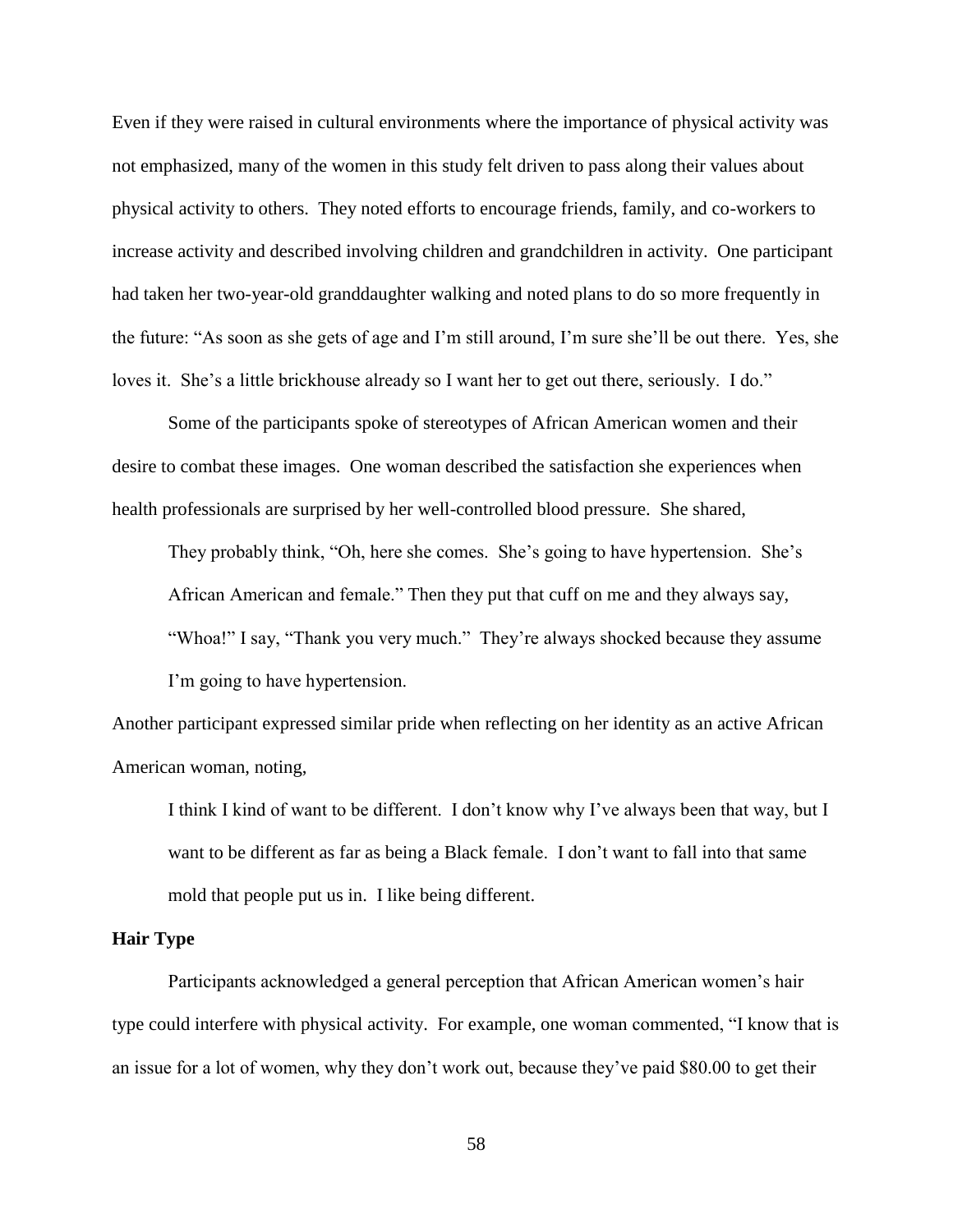hair done on Saturday and they don't want to sweat it out on Monday." However, hair was not a personal barrier for any of the women in this study. Some had never experienced difficulty with their hair while being active. One participant relied upon her cosmetology skills: "I didn't have much of a problem with it because I do hair; I have done hair. I've gone to school, cosmetology school. My hair was always short, so I could shampoo it every day and know how to do it." Others perfected particular styling techniques:

I always would just wrap my hair before I go. Wrap it and tie it down, that's how I work out, and I don't undo it until the next day and it's already dry and it's already layered and everything, so that was never an issue for me.

Some participants acknowledged past difficulty balancing physical activity and maintenance of desired hairstyles, but were also able to overcome this challenge. One woman described altering the texture of her hair:

I think my hair was an issue, so I went and permed it now. Keeping it natural, with the salt and the sweating, it was out of control. My hair was an issue, and I knew I didn't want to shave it again. I want to grow it out for graduation, so I relaxed it, but I didn't go with a straight perm. I have a wave perm, which works better for exercise.

Several of the participants previously had chemically straightened hair, but transitioned to short styles with their natural texture. One woman stopped chemically processing her hair ten years earlier after experiencing breakage and found that her new style was more suitable for her active lifestyle. She shared,

And she [her beautician] said that, well, if I wanted to do something else later, I could just do something else. But it's so easy. And now I don't have to worry; I don't worry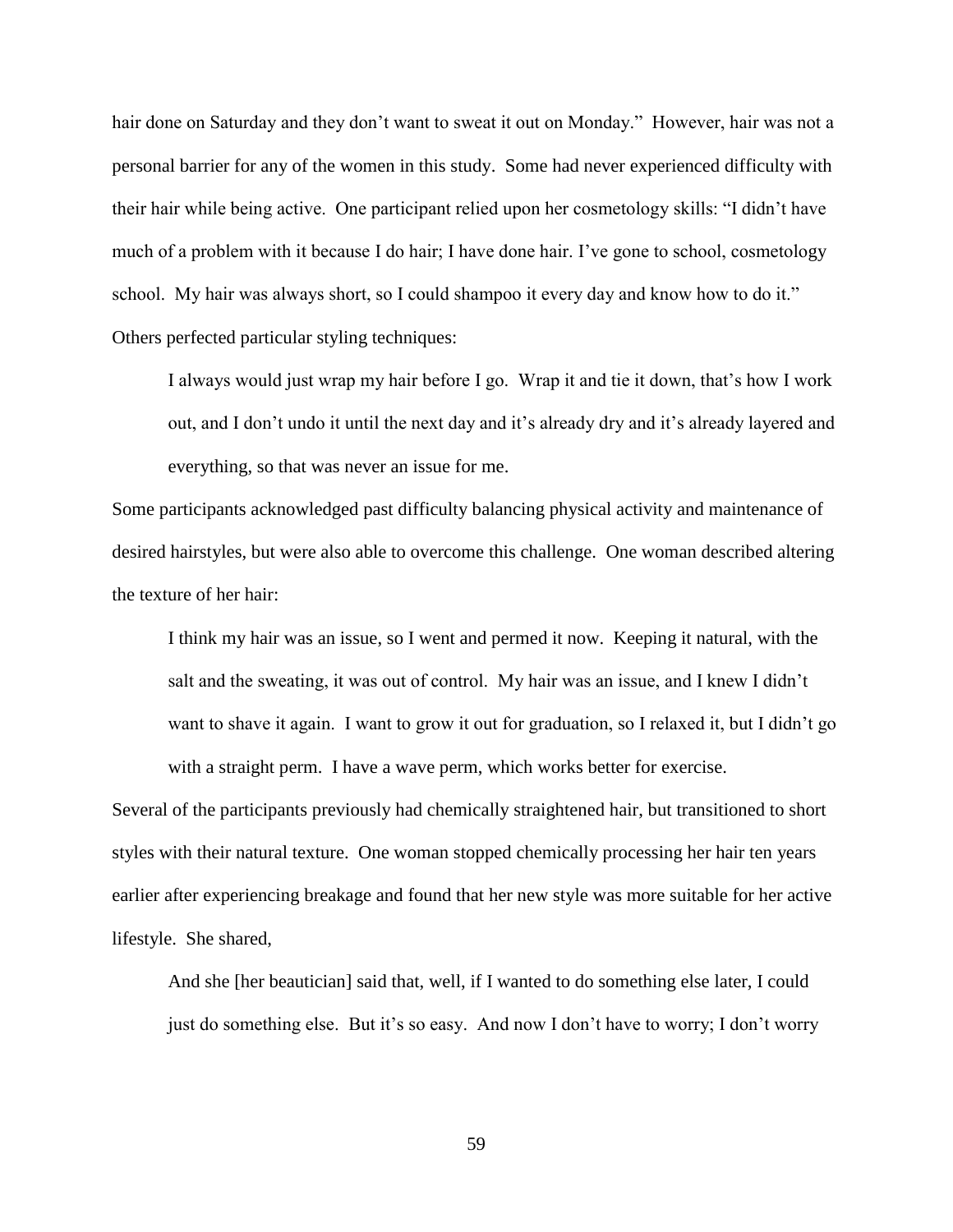about it. I can go swimming. I can go out in the rain. I can ride my bike. I can do whatever, and it's not a concern.

Two women in the study used wigs to expand their styling options. One noted,

I don't have a perm in my hair. I usually just pull it back in a ponytail and put a headband on and go for it. I don't sweat a lot, maybe that's probably why it doesn't bother me. If it did, I've got a wig. I've got a bad hair day wig and I can throw it on, but no, it doesn't bother me.

Similarly, when asked whether her hair affected her physical activity, another participant laughed heartily and replied, "Uh-uhn, 'cause I just pull it off, shape it, and put it back on!"

#### **Age**

Age was another important context for the experiences of women in this study. Each participant discussed ways in which age had impacted her involvement in physical activity. Age was found to influence initial and ongoing interest in physical activity, ability to participate in certain activities, feedback received about activity, and perceived benefits of activity.

As previously noted, weight gain and health issues were a common reason for initiating and continuing participation in activity. Concerns about weight and health often arose as participants advanced in age, as this participant observed:

You just go through the mindset of…that you're getting heavy and you know that you're not moving the way you should for your age. You're just seeing changes that you don't necessarily want to see, but then as you age, sometimes those changes happen all of a sudden and you look in the mirror and you're like, "Oh my God."

Another woman described a similar recognition of the need for change. She had briefly participated in regular physical activity when younger, but had been largely inactive for several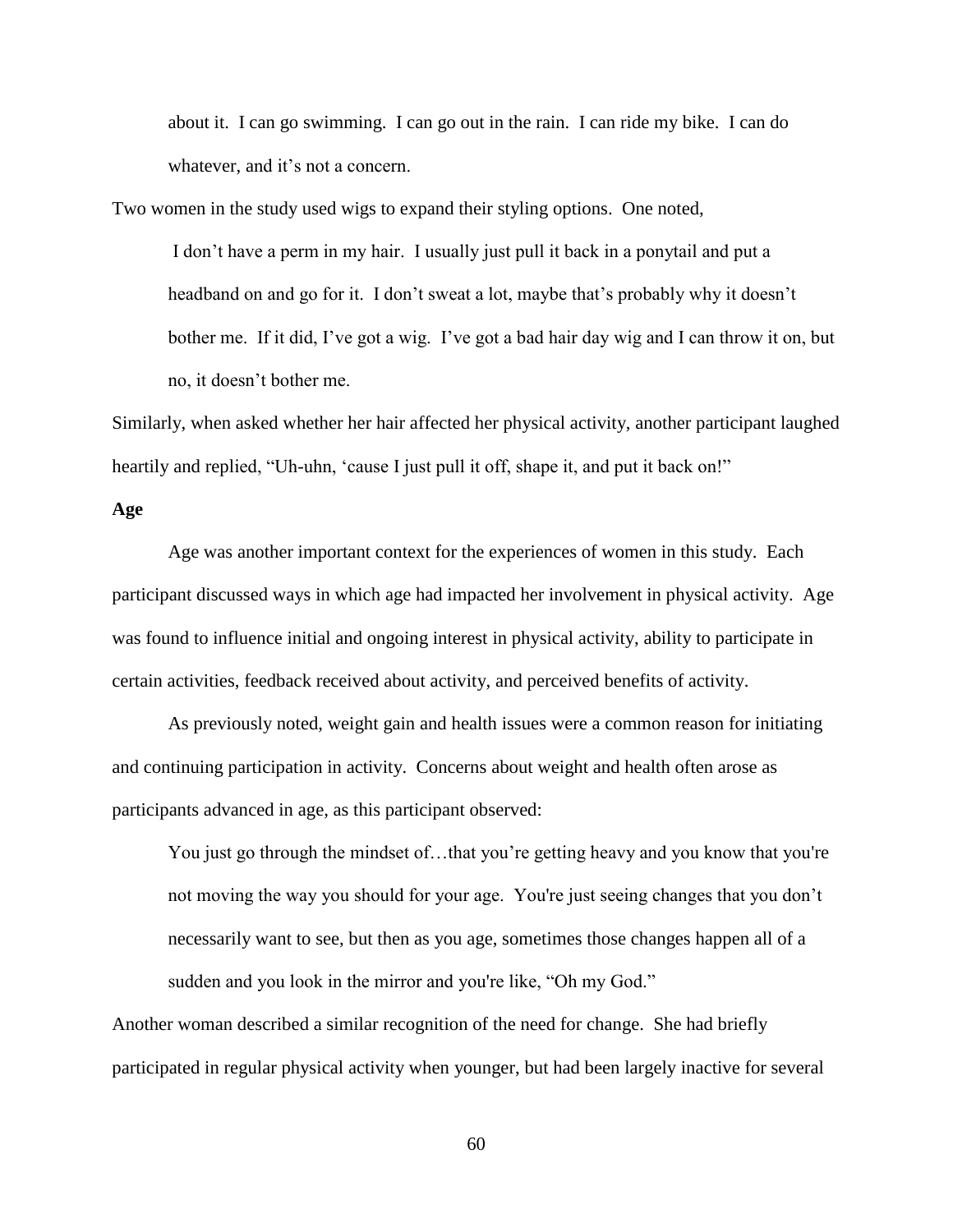years before realizing, "Hey, we are past even the middle age now," and becoming more attentive to health risks and reinitiating activity. She noted,

As we get older we start to settle down and realize that I am middle-aged. I have passed middle age and I've got to do some changes because my body can't compensate the way it used to. We just start to realize that it's time to get serious because it's getting serious about us. We have to make changes or it'll make changes *for* us.

Another participant had been active on a regular basis for some time before being diagnosed with hypothyroidism and hypertension. She indicated that these diagnoses strengthened her commitment to physical activity:

I think this is as strong as I've ever felt about it since I've been exercising and I think that it's because I was diagnosed recently with hypothyroidism and I was having a hard time losing weight … And then my blood pressure…I never thought I would be on blood pressure medicine. As I got older, I had to be on blood pressure medicine. Now, I can deal with being on it, but I still want to exercise, stay as healthy as possible.

Others cited a desire to deal with "old age spread" or age-related changes in metabolism as important reasons for starting and maintaining physical activity. They indicated that these physical changes required greater effort to manage than they had experienced when younger. One participant shared,

I mean, things change. I know I have to up it right now. I can't come in the gym and do 30 minutes on the treadmill. I'll do 45 minutes because I know my metabolism is slowing, so I have to give it a little more, a little extra. I guess that changed. Another commented, "I want to age gracefully, and it's just getting harder to do it. Before, it

was much easier. Now it's like, ugh!"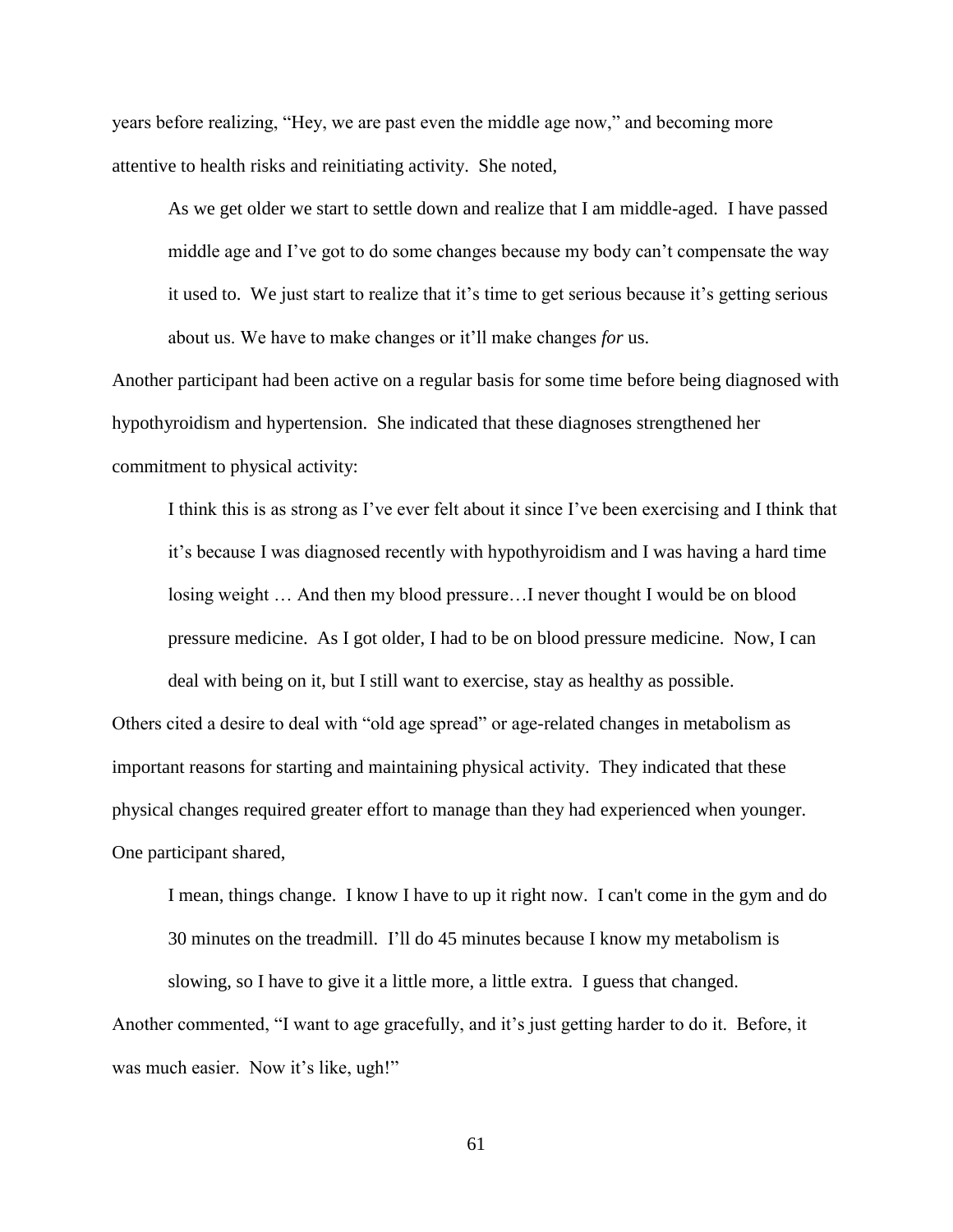The women expressed pride in their ability to remain active as they got older, but recognized declining skill and other changes in their abilities, which they attributed to age. They were slower in some areas, as noted by a former marathon runner who reported, "I'm not as fast as I used to be." She continued to run, albeit less quickly, less often, and for shorter distances. Consideration of age and related limitations sometimes prompted the women to opt for participation in certain activities over others, often to preserve function or prevent injury as their bodies changed. For instance, one participant described her recent interest in Zumba and noted,

I kind of love this a little bit better than I liked cardio kickboxing because at my age all the kicking and the boxing and all of that kind of works on your joints and I ain't trying to mess up nothing, not now.

Others also found it increasingly challenging to keep up with high-impact cardiovascular exercises, but were determined to persist in being active for as long as possible. For example, one participant commented,

All of us older people [in her fitness class] who have been there for a long time…Like, I was talking to this lady recently and she said, "I don't know how much longer I'm going to be able to do this." (Laughs) Because it's very high impact on the knees and everything, but I know there's something else that we can do or I can do. I want to do this as long as I can.

Similarly, another participant shared, "Things change as you get older and there are things that I know that I can't do as well as maybe I could have done before, but then there are other things that I've figured out how to do it regardless."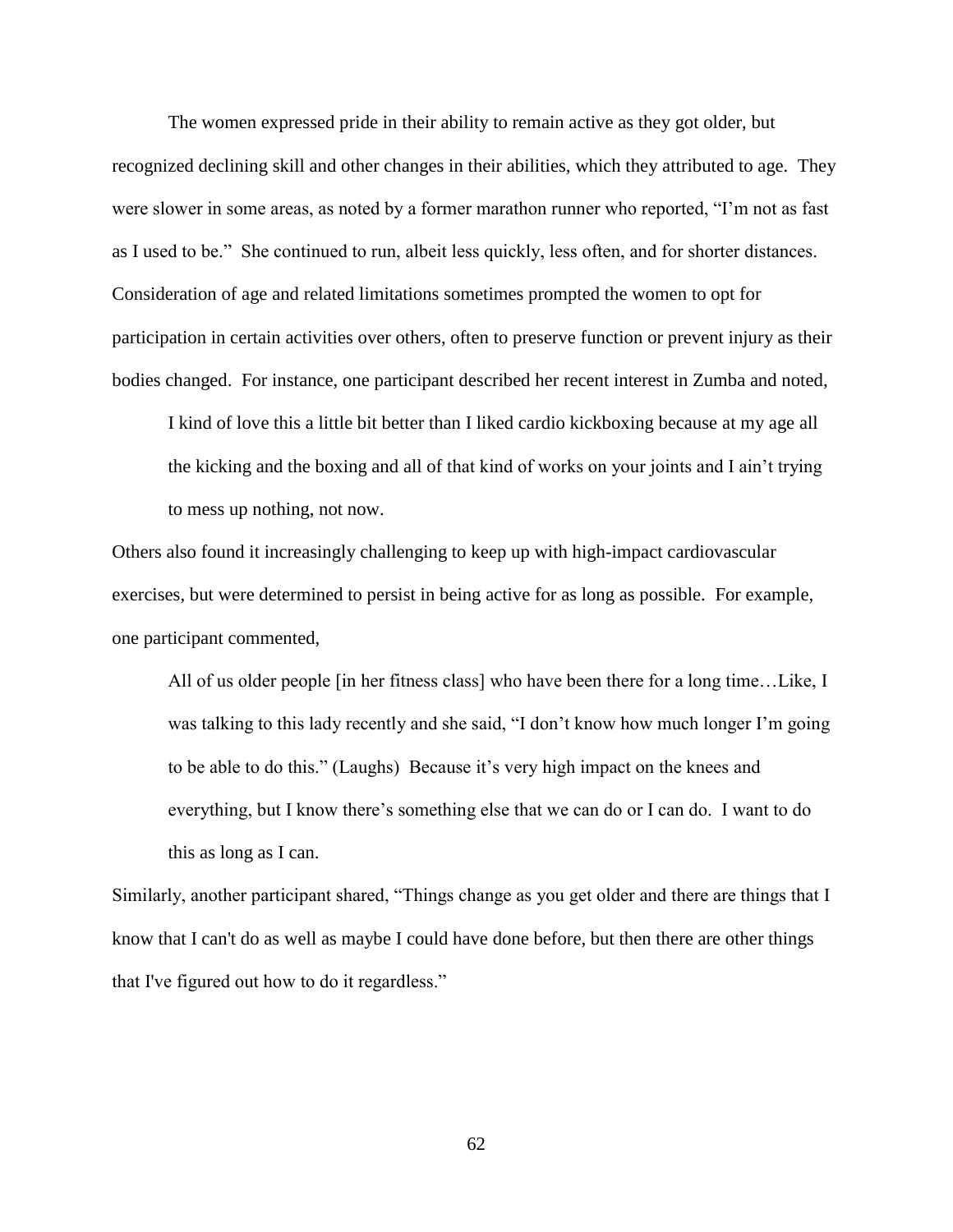Some participants reported receiving unsupportive or well-intentioned, but off-putting, comments about their physical activity due to their age. One participant, who reported lifelong engagement in dedicated physical activity, shared,

One of my young friends said to me, "I want to be like you when I get 50." I said, "You make it sound like I got half a foot in the grave or something. What do you mean? Come on now." She's like, "I want to be like you when I get older." I'm like, "What is this?" When young people pay me compliments, they don't even realize ... They try to compliment me, but then they make ageist remarks. Hearing young people say, "Wow, Ms. [states name]! You've been working out!" To me, I'm just doing something that I've always done.

Another participant indicated that others had attempted to discourage her from being active. She stated,

I'm not physically able to do...Well, I'm old so I wouldn't be physically able to do as much as I used to do. I can still do *some* of what I used to do, but with the back and really in my jobs and things, I know I'm…I've aged, but I never paid it any attention. I still had the young mind and somebody had to tell me, "Girl, you're old. You can't be doing all that." Because, see, I would ride the bicycle, go walk in the afternoon. We would ride the bicycle and go walking and I got some calls. They said, "You're too old to be trying to do all that." I didn't ever think that you could over-exercise … I felt great. That's why I would always want to throw in a walk or do something, but then when that old back started hurting, I said, "Well, I guess I am old." I never really just took it under consideration because of *age* I had to stop my activity. I didn't do it and I still don't do it. They're just jealous.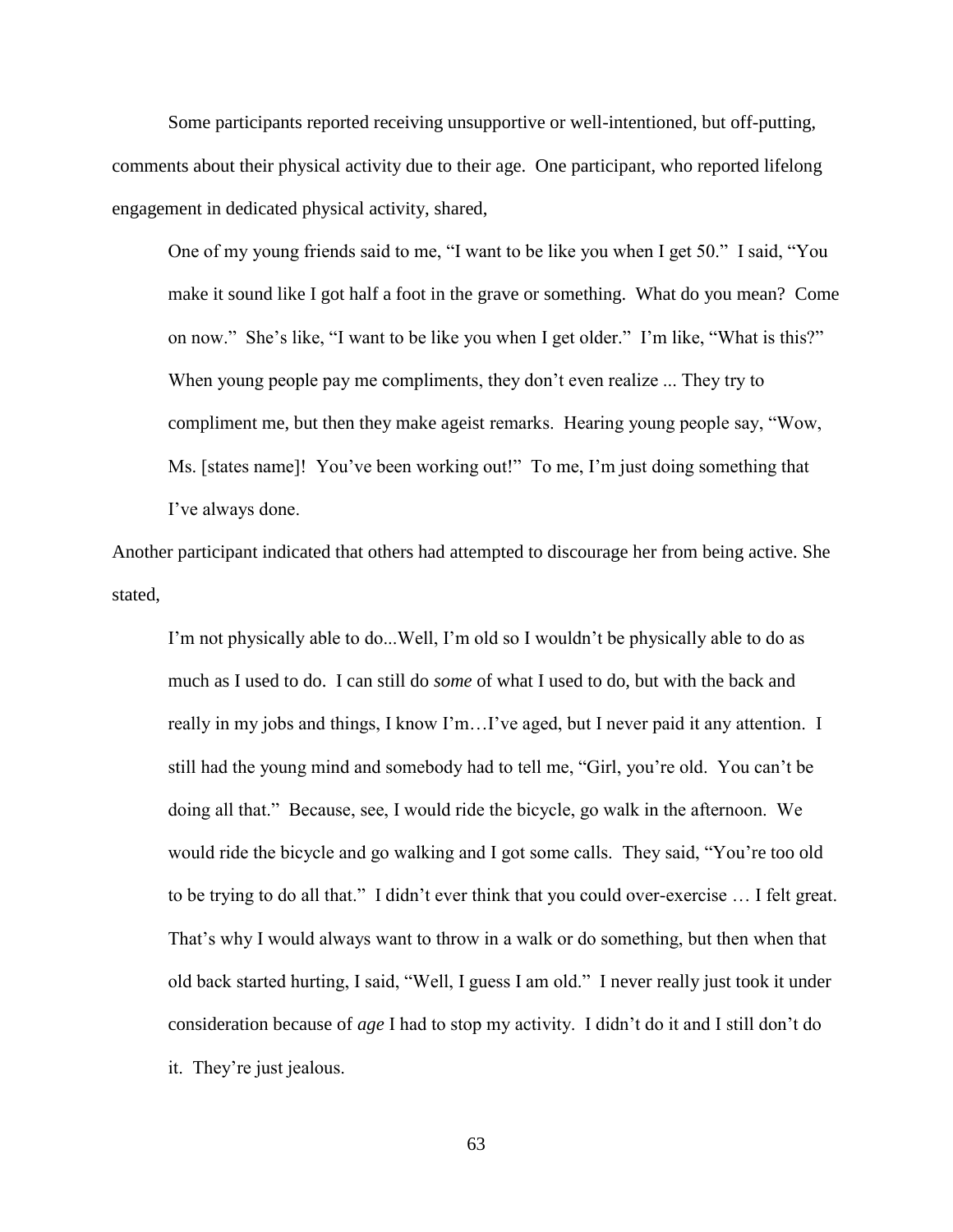Though flare-ups of chronic back pain sometimes interrupted her regimen, she generally maintained participation in activity each week.

Several participants described benefits of activity in relation to healthy aging or in comparison to peers. One noted,

When I look at my girlfriends, who are younger and in their 40s and where they are, and I'm much better off. I'm much better off. They've got to wear Spanx and girdles. I don't have to wear a girdle. I don't have to wear Spanx … I'm better off. If I wanted…I call it doing a "Michelle Obama," when I just don't put on any pantyhose, and I wear my skirt or whatever, and I'm like, "Yes! I can do it!" Not a lot of 50-year-old women can do that.

Others also acknowledged a more youthful appearance, noting "People don't even...can't guess my age" and "People who don't know me say, 'You look good for your age.'"

Many of the women discussed their ability to move comfortably and maintain independence as they grew older. These benefits appeared to be particularly valued and were repeatedly noted as participants expressed satisfaction that they were able to do what others, including younger individuals, could not. For example, one participant shared,

I can do a lot of things. I don't have trouble bending and squatting and stooping. Then I see other people my age. They complain of knee pain. I don't have pain or discomfort, and I have people younger than me who's not physically active. They always have some type of physical complaint or whatever.

Similarly, another woman noted,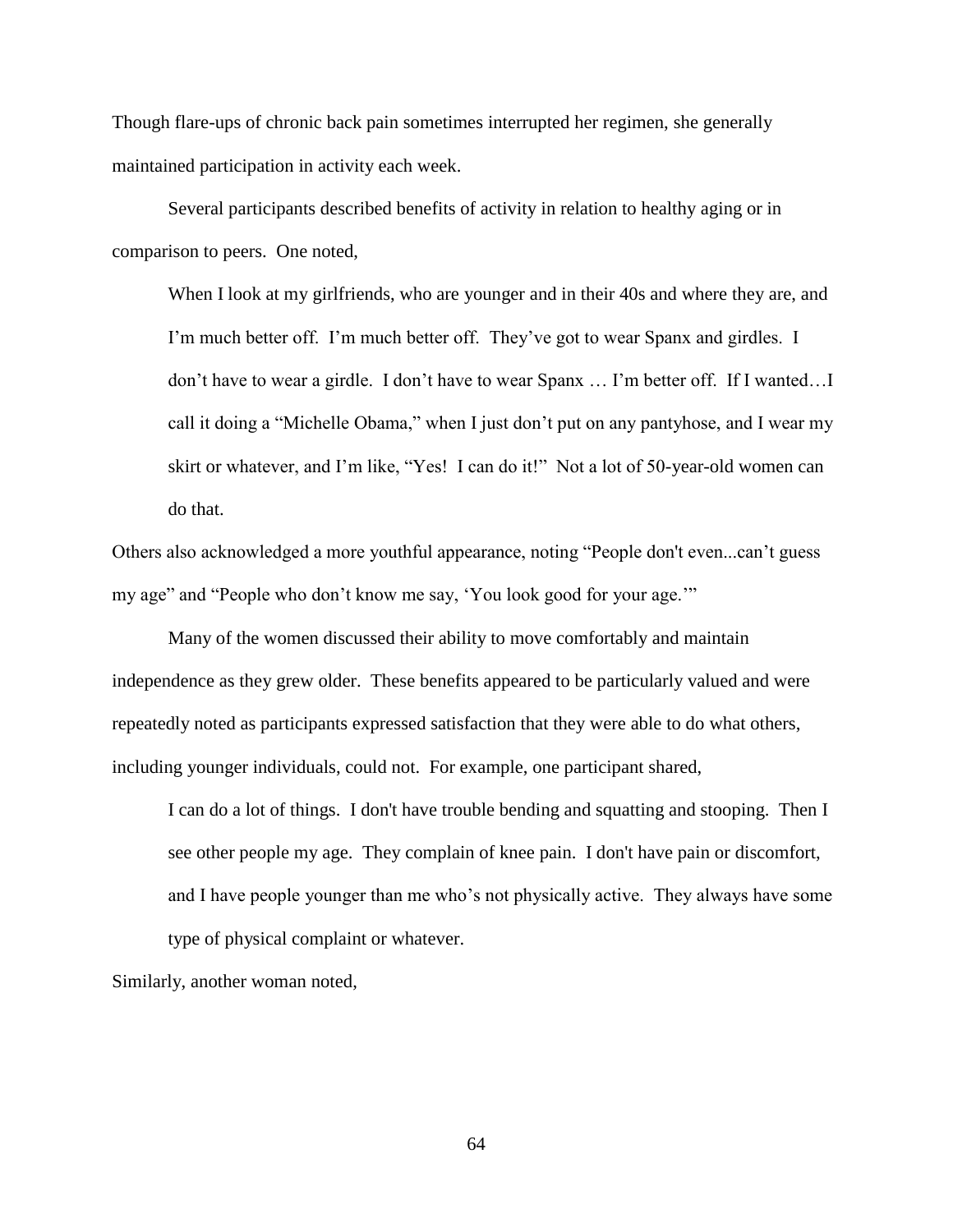After I turned 60, I started realizing ... because I work with people who are younger who could not do the things that I do. And so I think I realized that after I got 60 that "Hey, I can still do this." I can still walk four blocks and not be tired.

Another stated,

For me, just being able to move around and not … because I can do things. Like my grandkids would say, "Grandma, you're sitting on the floor." I can do things that a lot of people my age can't do, getting up and down and just being physically fit to take care of myself.

Recognizing these benefits helped the women to feel that they were achieving their reported goals to "age gracefully" and "stay as physically fit as possible as I age."

Though several women indicated serving as a role model or encouraging others, one participant specifically discussed this role with regard to healthy aging and ongoing physical activity. Describing her desire to influence her children, she stated,

I'm hoping that whatever I do can encourage them, that when they get to my age that 'Hey, you know, she did it. She was still doing, you know, blah, blah, blah when she was 60.' That's why I do it and try to be a role model for them, for the age. They are just in their late 30s. You can still be doing this when you are 60, 70, whatever, 80.

## **Conditions Influencing Physical Activity**

Harley (2005) identified three factors – planning methods, physical activity companions, and benefits – as key conditions for moving from initiation and adoption of physical activity to integration of physical activity into one's lifestyle. Each of these concepts was reflected in the reported experiences of women in this study and found to influence their participation in physical activity.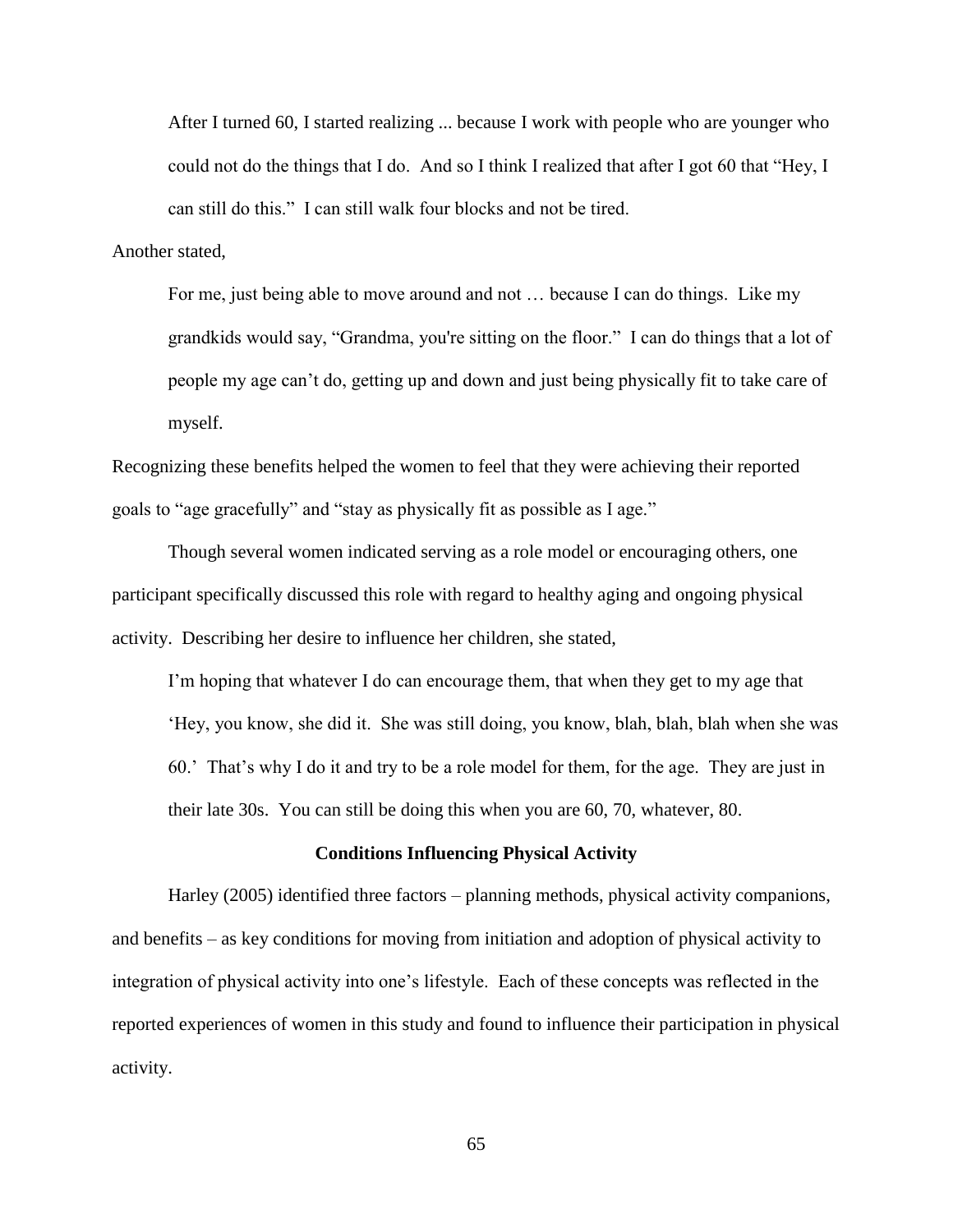## **Planning Methods**

Every participant described planning for activity in some way. Most reported having an established routine based on participation in regularly scheduled exercise groups or self-directed activity scheduled around work or other obligations. Some women's regimens involved specific activities at specific times. For example, one participant reported,

I prefer to get up early morning and finish my workout before I go to work. I have to be at work at 8:00, so I'll get up and go to the gym between 4:30 and 5:00, and I'm out of there by 7:00. That's time for me ... Well, I have to be at work at 8:30. I've changed my shift. That allows me time to get home, get ready for work, and go to work. Then if I'm not traveling, if it's a day that they're doing Zumba, I'll go back that afternoon and do Zumba.

This type of planning was most often reported by working women, who would engage in physical activity either in the morning before work or in the early evening after returning from work. The morning exercisers reported that participating in physical activity early helped energize them for the remainder of the day and prevented them from having to miss an activity session due to fatigue, rising temperatures, or competing obligations that might arise later in the day. Those who were active in the evening indicating choosing this option because they had other responsibilities in the morning (e.g., preparing children for school), enjoyed the types of fitness classes offered in the evenings, or were unwilling or unable to get up early to exercise. One such participant stated simply, "I'm not a morning person." Women who participated in scheduled groups or classes in the evening reported little difficulty adhering to their planned regimen. Those who exercised at home at unspecified times found it more challenging to meet their goals for activity. For example, one participant – a mother of two children, ages 11 and 15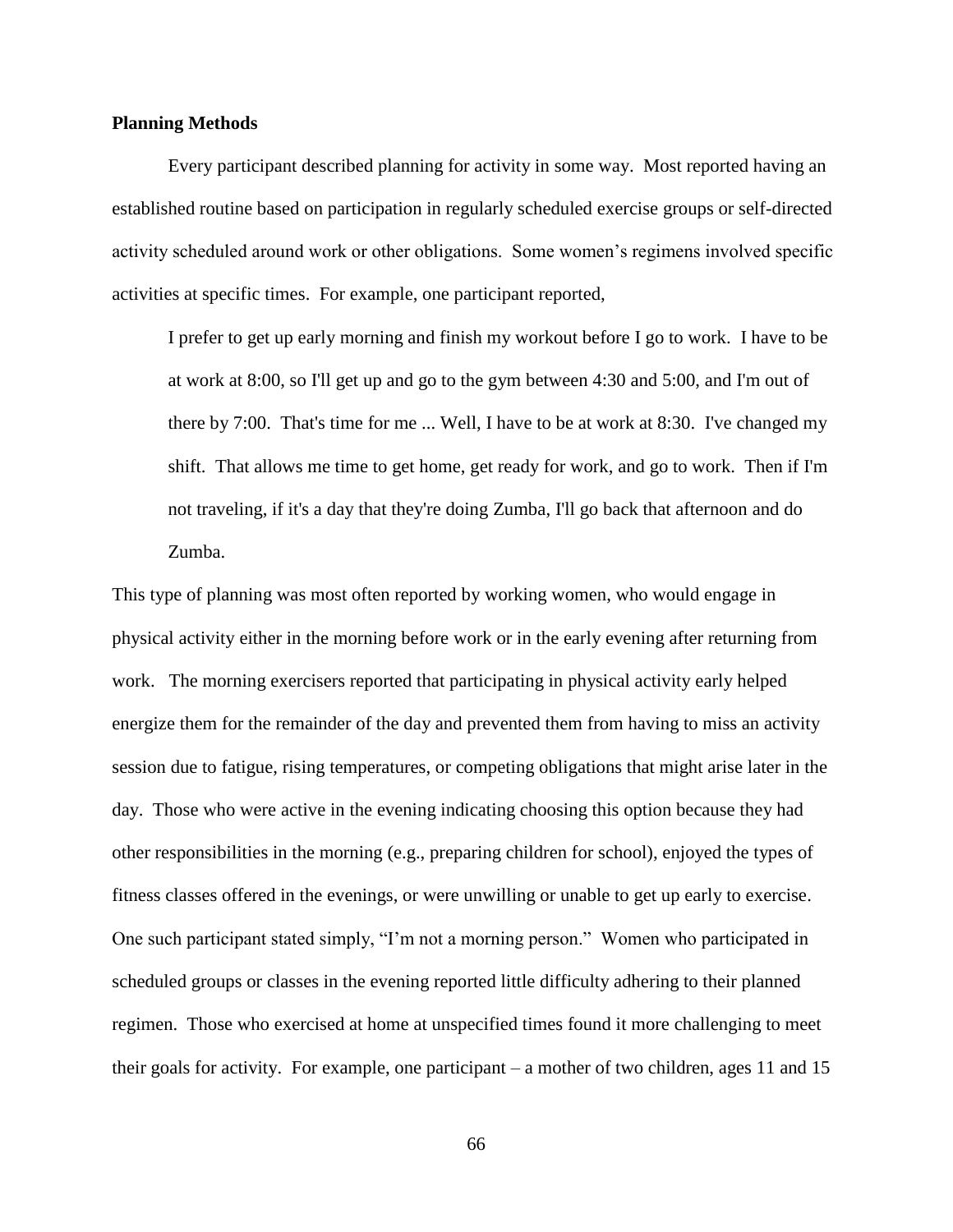– noted that her evening plans for physical activity were sometimes abbreviated or cancelled. She explained,

Sometimes it may seem that I am just so physically exhausted when I get from work.

Maybe my load was a lot heavier than normal and I get here or maybe the kids have this really important assignment that's due – this science project that's worth 100 points and tonight we need to tidy it up and we need to get some things printed. We have to go buy ink because we couldn't do it last night, so now my focus is on them. That seems to take priority over the fact that I really wanted to exercise tonight, but let me do that. So I may not do it or either I may…what would have been 20 minutes, now I'm only going to do

10.

Women without children in the home indicated having much greater scheduling flexibility. One noted, "There is nothing that interferes. My children are grown and my fiancé, he knows that I'm not going to let him interfere." Another reported, "Not for me, only because I'm single. I'm divorced and my children are grown and so it's just me. I don't have to juggle around anything like cooking or anything like that for the family." Women who were no longer working reported having more time for physical activity as well. They were able to schedule activity at different times throughout the day and could more readily schedule other events or plans around physical activity. One participant noted that scheduling physical activity and other plans postemployment was easy. She stated, "Oh yeah. I'm retired, so I'm flexible."

All participants, including those who tended to schedule activity at specific times, indicated being flexible with their physical activity regimens. Some women rarely missed a session because they prioritized their physical activity. One woman reported,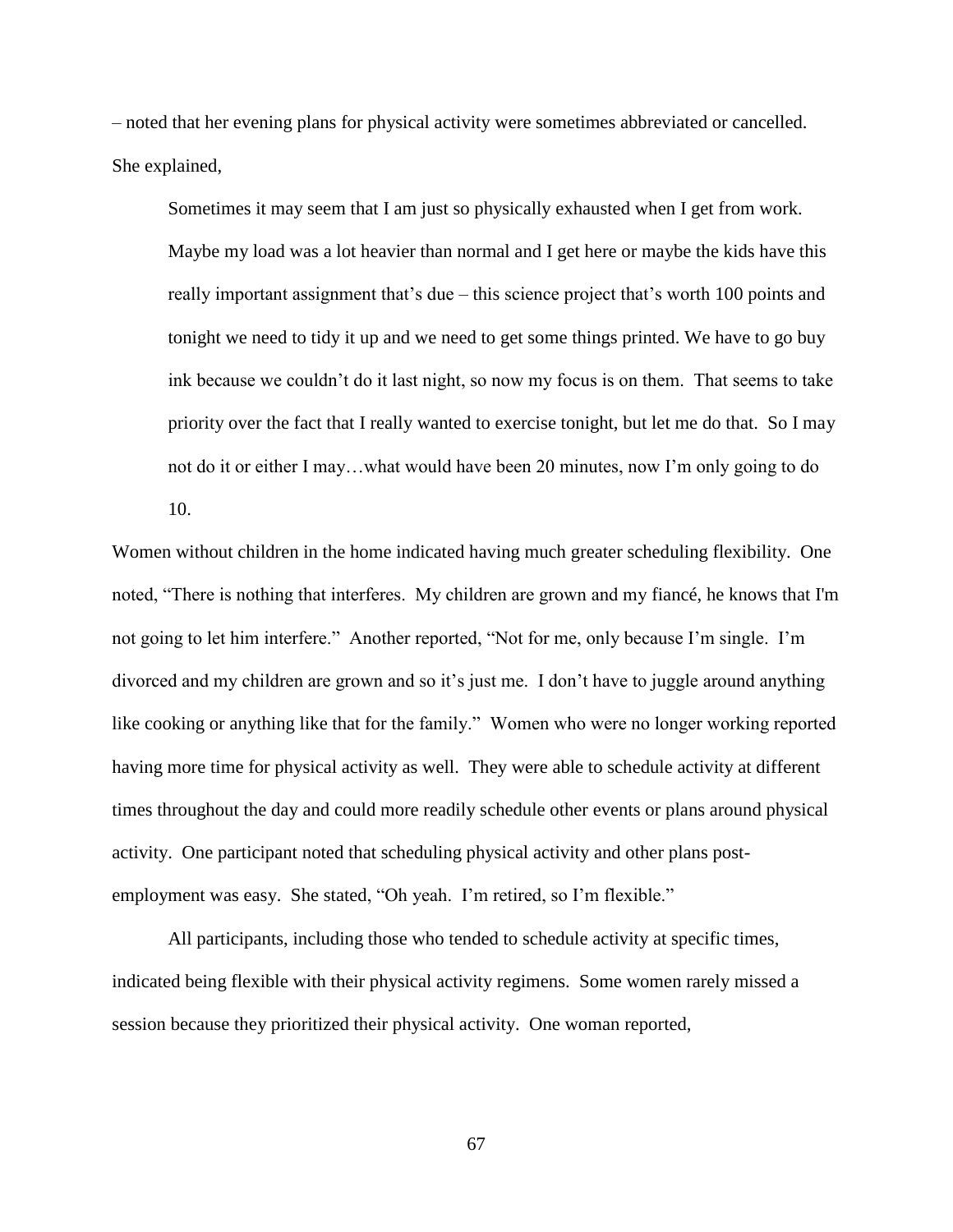My daughter kids me about it all the time. She's like, "Okay, are you trying to get to the gym?" Because I schedule things around the gym and I have to say, like, "Okay, I can't do that all the time," but I find myself doing it. Somebody might ask me to do something with them and I was like, "What time is the class?" And I'll schedule it around it. I'm kind of hooked.

Yet even she sometimes experienced conflicts. Every participant acknowledged missing a session of physical activity at times. A variety of reasons for missed sessions were reported, including fatigue, inclement weather, conflicting appointments, travel, school or work demands, and family responsibilities.

Participants reported managing their various responsibilities and making up for missed activity sessions by planning alternatives in advance or taking advantage of impromptu opportunities for activity. The women reported having a variety of fitness equipment in their homes, including a treadmill, elliptical machine, Ab Lounge, bicycle, weights, resistance bands, balls, jump rope, hula hoops, and fitness videos or DVDs. Though some used these items as part of their planned regimen, others relied on these resources as a back-up for missed sessions. For example, one participant reported feeling "a little depressed" when unable to complete her usual workout in a local recreation center, but would often compensate for the missed activity at home. She noted,

I've incorporated several things at my home. I've got an elliptical machine. I can do that and I've got weights; I've got workout tapes. I don't feel like I just don't have to do anything or I'm not at the liberty of being able to do any kind of workout.

Several participants reported increasing the intensity and duration of household activities (e.g., cleaning) and doing repetitions of exercises or routines they had learned in classes. Some waked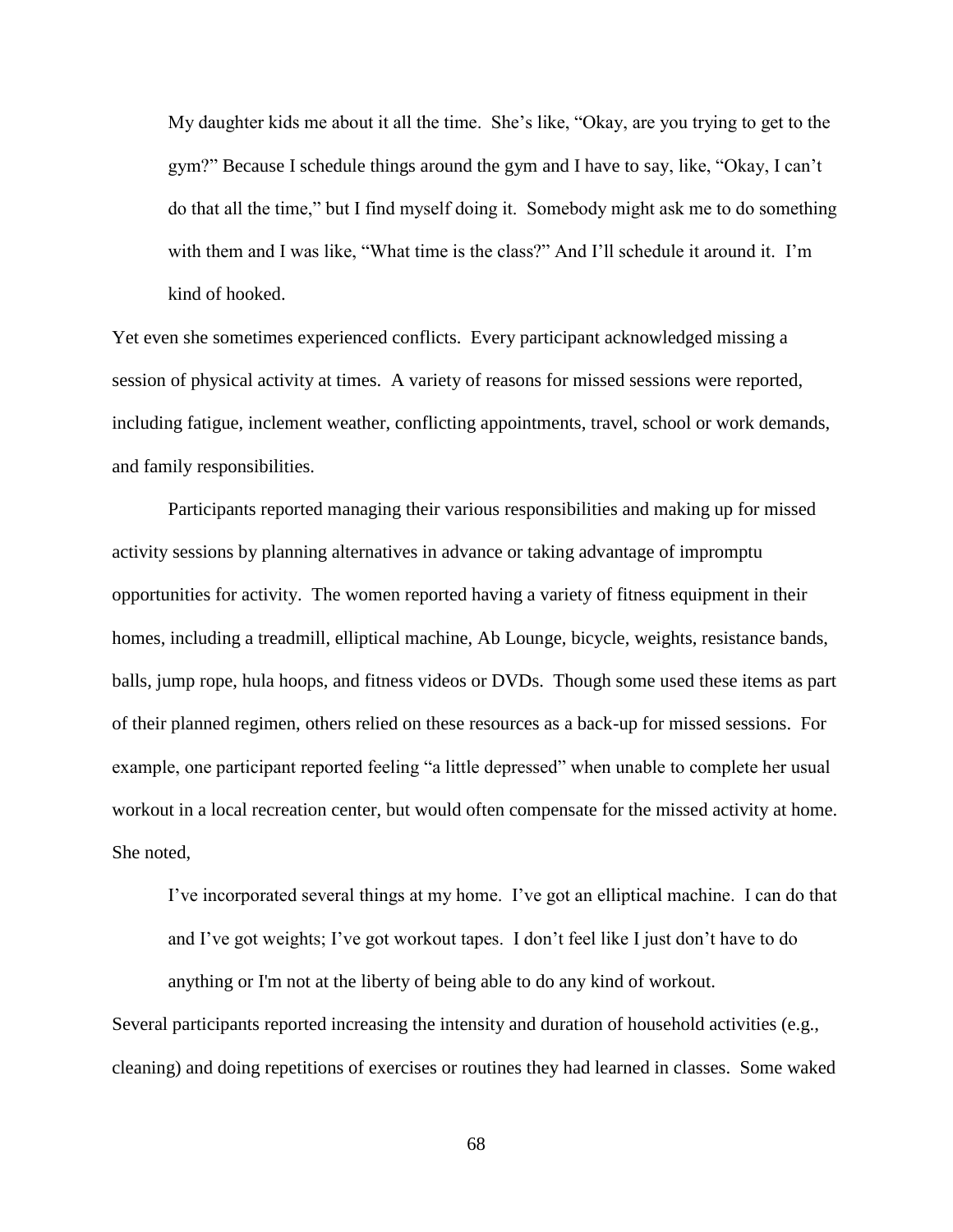near their homes, and one participant even used her hallway as a track. She reported, "I run up and down my hallway, for ten laps I'd say. I have a pretty long hallway. I'll do that back and forth"

The women sometimes made up for missed sessions by doing their usual activity at an alternate time on the same day. For example, participants who typically exercised in the mornings might instead do so in the evening. One noted, "If I'm off, if I don't get up that morning I'll go that evening and walk, but I'm going to get the walk in." Participants also arranged to engage in physical activity on an alternate day. Another woman explained,

On a day that I would not normally workout, I just make sure that I do. I just make sure that I make that time for myself during that week or however many times I'm…If I'm doing three days a week, I want to make sure that I get the three days in. I've got seven days to get them in.

Some made up for missed activity on the weekend; others chose to "double up" on their usual activity during the next scheduled session. One participant reported,

Sometimes I don't think about it, but once I get there, then I think, "I'm going to stay because I didn't get to come this week. I'll go ahead and stay and do two classes." It's just kind of a…Sometimes, I'm not conscious that I'm thinking of it and then I get there and it's like, "Oh, I can stay."

Participants recognized a need to be flexible with their physical activity regimens in order to accommodate competing obligations and changing life circumstances. Though they did not like to miss planned sessions of physical activity, all the women expressed confidence in their ability to resume their planned activity or develop a new plan to maintain their lifestyles.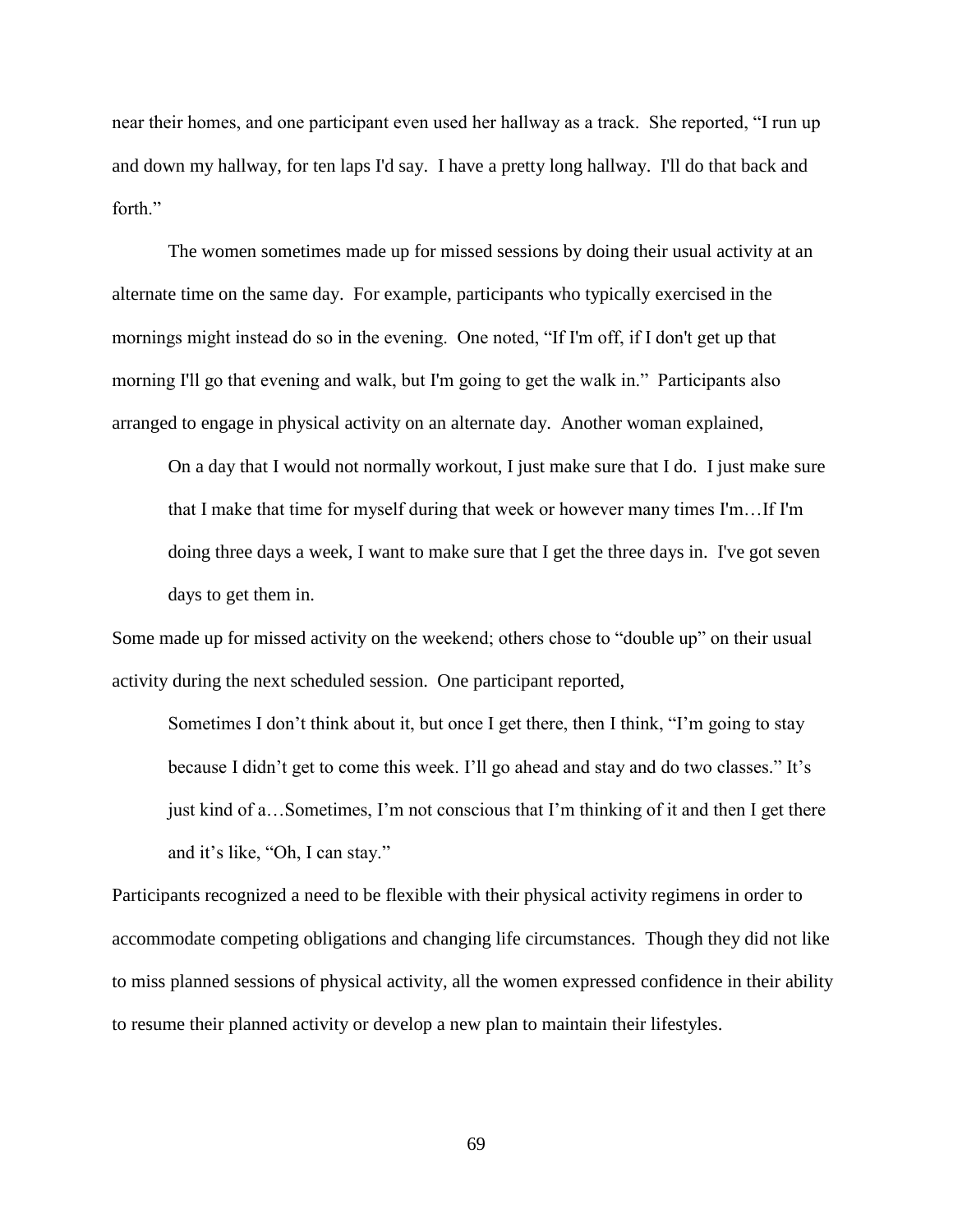# **Activity Companions**

Participants described receiving support for physical activity from several sources, including personal trainers, fitness instructors, spouses, family, friends, church members, and coworkers. Harley (2005) proposed that these individuals served in four primary roles: facilitative, instructional, motivational, and social. Participants in the current study described individuals in their lives who provided each of these forms of support.

**Facilitative.** Individuals serving in this role facilitated participants' involvement in physical activity by introducing them to new opportunities for activity engagement. Participants were often referred to new venues (e.g., a particular gym or class) or invited to participate in a particular activity by friends, family, and acquaintances with previous experience in those areas. Being informed of these new opportunities helped some of the women identify activities that were more appealing or appropriate for their needs and interest. One participant noted,

Talking with friends or co-workers and hearing about other available avenues that were out there for working out. Once you start working out everybody thinks you've got to run, you've got to lift weights and all that kind of stuff and that just wasn't a fit for me, so just discussing with different people.

While some participants actively sought recommendations for physical activity, others received unexpected or unsolicited suggestions. For example, one participant joined a church-sponsored strength training class after repeatedly hearing about it from others involved. She noted,

Everybody was talking about – well, some of the ladies at my church was talking about – exercise class, so I decided one day just to go. And the instructor had invited me to come and I kept telling her I was going to come and I was going to come and never would, so finally I just made up my mind to go ahead on and I've been in it ever since.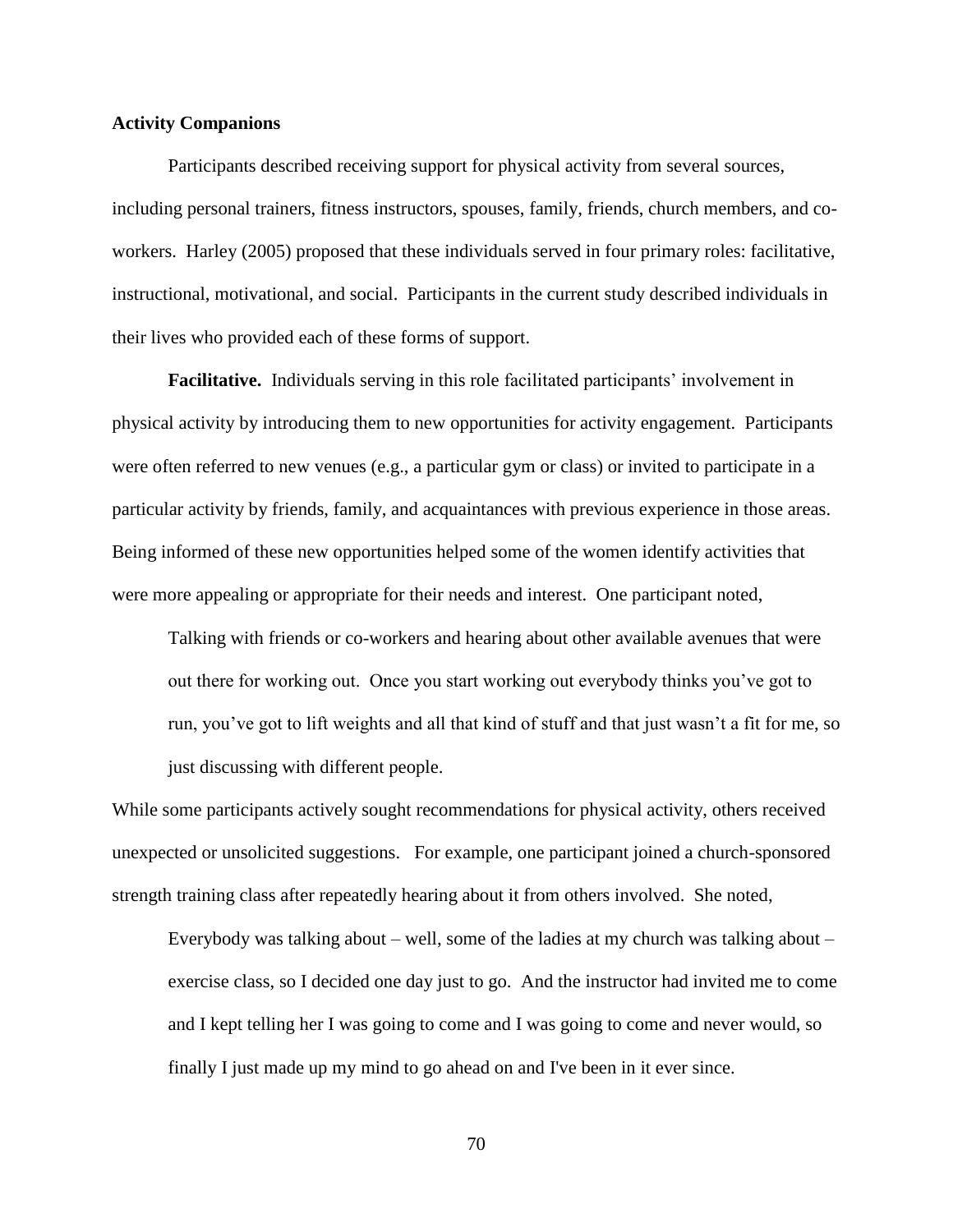Though all participants reported having an established routine or set of preferred activities, several women also expressed openness and eagerness to try new things in order to stave off boredom, challenge themselves, or simply experiment with something different. These women's exploration of new activities was often facilitated by someone else, most commonly women they had met through participation in other physical activity. For instance, when asked how she had selected her most recent activities, one participant noted, "Some ladies over at the rec, actually. I've met them and they were doing certain things so they invited me to do some things." Others expressed a similar readiness and sense of ease about experimenting. When a new opportunity for activity was recommended, they were typically "willing to give it a try."

**Instructional.** Participants also reported learning about specific physical activity techniques from friends, trainers, and instructors. This learning sometimes took place informally through tips and demonstrations provided by peers or through books and video recordings. For example, one woman, who continued to participate in self-directed aerobic and strength training exercises at the time of this study, first learned about weight lifting from colleagues during her military service and subsequently sought additional resources. She reported,

I was in the Service, and a friend ... I'll never forget, his name was Ron. He showed me how to do the weights. He showed me … Another guy was a guy named Mikey; he showed me how to do the weights. They taught me how to do the weights, and then I bought a book. I think her name ... She was a bodybuilder by the name of Gladys Portugues. I think that was her name, and she had this amazing book about how to do ... how women should do bodybuilding. She was good, she was good. I read that book. The aerobics, it was … Back in the day, Jane Fonda was "the bomb," so I had a Jane Fonda video. I would come home at night and do it every night!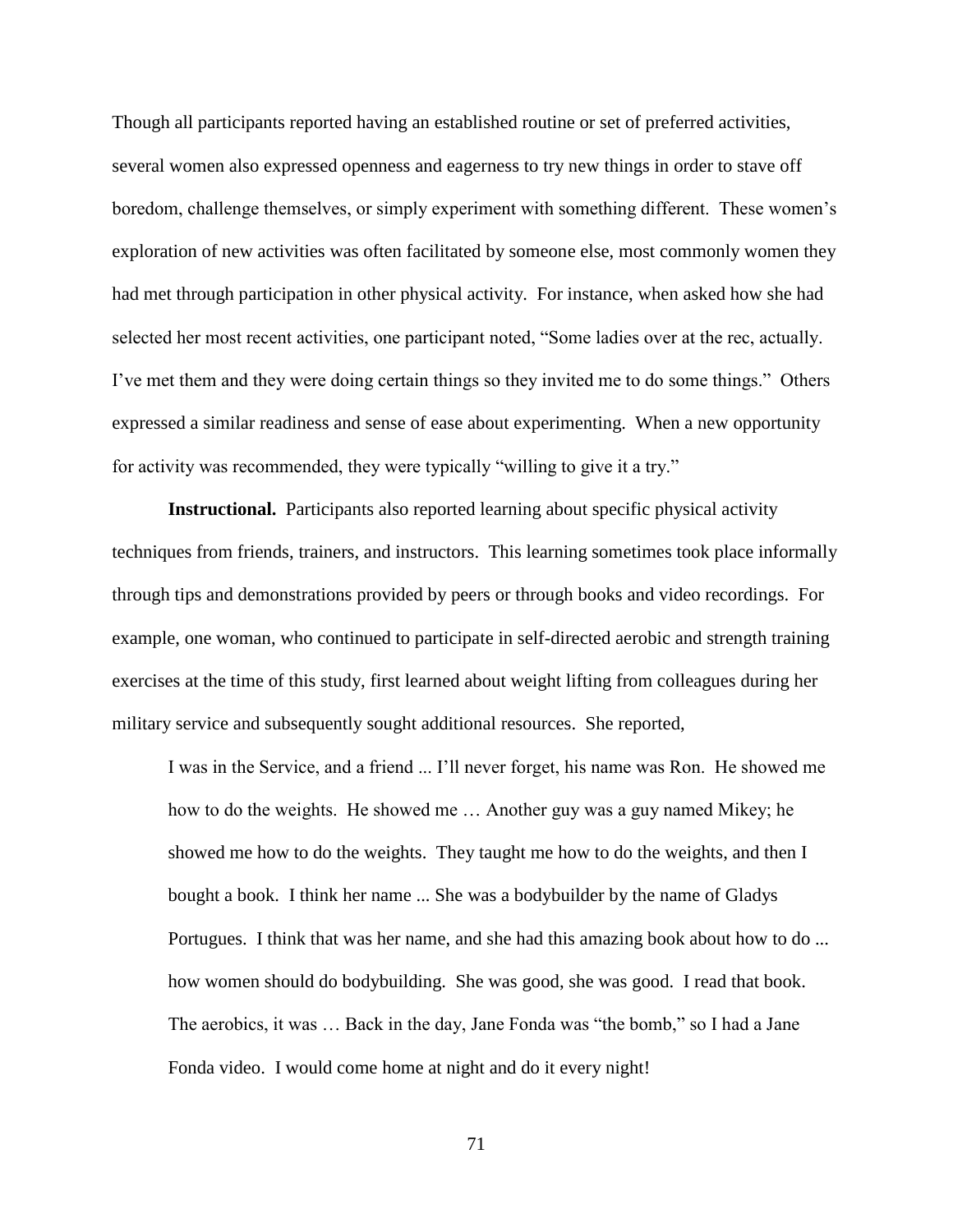Many of the women reported using videotapes or DVDs for exercise instruction. One selected this option due to a lack of other outlets for her preferred activity (belly dancing). Others chose to use these methods because they were affordable or allowed the women to privately experiment with different activities when they felt self-conscious about trying something new. Several participants also noted that recorded instruction was more convenient, as such resources were readily available when they were unable or uninterested in participating in physical activity outside the home.

Participants also received more formal instruction through paid training sessions, exercise classes, and lessons. Two participants who reported lifelong activity had taken lessons in dance and tennis during adolescence and continued to participate in these activities for several decades into adulthood. One of these women had also taken lessons in racquetball, golf, and swimming. Another had recently begun lessons in horseback riding, which enabled her to be physically active and fulfill a goal on her "bucket list." A few participants had received one-on-one instruction from personal trainers, which they indicated was helpful for learning new activities, increasing the intensity of their workouts, or working toward specific goals. One participant described the assistance her trainer provided in establishing suitable goals. She noted,

Charles pretty much helped me with that, my personal trainer. He helped me with that. He would ask, "What do you want, where do you want to be?" He'd discuss age versus not trying to do what a 20-year-old would do; what was age appropriate for me. It was when I was working with him for the first time.

Some of the women sought personal training on multiple occasions, for a change of pace between different activities or to achieve certain results.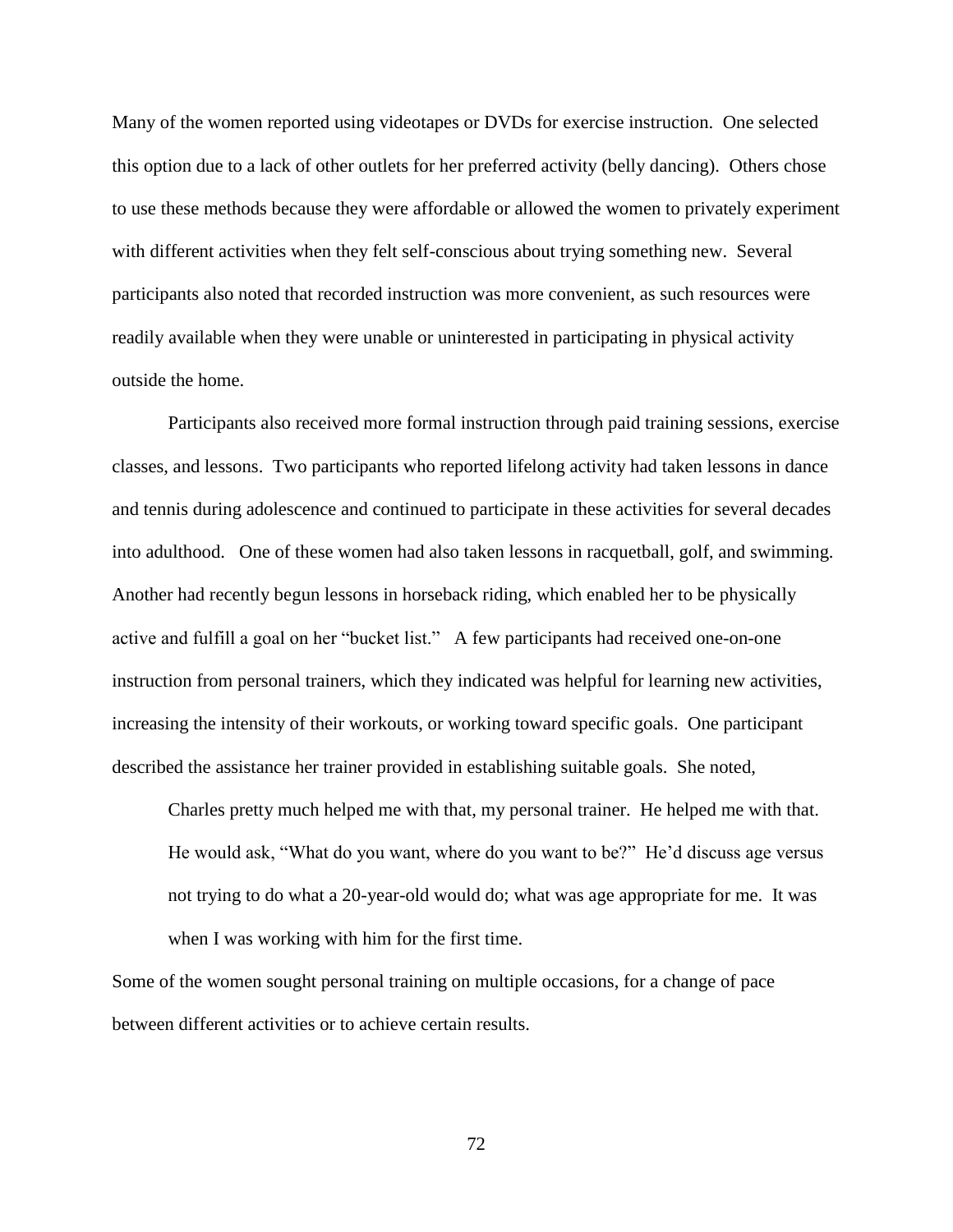Participation in fitness classes was commonly reported. Two participants reported having negative experiences in the past due to a perceived lack of adequate instruction. One shared,

Then I went to the Y and tried doing an exercise class there, and they were too far ahead. It was like the teacher…Everybody has been coming but you just started and it's like the teacher won't just take time to show you or to slow it down so you can get up to where everybody else is, so I stopped doing that, too, because I felt like they were too far advanced for me and I'm going to always be behind. I just stopped doing that.

Another woman reported,

It just did not…I just didn't fit in. It was just that it was more of a buddy-buddy system: "I'll work with you; you're my friend. *You* get it the best way you can." If I'm paying, I can go home, so I went home. That just encouraged me to go back and take aerobics anywhere else.

Both these women were enrolled in new fitness classes at the time of this study. They, and several other participants, noted that the classes were a useful way to learn activities and receive ongoing guidance. Class instructors were identified as helpful for teaching the women how to use equipment and leading basic exercise routines. Instructors also provided exposure to newly developed fitness programs and relevant training. One participant noted involvement in several different classes ("Body Pump, Body Attack, Spin and CX Works – those things") and reported,

This was something new that they brought to the gym. I've been attending this gym for about 20 years and now…you know how fitness changes. People start putting out the different videos and things. This is Les Mills. He does the strength training, the cardio training and they brought it to the gym. They brought in new instructors and I just tried it.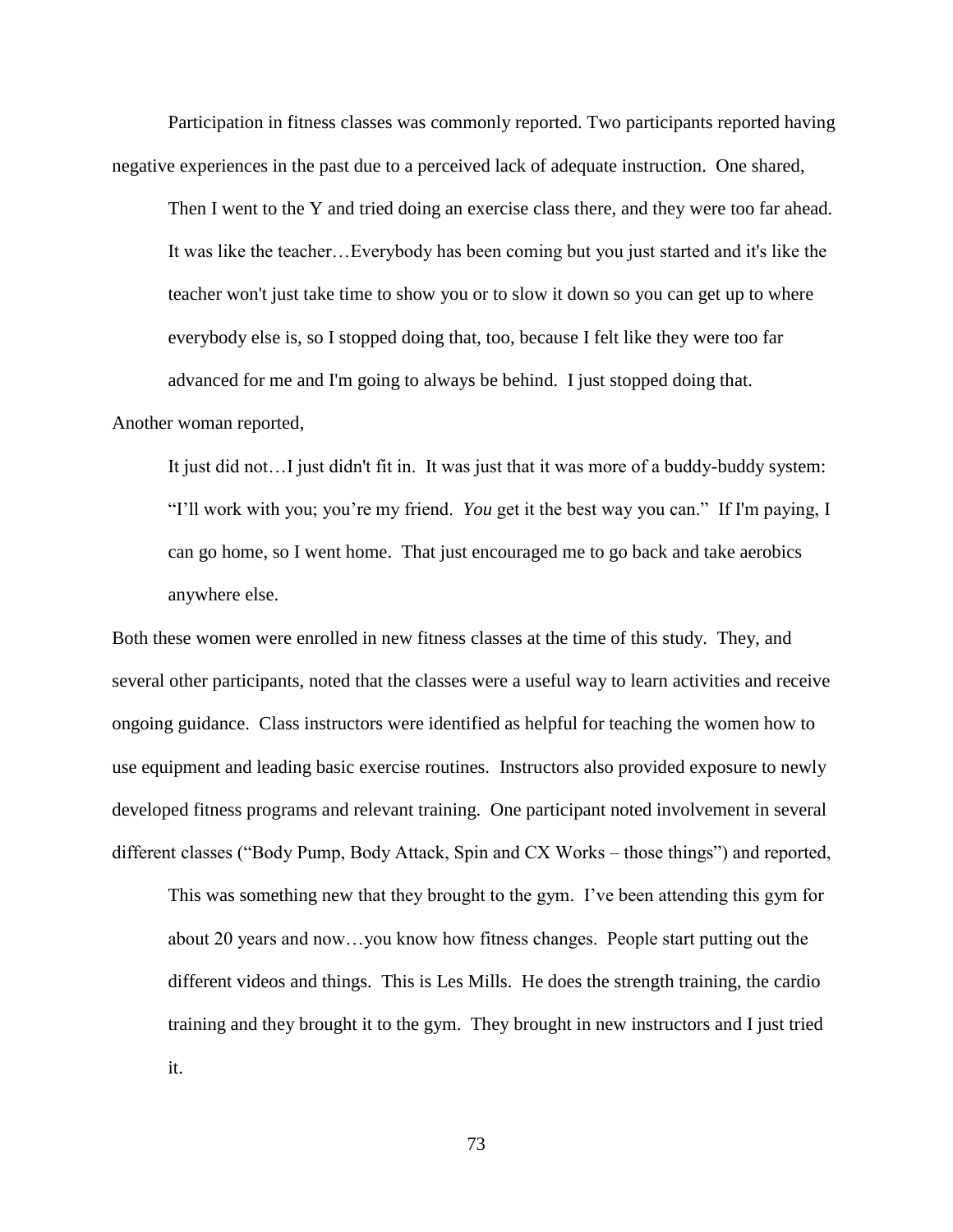**Motivational.** Fitness instructors also served as motivators for the women, offering encouragement and pushing them to work harder. One participant indicated that she specifically sought instructor-led classes for this reason. She noted,

I usually find something, especially if it's instructor-driven, because a lot of times they'll change it up, their own routines and stuff, but if I'm with an instructor who pushes and instructs and then you see results, it's addictive and you crave that and you start measuring other people and other classes by that.

Family, friends, and acquaintances provided a similar push. One woman was motivated by her husband. She did not exercise with him, but indicated that his interest in physical activity complemented her own. She noted,

My husband, he works out a lot, too, so we have a gym at the house. Sometimes it's a competition of who's looking better. (Laughs) I think with him being active and always wanting different apparatus at the house that we have, it kind of influenced me to stay on my game as well.

Participants noted that their friends provided motivation by encouraging them to participate in activities, inquiring about their progress, and serving as exercise partners. For example, one woman shared, "When you have somebody that you're doing it with...We encouraged each other. Both of us liked doing it, so we would get together and exercise whenever we could. It made it easier." Participants indicated that exercising with a friend or acquaintance motivated them to follow through with planned activity by making them feel accountable. One woman described this influence well when she noted,

I usually do feel it's beneficial to have a workout partner just because it gives you that accountability, but a lot of times I do fine by myself. But if I have someone else that's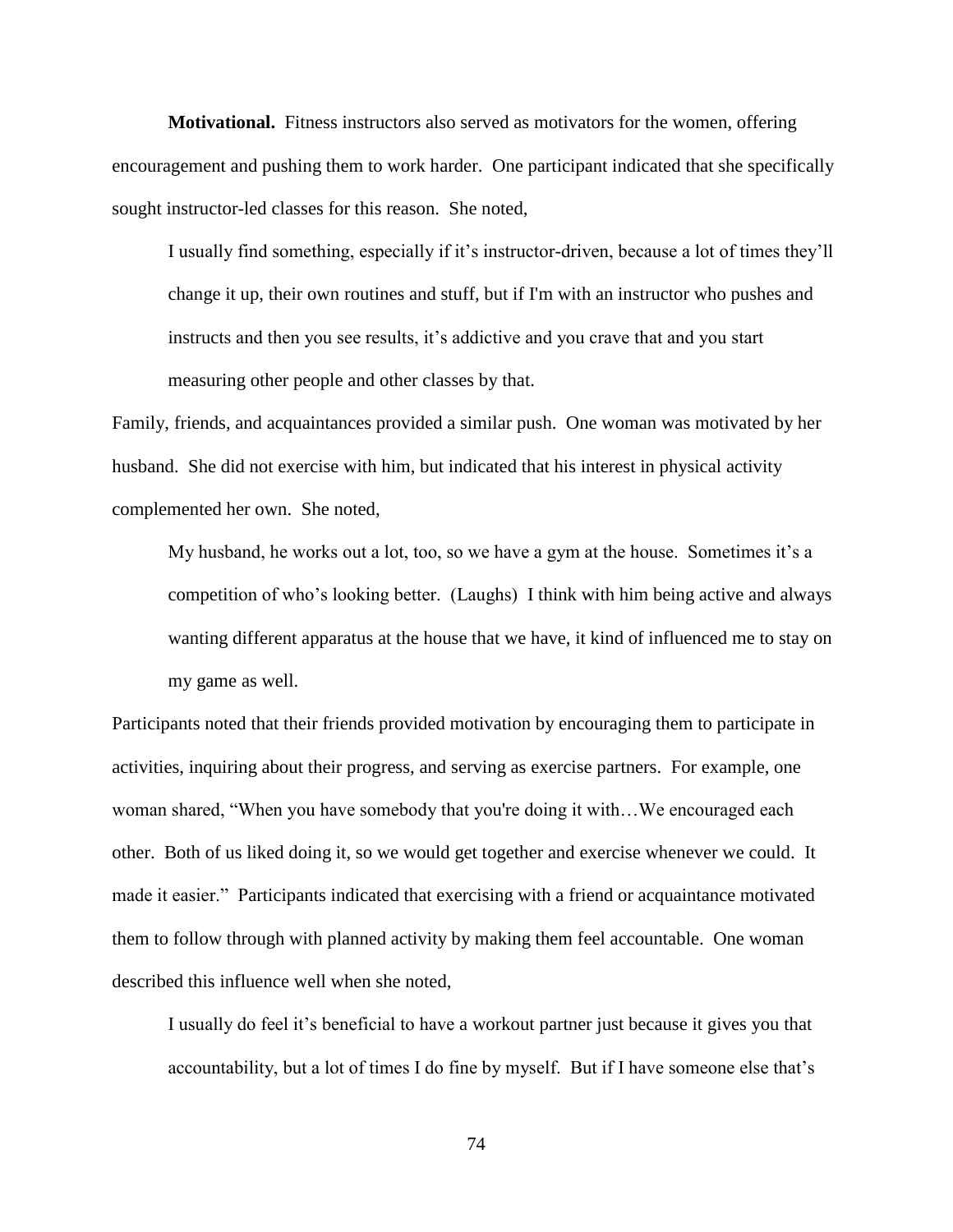waiting for me, that I have an appointment to be there at that time…I structure it that way so it reinforces that I'm going to go that day.

**Social.** Participants reported that physical activity provided them with an opportunity to socialize and strengthen or create connections to others. They indicated that social contact made their physical activity more enjoyable or fun. Some participants noted that their initial interest in activity was prompted by a desire to spend time with friends. One woman attributed her start "…to another co-worker that I worked with then. We actually did walk. Sometimes we would walk twice a day as much as an hour to an hour and a half. A really close-knit friend that I shared those times with." Another participant also recalled beginning her life as an active woman by walking with a friend. She noted that this activity was made most enjoyable by "Our conversations, just talking about family and everything. Friendship." For some participants, friendship and social companionship remained important as they progressed in their physical activity development. They continued to seek opportunities to be active with others, at least occasionally. One reported,

I think I've surrounded myself ... I do have friends that do work out, that we tend to work out together off and on. We always try to sometimes do a group thing because it's more fun to do it as a group than to do it by yourself.

While some participants' physical activity companions were longtime friends, several women noted that physical activity had helped them to develop relationships. One participant got to know her neighbor better after they began walking together in their neighborhood. When asked whether they had spent any time together before, she replied, "No, we didn't. Every now and then we'll holler across the yard, but now that we are walking, then we have things that we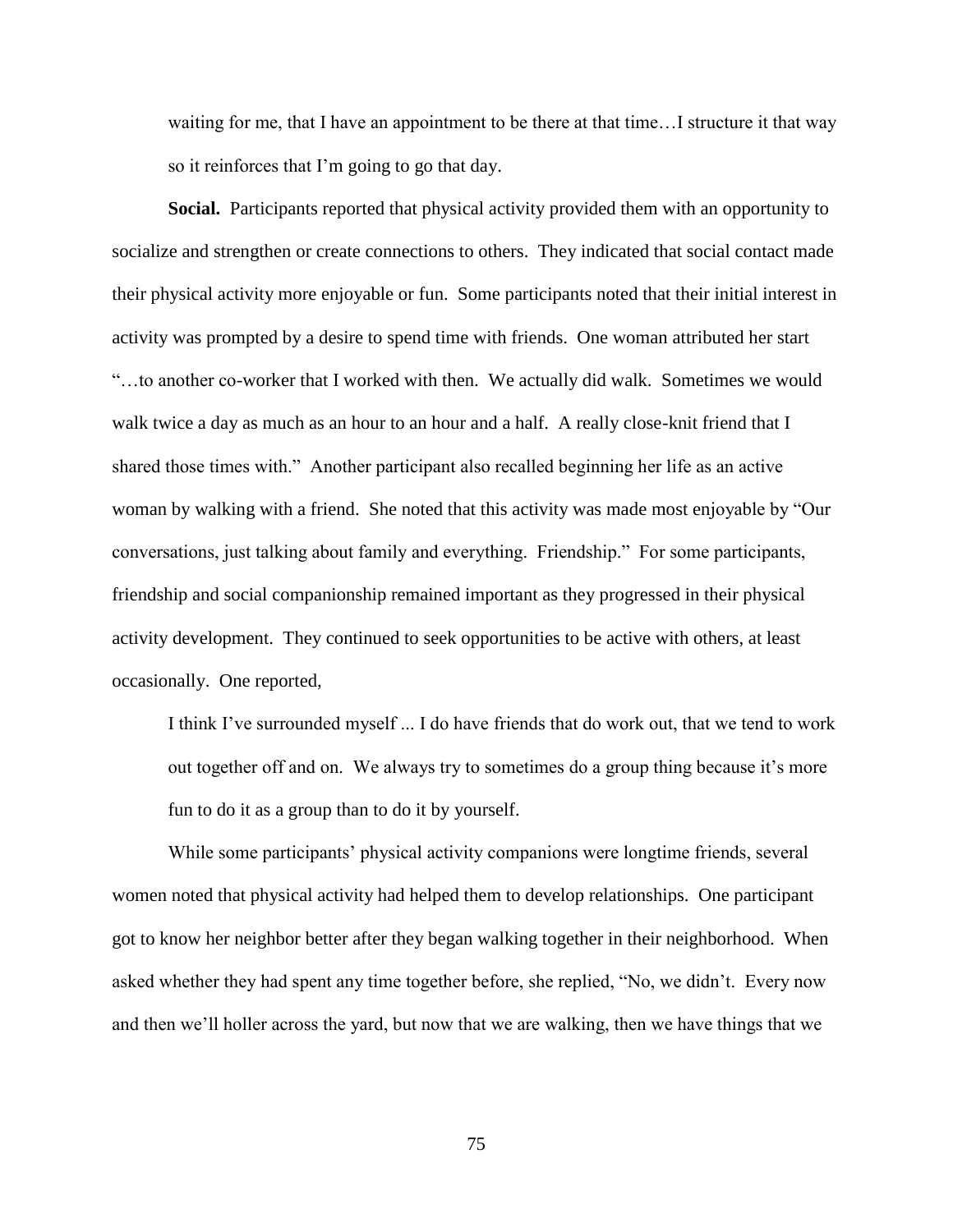can relate to together." This same participant indicated that her walking group had grown close enough to confide in one another like family. She explained,

You'd be amazed at how many problems get solved while you're exercising. You can be like a family. Whatever you say in your little group stays in the little group, and we can get a lot of problems solved. We sure can. We discuss things when we're walking. Others described meeting new friends and growing close to fellow attendees in their fitness classes. For example, one participant said of the women in her classes, "They have become friends. We like to try to lunch, or if there's a certain event, they'll invite me to something and I'll invite them to something, and we email quite often so it's grown the friendship."

While participating in physical activity with friends could be seen as a way to help maintain the friendship, none of the women interviewed specifically discussed this function. However, one participant did report that her involvement in physical activity was largely driven by a desire to remain close to her children, especially her youngest daughter and son-in-law, who were both "into health and fitness." She stated,

So if they are doing something, I'm there. I'm involved in it. It helps me to spend time with them. That is my main motivation, is whatever they are doing, I try to be involved with them. So that might be walking or it may be more extreme like bicycling ... Whatever they are doing, I try to emulate so I can spend time with them.

Although many participants reported that they enjoyed being active with others, most expressed a preference for working out alone at least some of the time. They cited several reasons for this tendency. One woman endorsed a preference for individual activity because she was raised as an only child and had negative experiences with group activities when she was younger (e.g., "I was that kid who was like, the last one anybody wanted to pick for their sports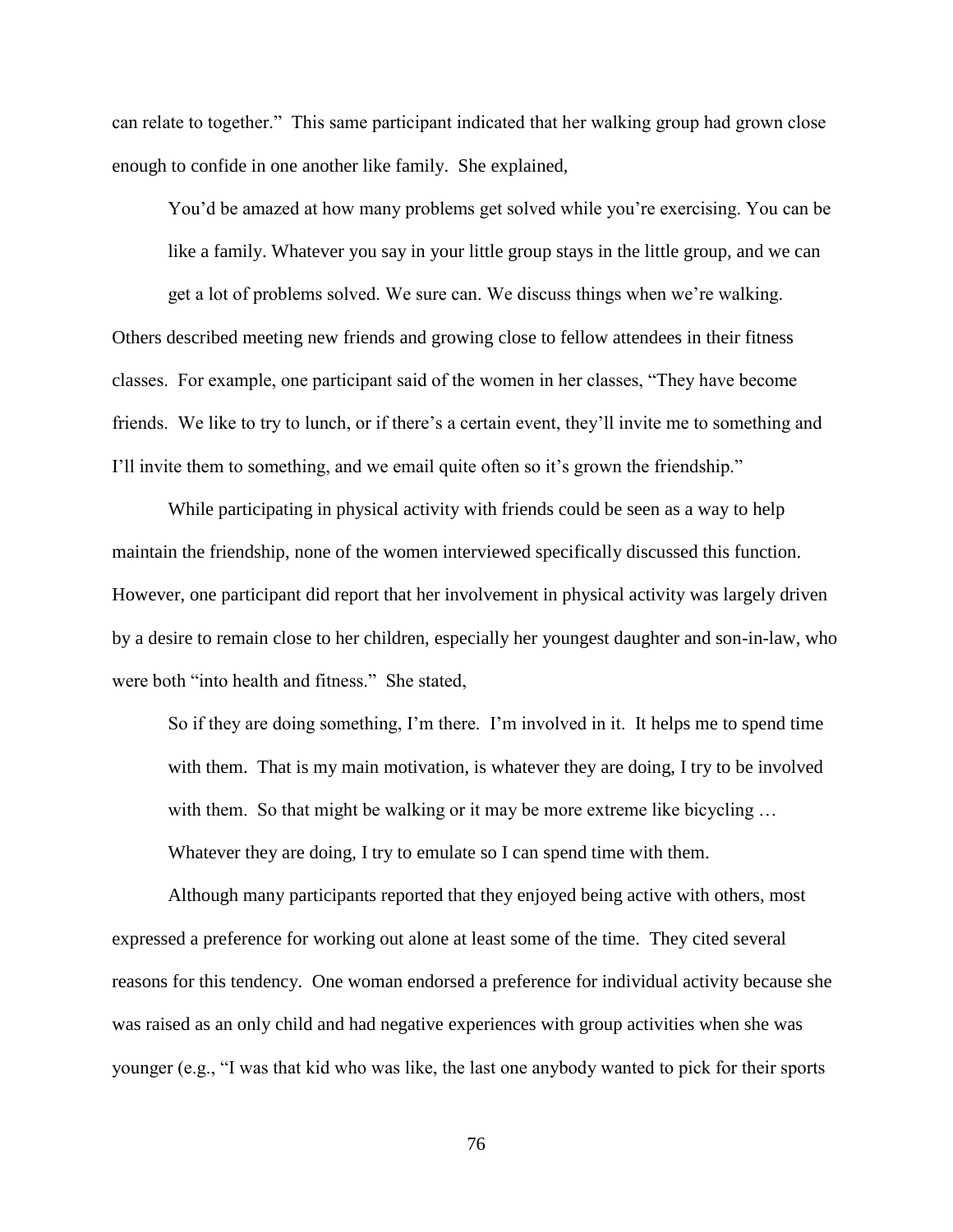team, you know"). Some participants preferred to be active alone because doing so provided an opportunity for them to relax, pray, or enjoy solitude. One woman noted that the comparatively slower pace of life in Alabama was more conducive to solo activity than her previous home. She reported,

I like to do it by myself. I guess in New York I didn't have no choice; there was no such thing as being by yourself. Even on your quietest days there still was a lot of people around. Yes, it does. I just like to do it by myself now.

For some participants, exercising alone was more convenient due to time constraints. One participant reported choosing this option "Because I get in and out. It's the time factor, get in and get out. It's the clock, got to go, got to go." Another busy woman noted,

I like to walk alone because I like to walk at my pace. I walk very briskly and I'm not there to conversate a lot of times. I just want to work out because I have things to do, so I try to use my time wisely.

Lack of appropriate physical activity companions also led some participants to be active alone. One woman, who had been active for much of her life, found it difficult to find exercise partners of similar ability for some activities. She noted, "At the gym I usually work out alone. It's hard to find somebody at your level." Another participant found it similarly challenging to identify an exercise partner – particularly a female partner – who shared her level of dedication. She noted,

But the thing is, somebody who's dedicated, somebody who is pretty regimented, where they're creatures of habit and that they're pretty open-minded as far as working out and willingness to do different things to get their bodies the way they need to…Prior, I usually only would work out with men. I wouldn't work out with women, because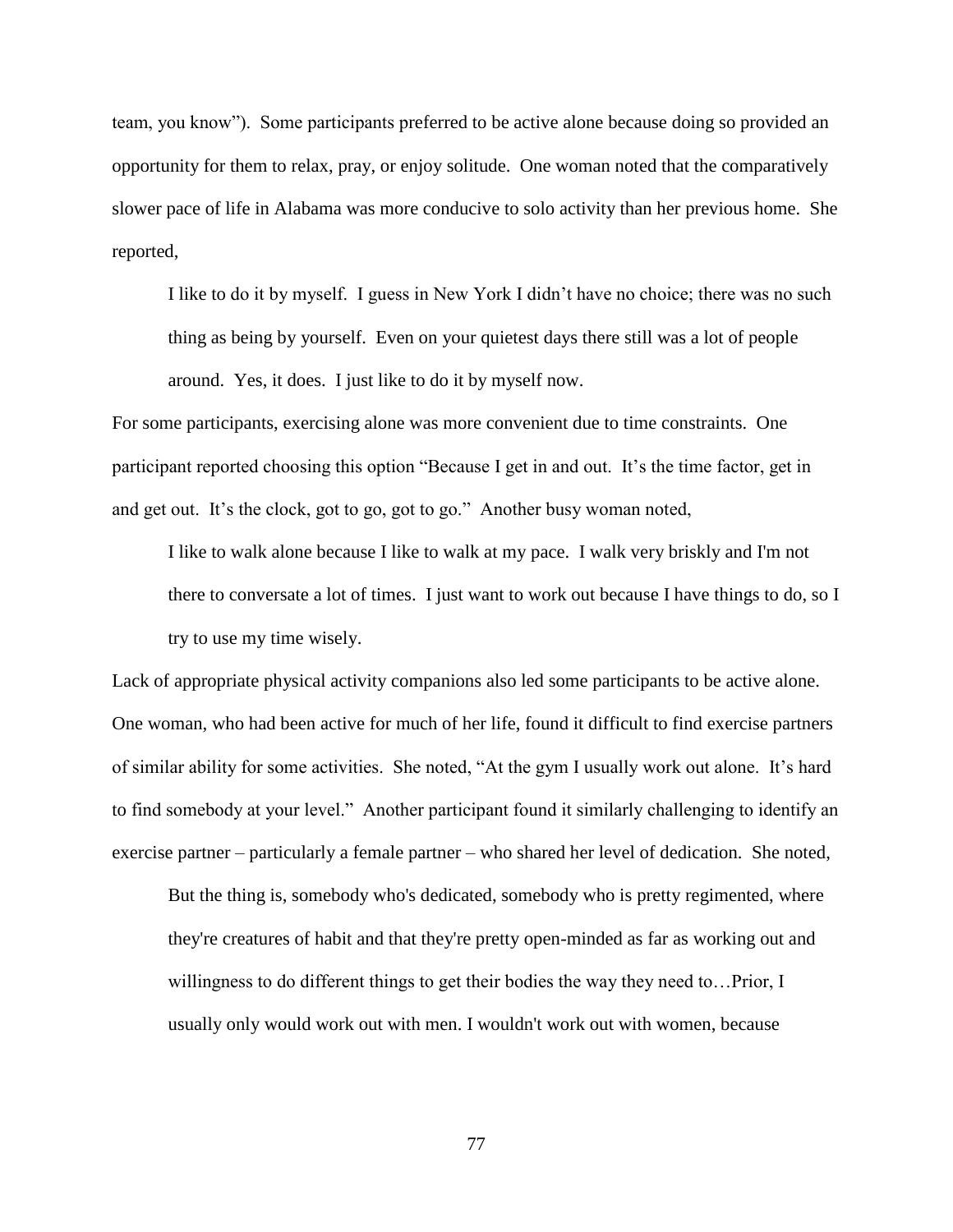typically women would have more distractions or more reasons not to. A little more inconsistent and that type of thing.

For these reasons, she stated, "a lot of times I do fine by myself."

Several participants indicated that they often engaged in physical activity alone because they could not rely on consistent support and companionship from others. For example, one participant said of her walking partners,

They'll do it once or twice and then the next time it's "Oh, the weather" or "Something came up, I can't do it this week, let's cancel 'til next week", so it's not consistent. There are some times when maybe I'll go and meet somebody at the park and walk, but not consistently.

Another woman shared her disappointment with hearing similar excuses:

If you start walking with somebody, you look around and nobody's walking but me. "No, I have to do this. I got to carry the cat to the back door this morning. I got to do this. I got to do that." You lose interest.

Social support and companionship appeared to be most important during the initiation phase of physical activity development. During this early period, companions were viewed as assets. They introduced participants to new activities, helped make activity sessions more enjoyable, and motivated participants to continue being active by offering encouragement and promoting accountability. Over time, these functions became less necessary. As participants became increasingly committed to physical activity, their interest, ability, and availability often exceeded that of their previous companions. One participant commented, "Now, used to I would need somebody to go with. Now, I just go on my own, whether she [a friend] goes or not because she doesn't get to walk or anything. She's not as active as I am."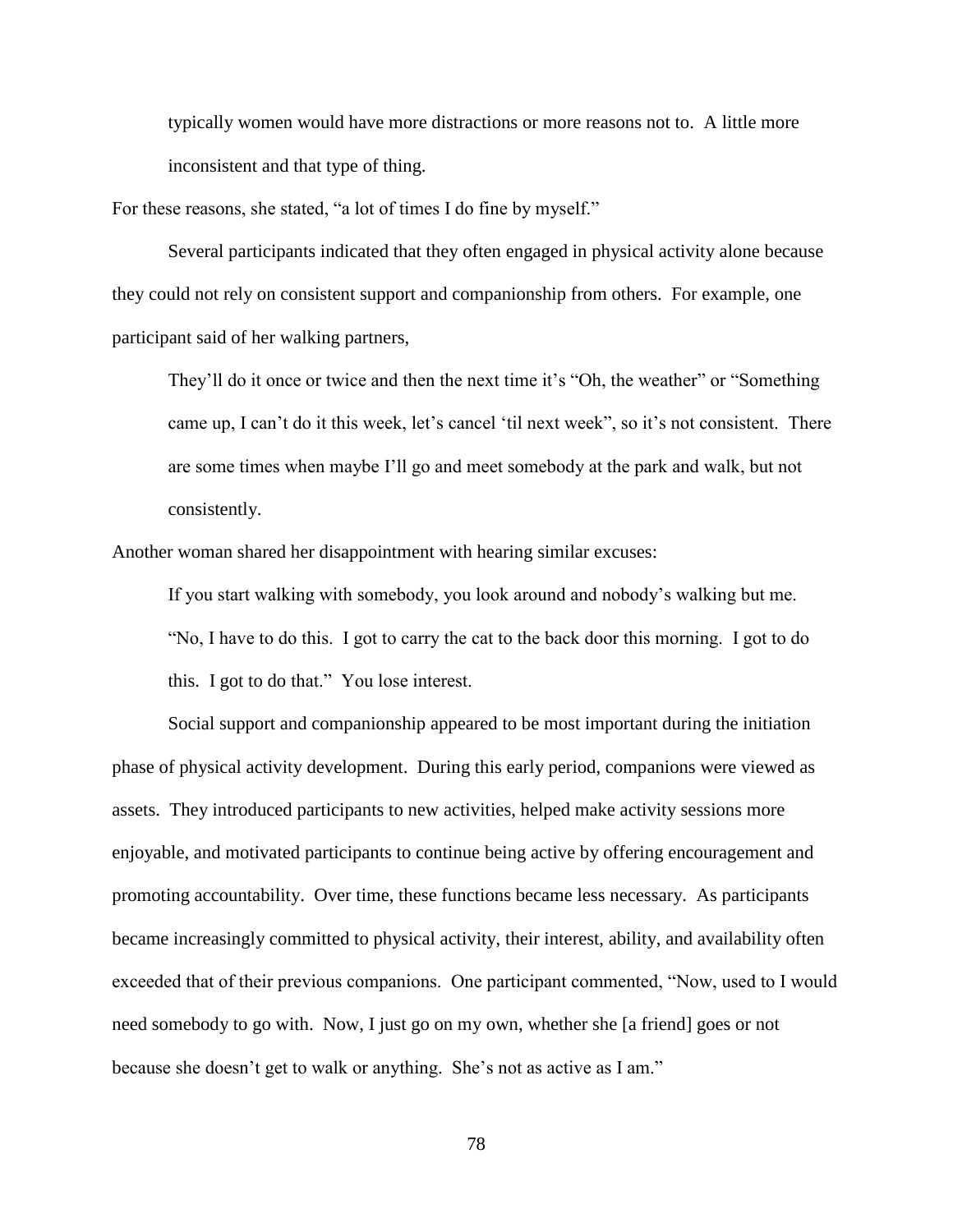Some participants had friends who remained willing and able to exercise with them, but were perceived as potentially interfering with desired activity by causing delays, as noted above, or limiting the effectiveness of the workout. One participant described her strategy for handling this issue:

If you call me and ask me to go walking with you, I'll go with you but then what I'll do is if you say, "Okay, [states name], we're going to walk at 8:30," I'm going to go at 7:45. I'm going to get two laps in before you come and then I'm going to finish the rest of them with you. At least so I know I got two by myself that really worked me, because I know that we ain't going to do nothing but walk and talk.

#### **Benefits**

Realization of benefits was an integral feature of participant's physical activity development. As previously noted, women often initiated physical activity in order to obtain specific, expected benefits such as weight loss and prevention or management of chronic health conditions. While working toward these ends, the women experienced other early benefits, such as better sleep and endurance. As they transitioned further and began to integrate regular physical activity into their lives, the benefits they observed expanded greatly. Participants cited numerous benefits of physical activity, including ongoing weight management, curbed appetite, greater dietary flexibility, toned body, more youthful appearance, better fit in clothes, compliments from others, increased self-confidence, heightened body awareness and sense of femininity, reduced risk of chronic illness, improved control of blood pressure, cholesterol, and blood glucose levels, reduced reliance on medications, sound sleep, increased energy, easier breathing, increased endurance, physical strength, stamina, enhanced mobility and physical flexibility, reduced chronic pain, clarity of thought, stress relief, relaxation, time to self,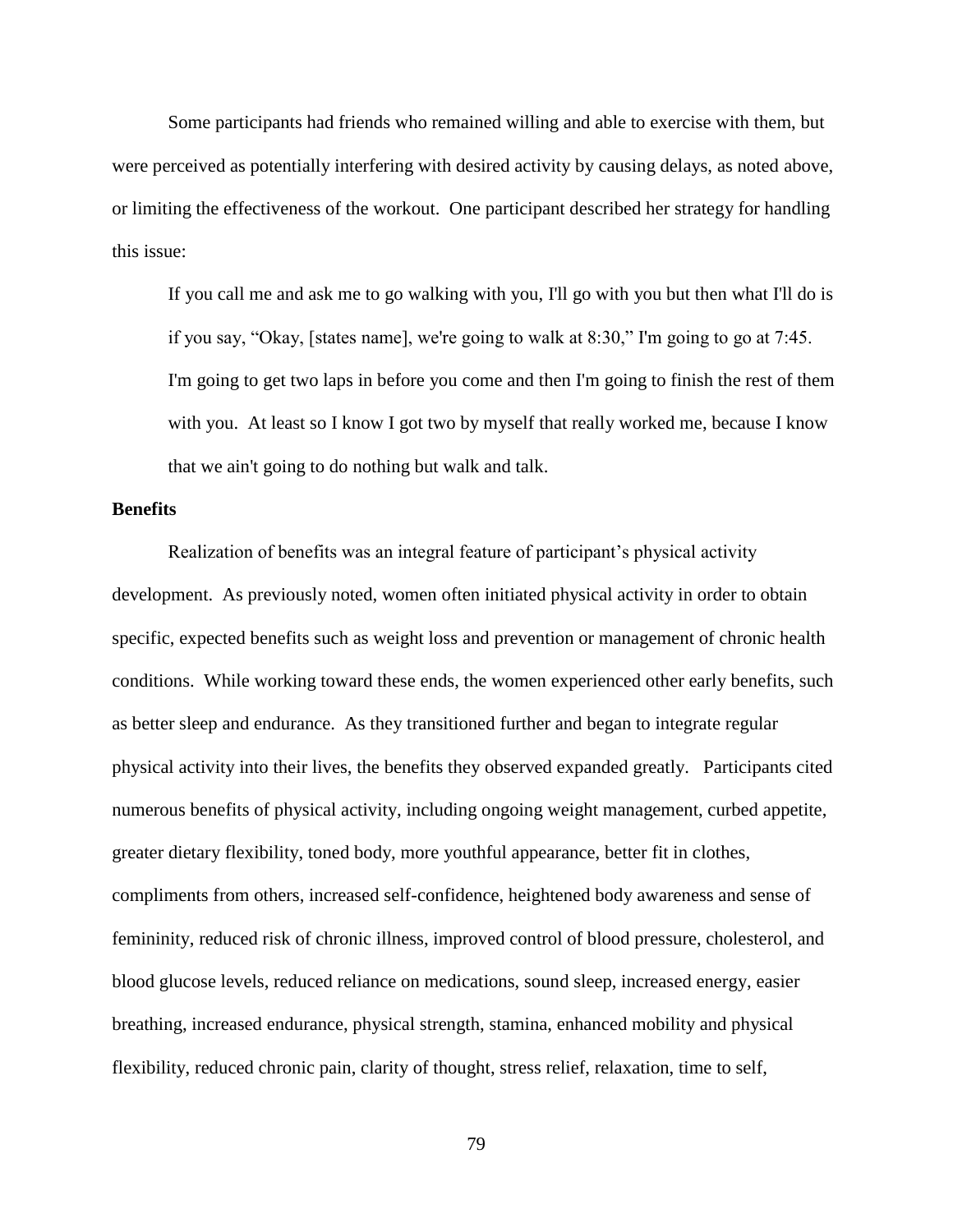opportunity to meet new people and spend time with others, reduced boredom and loneliness, more patience with others, and a happier, more positive attitude.

As discussed earlier, recognition of benefits motivated the women to persist in their physical activity efforts. When interviewed for this study, several participants reported ongoing goals to continue losing weight. However, most indicated that they had become less focused on such specific changes and more interested in maintaining the many other benefits they had achieved. One participant, who had reached her desired weight, reported that her goals had shifted several years ago. She identified new goals, noting,

To just stay physically fit, endurance and … I'm not so much worried about my weight any more. I want to stay toned and I want to stay … have a high endurance of physical activities, but as far as weight loss I don't dwell on it any more. Matter of a fact I put my scales up long ago.

Another noted, "I just want to stay fit and look good in my clothes." All of the participants in this study identified themselves as physically active women and they all expressed a strong desire to continue identifying as such by remaining active. The ability to care for self and *stay* fit, healthy, and active seemed to be the most desirable benefits for them all. This was best exemplified by a participant who indicated that her most important goal was

…maintaining the desire to work out. I want to make sure it's a lifestyle thing. I don't want to just stop; I don't want to let it dwindle away. I want to work on trying to be as healthy and as strong as I can, for as long as I can.

#### **Environment**

A question regarding the impact of the environment on physical activity was incorporated into the interview guide after this issue was raised during a pilot interview prior to this study.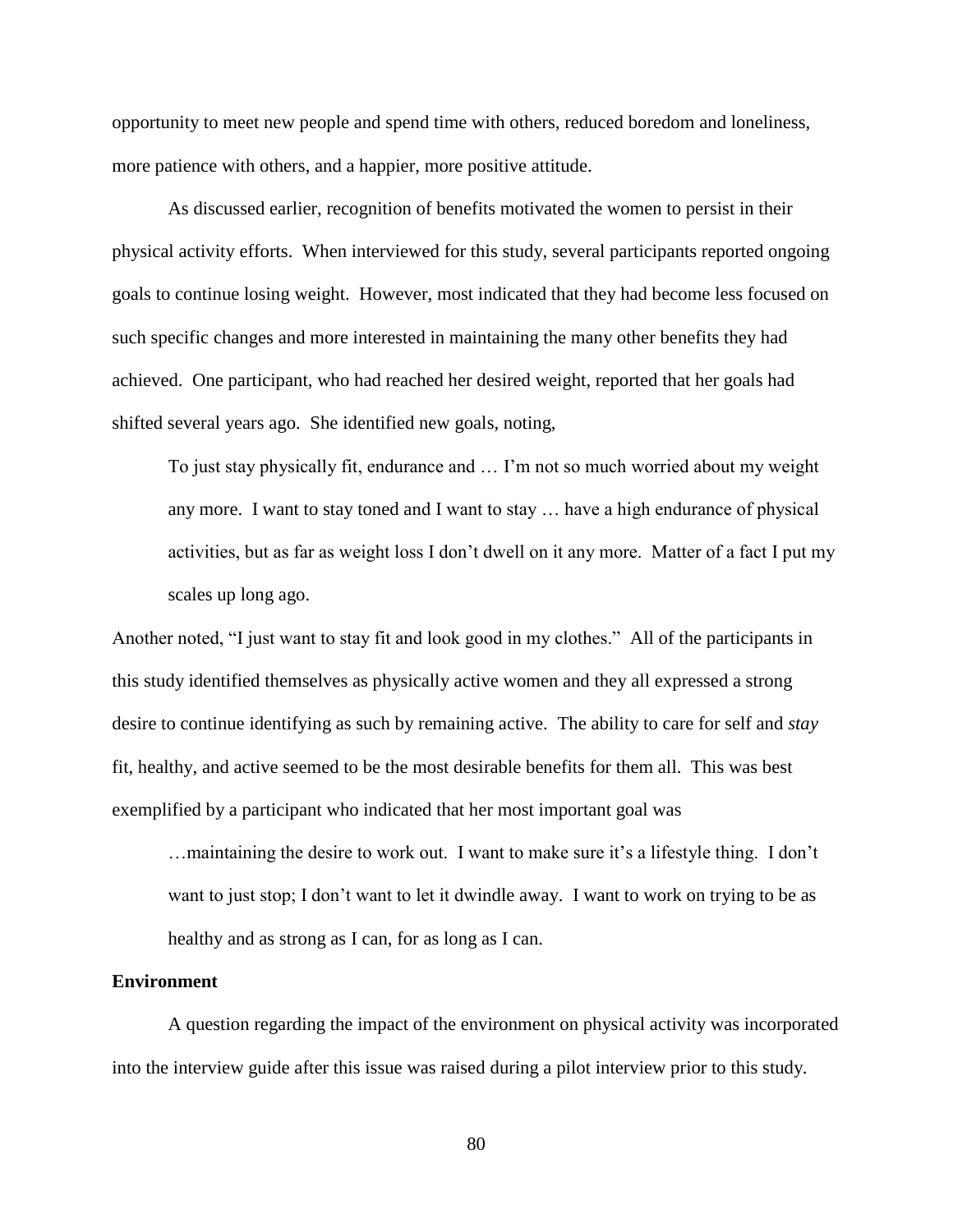Participants in the current study often brought up this issue on their own without prompting. When the question was asked directly, participants were encouraged to respond based on their own conceptualization of environment. All participants indicated that their physical activity was influenced in some way by the environment. They described the impact of safety issues, natural settings, built environments, geographic location, and weather and seasonal changes.

**Safety.** Two participants discussed safety concerns related to their environments. One woman indicated that such concerns might prompt her to skip a planned activity and substitute with a shorter session in her home. She reported,

Safety is certainly a factor. I try to go to those public places where you see there's other people walking. I have gone places, sometimes to that park – maybe Monnish – when there's not anybody there and I probably did go ahead and come home and did not exercise as long as I would have had I walked. But when I drive up and see little kids running around and someone's having a birthday party there, I feel secure. I feel safe because there's a crowd out here. But if go there and there's not somebody there and it's not like peak daytime, I may not; and if there's just this one gentleman that's sitting there, then I may not stop. Certainly I watch my environment to see what's going on around me.

Another woman modified her walking schedule after observing a suspicious vehicle near her usual route. She noted,

That was my thing all the time, that it's not safe out there, but like I said for a long time it hadn't been nobody out there but me walking at that time of morning. I didn't feel it until this car just pulled up one morning. So it started and I said, "Well, okay [states name],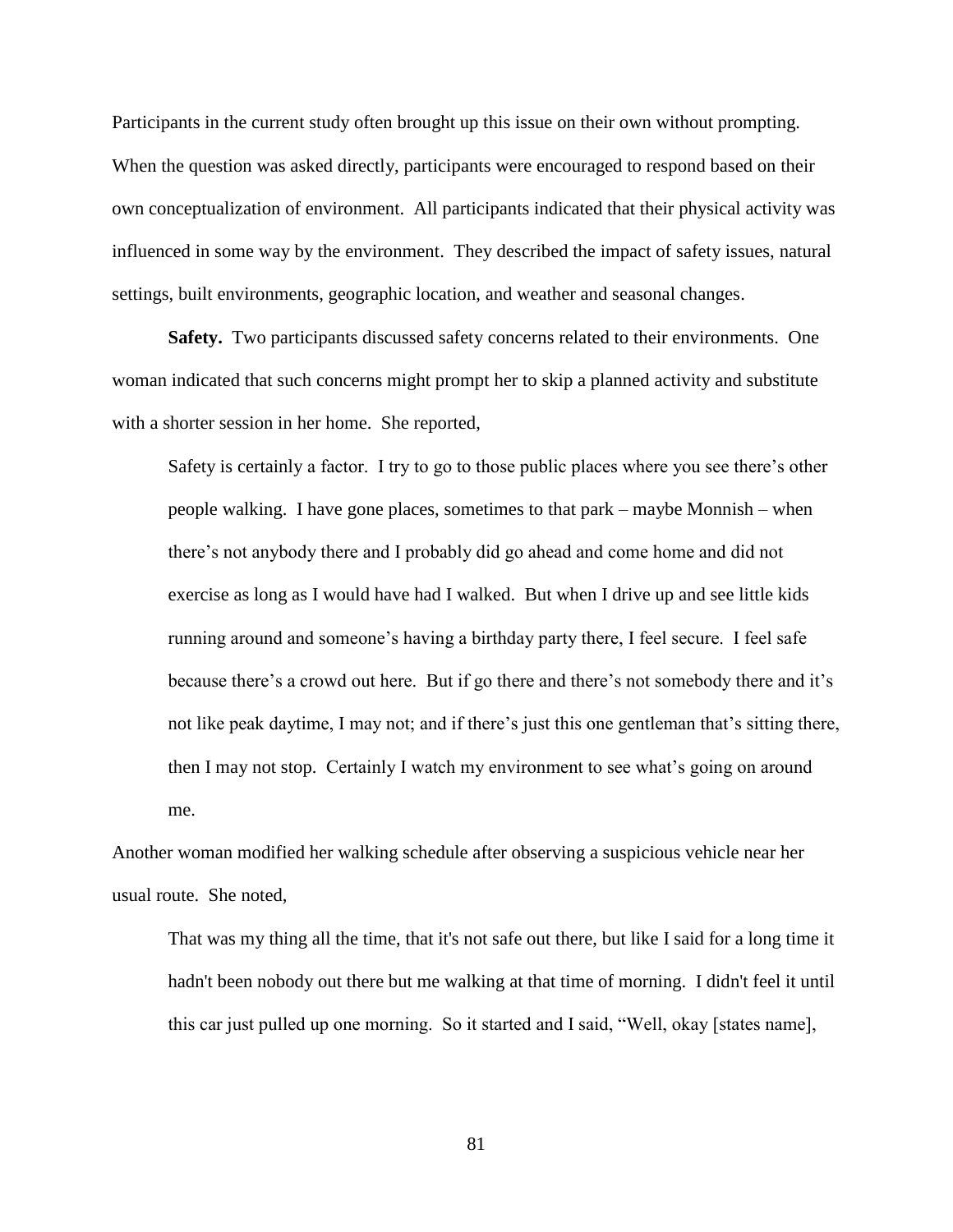don't walk at 6:00 no more." I started walking between 7:30 and 8:00 where there are more people out walking.

**Natural and Built Environments.** As previously noted, many of the women reported walking for physical activity, often outside. A few of them commented on how much they "liked," "loved," or "enjoyed" being outdoors in "pretty" natural settings. One participant fondly recalled, "The flowers were just so beautiful and it smelled so good and I would just walk. I forgot about that. In Prospect Park in New York City. Loved it." Another participant – a fitness instructor and owner of a Pilates studio – described designing her attractive, spa-like studio to be similarly pleasing. She noted, "I like it to be a place where when people come, they're very calm and comfortable and it's where, hopefully, they leave their stressors outside."

While some participants indicated that aesthetic aspects of an environment helped to make their physical activity more pleasant, others focused on ways in which the physical environment contributed to convenience or helped improve the effectiveness or intensity of their activity. For example, one participant often walked along a nearby river, but highlighted the man-made features of this environment over other outdoor settings. She described adding three repetitions of stair-climbing to her regular walking regimen, noting,

That was another activity that I added into it. At the RiverWalk they got stairs…and that's why I like the RiverWalk, because you can do different things and you don't have to

just ... like at Snow Hinton Park. You ain't going to do nothing but walk out there or jog. Others elected to be active indoors, at home or in a fitness facility, for greater accessibility to instruction and equipment or to avoid discomfort or inconvenience. One participant purchased a treadmill and other supplies to create a personal environment that was conducive to regular activity. She stated,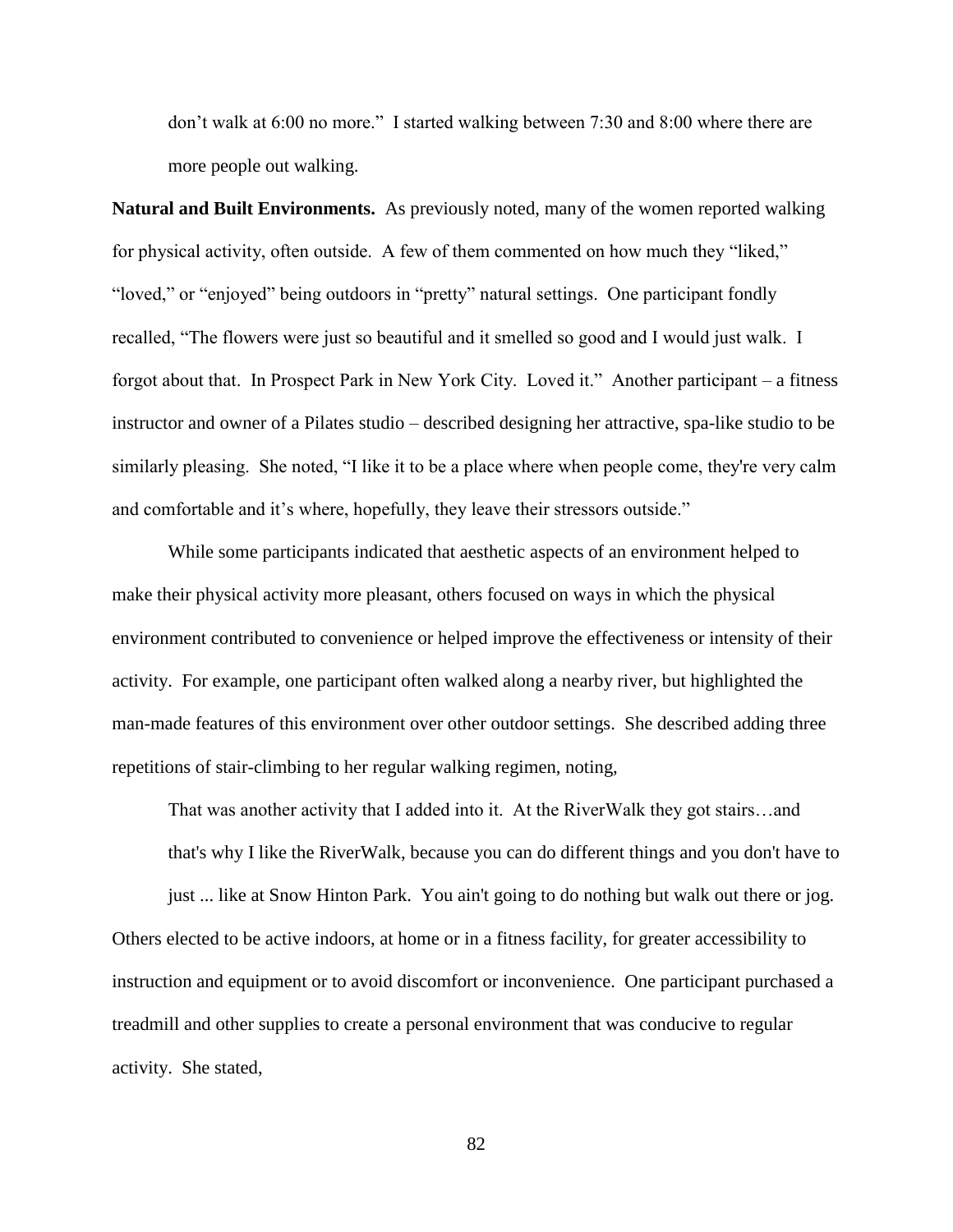I don't like being outside; it's too hot ... either it's too hot or it's too cold, so I can ... I have the option of walking when I get ready, and so I think that it is more convenient for me with the treadmill. I have an Ab-Lounger also, and I have a bicycle and a jump rope.

**Geographic Location.** Some participants indicated that geographic location affected their involvement in physical activity. Two women had previously been quite active by walking for transportation, but noted that their activity levels declined after relocating to Alabama from northern states. One noted, "When I was in Connecticut I walked all the time. I walked everywhere. I didn't know how to drive so anywhere I wanted to go I walked. Then when I came down here it was like…just got lazy and stopped doing it." Another participant, who had relocated from urban New Jersey, stated that she had been "raised in an environment that encouraged walking," but found it more challenging to walk as regularly after moving to Alabama because "people drive everywhere in the south." Another woman moved frequently due to her husband's military service and found that her activity fluctuated with differences in the local climate. She reported,

In Maryland in the winter, I guess I didn't do anything, because it was cold. And when I left there I moved to Hawaii, where you could do anything all the time … Well, when you live in a place that's warm all the time, you can do stuff all the time. When you live in a place that's cold…

**Weather and Seasonal Changes.** Seasonal patterns and changes in weather were frequently mentioned and described as having both positive and negative effects on participants' physical activity. Warm weather prompted increases in activity for many women. One participant, interviewed in early spring, commented, "This is the time of year where I really,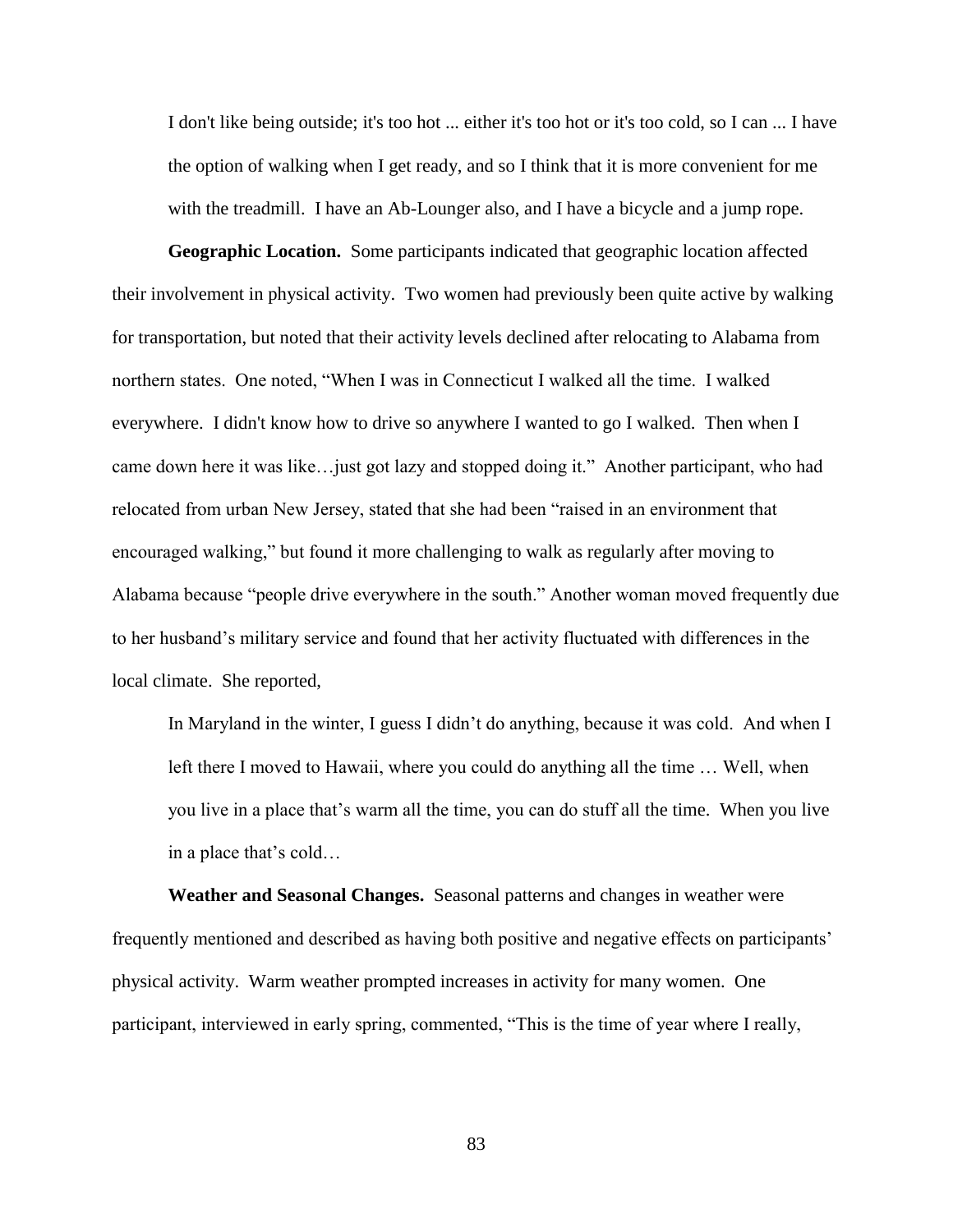really feel like getting my workout on." When describing the changes that led her to reinitiate activity, another participant noted,

I would probably say even with the different seasons. People feel like when it's spring time or summer time, it's time to shed the coat. People can actually see what you put on over the holidays. There goes the Thanksgiving Roll, here's the Christmas Roll, the New Year's…So the spring time is definitely a key that you want to put your shorts on or the capri pants. You don't want to feel so left out or you don't want to be a laughing stock when you walk out the door. Those are certainly times when physical activity kind of beefs up. And then the weather is a little bit nicer to get out and the time changes so daylight hours are longer. All of those tend to make me want to increase the physical activity again.

Similarly, other women noted that warmer temperatures and additional daylight during the spring and summer months provided additional opportunities to obtain physical activity through seasonal chores (e.g., gardening, lawn care) and permitted them to engage in outdoor activities (e.g., bicycling, walking) scheduled later in the day, while feeling safer doing so.

For some of the women, cold weather was not a significant barrier to activity. They might continue to participate in outdoor activities, with some modifications or increased attentiveness to temperature extremes. For example, one participant shared,

We had a ride once where it was 17 degrees. And I'm a crazy idiot so I did that ride. I wasn't going to do the whole thing and one of the guys says, "How far are you going? If you want to do the 70, I'll do the 70 with you." And I said "Okay." And I did it. But normally I would never do that. I would never do that again. But 40s, 50s; I ride in that. Yeah.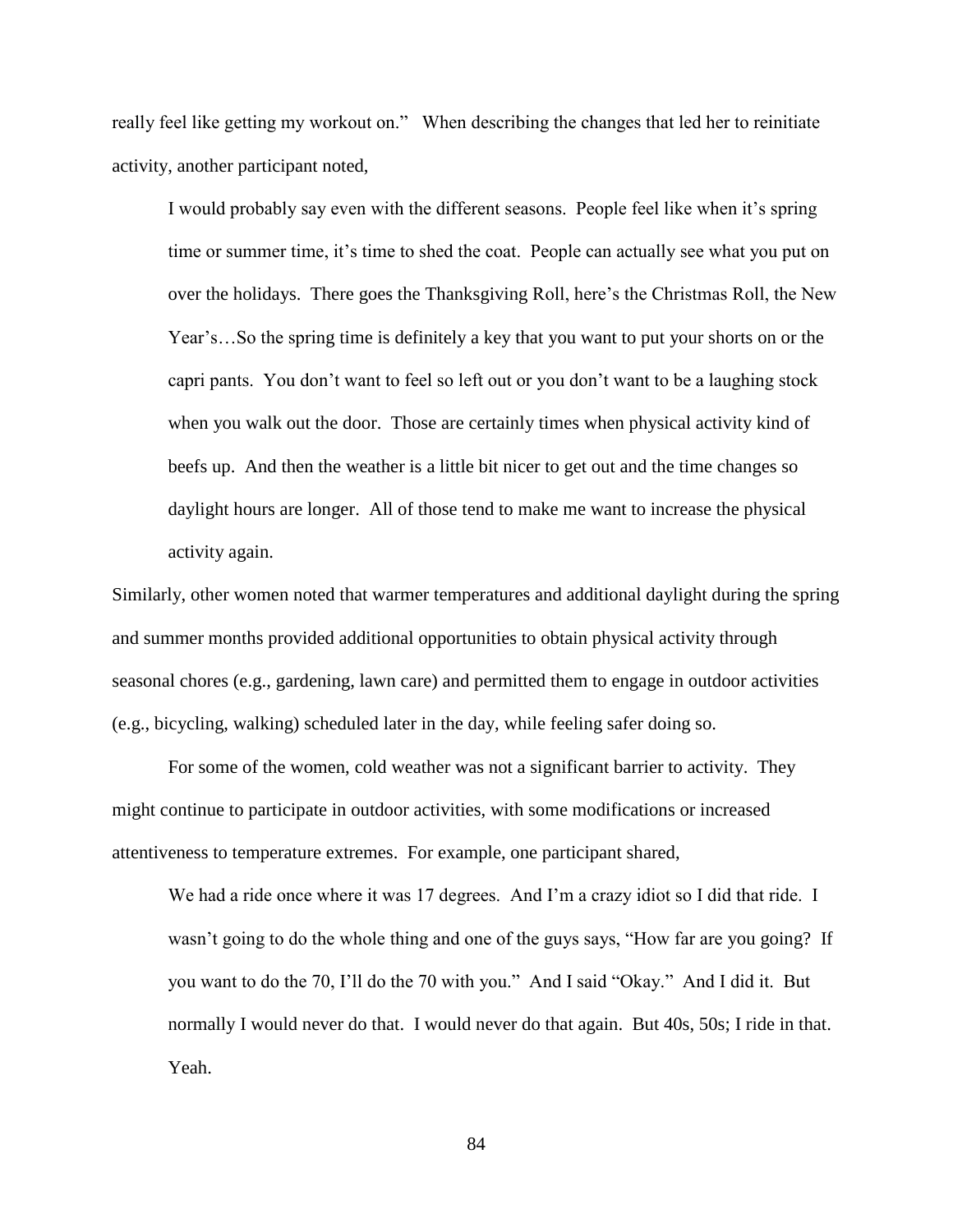Another dedicated woman stated, "Even when it's cold or whatever, I come…Cold weather, I would go outside and walk. Even when it was below freezing, I'd put on gloves and hats and shirts. Then as I warmed up, I would take off layers."

Others would temporarily suspend outdoor activities and continue being active inside, though their frequency of activity might decrease. For instance, while describing her activity regimen over the previous year, one participant noted,

Then I exercised all the way up until – heavy exercise – all the way up until probably November; that's when it first started getting cold, but I still was exercising. I wasn't doing as much exercise as I knew I could do, was in November.

She later added,

Let me see, in the wintertime I still was doing some exercises. Like I said, I got Zumba at home and the exercises; I just wasn't walking. I just started back walking when the weather broke and it got nice. It was a slow period. I don't know about that wintertime, it was just like I didn't want to do nothing in the wintertime. I would still go to exercise

class and I still do the Zumba at home. Those are the basics of the two that I did. Day-to-day fluctuations in weather sometimes affected the women's plans for physical activity. One participant noted being mindful of weather reports due to her and her walking partners' age and health conditions:

Then there was times that the weatherman said if you're old, don't go out unless you have to because the heat index was so high. We missed a little on that, but if we get up like 6:00 in the morning and walk through the park, then it's OK. It does get rather hot and I think all of us have a little touch of diabetes and stuff and we can't really stay in the heat that long.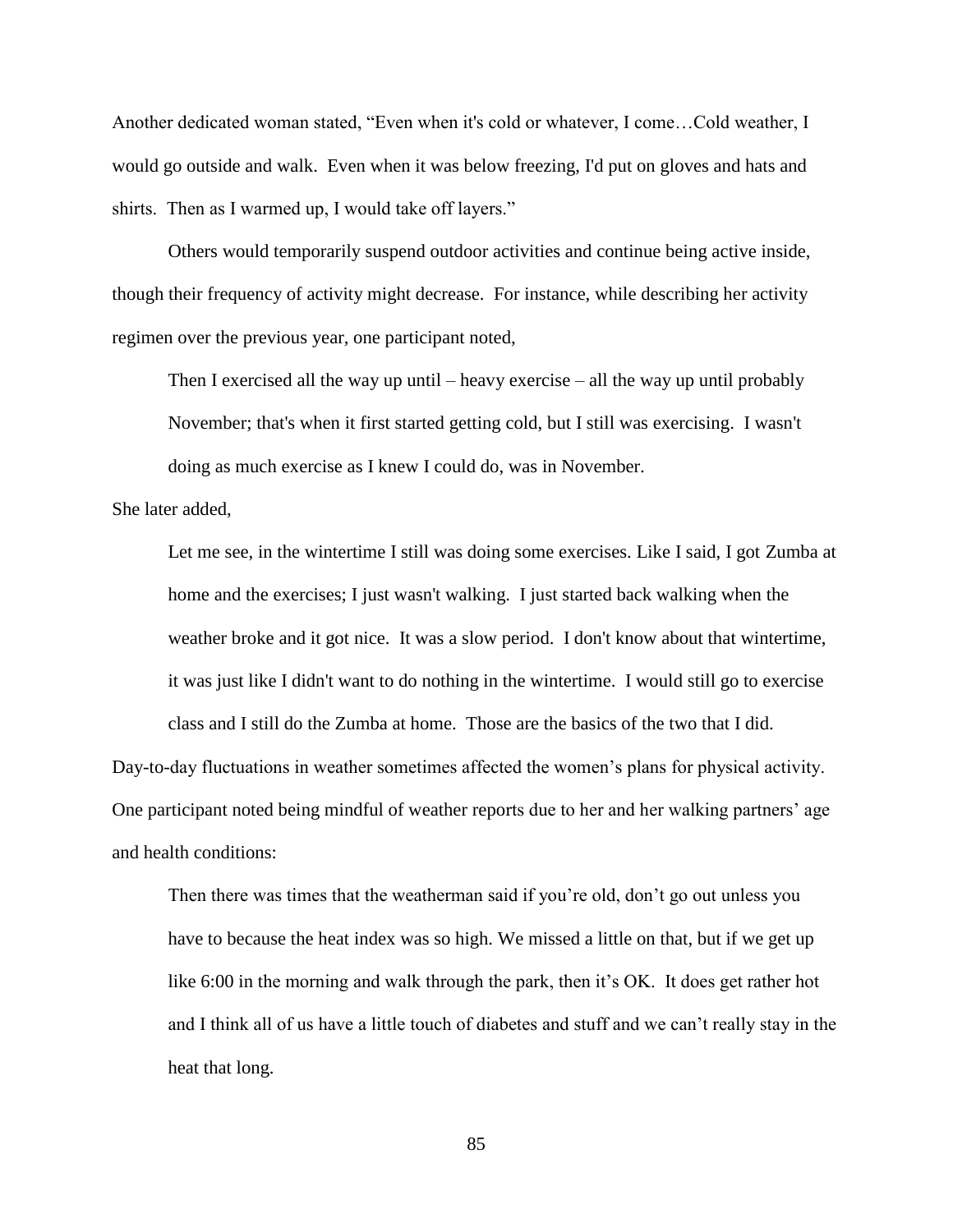Another participant noted feeling unmotivated during rain showers, which caused her to skip planned activity sessions:

If it's raining, I ain't going. I don't be in a good mood to go. One morning, when I looked out the window it didn't look like it was going to rain and I had got up and put my clothes on and everything. By the time I got out the bathroom and looked out the door, it was pouring down water. Well Lord, I guess I won't ... When it be like that I won't even get into no exercise in the house, I just ... I got back in the bed and went to sleep. That's what I did.

Several other participants indicated that rain sometimes interfered with their outdoor physical activity. All reported making up for missed sessions on another day.

Two women in the study noted that their physical activity was significantly impacted by an extreme weather event: the EF4 tornado that hit Tuscaloosa, AL in April 2011. One participant worked out regularly in a fitness center, but also walked an additional half mile daily from her home to the university campus. When asked how the environment impacted her activity, she sighed and sadly reported,

It has a lot, and not in a good way. I think the April tornado messed me up because I had deliberately liked living close to campus. I would walk to campus. That made it difficult, after April  $27<sup>th</sup>$ , because I used to walk from my Cedar Crest apartment all the way to my office, and then walk back at night. It was great. That was extra walking I was getting in. I can't do that now. I can't do that.

The other participant discontinued her physical activity for about seven months after her home was damaged by the tornado. She stated,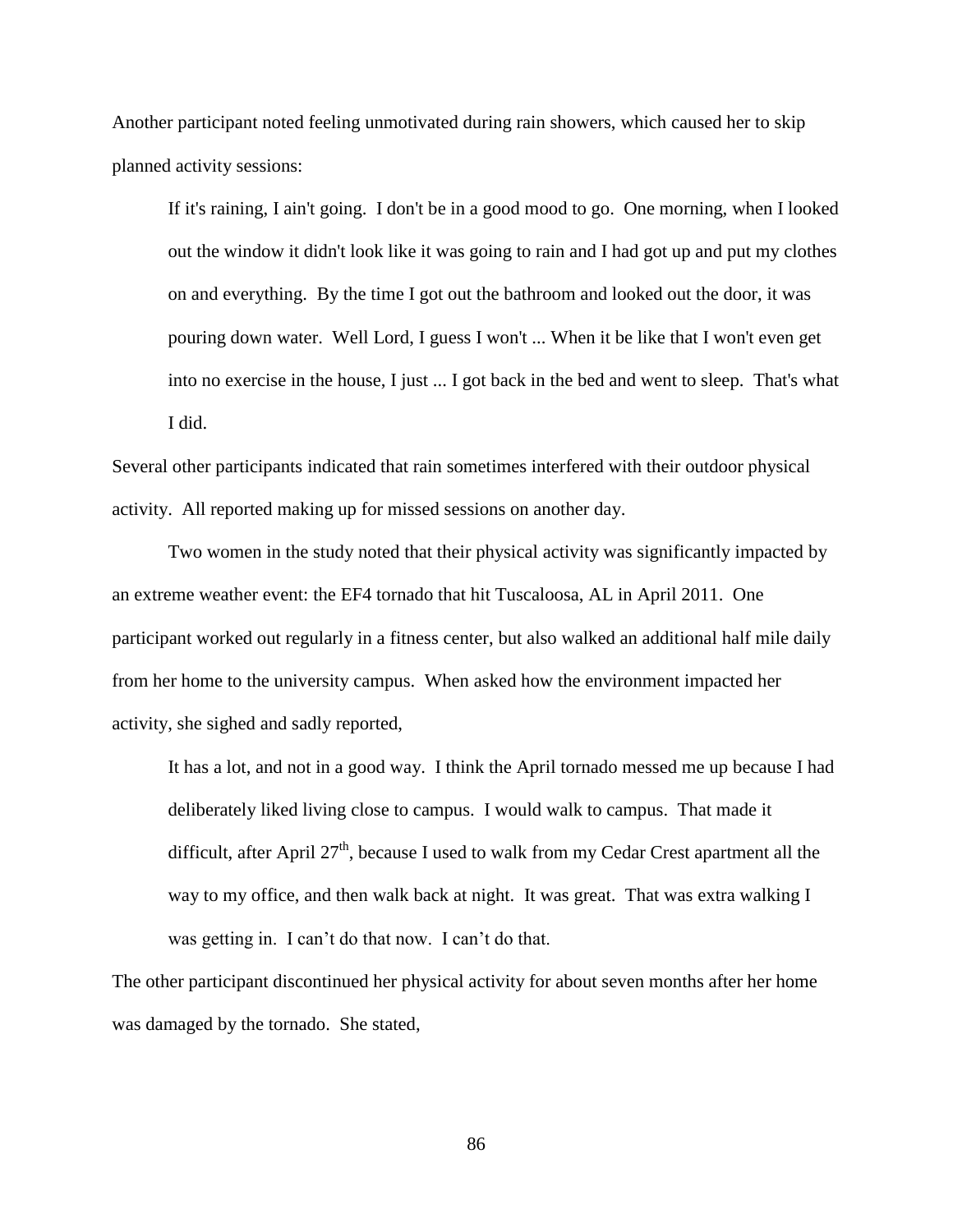I stopped working out because there were so many other things I needed to do during that tornado ... trying to get my house situated. There were several things I needed to do, so I couldn't get to the gym … I had stuff I had to do, with contractors coming in and out, and this and that. I had to be at my house for that. It interfered. I guess my exercise was walking around, watching them and doing stuff.

She indicated that this experience had a lasting impact even after she resumed her usual physical activity regimen. She noted,

That tornado is the only thing that interfered with my gym time. I've always…The weather has never stopped me until that tornado. Now if they are predicting a tornado watch or whatever, I don't come to the gym. I'll stay at home and do something around the house or whatever. Before then there was nothing.

A summary of these study results was shared with participants during a focus group held at the Tuscaloosa Public Library. The women present expressed interest in the model and confirmed that it was representative of their own experiences.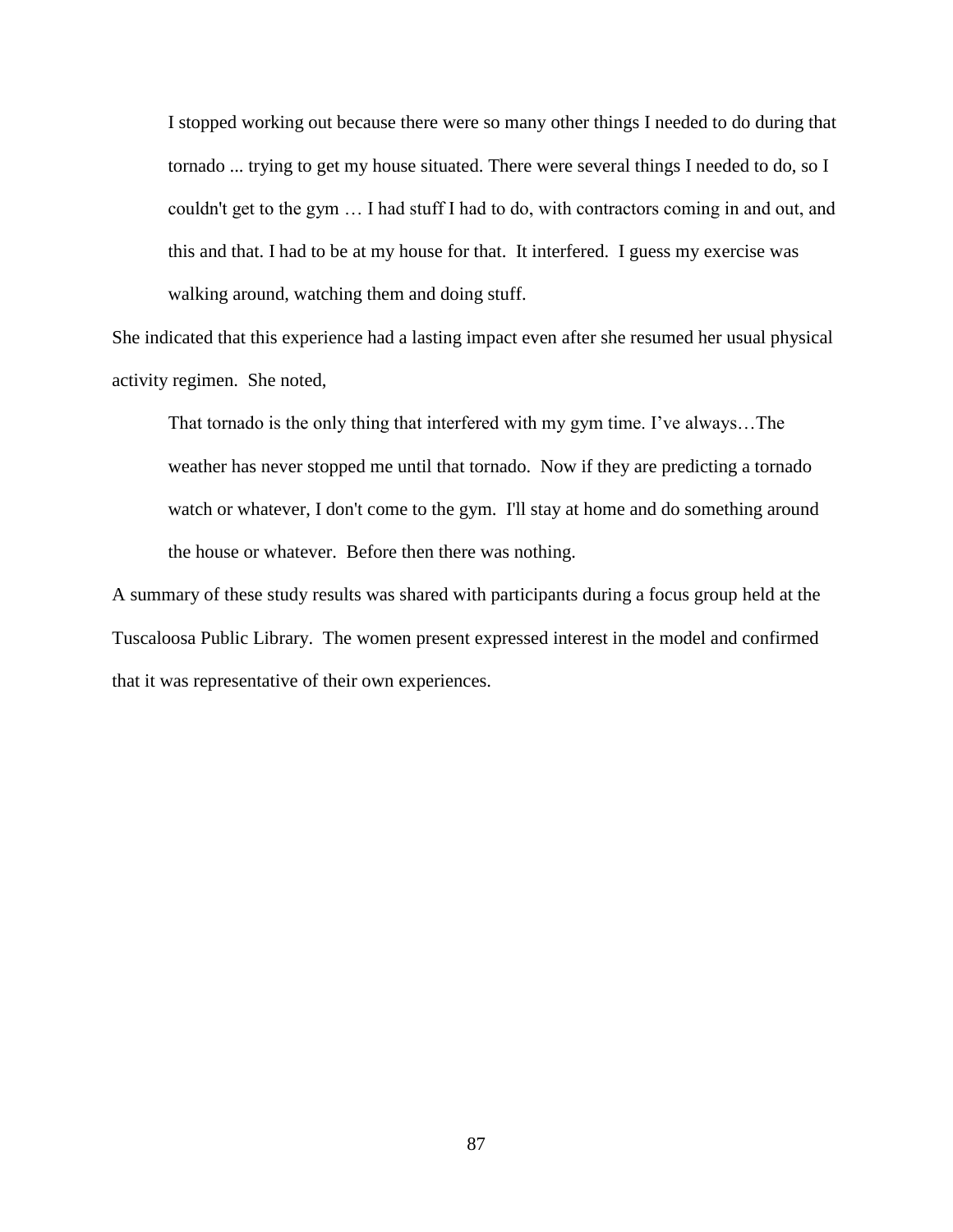# **CHAPTER 4**

#### **DISCUSSION**

This study was developed with two primary research questions in mind: Through what process do middle-aged and older African American women become physically active, and what factors are associated with middle-aged and older African American women's successful integration of physical activity into their lives? Fifteen active, middle-aged African American women in Tuscaloosa County volunteered to help answer these questions by describing the histories of their physical activity development. Results of the information they shared indicate that the process by which the women began to adopt and were subsequently able to maintain physical activity was consistent with the Physical Activity Evolution model. Participants described sequential movement through the initiation, transition, and integration phases of process model, and endorsed periods of temporary cessation and subsequent resumption throughout. Interview data also revealed that participant's activity development was guided by several conditions deemed important in the model: methods of planning, support from activity companions, and benefits.

#### **Theoretical Comparisons**

This study provides support for the Physical Activity Evolution model, which, as discussed in Chapter 1, is similar in some ways to other theories of health behavior change. Because the current study was able to replicate and demonstrate the applicability of the Physical Activity Evolution framework, it might be expected that similar comparisons to previous theory could be made based on the current findings. Indeed, this is the case. Harley (2005) previously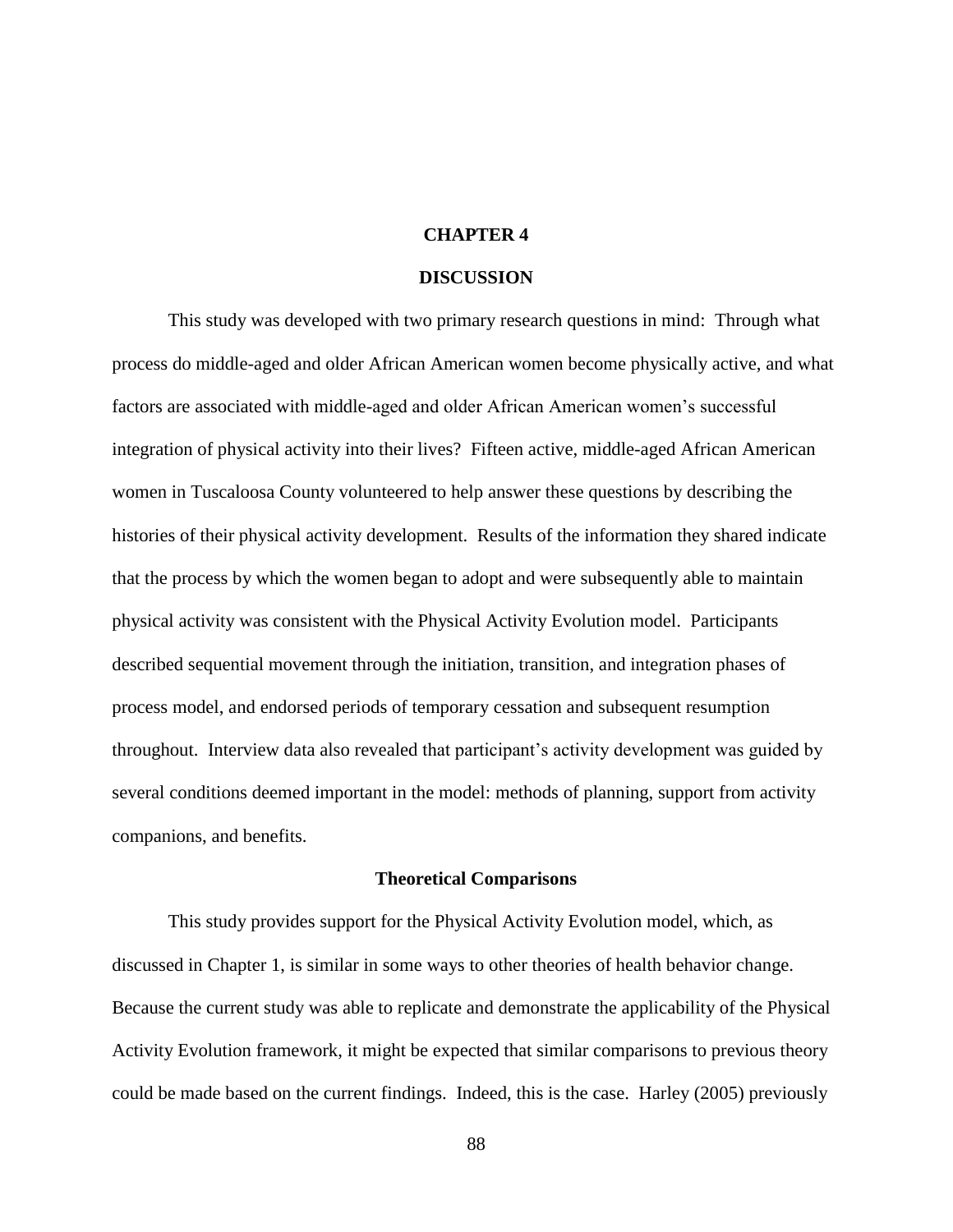reviewed similarities between her theory and others, and this review will not be repeated here. However, specific examples from the current study will be briefly discussed to further explicate the study results and illustrate theoretical relevance to the theory of planned behavior, social cognitive theory, and the transtheoretical model.

## **Theory of Planned Behavior**

The theory of planned behavior posits that an individual's performance of a given behavior is driven by intentions to perform the behavior – which are guided by personal attitudes and social norms – along with perceived control of the resources and skills needed to perform the behavior (Ajzen, 1991; Fishbein & Ajzen, 1975). It is apparent that participants in this study had intentions to initiate physical activity, as evidenced by the fact that they purposefully followed through with this action. Many also explicitly reported intentions to continue being physically active by reporting future plans for activity, as this participant noted:

If the classes continue to be as fun as they are now I probably will continue for a longer period of time unless health or something prevents me from it, but as long as I'm physically able to do it I'll probably do it long term.

Attitudinal and normative influences on participant intentions were noted. Participants consistently expressed a positive attitude about physical activity, using such terms as "like," "love," "good," "great," and "wonderful" when they referenced activity. As discussed in Chapter 3, participants indicated that social norms regarding physical activity were not always positive within the African American community, especially for older women. However, some could see that these views were changing. One woman noted, "It's just more accepted now with older women, because really at a certain point in time, they really didn't go and exercise that much." Those who encountered negativity indicated that their intentions were not swayed, as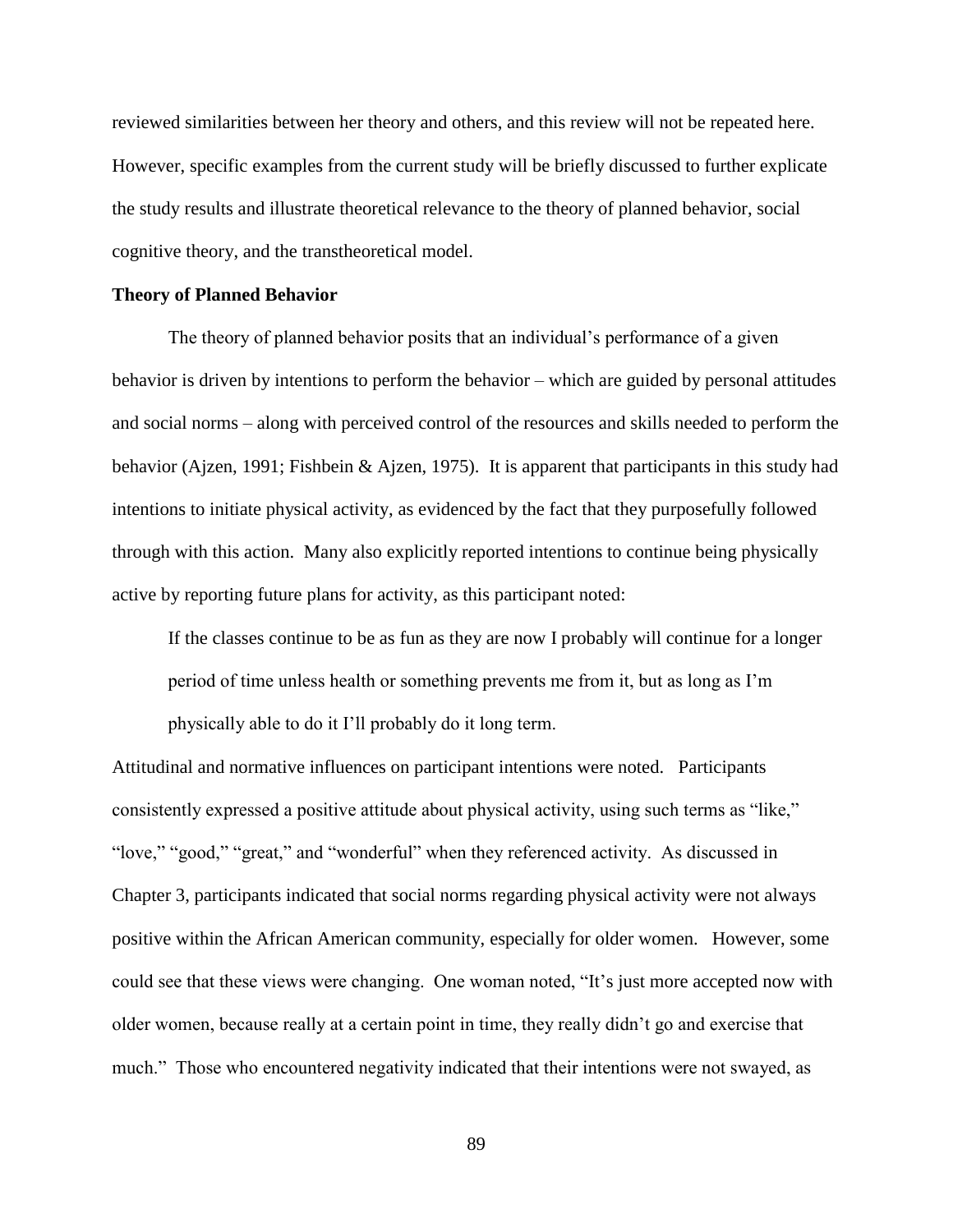they garnered support from like-minded individuals or ignored feedback that was inconsistent with their personal beliefs about physical activity. Participants' perception of behavioral control was not directly queried; however, as the quote above illustrates, most women seemed confident in their ability to perform physical activity unless some unforeseen or uncontrollable circumstance prevented them from doing so. Though they acknowledged some declines in ability associated with age, they indicated feeling more able-bodied and skilled than inactive peers and were capable of modifying their activities to maintain involvement at a level suitable to their abilities.

# **Social Cognitive Theory**

Bandura's (1986) social cognitive theory proposes that behavior is influenced by reciprocal interaction between personal and environmental factors as well as attributes of the behavior. Self-efficacy – that is, an individual's belief in his or her ability to perform a given behavior – is viewed as the central tenet of social cognitive theory. For a behavior to occur, a person must have self-efficacy, along with positive expectations for a valued outcome (HHS, 1996). Participants in this study clearly had positive outcome expectancies. They initiated activity with an expectation that doing so would have certain results, such as weight loss. Their awareness of these potential results and techniques for achieving them through physical activity was typically influenced by environmental factors, including people and places that provided information about and access to opportunities for physical activity. Participants reported learning through direct instruction and modeling from medical professionals, fitness professionals, family, friends, and acquaintances. This instruction, along with the encouragement and support received from these sources, helped the women to build selfefficacy. A growing sense of capability and confidence was reported by participants. One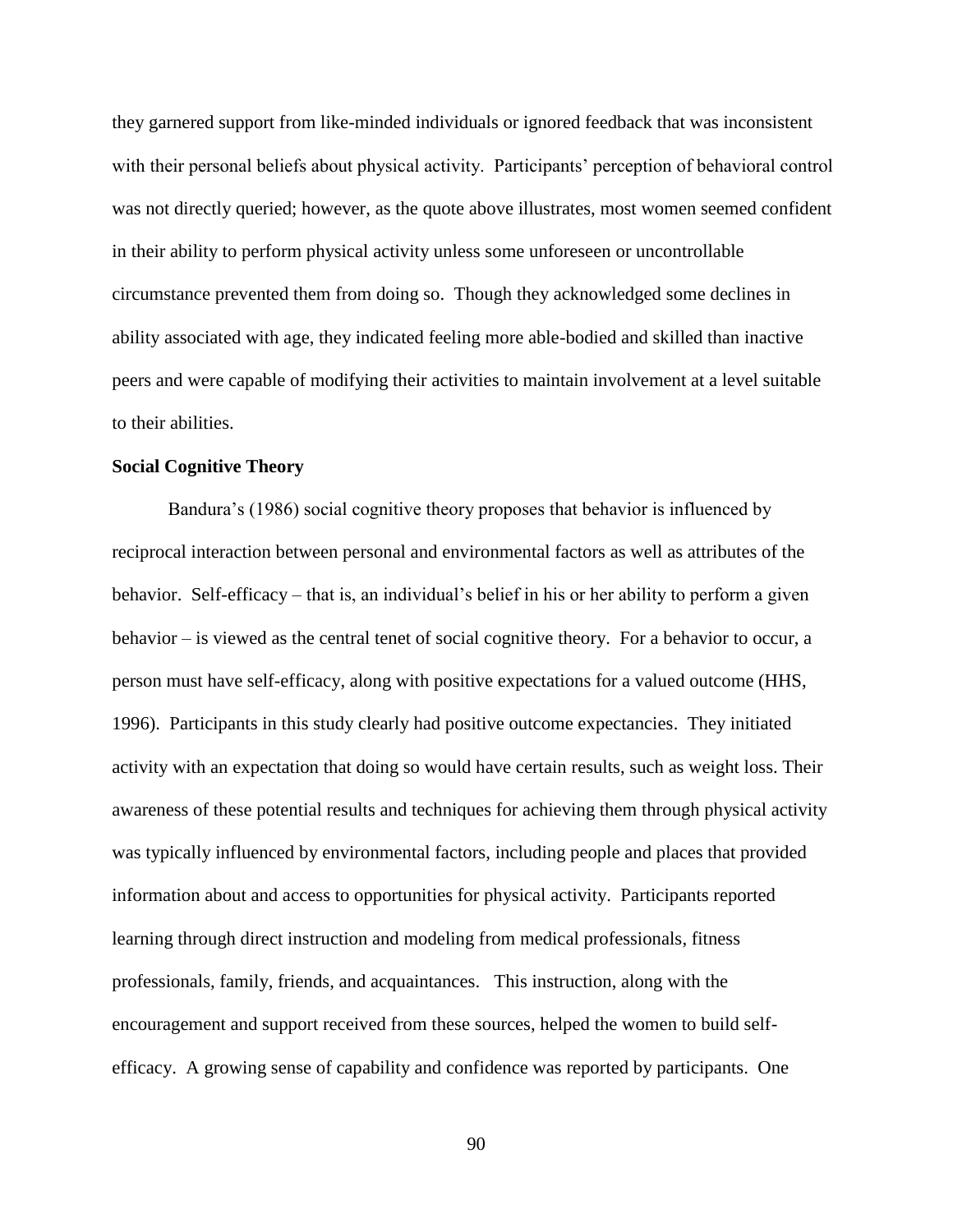participant, who reported feeling uncomfortable and insecure in group fitness settings, developed increasing confidence in her abilities after seeing positive results from her individual efforts. She reported,

I started adding weights or I would do a slow jog and when I started losing and I seen it I was like "I can do this, I can do this. I know I can do this." Then I convinced myself that I could do it and I started adding on.

Another participant indicated that a similar sense of self-efficacy enabled her to learn Tai Chi. She noted,

Actually, one of the girls in the class I met, she invited me to come so I went and saw them just do the 24 steps and I thought, "Oh my goodness, that's a lot do to." Then I thought, "Well, I can learn if it I do a few steps at a time. I can achieve that goal," so that's what I did. I got in the beginner's class and I started doing the Tai-Chi. Like I said, I would get tired and be short of breath; then I would sit down for a minute – just for a minute – and get right on back up and start doing it continuously. I would do it continuously until I got it.

Participants often encouraged themselves through self-talk and indicated that they did not need to rely on others' support to pursue ongoing activity, particularly when such support involved partnering and participating in physical activity with others. This finding is somewhat consistent with results reported by Thrasher, Campbell, and Oates (2004), who found that emotional support, but not informational or instrumental support, was associated with physical activity. Though the importance of different types of social support appeared to vary, this construct did influence participants' activity, as would be predicted by social cognitive theory.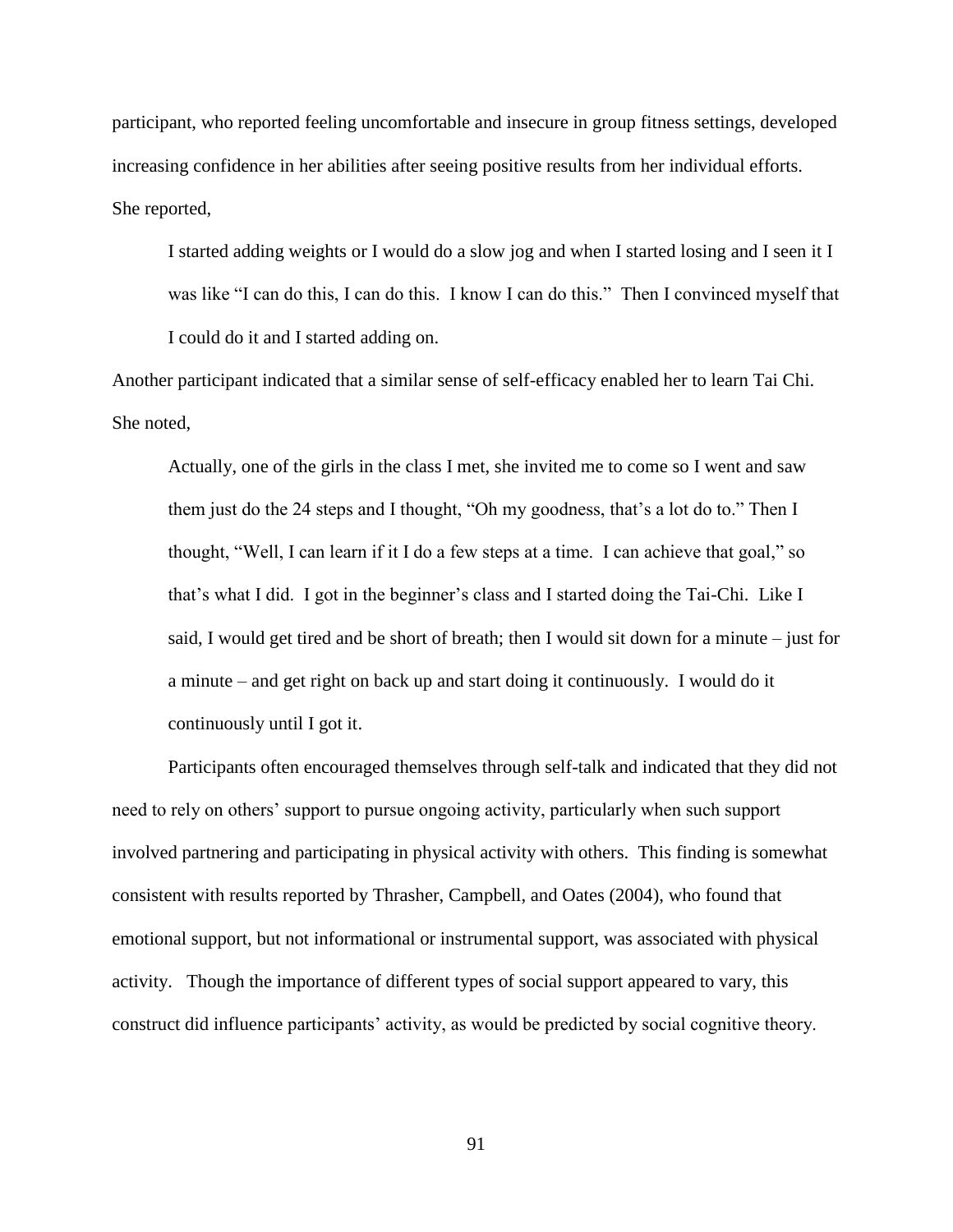# **Transtheoretical Model**

The transtheoretical model (Prochaska, Di Clemente, & Norcross, 1992) conceptualizes behavior change as movement, both progressive and regressive, across a continuum of stages reflecting different levels of consideration or engagement in a given behavior. Results of this study indicate that physical activity development for middle-aged African American women occurs though a similar stage-based process that acknowledges possible relapse or regression to prior stages. Study participants described distinct periods during which they began considering involvement in physical activity, decided to do so, and began being active. These changes took place during the initiation phase of the Physical Activity Evolution model, which appears to encompass the contemplation, preparation, and early action stages of the transtheoretical model. Participants also clearly described routine and ongoing involvement in physical activity as part of the Benefits-Motivation-Execution cycle, which is comparable to the maintenance stage.

Prochaska and colleagues (1992) proposed that ten processes guide individuals through the stages of change. Each of these processes was depicted in the current study. Consciousnessraising was reflected by the participants' increased awareness of information about physical activity. Participants experienced dramatic relief as a result of medical diagnoses and advice that physical activity could assist with management or reversal of symptoms. The process of selfreevaluation was demonstrated by participants' increasing consideration of the personal relevance of activity, while reported commitment to make changes revealed self-liberation. Counterconditioning was demonstrated by women who sought opportunities to exercise when feeling stressed instead of eating or taking their frustrations out on others. Women practiced stimulus control by keeping exercise clothes in their cars and fitness equipment in their homes. Reinforcement management occurred through achievement of self-reinforcing benefits, praise,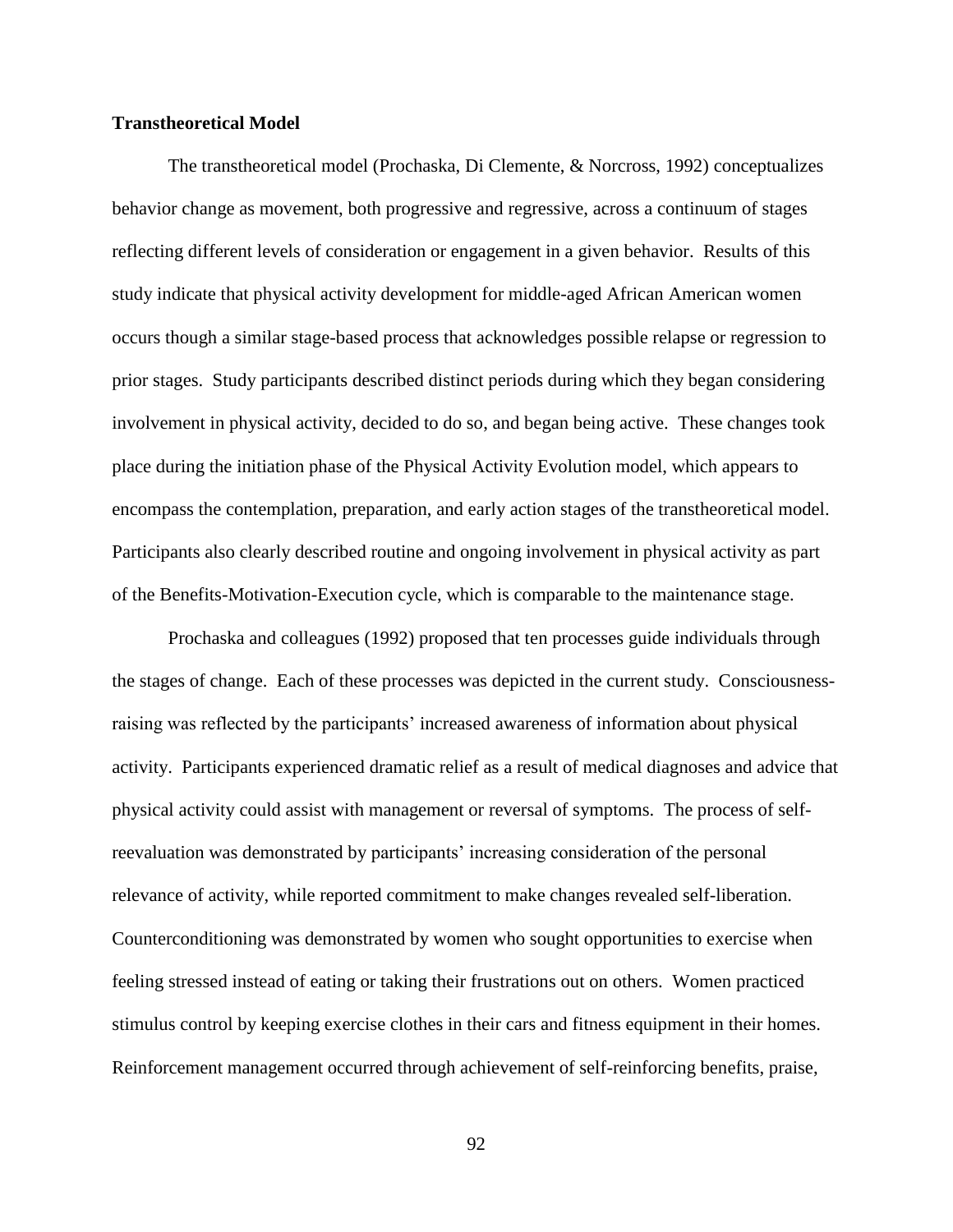compliments, and tangible rewards (e.g., new clothes). Helping relationships developed as the women encouraged others to become involved in physical activity or were introduced to new opportunities by others. Environmental reevaluation was exhibited in participants' concern about how their activity could influence their children's interest in physical activity. Finally, social liberation occurred as participants made new friends and were exposed to new experiences as a result of their physical activity.

## **Implications**

This study has important implications for understanding and potentially influencing physical activity among middle-aged African American women. First, the study underscores the importance of early experiences with physical activity. As noted in the previous chapter, three participants appeared to be naturally inclined or intrinsically motivated to be active prior to adulthood. They noted that their families and/or friends had encouraged these behaviors by participating with them or urging them to do certain activities. Though such patterns of lifelong activity were atypical, other participants also reported lengthy histories of physical activity. Most had been active at their current levels for a minimum of three years and many, including those who had initiated activity within the past six months to a year, reported extended periods of activity in the past as well. These patterns suggest that efforts to promote physical activity among African American girls and young women may have lasting effects, despite intermittent absences from activity. National data indicating trends toward small increases in physical activity levels may reflect these effects, as younger generations of active women maintain activity as they age.

What can be done to increase physical activity participation among sedentary African American women who have already reached middle-age? Study results suggest that a greater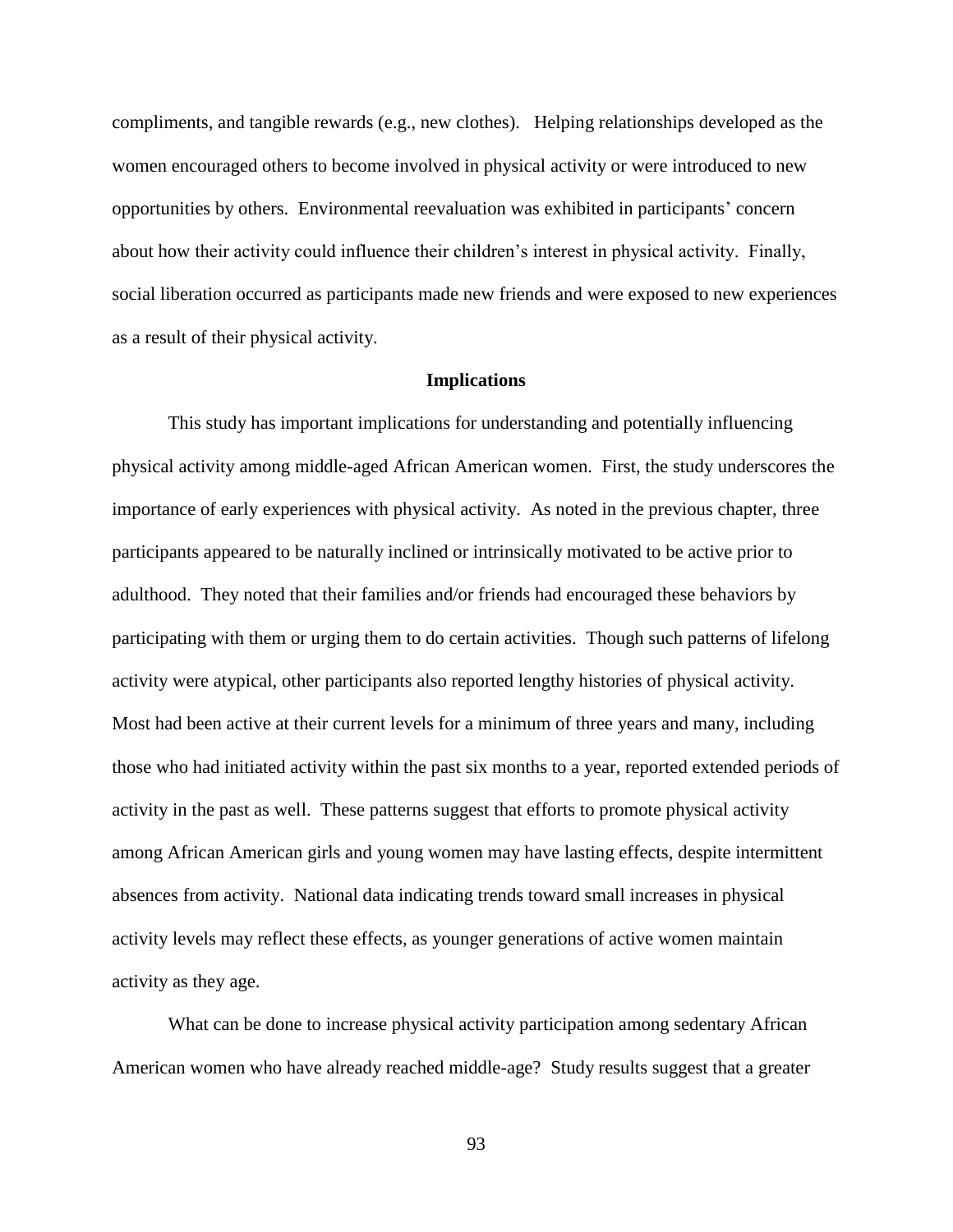emphasis on the benefits of activity for older women may be helpful. Experiencing benefits was a significant driver of physical activity among women in this study. Many indicated being aware of commonly advertised benefits (e.g., weight loss and reduction in cardiovascular risk factors), but they reported experiencing many more benefits than are typically promoted. They expressed particular satisfaction regarding benefits associated with age, such as increased independence, flexibility, mobility, youthful appearance, and a general ability to remain vital and "age well". They described physical activity as something done for enjoyment as opposed to a prescription for avoiding illness. Focusing on more desirable, and less medicinal, aspects of physical activity could help enhance its appeal for aging African American women.

#### **Limitations**

Several limitations of this study must be noted. One obvious limitation is that, due to the small size and homogeneity of the study sample, the study results cannot be generalized to other populations. This limitation is inherent to the qualitative study design. As recommended by Miles and Huberman (1994), sampling for the study was conceptually guided such that findings would be generalizable to an underlying theory as opposed to a broadly representative population.

A second limitation is that only a third of participants were available to attend the focus groups. Though comments from all participants were desired, unfortunately, one participant could no longer be reached through the contact number she provided and one had relocated from Alabama. Five women did not respond to messages left for them, and three others were unable to attend.

A third limitation is that the sample was not well-inclusive of older women (i.e., those age 65 years and older). This study was intended to investigate the experiences of women at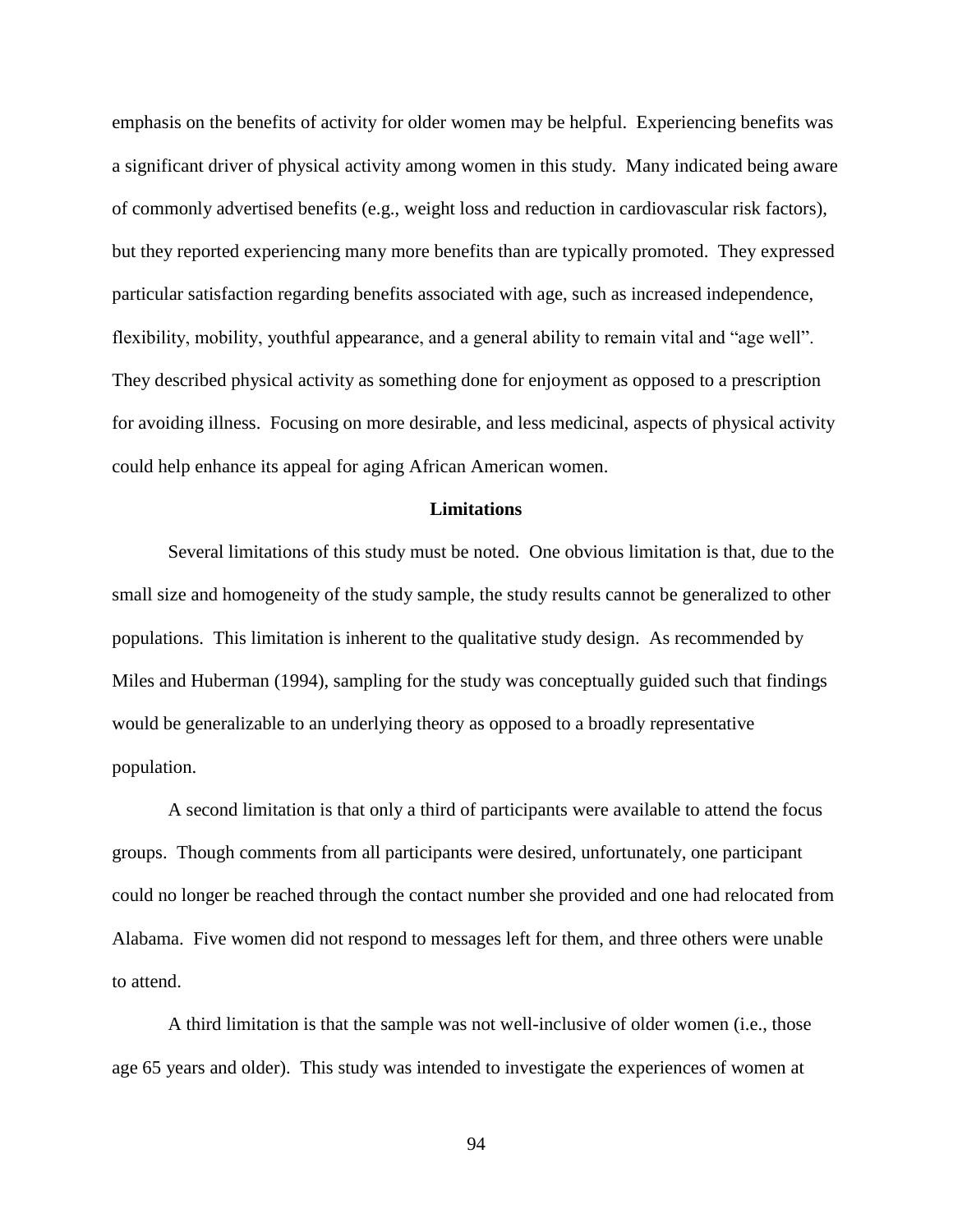midlife and beyond; however, women within the higher age bracket who also met the inclusion criteria for activity could not be readily identified. During recruitment for this study, several regularly active women over age 65 were approached, primarily among participants in a weekly exercise class for older adults sponsored by a local senior citizen's center. Yet the majority of these women engaged in dedicated physical activity only once per week and through that class, which consisted primarily of seated exercises with limited cardiovascular impact. They were thus ineligible for the study. Two potential participants over age 65 who did meet eligibility criteria were not available to participate. One did not consent to screening or interview; the other was screened, but could not be interviewed due to repeated scheduling conflicts. When this study was proposed, a plan was noted to recruit and interview women in separate age brackets (i.e., 45- 64 years and 65 years and older) to ensure representativeness of experiences if differences between these groups happened to emerge during the interviews. Though the lack of adequate numbers of older women precluded such comparison, data shared by the two participants in this study who were over age 65 was not indicative of a notable difference in experience based on age.

Finally, data from one participant was limited due to technology failure. The digital recorder battery died approximately 25 minutes into her interview, and was not noticed until several minutes later. Unfortunately, a back-up battery was not available. Handwritten notes were used to document the remainder of the interview. Though minimal data were available for analysis, the participant's information was found to be consistent with other findings. A second battery failure later occurred with another participant. However, based upon the initial mishap, replacements were available and quickly exchanged, so the next participant's data was captured in full.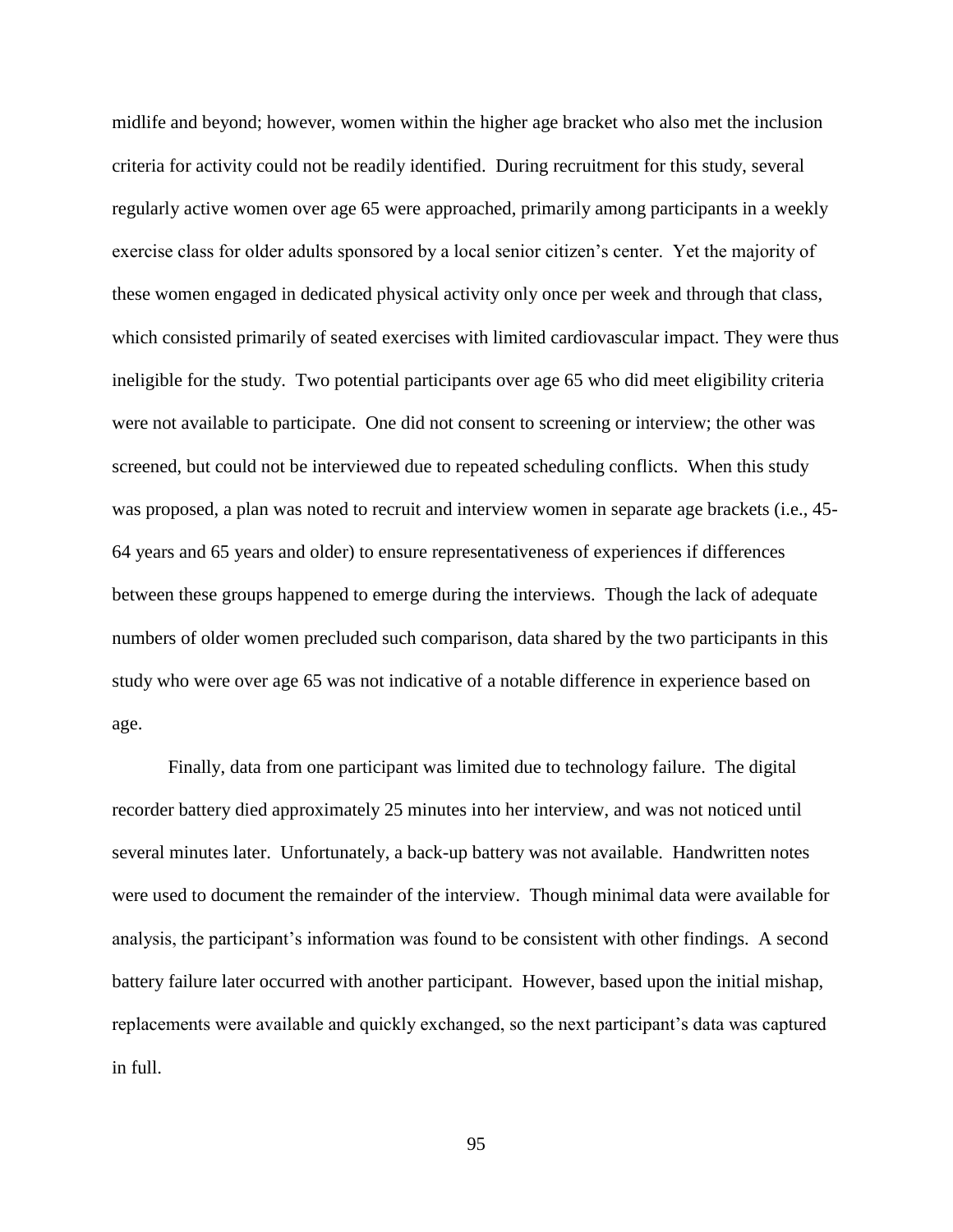## **Directions for Future Study**

Harley (2005) called for qualitative assessment of process models, including her own, to confirm or refute the steps and constructs deemed relevant or necessary for movement through the process. Accordingly, future research is recommended to further assess the applicability of the Physical Activity Evolution model. Though this study provided support for the model over all, results suggested that the role of physical activity companions may be more complex than originally proposed. Social support was a key factor in influencing women's physical activity development, particularly during adoption of this behavior. However, it appeared that the physical presence of companions was not a necessary component of activity maintenance. Although participants in this study did in fact appreciate and benefit from the support and encouragement of others, social support through shared activity did not appear to be necessary for their ongoing involvement in activity. In future studies, further distinguishing between different types of support could help clarify the importance of this construct for older African American women's physical activity. Additional study is also needed to confirm that the Physical Activity Evolution model is applicable to women age 65 and older. The present study suggests this is the case based on a lack of observable difference between the experiences of the eldest women in this study (both age 66) and the others. However, due to the limited number of women over age 65 in this study, the applicability of the model to that population cannot be determined conclusively. Finally, the model should also be tested among other groups, including men as well as women of other ethnic backgrounds, to determine whether it applies broadly or is relevant only to the experiences of African American women.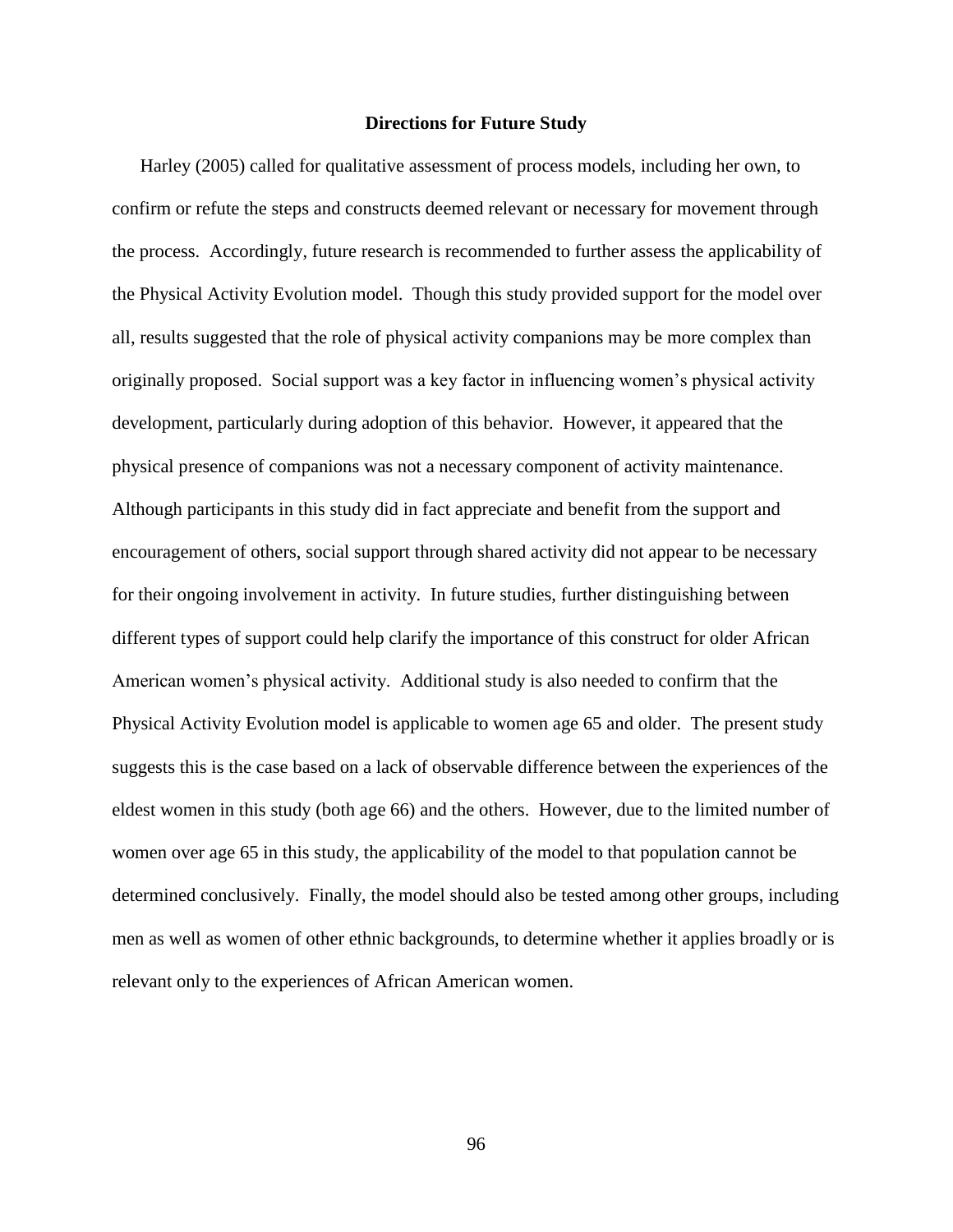### **Conclusion**

Using a deductive qualitative research design, this study examined the experiences of 15 physically active, middle-aged African American women to determine the process by which physical activity was adopted and incorporated into the women's lives as a lifestyle behavior. Data from participant interviews provided support for the applicability of the Physical Activity Evolution model as an explanatory framework for physical activity among middle-aged African American women. The women identified concerns that prompted them to initiate activity, and they described transitional efforts to develop a regular physical activity regimen that was appropriate to their needs and interests. They reported obtaining numerous benefits as they continued being active, and noted that these benefits motivated them to maintain ongoing participation in physical activity. Consistent with the Physical Activity Evolution model, the women indicated that their methods of planning, support from others, and receipt of benefits were driving forces for their progression toward integration of physical activity as a lifestyle behavior.

Though several previous studies have investigated physical activity among African American women, the focus of that research has primarily been on sedentary women. This study makes an important contribution to the existing research literature by describing the experiences of the vastly understudied population of physically active African American women and elucidating the factors that have enabled such women to successfully maintain participation in physical activity as they age. A clearer understanding of the process by which African American women successfully integrate physical activity into their lives may ultimately facilitate the development of more successful programs to increase physical activity levels among women who remain sedentary.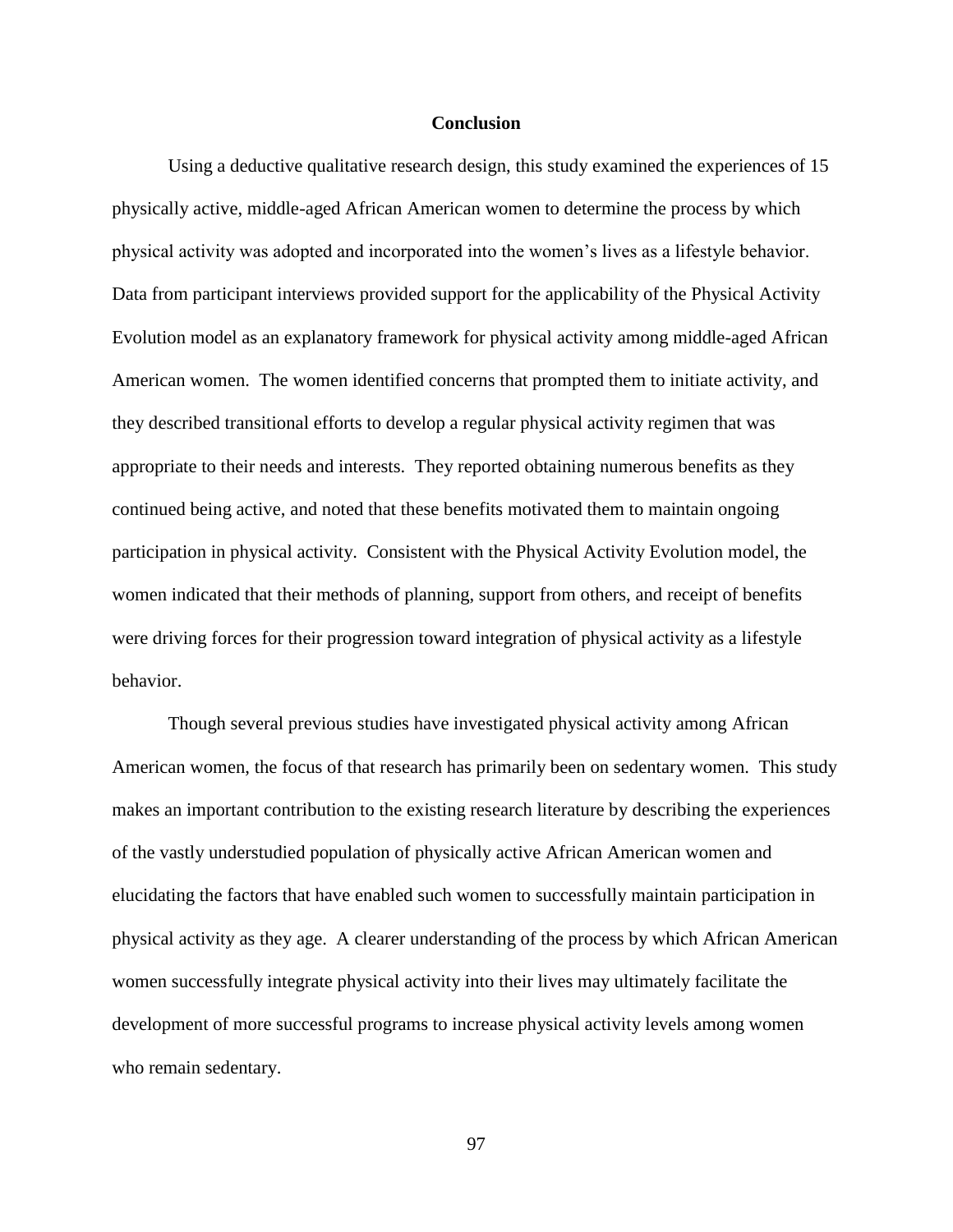In recent years, increasing attention has been given to the issue of reproducibility in scientific research. Although further validation is needed, by replicating the findings undergirding the Physical Activity Evolution model, this study helps to advance the science related to health behavior change.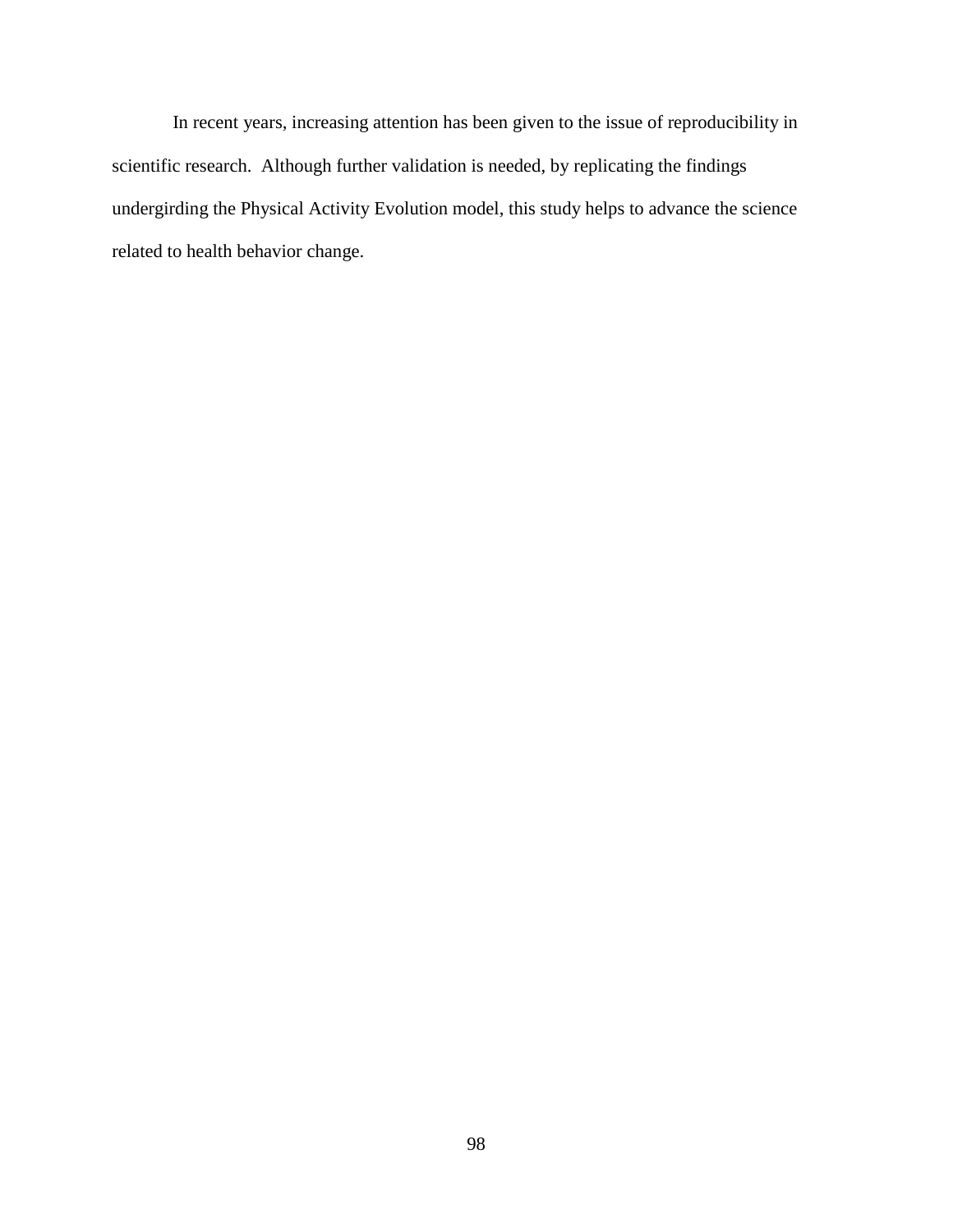#### **REFERENCES**

- Ajzen, I. (1991). The theory of planned behavior. *Organizational Behavior and Human Decision Processes, 50*, 179-211.
- Agurs-Collins, T., Kumanyika, S., Ten Have, T., & Adams-Campbell, L. (1997). A randomized controlled trial of weight reduction and exercise for diabetes management among older African-American subjects. *Diabetes Care, 20*, 1503-1511.
- American Heart Association. (2009). Women and Cardiovascular Disease Statistics. Retrieved from http: //www. americanheart.org/downloadable/heart/12361845387 58WOMEN.pdf.
- Bandura, A. (1977). Self-efficacy: toward a unifying theory of behavioral change. *Psychological Review, 84*, 191-215.
- Bandura, A. (2004). Health promotion by social cognitive means. *Health Education and Behavior, 31*, 143-164.
- Banks-Wallace, J., & Conn, V. (2002). Interventions to promote physical activity among African American women. *Public Health Nursing, 19*, 321-335.
- Biddle, S., & Nigg, C. (2000). Theories of exercise behavior. *International Journal of Sport Psychology, 31*, 290-304.
- Brownson, R., Eyler, A., King, A., Brown, D., Shyu, Y., & Sallis, J. (2000). Patterns and correlates of physical activity among US women 40 years and older. *American Journal of Public Health, 90*, 264-270.
- Brownson, R., Eyler, A., King, A., Shyu, Y., Brown, D., & Homan, S. (1999). Reliability of information on physical activity and other chronic disease risk factors among US women age 40 years or older. *American Journal of Epidemiology, 149*, 379-391.
- Carter-Nolan, P., Adams-Campbell, L., & Williams, J. (1996). Recruitment strategies for Black women at risk of noninsulin dependent diabetes mellitus into exercise protocols: a qualitative assessment. *Journal of the National Medical Association, 88,* 558-562.
- Centers for Disease Control and Prevention. (2008). Physical Activity for Everyone. Division of Nutrition, Physical Activity and Obesity, National Center for Chronic Disease Prevention and Health Promotion, Atlanta, GA. Retrieved from [http://www.cdc.gov/physicalactivity/everyone/health/index.html.](http://www.cdc.gov/physicalactivity/everyone/health/index.html)
- Centers for Disease Control and Prevention. (2009). *Behavioral Risk Factor Surveillance System Survey Data.* Atlanta, Georgia: U.S. Department of Health and Human Services, Centers for Disease Control and Prevention.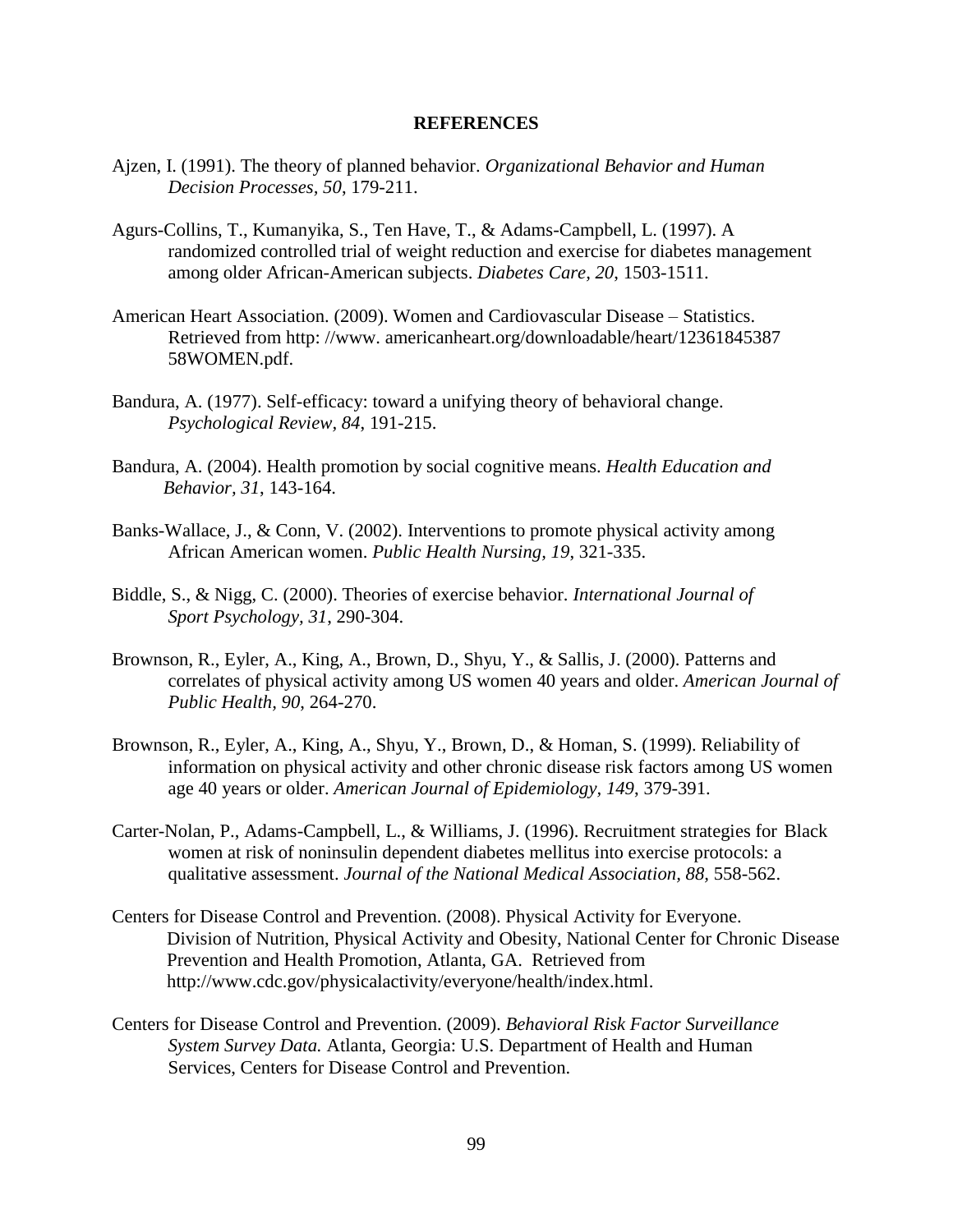- Centers for Disease Control and Prevention. (2009). *Behavioral Risk Factor Surveillance System Survey Questionnaire*. Atlanta, Georgia: U.S. Department of Health and Human Services, Centers for Disease Control and Prevention.
- Clark, D., Stump, T., & Damush, T. (2003). Outcomes of an exercise program for older women recruited through primary care. *Journal of Aging and Health, 15*, 567-585.
- Conn, Tripp-Reimer, and Maas (2003). Older women and exercise: theory of planned behavior beliefs. *Public Health Nursing, 20*, 153-163.
- Corbin, C., Nielson, A., Borsdorf, L., & Lauri, (1987). Commitment to physical activity. *International Journal of Sport Psychology, 18*: 215-222.
- Crabtree, B., & Miller, F. (1992). A template approach to text analysis: developing and using codebooks. In B. F. Crabtree & W. L. Miller (Eds.), *Doing qualitative research* (pp. 93- 109). Newbury Park, CA: Sage Publications.
- Crespo, C., Smit, E., Andersen, R., Carter-Pokras, O., & Ainsworth, B. (2000). Race/ethnicity, social class and their relation to physical inactivity during leisure time: results from the third National Health and Nutrition Examination Survey, 1988–1994. *American Journal of Preventive Medicine, 18*, 46-53.
- DeBate, R., Huberty, J., & Pettee, K. (2009). Psychometric properties of the commitment to physical activity scale. *American Journal of Health Behavior, 33*, 425-434.
- Denzin, N., & Lincoln, Y. (2000). *Handbook of qualitative research* (2nd ed.). Thousand Oaks, CA: Sage Publications, Inc.
- Dunn, M. (2008). Psychosocial mediators of a walking intervention among African American women. *Journal of Transcultural Nursing, 19*: 40-46.
- Duru, O. K., Sarkisian, C., Leng, M., & Mangione, C. (2010). Sisters in Motion: A randomized controlled trial of a faith-based physical activity intervention. *Journal of the American Geriatrics Society, 58*: 1863-1869.
- Fishbein, M., & Ajzen, I. (1975). *Belief, attitude, intention, and behavior: an introduction to theory and research.* Boston: Addison-Wesley.
- Harley, A. (2005). Physical activity evolution: a grounded theory study with African American women. (Doctoral dissertation). Retrieved from ProQuest Dissertations and Theses (3176414).
- Harley, A., Buckworth, J., Katz, M., Willis, S., Odoms-Young, A., & Heaney, C. (2009). Developing long-term physical activity participation: a grounded theory study with African American women. *Health Education & Behavior, 36*, 97-112.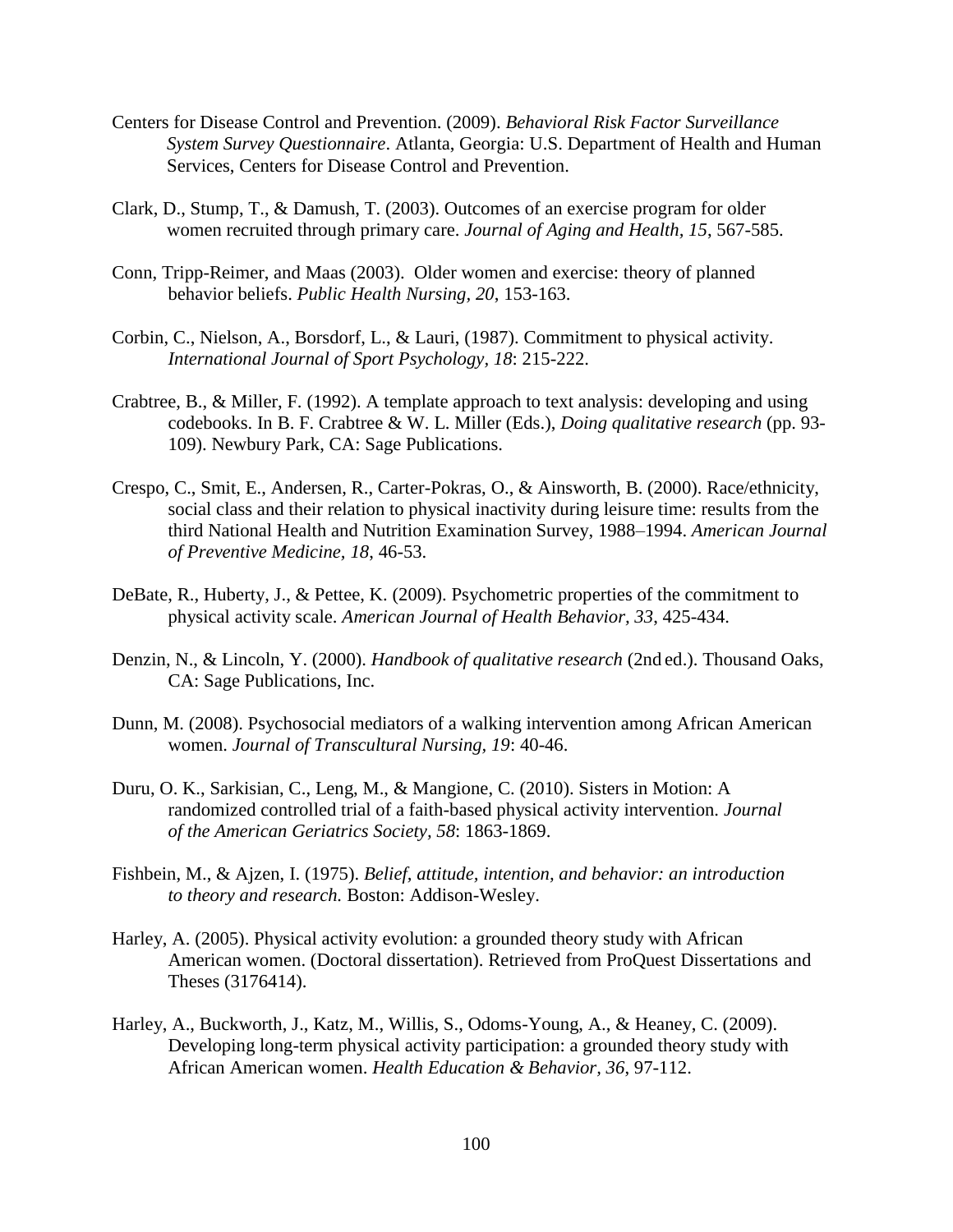- Haskell, W., Lee, I., Pate, R., Powell, K., Blair, S., Franklin, B.…& Bauman, A. (2007). Physical activity and public health: updated recommendation for adults from the American College of Sports Medicine and the American Heart Association. *Medicine and Science in Sports and Exercise*, 39, 1423-1434.
- Henderson, K., & Ainsworth, B. (2000). Enablers and constrains to walking for older African American and American Indian women: The Cultural Activity Participation Study. *Research Quarterly for Exercise and Sport, 71*, 313-321.
- Henderson, K., & Ainsworth, B. (2003). A synthesis of perceptions about physical activity among older African American and American Indian women. *American Journal of Public Health, 93*, 313-317.
- Jones, D., Ainsworth, B., Croft, J., Macera, C., Lloyd, E., and Hussain, Y. (1998). Moderate leisure-time physical activity: Who is meeting the public health recommendations? A national cross-sectional study. *Archives of Family Medicine, 7*, 285-289.
- Juniper, K., Oman, R., Hamm, R., & Kerby, D. (2004). The relationships among constructs in the health belief model and the transtheoretical model among African-American college women for physical activity. *American Journal of Health Promotion, 18*, 354-357.
- Kanders, B., Ullman-Joy, P., Foreyt, J., Heymsfield, S., Heber, D., Elashoff, R.,...Blackburn, G. (1994). The Black American Lifestyle Intervention (BALI): the design of a weight loss program for working class African American women. *Journal of the American Dietetic Association, 94*, 310-312.
- Keller, C., Robinson, B., & Pickens, L. (2004). A comparison of two walking frequencies in African American postmenopausal women. *Association of Black Nursing Faculty Journal, 15*, 3-9.
- Kruger, J., Kohl, H., & Miles, I. (2007). Prevalence of Regular Physical Activity Among Adults – United States, 2001 and 2005. *Morbidity and Mortality Weekly Report, 56(46)*, 1209-1212.
- Lincoln, Y., & Guba, E. (1985). *Naturalistic inquiry.* Newbury Park, CA: Sage Publications, Inc.
- Marcus, B., Dubbert, P., Forsyth, L., McKenzie, T., Stone, E., Dunn, A., & Blair, S. (2000). Physical activity behavior change: issues in adoption and maintenance. Health Psychology, 19 (Suppl 1), 32-41.
- Martin, M., Person, S., Kratt, P., Prayor-Patterson, H., Kim, Y., Salas, M., & Pisu, M. (2008). Relationship of health behavior theories with self-efficacy among insufficiently active hypertensive African American women. *Patient Education and Counseling, 72*, 137-145.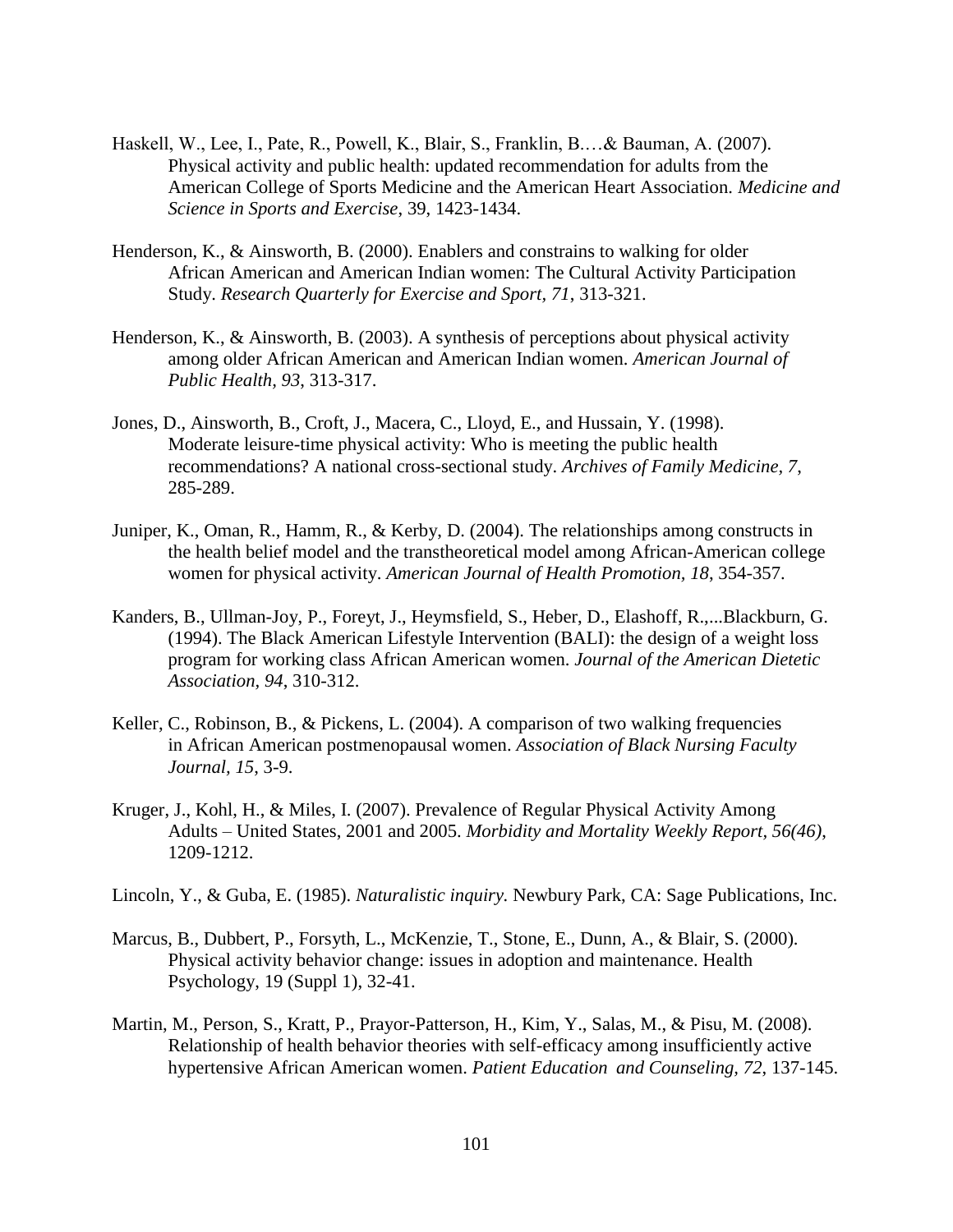- Matteson, M. (1989). Effects of a cognitive behavioral approach and positive reinforcement on exercise for older adults. *Educational Gerontology*, *15*, 497, 513.
- McNabb, W., Quinn, M., Kerver, J., Cook, S., & Karrison, T. (1997). The PATHWAYS church-based weight loss program for urban African American women at risk for diabetes. *Diabetes Care, 20*, 1518-1523.
- Miles, M.,& Huberman, A.M. (1994). *Qualitative Data Analysis (2nd Ed.).* Thousand Oaks, CA: Sage Publications, Inc.
- Misra, D. (Ed.). (2001). *Women's health data book: a profile of women's health in the United States* (3rd ed.). Washington, DC: Jacobs Institute of Women's Health and The Henry J. Kaiser Family Foundation.
- Pate, R., Pratt, M., Blair, S., Haskell, W., Macera, C., Bouchard, C.…& Wilmore, J. (1995). Physical activity and public health – a recommendation from the Centers for Disease Control and Prevention and the American College of Sports Medicine. *Journal of the American Medical Association, 273*: 402-407.
- Pfieffer, E. (1975). A short portable mental status questionnaire for the assessment of organic brain deficit in elderly patients. *Journal of the American Geriatrics Society, 23*: 433-441.
- Pinto, B., Friedman, R., Marcus, B., Kelley, H., Tennstedt, S., & Gillman, M. (2002). Effects of a computer-based, telephone counseling system on physical activity. *American Journal of Preventive Medicine, 23*, 113-120.
- Prochaska, J., DiClemente, C., & Norcross, J. (1992). In search of how people change: applications to addictive behaviors. *American Psychologist, 47*(9), 1102-1114.
- Prochaska, J., & Marcus, B. (1994). The transtheoretical model: applications to exercise. In R. Dishman (Ed.), *Advances in exercise adherence* (pp. 161-180). Champaign, IL: Human Kinetics.
- Ransdell, L., & Wells, C. (1998). Physical activity in urban White, African American, and Mexican American women. *Medicine and Science in Sports and Exercise, 30*, 1608- 1615.
- Roccaforte, W., Burke, W., Bayer, B., & Wengel, S. (1994). Reliability and validity of the Short Portable Mental Status Questionnaire administered by telephone. *Journal of Geriatric Psychiatry and Neurology, 7*: 33-38.
- Rotem, M., Epstein, L., & Ehrenfeld, M. (2009). Does the conservation of resources motivate middle-aged women to perform physical activity? *Western Journal of Nursing Research, 31*, 999-1013.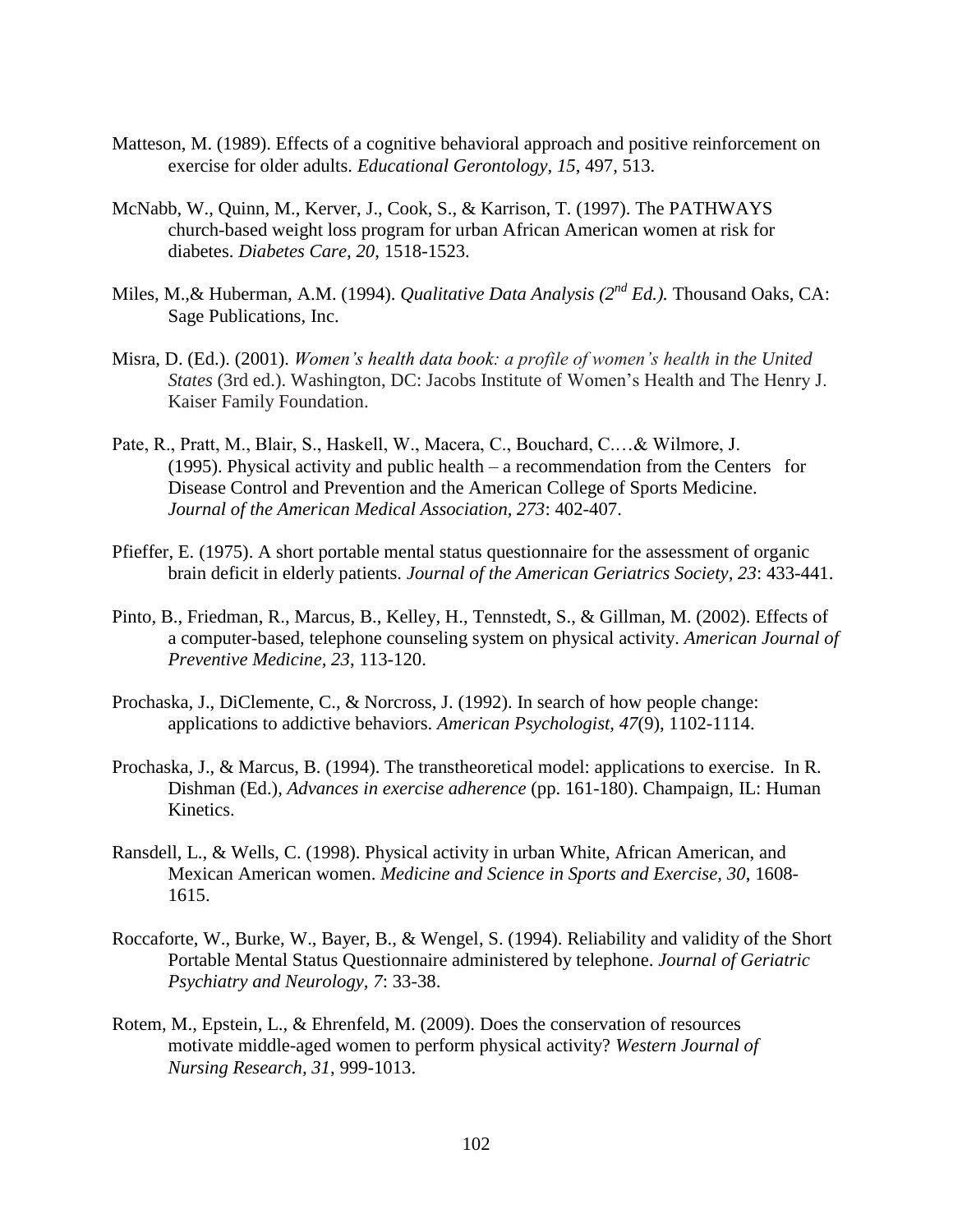- Strauss, A., & Corbin, J. (1998). Basics of qualitative research: Techniques and procedures for developing grounded theory,  $2^{nd}$  ed. Thousand Oaks, CA: Sage Publications, Inc.
- Tan, E., Rebok, G., Yu, Q., Frangakis, C., Carlson, M., Wang, T., Ricks, M., Tanner, E., McGill, S., & Fried, L. (2009). The long-term relationship between high-intensity volunteering and physical activity in older African American women. *Journals of Gerontology Series B: Psychological Sciences and Social Sciences, 64B*: 304-311.
- Thorne, S. (2000). Data analysis in qualitative research. *Evidence Based Nursing, 3*, 67-70.
- Thrasher, J., Campbell, M., & Oates, V. (2004) Behavior-specific social support for healthy behaviors among African American church members: applying optimal matching theory. *Health Education and Behavior, 31*, 193-205.
- U.S. Department of Health and Human Services. (1996). Physical activity and health: a report of the Surgeon General. Atlanta, GA: U.S. Department of Health and Human Services, Centers for Disease Control and Prevention, National Center for Chronic Disease Prevention and Health Promotion.
- U.S. Department of Health and Human Services. (2008). Physical Activity Guidelines Advisory Committee. *Physical Activity Guidelines Advisory Committee Report, 2008*. Washington, DC: U.S. Department of Health and Human Services.
- Vallance, Murray, Johnson, and Elavsky (2011). Understanding physical activity intentions and behavior in postmenopausal women: an application of the theory of planned behavior. *International Journal of Behavioral Medicine, 18*, 139-149.
- Welsh, K., Breitner, J., & Magruder-Habib, K. (1993). Detection of dementia in the elderly using telephone screening of cognitive status. *Neuropsychiatry, Neuropsychology, & Behavioral Neurology, 6*, 103-110.
- Whitt-Glover, M., Taylor, W., Heath, G., & Macera. C. (2007). Self-reported physical activity among Blacks: estimates from national surveys. *American Journal of Preventive Medicine, 3*, 412-417.
- Wilcox, S., Bopp, M., Oberrecht, L., Kammermann, S., & McElmurray, C. (2003). Psychosocial and perceived environmental correlates of physical activity in rural and older African American and White women. *The Journals of Gerontology: Psychological Science, 58B(6)*, 329-337.
- Wilcox, S., Bopp, M., Oberrecht, L., Kammermann, S., & McElmurray, C. (2005). A qualitative study of exercise in older African American and White women in rural South Carolina: perceptions, barriers, and motivations. *Journal of Women and Aging, 17*, 37-53.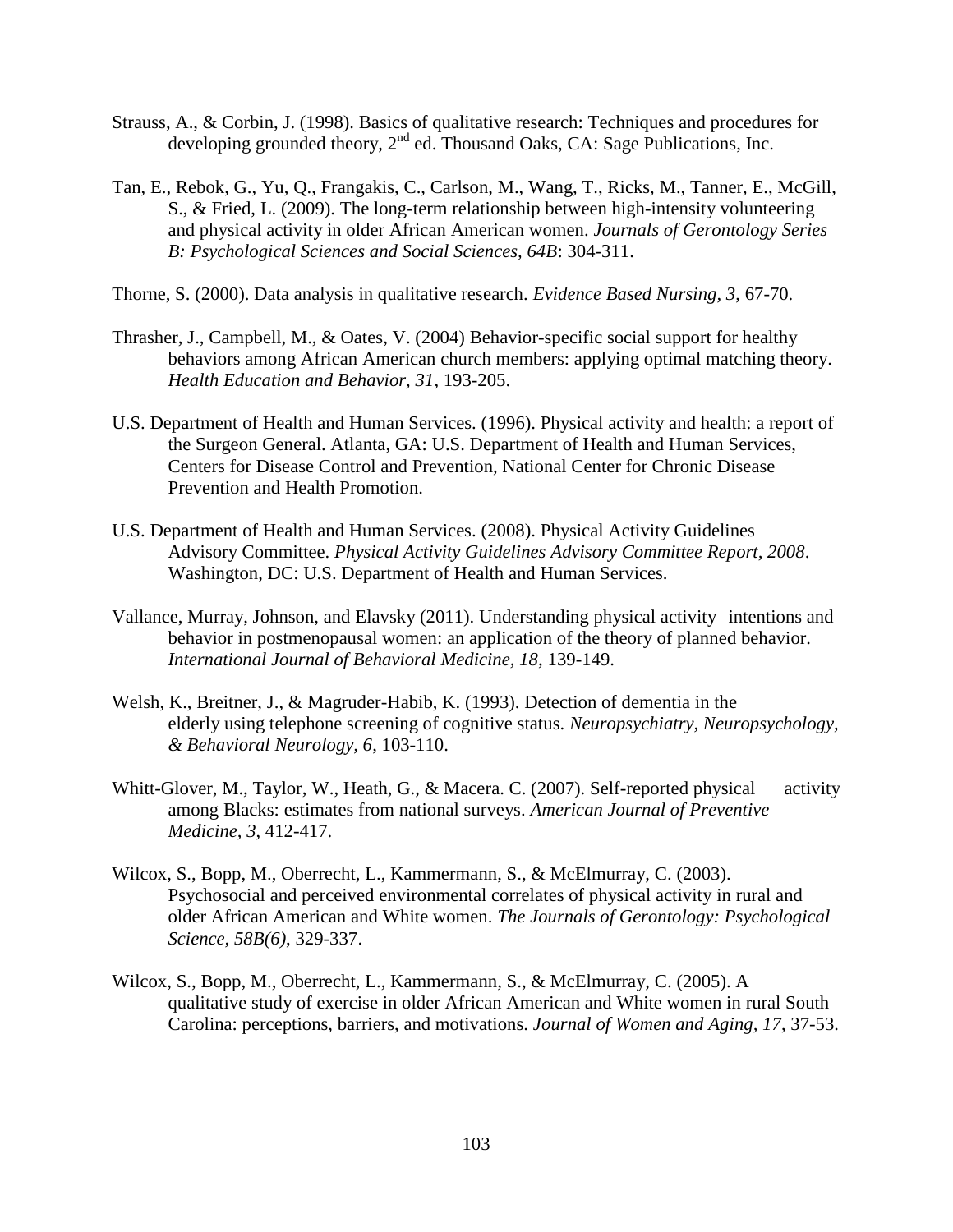Young, D., Gittelsohn, J., Charleston, J., Felix-Aaron, K., & Appel, L. (2001). Motivations for exercise and weight loss among African American women: focus group results and their contribution toward program development. *Ethnicity and Health, 6*, 227-245.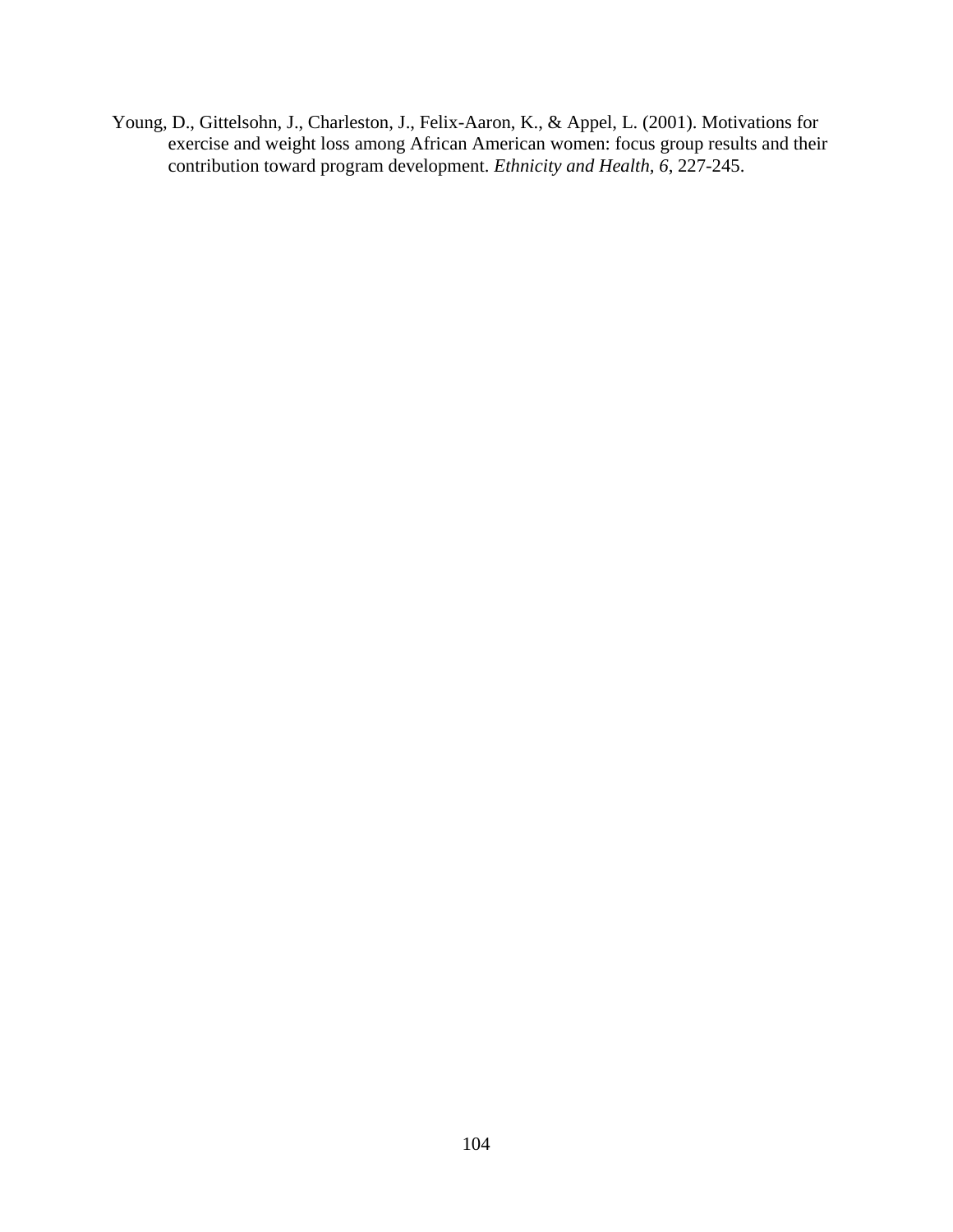# **APPENDIX A**

Short Portable Mental Status Questionnaire

| 1. What is the date today?               |  |
|------------------------------------------|--|
| 2. What day of the week is it?           |  |
| 3. What is the name of this place?       |  |
| 4. What is your telephone number?        |  |
| 5. How old are you?                      |  |
| 6. Where were you born?                  |  |
| 7. Who is the president of the U.S. now? |  |
| 8. Who was the president before him?     |  |
| 9. What was your mother's maiden name?   |  |
|                                          |  |

10. Subtract 3 from 20, and keep subtracting 3 from each new number, all the way down.

Education: \_\_\_\_\_\_ Less than high school Some high school/high school graduate \_\_\_ Beyond high school

\* Allow *one more* error if participant has less than a high school education.

\* Allow *one less* error if participant has education beyond high school.

TOTAL CORRECT RESPONSES: (Participant is ineligible if total is less than 8.)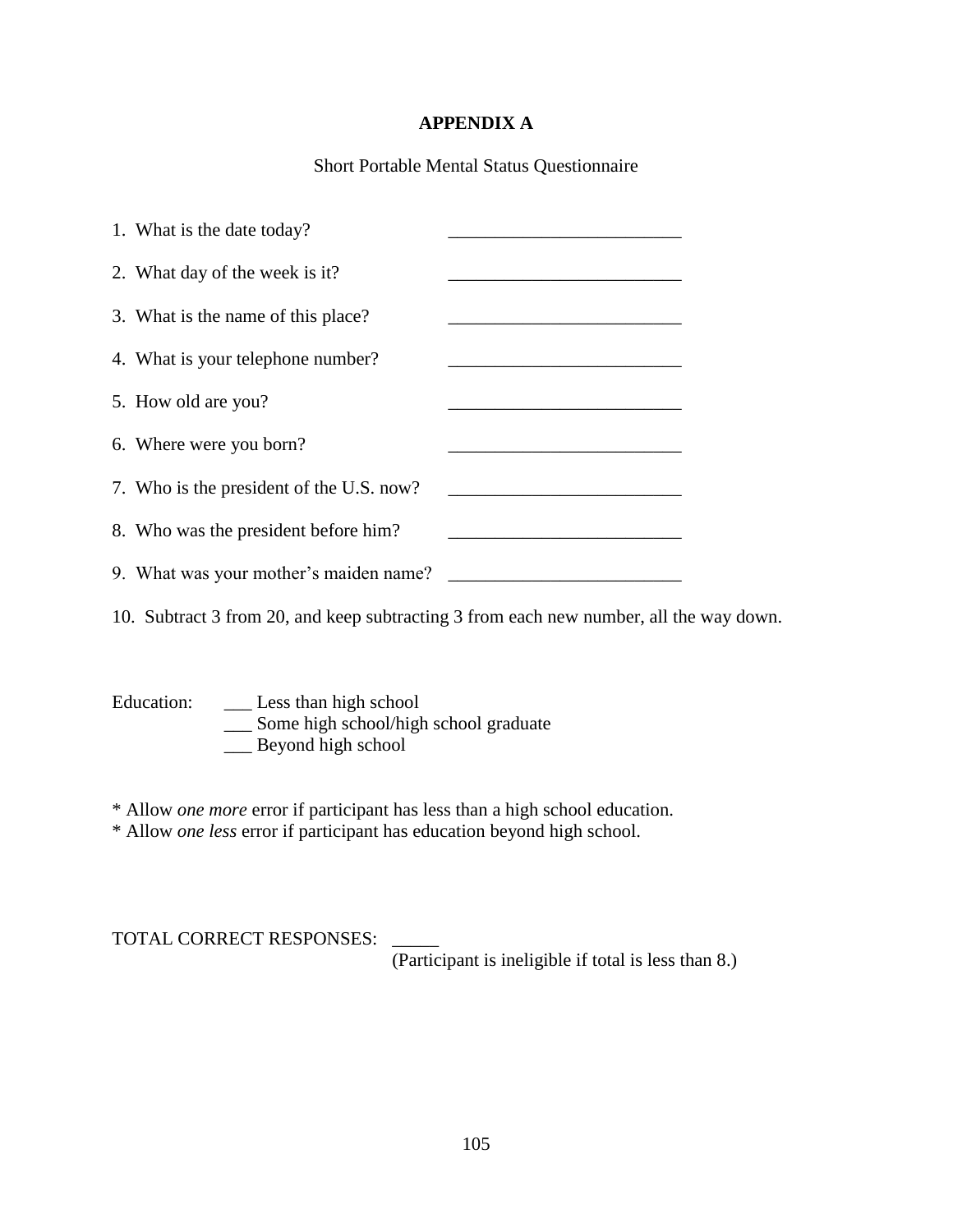## **APPENDIX B**

#### Commitment to Physical Activity Scale

The following statements may or may not describe your feelings about physical activity. Physical activity includes a wide range of activities. Examples of these activities are walking, tennis, badminton, yoga, racquetball, football, basketball, cycling, dance, running, swimming, weight training, fitness calisthenics, etc. Please use the following scale to tell me how well each statement describes your feelings most of the time. There are no right or wrong answers. Do not spend too much time on any one item, but give the answer that seems to describe how you generally feel about physical activity.

- *SD = Strongly Disagree, D = Disagree, U = Uncertain, A = Agree, SA = Strongly Agree*
- 1. I look forward to physical activity.
- 2. Physical activity is a chore.
- 3. I do not enjoy physical activity.
- 4. Physical activity is very important to me.
- 5. Life is more fulfilling as a result of physical activity.
- 6. Physical activity is pleasant.
- 7. I dislike the thought of doing regular physical activity.
- 8. I would arrange or change my schedule to participate in physical activity.
- 9. I have to force myself to participate in physical activity.
- 10. To miss a day of physical activity is a relief.
- 11. Physical activity is a high point in my day.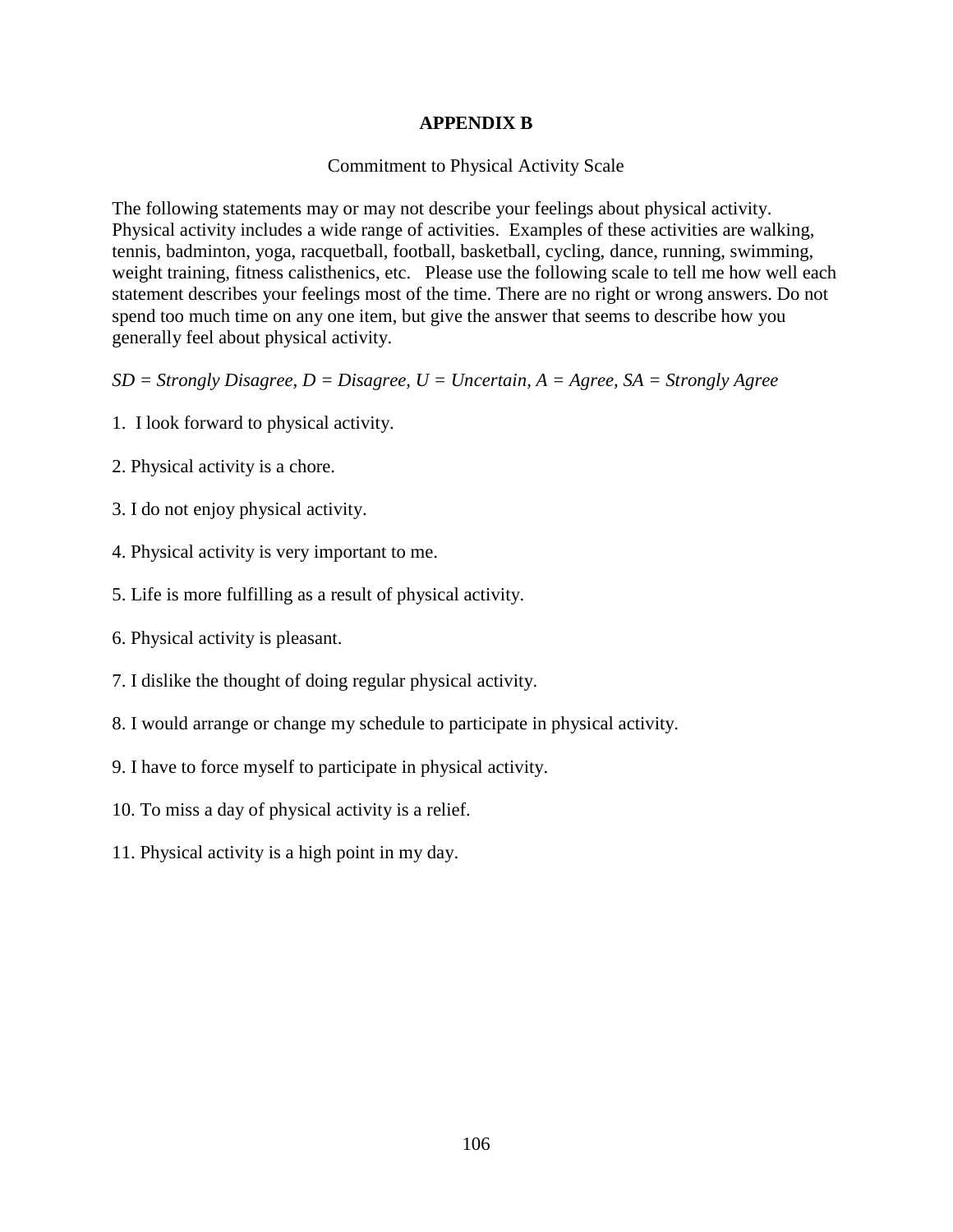# **APPENDIX C**

## Interview Guide

- Describe how physical activity fits into your day/week. Why did you choose this particular activity? How did you learn how to do it?
- Do you exercise with other people? How did you meet them? Describe your relationship with them. Do you see them outside of the exercise sessions?
- Do you switch around activities?
- Are your activities scheduled? How? How far in advance? When did you start planning it?
- Try to think of a time when something happened during the day and you did not end up doing [activity] even though you planned to. Walk me through that day.
- Describe how you feel when you miss a session.
- What other kinds of things have happened that caused you not to go? How do you reschedule?
- Does physical activity ever cut into other activities or obligations? How do you deal with that?
- I would like you to think about when you first became an active woman. Looking back, when would you say you became physically active? Were you active growing up? Was anyone in your family active? Is anyone in your family active now? How did they influence your experience with physical activity?
- How has your involvement changed since you first started?
- Were there any significant changes in your life around the time you started exercising regularly?
- What goals do you set for yourself related to physical activity? When did you start setting goals for yourself? How did you choose which goals to focus on?